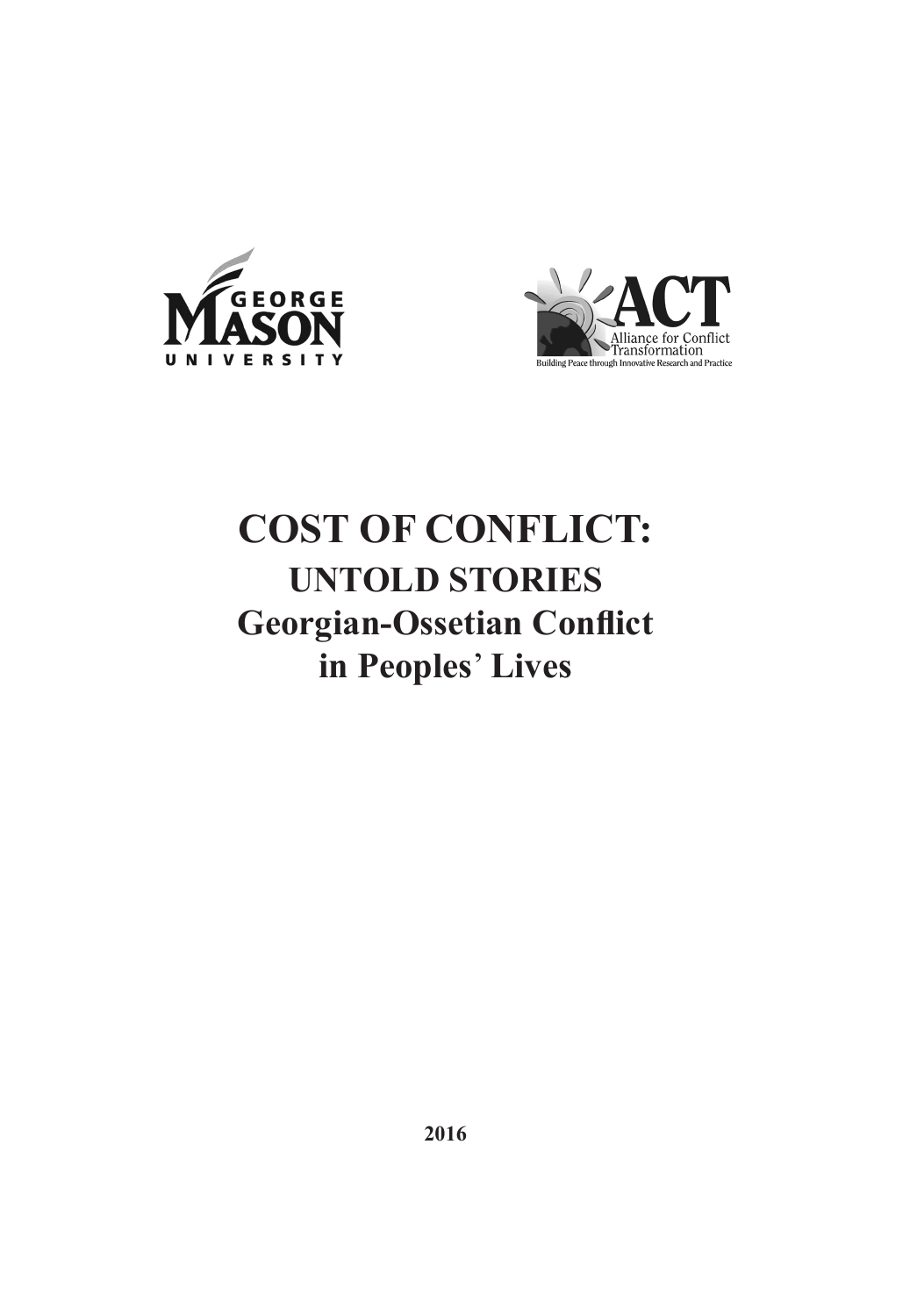**Editors:** *Dina Alborova, Susan Allen, Nino Kalandarishvili* **Publication Manager:** *Margarita Tadevosyan* 

**Circulation: 100**

**© George Mason University**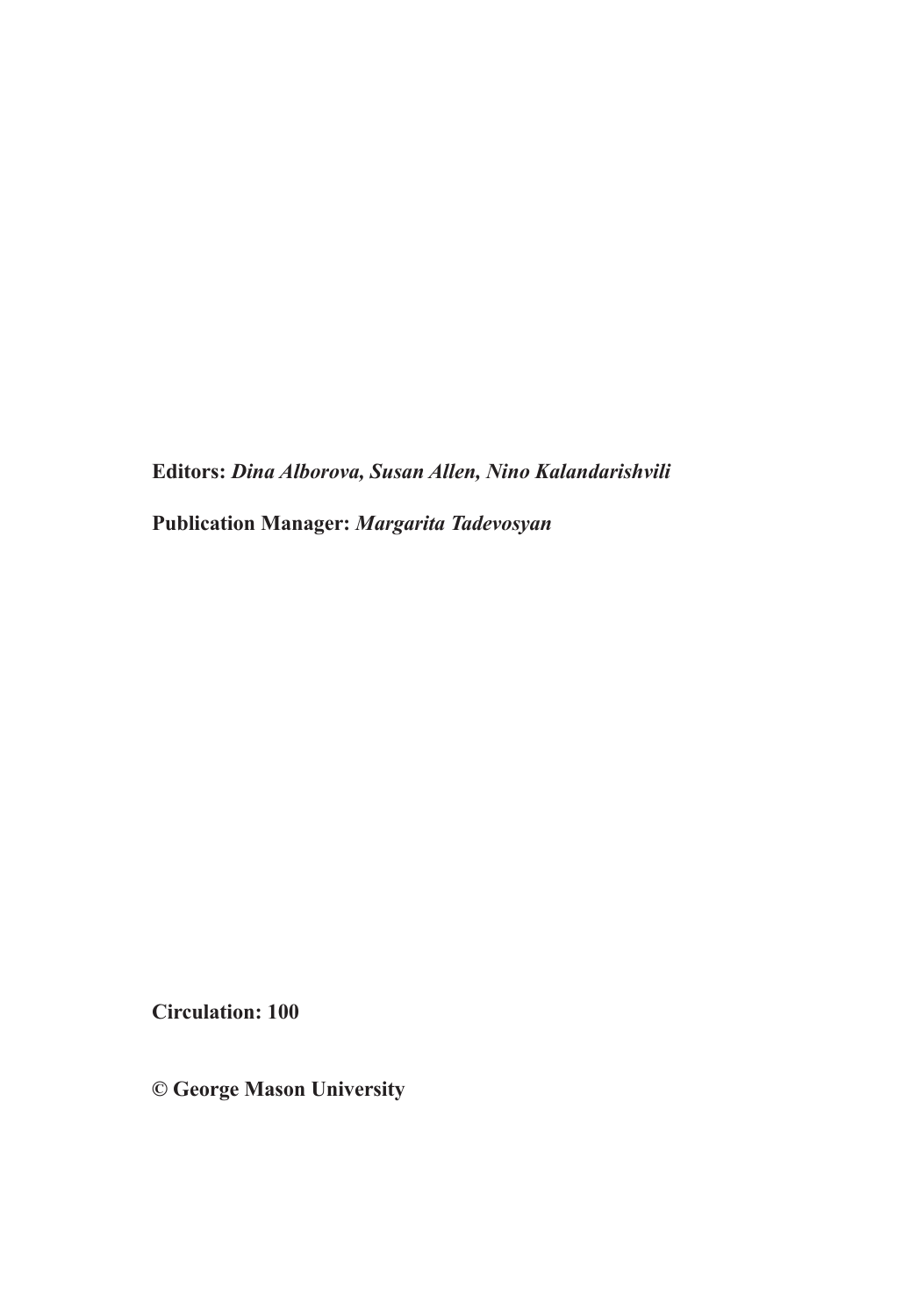## **CONTENTS**

| <b>COMMENTS FROM THE EDITORS</b>              |  |
|-----------------------------------------------|--|
|                                               |  |
| <b>Introduction to Georgian stories</b>       |  |
|                                               |  |
|                                               |  |
| <b>Intorduction to South Ossetian stories</b> |  |
|                                               |  |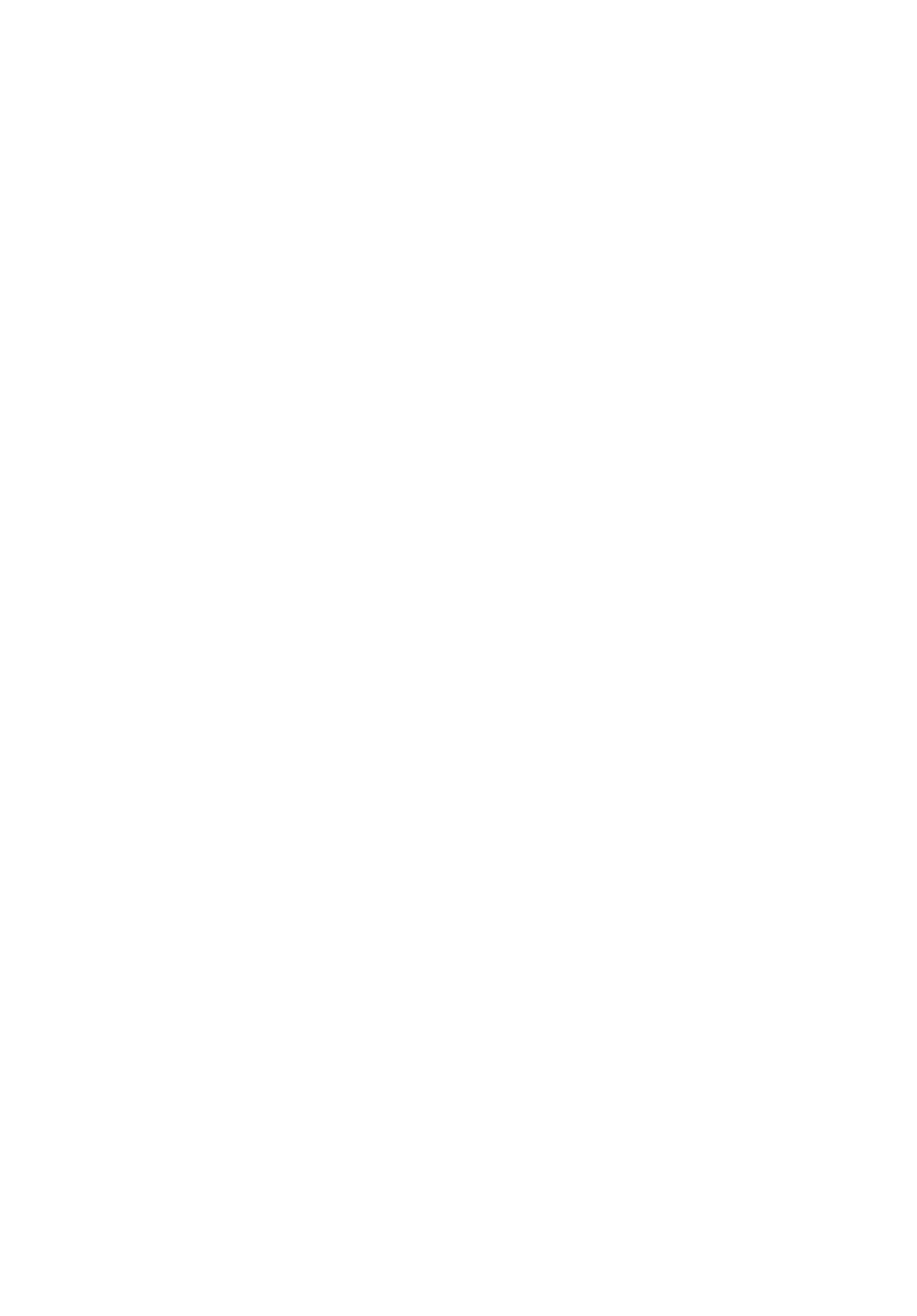#### **COMMENTS FROM THE EDITORS**

*"Actual or potential conflict can be resolved or eased by appealing to common human capabilities to respond to good will and reasonableness"1*

The publication you are holding is "Cost of Conflict: Untold Stories-Georgian-Ossetian Conflict in Peoples' Lives." This publication follows the collection of analytical articles "Cost of Conflict: Core Dimensions of Georgian-South Ossetian Context." This collection brings together personal stories told by people who were directly affected by the conflict and who continue to pay a price for the conflict today.

In multilayered analysis of the conflict and of ways of its resolution the analysis of the human dimension is paid much less attention. This subsequently impedes the perception of the complete picture and leads to decisions that neglect the interests of those people who carry the heavy burden of conflicts and wars. At the same time, the memory and experiences of such people hold the keys necessary for peaceful resolution of conflicts at all levels – national, regional or international. These hundreds of thousands of people who often involuntarily end up becomea party to the conflict with their unique experiences make important decisions to remember or forget, take the path of repentance, forgiveness, or remain in a permanent state of searching for retribution. And this affects not only the mood and decisions of direct carriers of these memories, but also the mood and decisions of future generations.

The collection of human stories started at the end of 2015. Journalists Irina Kelekhsaeva and Goga Aptsiauri asked people directly affected by the conflict to assess past events, talk about current realities, discuss the possibilities of relationships and perspectives for the future from current points of view. These human stories are authored by men and women of all ages who grew up already during conflict, and those who have a unique experience of shared life, those who remember that shared experience, and those who prefer not to talk about it. Despite the fact that all these experiences are unique and are filled with personal pain, we purposefully have left out the names of the storytellers, in order to emphasize once more the commonalities in their experiences.

Georgians and South Ossetians have very different interpretations of the events that took place in the 1990s, as well in 2008, despite the similarities

<sup>&</sup>lt;sup>1</sup> Davidson, William D., and Montville Joseph V. "Foreign Policy According to Freud." Foreign *Policy, no. 45 (1981): 145-57.*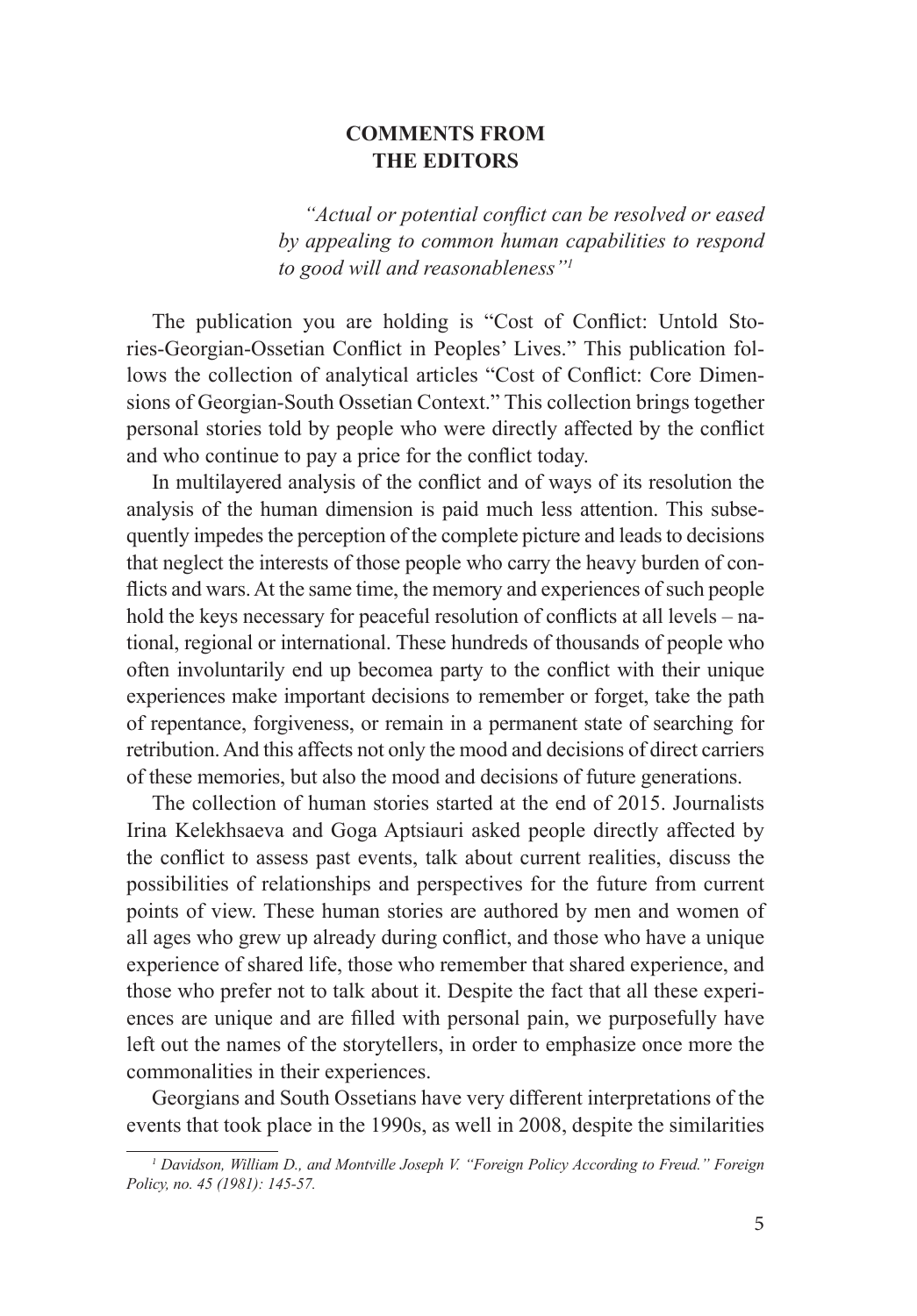of enormous challenges that people on the both sides had to go through. Sometimes it is enough to change the ethnicity of people in the stories and it becomes difficult to distinguish a story told from one side from the one told on the other.

In their memories, along with personal experiences people point to those whom they consider directly responsible for the conflict  $-$  in most cases the political elite. With deep sorrow they recall so-called "betrayals" and trauma caused especially by close neighbors and friends. At the same time people do not forget the real human actions taken by the representatives of the opposite side – mostly by close neighbors, acquaintances, friends of friends or even complete strangers.

These stories remind us that not only does the overall context matter, but also the life of every single person. These stories are not only full of losses, pain suffered and boundless resentment, but they also include assessment of the present situation and thoughts about the future. In most cases the assessment of the present and views about the future differ greatly on both sides of the conflict. The stories reflect the political background that exists in each society and which influences the way events are viewed by people. Both in South Ossetian and Georgian stories the reader can see completely opposite political and public sentiments that exist in Tskhinval and Tbilisi and that directly affect the free expression of the will by the people. Often peoples' existing potential for building confidence is sacrificed in favor of political expediency, total control and pressure.

On one hand, in both South Ossetian and Georgian stories the perception of events clearly reveals a never-ending vicious cycle – the trend of victimization of the own side and demonization of the other side. On the other hand, there are hints of the willingness for confidence building and reassessment, perhaps not such a deep one, but still reassessment of the past. Such different perceptions and approaches to conflict resolution, perhaps are the result of Tskhinval's and Tbilisi's completely different approach to these issues, their access to different information spaces and political paths.

Maybe this is the reason that the South Ossetian stories are mostly looking at the tragic past and present, while the Georgian stories are mostly oriented towards the future, despite being largely told by forcefully displaced people and full of pain.

As hard as it might be for the reader to digest these stories, and as much as they might seem not true, it must be underlined that the presented approaches are central for both sides.

Whether we like it or not, whether it is acceptable for us or not, whether we feel comfortable as citizens to acknowledge their existence or not,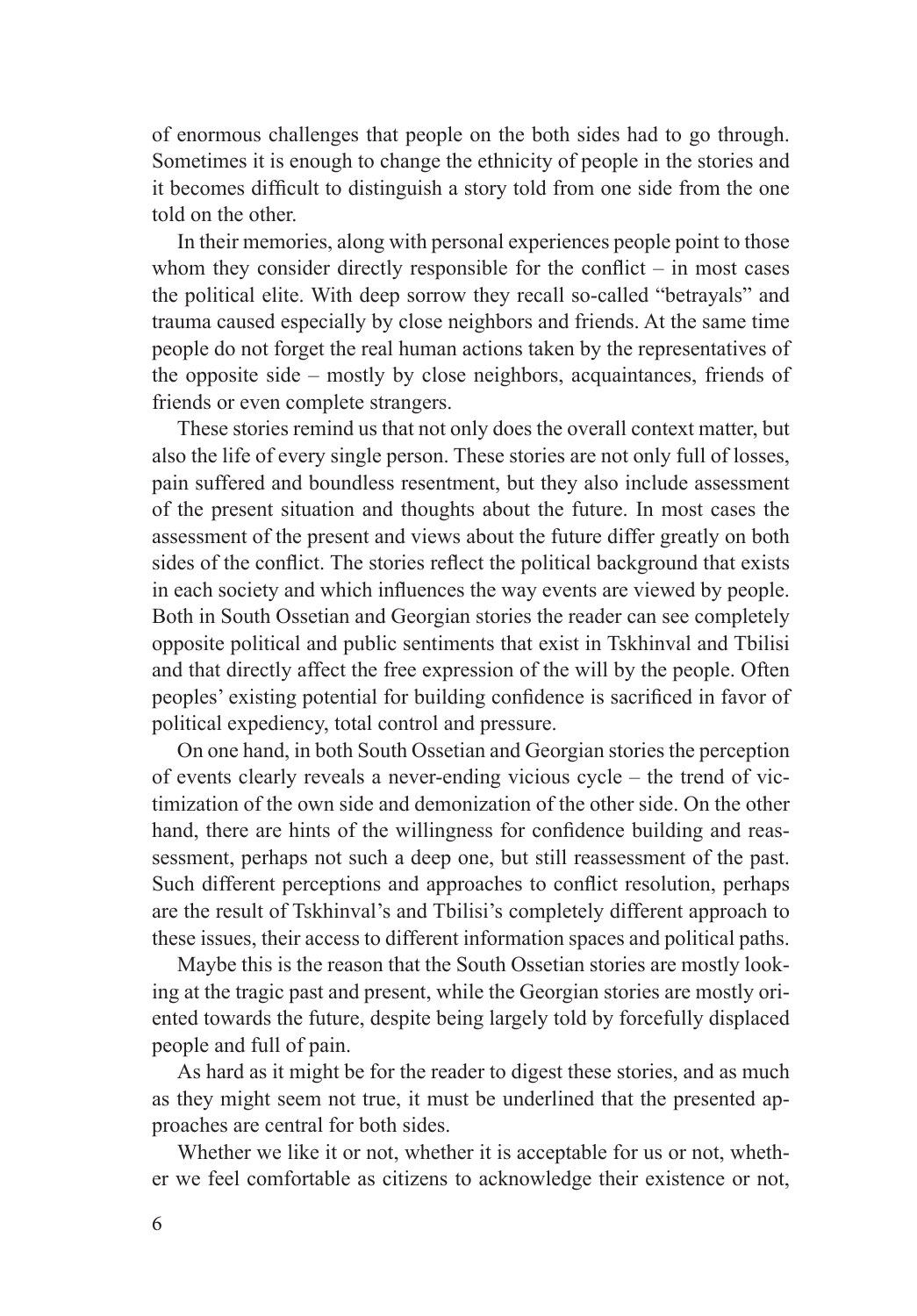whether it creates obstacles for building trust or not these are the feelings, perceptions and pain we are dealing with on both sides. Failing to recognize the existence of these approaches and this pain, ignoring it, attempting to explain it only by propaganda and continuing to shut down the people who carry this pain,become serious obstacleson the path of finding a way out in the Georgian-South Ossetian conflict, and in the case of other conflicts in different parts of the world.

Therefore, the editors of this volume, working on the analytical articles, felt that this publication would not be complete without human stories. Having read the data collected on both sides editors decided that it is worth a publication of its own within the framework of the "Cost of Conflict" publication. The pain and losses described in the "Untold stories" are completely different and often reflect dramatically opposite points of views, but they are costs that the societies continue to pay even today.

For this reason, the geographic terminology used by the authors was not edited and no changes are made changes to the authors' presentation and interpretation of the facts. Each of us, as editors, has our own individual views on the terminology, facts and interpretation of the events, but we have been very careful not to make any changes to the personal views of the narrators.

We hope that readers will find the diversity of perspectives useful in increasing understanding. While we editors may disagree with authors and with each other about many issues, we agree that we respect each other's rights to hold different perspectives.

#### *Dina Alborova, Susan Allen, Nino Kalandarishvili2*

P.S. The stories were originally recorded in Georgian (Georgian side), Russian and Ossetian (the Ossetian side). The collection "Cost of Conflict: Untold Stories-Georgian-Ossetian Conflict in Peoples' Lives" is published in Georgian, Russian and English languages. Unfortunately, during the translation style and nuances of the live speech are lost and not always and not everywhere the reader has the opportunity to "listen the live voice" of the narrator.

*<sup>2</sup> Dina Alborova is a Lecturer at the Department of Political Science and Sociology as South Ossetian State University. Susan Allen is Associate Professor of Conflict Analysis and Resolution at George Mason University, where she directs the Center for Peacemaking Practice. Nino Kalandarishvili is the Chair of the Board of the Institute for the Study of Nationalism and Conflicts. The views expressed in this article are the personal views of the authors and do not reflect those of their places of employment.*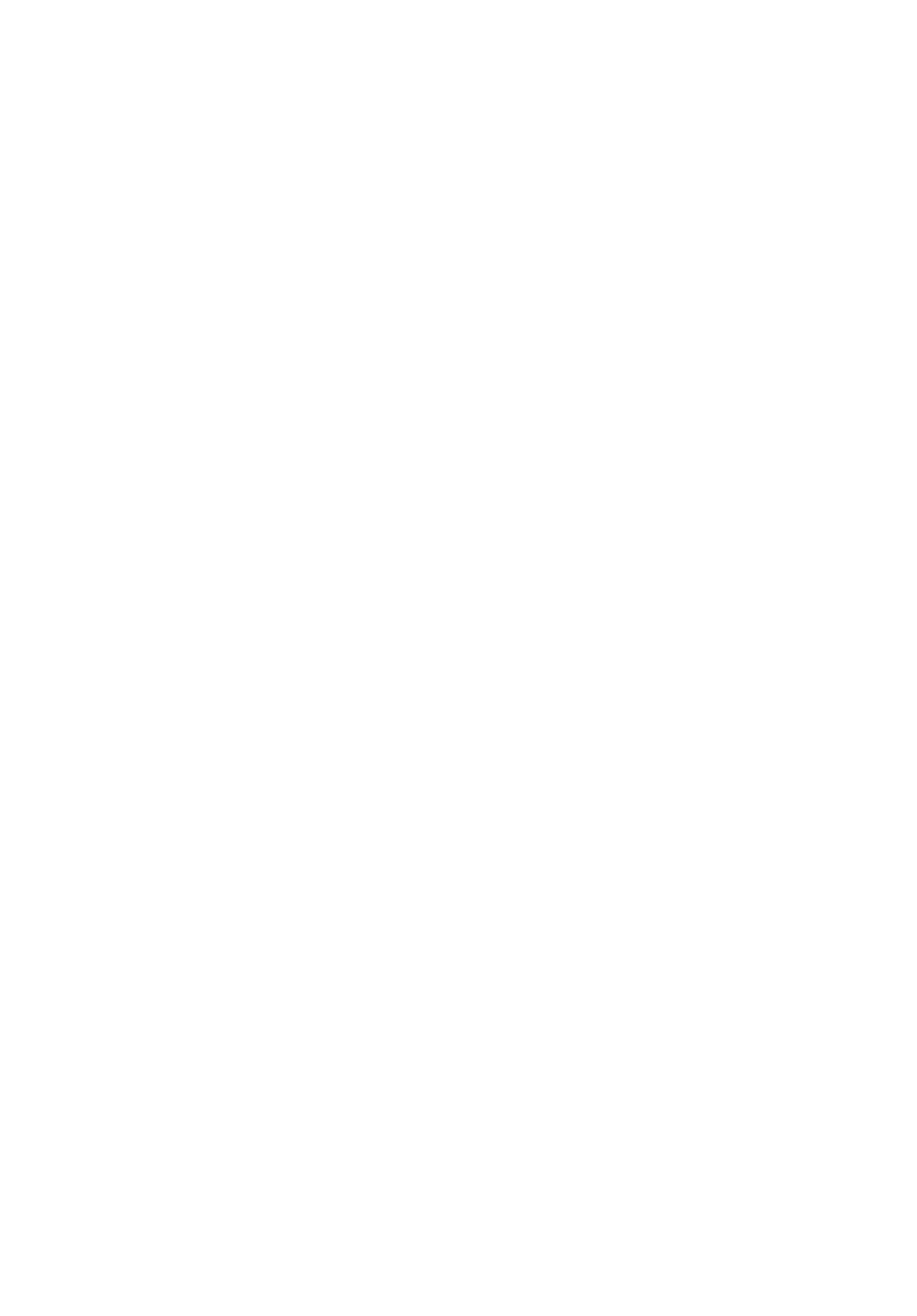### **INTRODUCTION TO GEORGIAN STORIES**

Eight years have passed since the August 2008 war. Many things have changed since then. The moods and approaches that people have toward resolution of conflicts also have changed. I often visit the conflict zone. I've talked to people both before and after the war. The communication with them was especially difficult after the August war of 2008. Internally displaced persons still lived in the tent-city near Gori when I came there to record their stories. Some of the people who escaped the war, brutalities, violence and aggression were unable to say anything. As a result of the shock,some of the traumatized people completely shut down. Others, who lost friends and family, houses and property, were more aggressive and thirsty for retribution. Eight years have passed since then, and again I came to people living in the conflict zone to listen to their personal stories. And again I visited the internally displaced people living in the cottages near Gori. For the "Cost of Conflict" publication I had to collect personal stories and understand what price did people pay during and after the conflict. I already had preliminary information about them, but I did not know the details of the tragic events they went through. Some of these people I did not know personally, and I visited them with my friends Mikheil Chitadze (Gori Information Center) and Natia Nadiradze (Saferworld). When looking at the interviews once they all were transcribed I realized that after eight years peoples' views of the events were more sober, less emotional, and pragmatic approaches prevailed. The feelings of hatred and desires for revenge were gone. I was surprised to hear these people talk about reconciliation, rebuilding of trust and rekindling of relationships. They remembered relatives, friends and acquaintances living on the other side. They remembered the years spent together. What price did they pay during the conflict in 1990s and 2008? The majority of these people are concerned not so much about the material losses, but the moral price that they've paid – lost human relations, erected barriers, and shattered links. Time has passed and these people have started thinking about their relatives left on the other side more and more. After finishing an interview, an elderly man who was telling the story and who lost a lot during the war took a deep breath and said it had relieved his heart. I asked "Why?" and he explained that it has been a while that he wanted to tell his story to somebody.

People working on the processes of reconciliation and confidence building should listen to the people who went through the war more. This is because people living at the epicenter of conflicts see and feel the environment better, including the opportunities for conflict transformation. After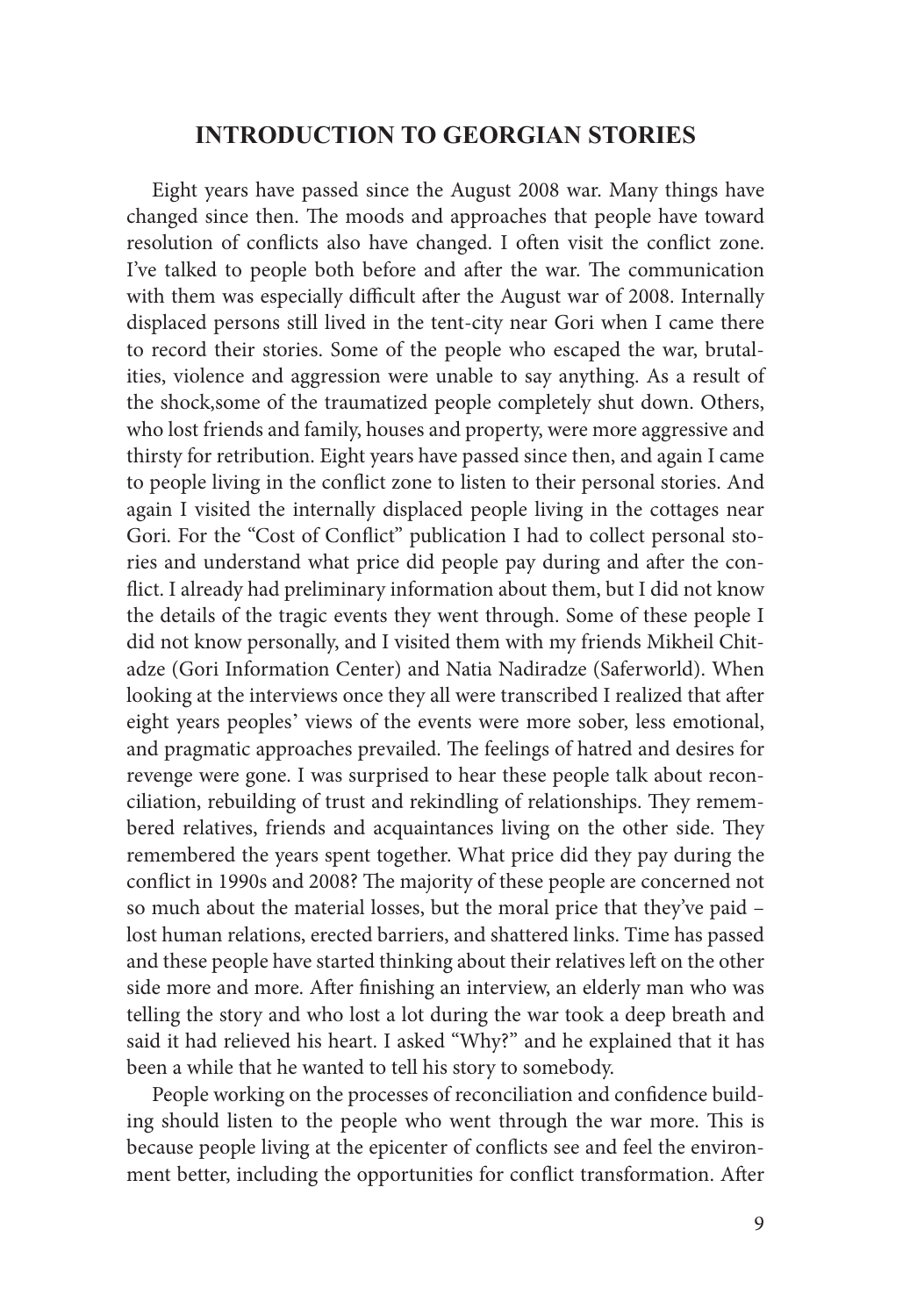all, that elderly man was pained that nobody listens him. Unfortunately, Georgian journalism is targeting other topics and is oriented towards other types of "heroes." But media can play a significant role in confidence building, and this process would not be complete if we did not listen, and most importantly, hear these people.

I would like to thank all the narrators for sharing their stories openly and honestly. They were not shy about criticizing the local authorities, for example, for being too slow in rebuilding destroyed houses. They are no stranger to the process of re-evaluation of past mistakes. After all, only an open and free society can break down stereotypes, get rid of the image of the enemy, and take steps towards building peace.

"Who am I? I am an ordinary person, an ordinary Georgian who paid a huge price for the conflict that was unleashed by wicked politicians and that eventually turned into a full scale war. Nobody gained anything from this war – neither Georgians, nor Ossetians. It seems that the wounds have healed and we again yearn for the time when we were living together", says one of the narrators.

Today these people told their stories. These stories are full of tears and pain, but they want to be heard, understood and for their life story to become a lesson for others so that the tragedy that unfolded eight years ago is never repeated. Politicians and decision makers should listen to these people, because resolution of conflicts, confidence building, and establishment of sustainable peace will be impossible without participation of these people. These people survived the war, they know the price of conflict and better than anyone they know the price of peace.

#### **Goga Aptsiauri**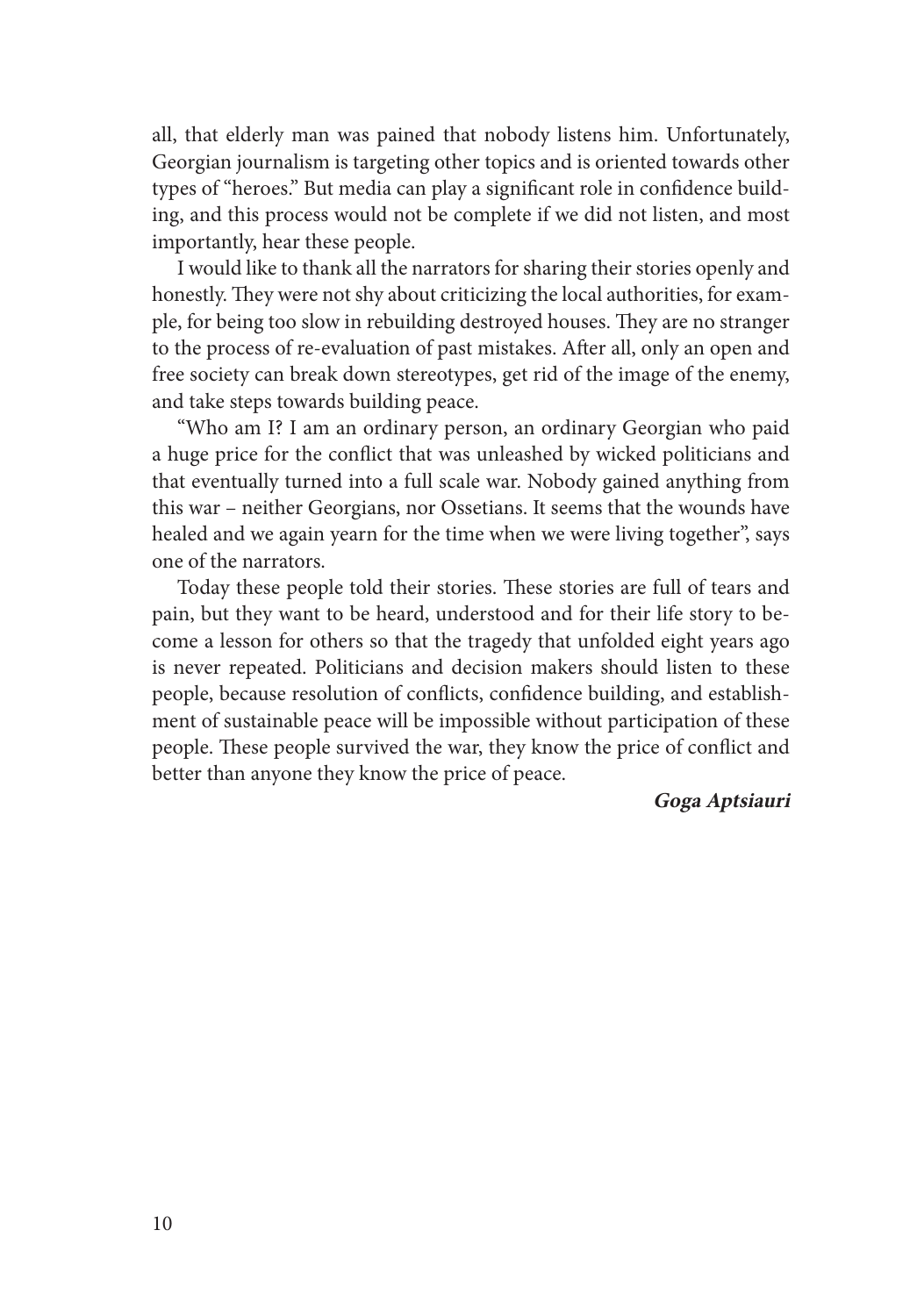#### **\* \* \***

## *A. A. Resident of the village of Chvrinisi of Kareli Municipality, 80 years old*

Right now I am in the village, doing housework. I have a cow, two hens and I cultivate some grapes, wine... I am 80. I was born and raised here; I started working in 1959, sometimes I happened to work near Kareli, in Akhaltsikhe, then in Znauri, etc... I worked in Znauri for a long time, around 32 years.

I was working in Znauri when the unrest began; I did not like that mess. Georgians and Ossetians were separately muttering among themselves. I did not have anything, my words were not considered significant, but sometimes I told them not to do it, or else everything would end badly for both sides. Who would believe me... in the insurgent country... no one besides Stalin would be able to calm them down. In the end, they still messed everything up. I spoke mostly with Georgians, not with the Ossetians. There was a judge named Kako, who led his own group; by that time I was working at "NTS", when they talked about those events I told him: Please stop. At least *you have* to stop, you are a judge. Don't do this thing, do not complicate everything, do not mess everything up, I know this won't end well. People will suffer and be exterminated. They said I was a Stalinist. I was a Stalinist, but who were they? Neither the judge, nor the prosecutor could scare me. After all, they would not believe me. Anyway, they messed everything up: burned things down, threw people out and now there are so many refugees and Tbilisi can barely accommodate so many people, while very few people are left here. Villages were depopulated... I was detained four times... I went to Tskhinvali and beyond, to Java. Everything is ruined... particularly Georgian villages (Kekhvi, Achabeti and others were less affected)... not even the ruins of houses have remained. Nothing is left. I have no idea who will restore those villages. This is the result of the 90's, villages were destroyed, people died of stress and other reasons. There is no one left to save us.

I left in the 90's, when the unrest began; I left my home hoping that everything was temporary, and soon people would make up. I closed my office, I was working in the storage unit in Znauri. Then they robbed that storage unit, destroyed it, took everything what was mine, and theirs – the government's. Then I tried to save my property; I left it with my friend. I moved here and started living in this village. I have been here since then; I did not go anywhere. Then militia, Adamia (Vazha Adamia – Chairman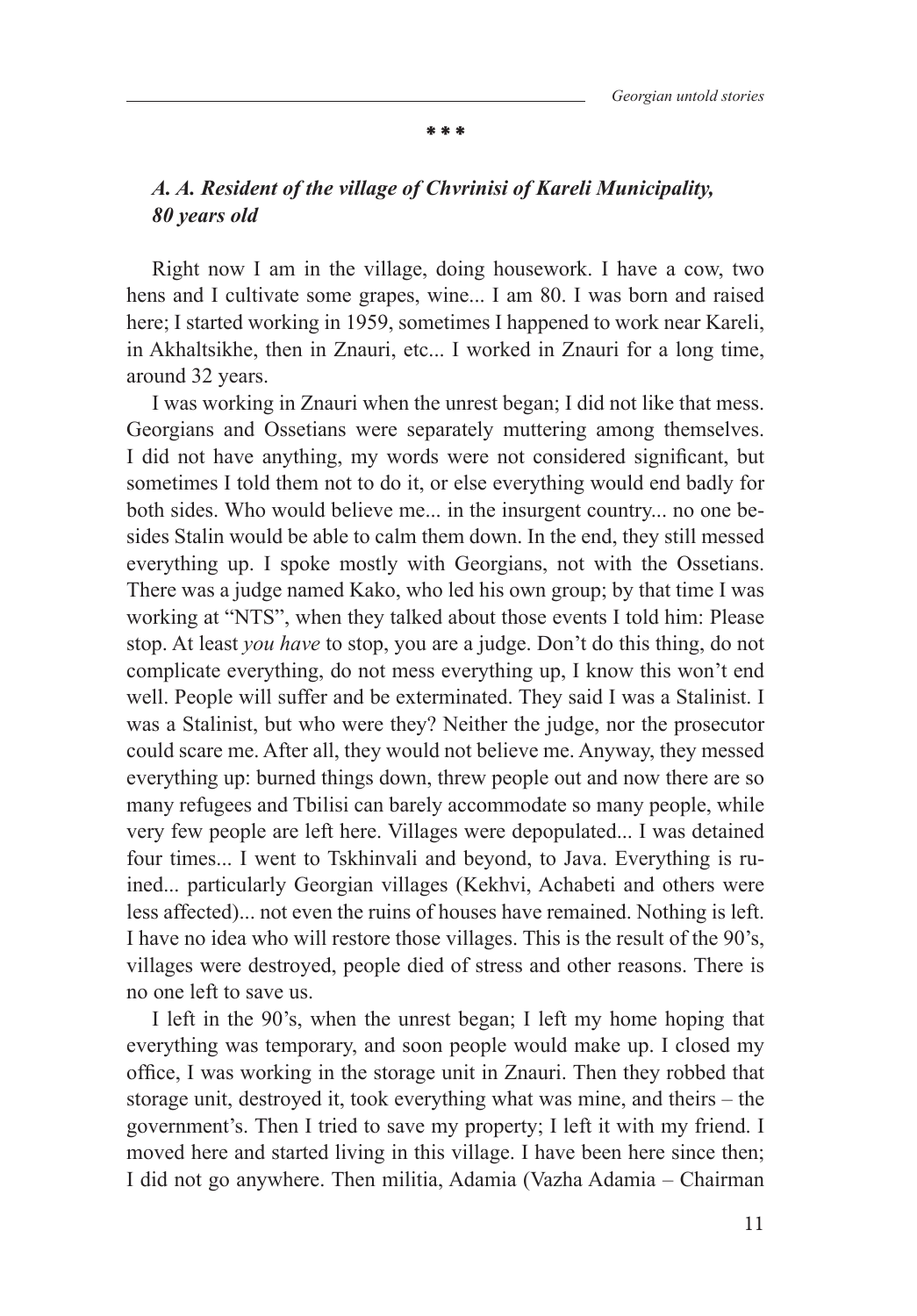of Merab Kostava Society in the 90's) came here with his broken cannons. They left and walked on, we did not let them stay here. Had we let them stay, they would have soon started shooting us from the other side. They went to Kaleti (it was a mixed village before the conflict, bordering Chvrinisi) and stayed there. After 5 days the Russians came in our direction... with Russian weapons, maybe some of them were Ossetians. After hearing the sounds of Russian weapons they ran away. They left their plane there. The plane and cannon were burned down and afterwards they came back just to steal from people. When someone from our side went there, they stole different things. Those villages became empty. Nothing good happened. Everybody stole – both us and them. Everyone stole except for me. I did not want anything from them and stayed put, so that they would not take anything from me. They had already taken everything I had and now I would not let anyone take anything else.

One day in 90's, our side once entered the area known as "Seri Balta". There was only one family living right at the edge of the village and they burned their house down. It turned out that these were exactly those people who happen to live in my house. Their commander came... He was from Znauri. He was talking to his guys about how they burned the house. As soon as I found out I had an argument with them. "Because of you all of Kaleti was burnt down". I immediately threw them out of my house. Then they came for the Imeretians... Half of Kaleti was populated by Imeretians and another half – by Ossetians. The houses of those Imeretians were burned entirely, because of that one house. Although, no one came to Chvrinisi, neither Ossetians, nor Russians, nor Tatars, no one.

I was still here in August 2008, my wife was quite ill, still in a wheelchair. And neither Russians, nor Ossetians came in our direction. The Ossetians came to Atotsi (neighboring Georgian village) and burned one house. I saw them walking by wearing masks, but I identified one of them...my friend's son. He asked me whether I recognized him and I laughed. I, together with other older people, met them... How can I not know you, I said, you are wearing a mask, but I can recognize your voice, you are my friend's son. He told me, that they are not going to harm Chvrinisi "...you have not robbed or burned anything. Now we are going to Koda". The residents of Koda had offended them too. Thus, we survived. We had a ruined school and they burned it down, although it was already burned. Once, when I was shepherding, I heard that the Russians had arrived. I could not believe it, but I still came back. I had left my wife in her wheelchair on the balcony. I had to come back by noon, to feed her. When I came home I found out that they had already been there and stolen my property. I asked my wife where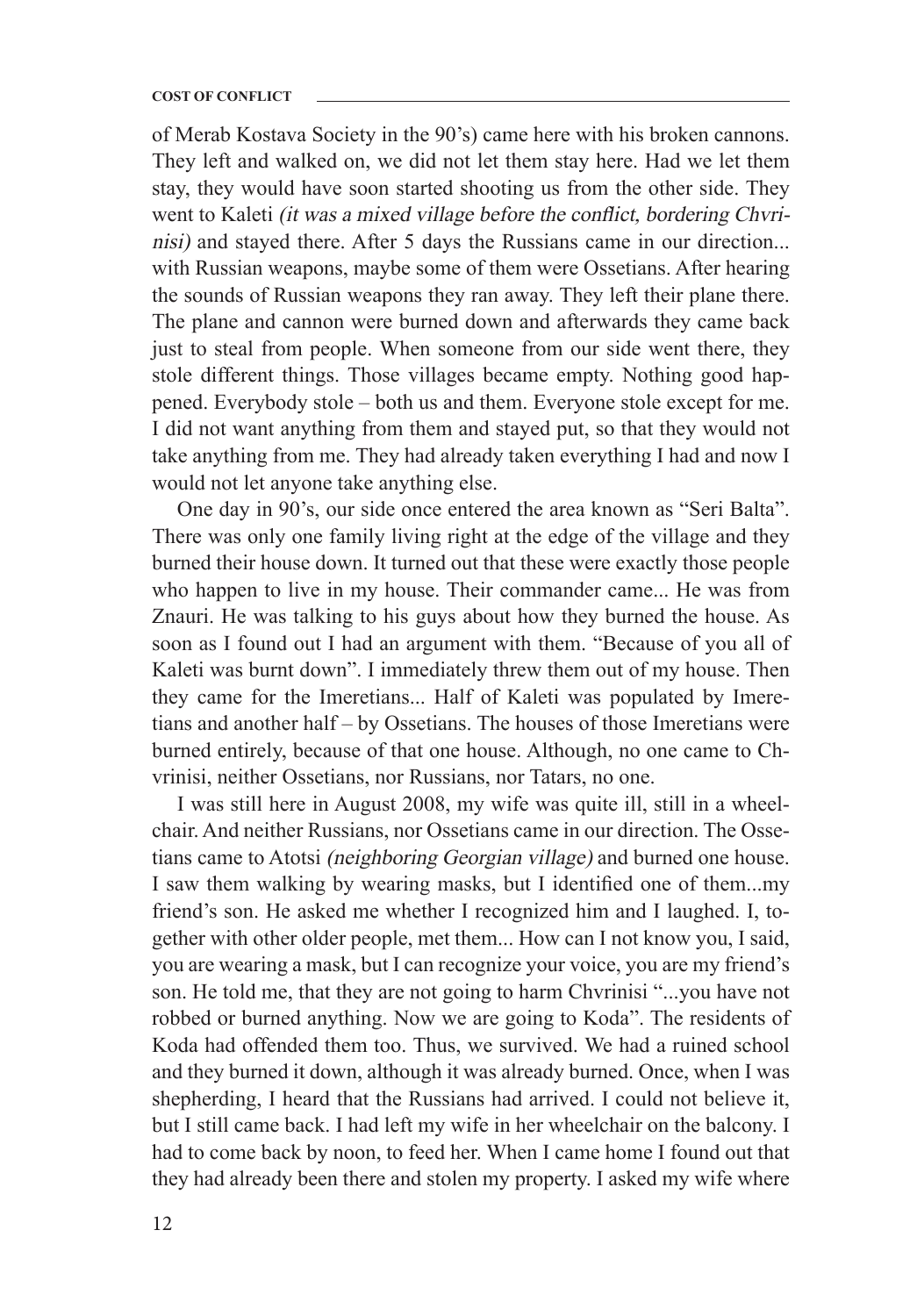they had gone. She said that they had probably gone up the village. I caught up with them. They were wearing masks. They were Ossetians, I realized that quickly. They recognized me themselves, and said that my stuff is in the sack, and that I can take it. It turned out that they took my chainsaw. Chainsaws were hard to get those days. They had taken my drill as well, and everything I kept in the shed. I took everything back, then I realized who he was, but what could I do... Afterwards they returned my things. Nothing like that happened again. Russians did not enter our village; and those Ossetians left us alone, no one came back and this is how we have lived until now. Unless some unrest starts again...

Nowadays, we would not go to their side without a particular purpose. We know they will detain us. Sometimes cattle go there and do not come back. No one except me goes there. If we lose the cattle, what else can we do? I have to go. There was a one person, Ali... Ali was a Lezghin from Makhachkala. He caught me several times with the cattle; then he let me go, at least 5 times. They detained me and then let me go... Previously, when they detained me, I paid them 1500 rubles and they would let me go... They would detain me in the evening and let go in the morning and they detained me again... they detained a local girl once. People came to me and asked me help get her released ... I went to the fir-grove, near the banner. She was standing there and crying. She was afraid. It is very difficult. It is hard when you don't know their laws, quite hard. Then Ali came and told me to go; I refused to go unless they let the girl go, and said I would leave only after that. They refused and said that they had already reported her *(reported information about the detention)*. I told them to detain me as well. They told me to go. I refused to go unless they let her come with me... they did not free her, so I went with them. When we arrived to the detention facility I told the head of the military division that I needed him to lend me four thousand rubles, which I would give back the next day, then... I could see that he did not have the money; probably... maybe he had, but he could not trust me. Then I told him to call my friend Seva from Kaleti, who would get the money. He called him! He was a very good man... He called him and he brought me 4000 rubles; now I had money in my pocket, they took us, we paid the amount in the morning and they let us go. We came back via Gori. Another incident happened as well. We sent the cattle to the field, some of them came back. One cow did not return; it belonged to that same girl, Lali. It was pregnant and we had to do something to make sure it did not go into labor there (on their territory). If it stayed there a wolf would kill it. A week ago a wolf had eaten the girl's heifer. So we went there and started looking for the cow. I had a new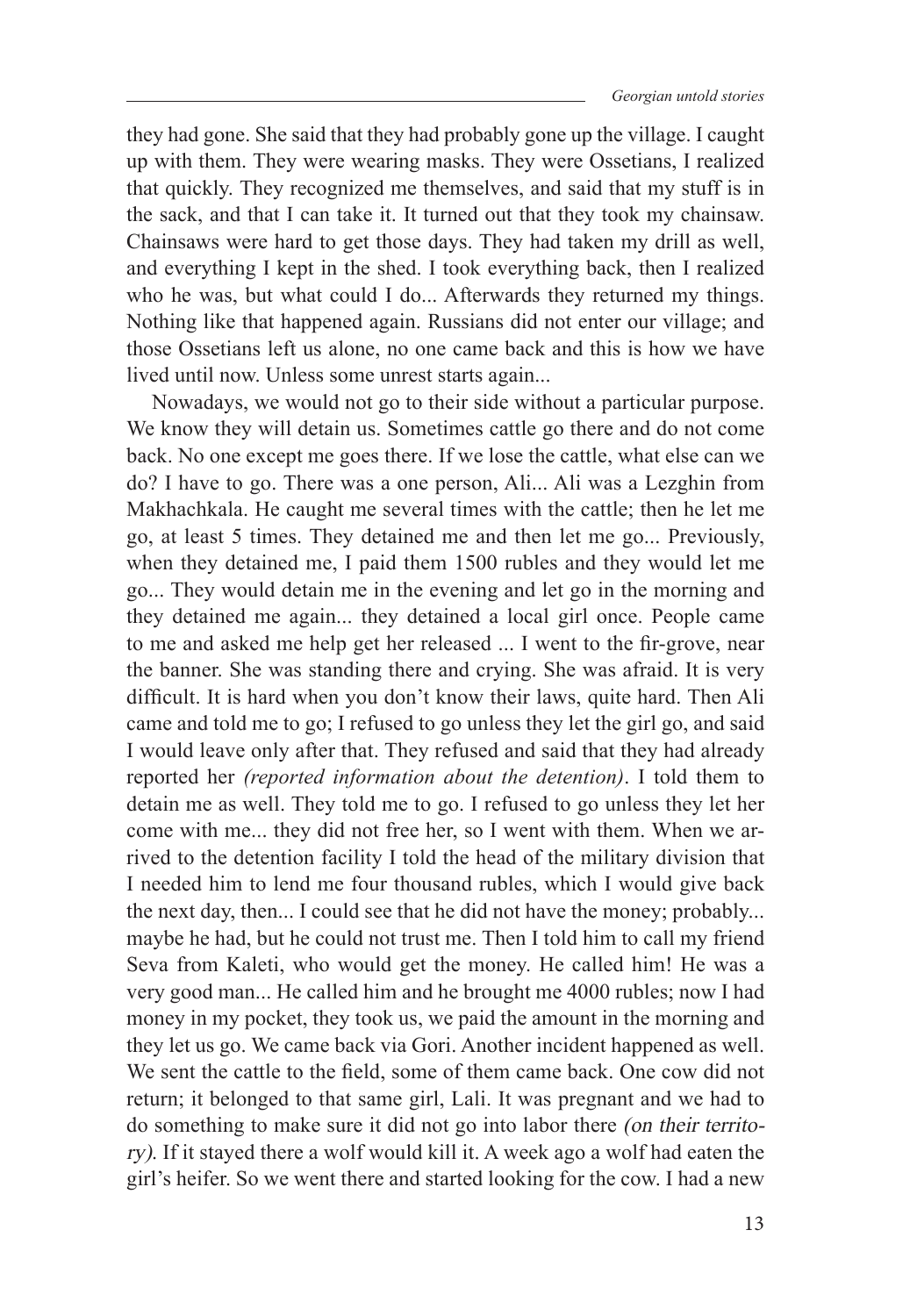flashlight, which was quite strong, and I happened to turn it on in a very bad spot, a crossing point, and they noticed and caught us. They detained us and told us that we had gone there for products. I said "What did we need your products for? We already had plenty..." It is actually true; one can find anything here. Everything is abundant. They still took us to the garrison, completed the paperwork; we told them that we came to find a cow and a calf... there was an Ossetian from Beslan... he was called Godo from Balta, we are somehow related... he found the cow in the bushes... we had gone up instead of going down to the swamps, where we would have found the cow and... they found it and took it to a local (Georgian) girl who was married there. By then they were convinced that we were there to find a cow, although they still detained us. I had some money in my pocket; I knew that they might detain me so I kept 5 thousand rubles... although... they made us pay a lot, 8 thousand. The judge said that if they caught us once more they would make us pay twice as much, which appeared to be true.

We are farmers and we are broke, aren't we? Freedom is expensive on both sides. I lost those 8 thousand rubles. 8 thousand Russian rubles is about 300-400 Lari, isn't it? Right? In addition, my cow almost dried off. It did not let anyone else milk it. So I was not able to milk the cow on Saturday evening, Sunday morning, another evening and another morning. It fed the calf... but when I came back it had almost dried off. I barely managed to get it back on track. It is also a loss, isn't it? It is a loss for a farmer... it is my loss. Although, it is not the only loss I have sustained. Just look – we lost our relatives, we live in tension, we can't move freely. There are so many mushrooms there, but we cannot go there to gather them. If you sneak in, they'll catch you. We cannot go to the forest, we lack wood. If only they made up... both the mushrooms and wood are so close. This is what we lost: relatives, nature, even nature is sad without us. Their side has gone wild, they do not have many cattle, and cannot take care of them; they do not plough – we do, we sow crops. If the cattle go into nature it becomes cultured, otherwise it goes wild, that's it... this is a loss, isn't it?

I take all these things quite painfully. Worse things have happened in the past, everything that is written in ancient Georgian history. They used to destroy and burn us and this is exactly what happened. Brothers burned, destroyed, and killed one another. I had some relatives from Borjomi region, and our side threw them out, they had to go to Orjonikidze. I have another relative... after my wife passed away, I wanted to see that relative, but I can't. I have to go via Larsi, which is very time consuming and I have no one to leave at home. I need a visa, money, time. If it was possible, I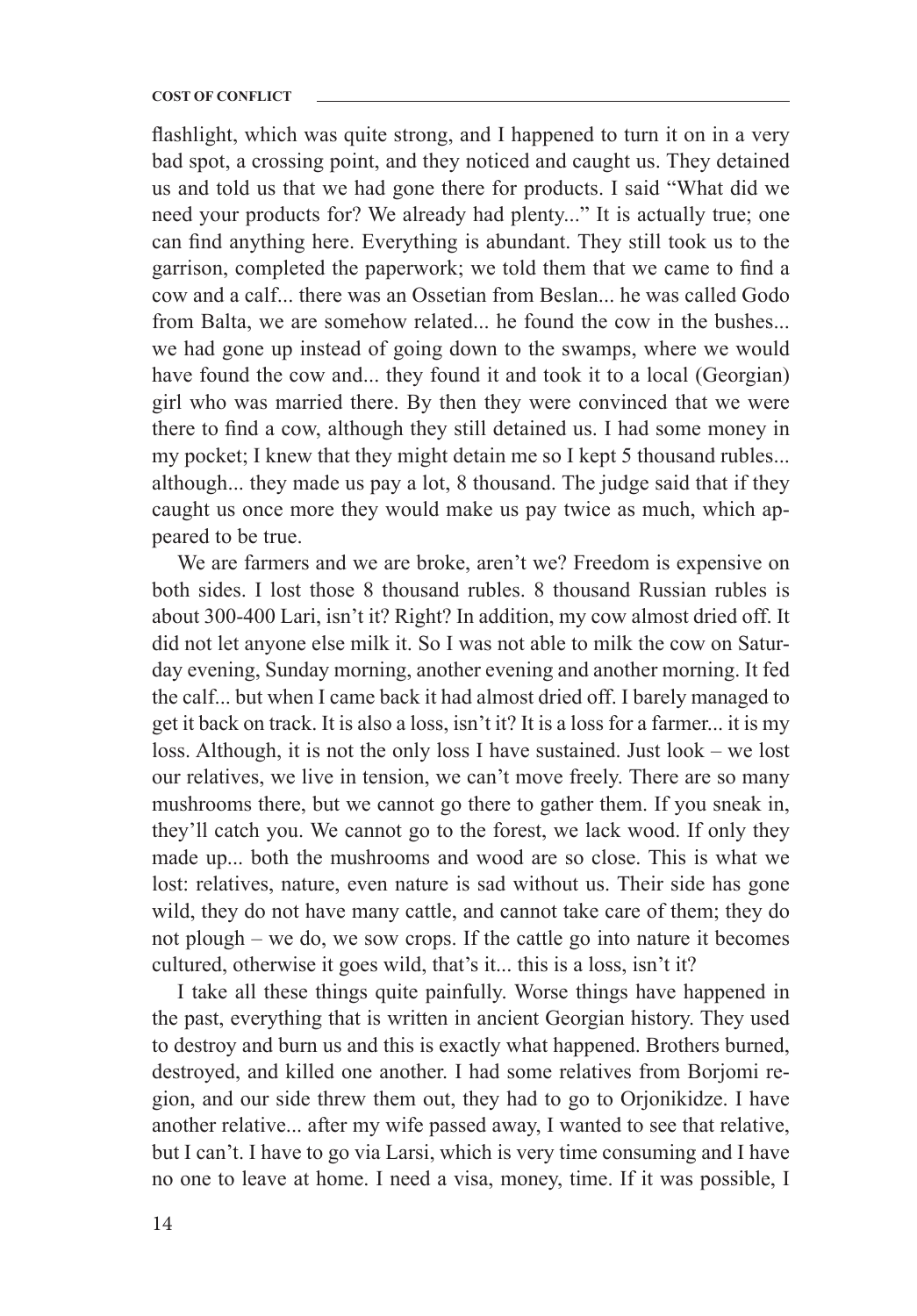would to Tskhinvali, stay there for a while... I would travel to Tskhinvali in a day, stay overnight and come back the next day. They might detain me and now... The way they detain people nowadays – one day they catch me, the next day they let me go.

We still live the same way in Chvrinisi, cultivate what needs to be cultivated, take care of our families, take care of the cattle, whatever we have... and... if a cow goes to their side I don't go after it, sometimes they send the cattle back. Sometimes their cattle come to our village. Just yesterday their cattle followed ours here. But when I went there... now I won't go beyond the posted sign, not again. I cannot fall into their hands again. Sometimes I stay here and watch how our cattle return and 5 of their cows follow. Then they come, follow them to our village and I send them back. This is what we do, we send their cattle back. They do the same.

Our future depends on the government. Reconciliation and everything is up to them. I hope that... there were times in the past, when the country was in trouble, then... we would suffer a great deal and someone, a kind person would appear... currently, there are no kind people within the government, no one. I had hopes for Ivanishvili, but nothing works out, he has many opponents. The way I see it on television, everyone wants to be a boss, and everyone wants to achieve their own goals. But in reality, this is not how it works. The boss is there because he is the smartest and his words should have some power. There is no rule of law; otherwise no one would talk this much. Maybe a truthful person will appear who will reunite us, let us go there, let them come here. That's all that is needed, life will go on the way it did before.

Now listen to me. I have been detained and taken to isolation four times. I went twice to get my cow and the Russians caught me. Another time my Ossetian friend passed away. We went to express our condolences and everything went fine. Second day, I had to attend the funeral; he was my friend after all. I took some money for making a donation and paying the fine, in case they caught me. And they did catch me in the fir-grove. I told them I was going to my friend's funeral. They did not believe me at first, then they did, but they still detained me. I asked them to let me go faster, I would pay the fine – they could take me to the court. They took me to the investigator and afterwards to Java. They fined me and wanted to send me home. But, I did not want to go home, I had to attend my friend's funeral, this was the reason why I went there. They said it was impossible. Their president, Tibilov was attending the funeral. My friend's sons told him that their father's older friend had been detained, while trying to come to the funeral. He called them and arranged everything. They drove me to the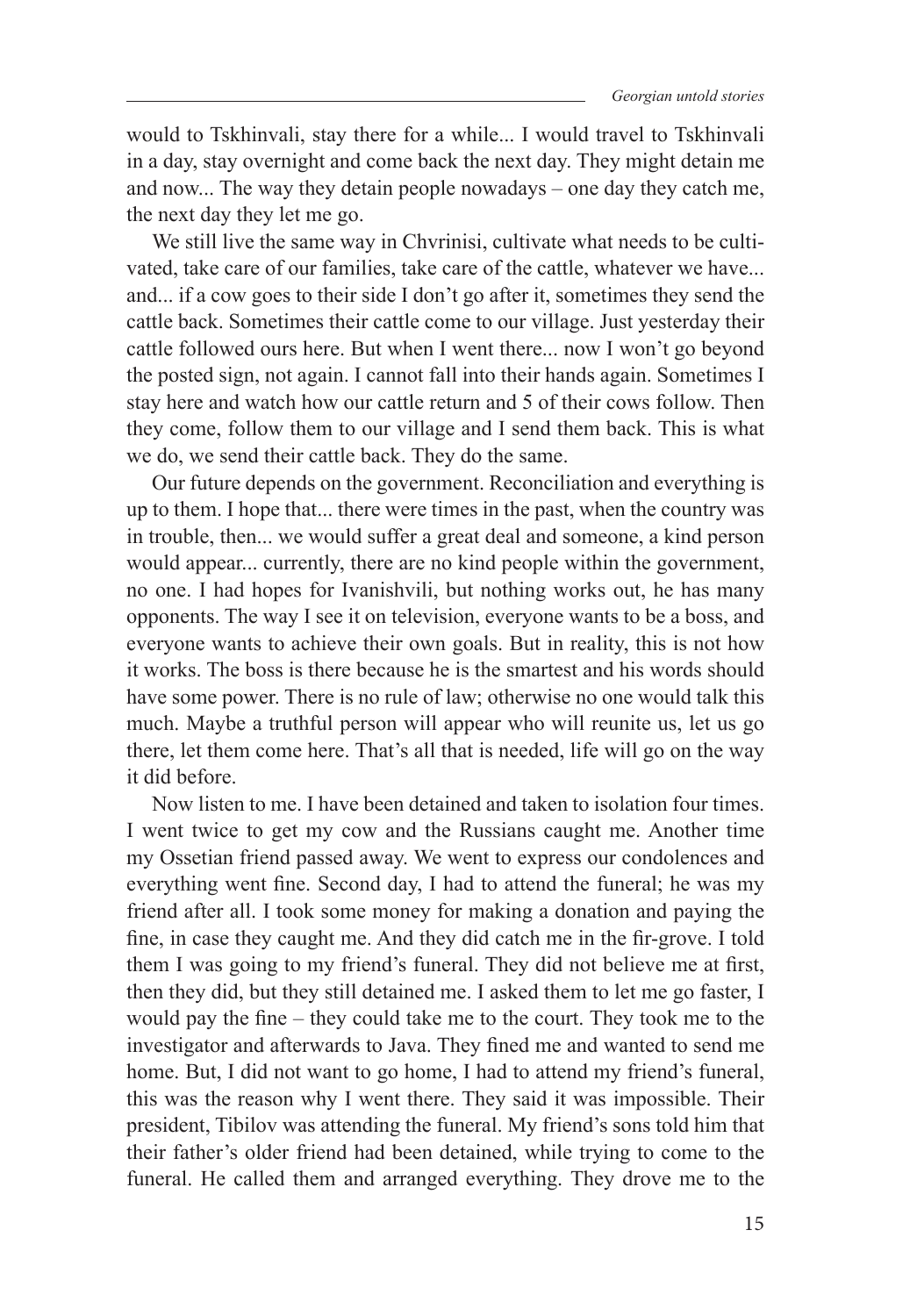funeral in his car. I attended the funeral and stayed for another half hour for the repast. Then they drove me back. That's it, I won't go there again, I won't let them catch me again, enough...

You are asking whether I want to reunite. Of course I do. Is reconciliation possible? If course it is. There are people on their side, at least my acquaintance's children who are quite eager. They want this as well... the older people. The youth does not want reconciliation, and it is the same on our side. It is the same there. But I think they'll make up after all. Otherwise, what are they going to do with our territories? All this, until Java and beyond, is ours, it is Georgia... What are they going to do with this land? Our people and governments must make up... there is no other way.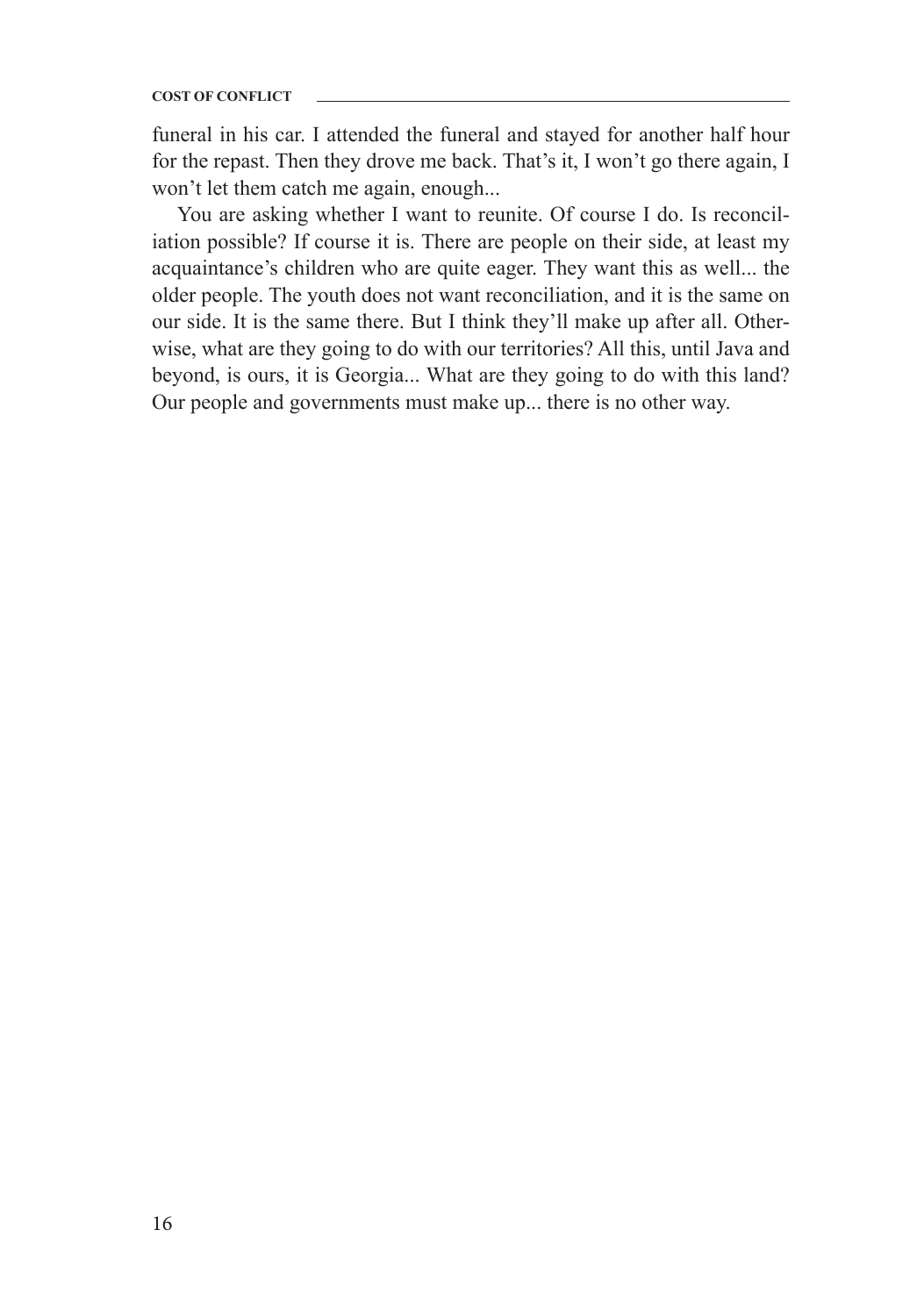**\* \* \***

#### *L.Ch. resident of the village of Ergneti, Gori Municipality, 60 years old*

I was born in the city of Tskhinvali and graduated from middle school and university there. Those days Tskhinvali was a city where the doors of houses were never locked, there was such intimacy and enormous trust. We played in the street and did not know the nationality of our friends: there were Ossetians, Russians, Jews, one Armenian... I was raised in such an environment, where the people were not segregated by their nationality... I did not know who needed this, although, probably everyone knows who did... who needed that hidden mine in Tskhinvali, which was put into operation from the 90's.

I remember the edgy situation which began in 1989, when our roads, our links with one another, started to weaken. When the conversations regarding sovereignty began – the Ossetian side started talking about separation, independence... although, Zviad Gamsakhurdia also contributed to that process by his policy and actions. Now, when I look back, this seems to be such a big mistake, the biggest, which brought nothing but misery and unrest to our side, our region. At any rate, it did not bring any good.

By that time, 1991 was the worst period since 1989, when the large-scale military actions began.

As for my family, these events definitely affected us: my husband died during the first battle, which took place close to Ergneti. My husband died on the 23rd of November 1991. This is when my alienation from Tskhinvali started. Before that we had a normal relationship, exchanged visits, everything... We had a house in Tskhinvali, where I was born... born and raised. I had friends, relatives. Within 10 years I lost virtually all connection with them. For ten years from 1991 I never visited Tskhinvali. Although, I remembered every house and stone, every street; I missed all of that.

The first time I visited Tskhinvali since 1991 was in 2000. I went there in 2000 and saw that this city was not the same anymore, many people, including those creating the cultural and political atmosphere, had left... many people... I remember a particularly well-respected individual, an ethnic Ossetian, who had been raised among Georgians; I won't say his name, definitely. He consciously left for Vladikavkaz or some other Russian city; he said that he did not want to be shot by his friends, nor shoot them himself and consciously walked away from the situation.

In 2000 Tskhinvali was quite alien; I walked in the streets and did not have the opportunity to meet my old co-citizens, as the situation was somehow different, tense; we were not able to interact with each other... although, even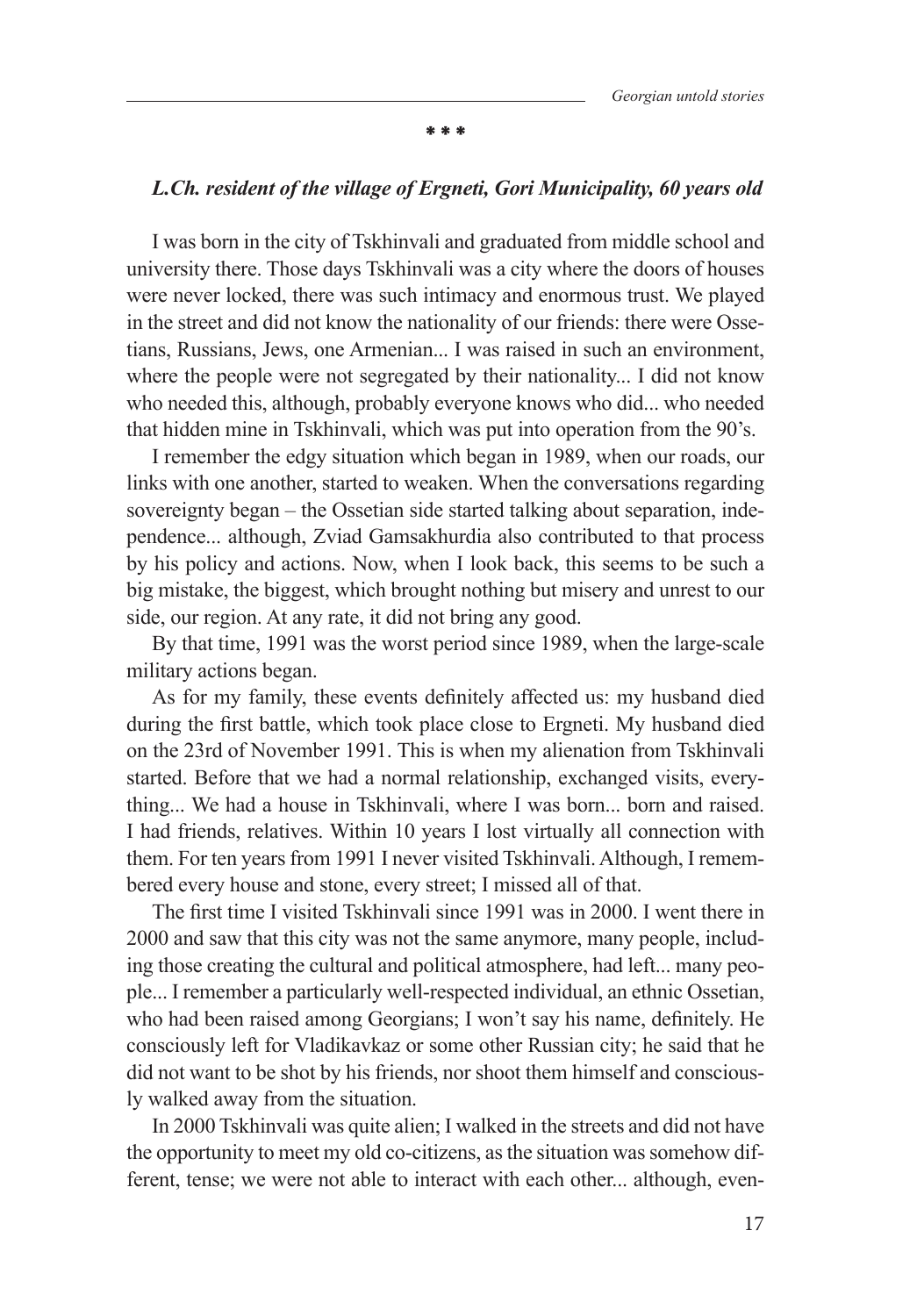tually, these relationships started to heal. Spontaneously opening the Ergneti Market played an active role in the restoration of these relations.

The existence of the Ergneti Market on that territory was... I don't know how to say... it was well planned... you had to come up with such an idea, a form of relationship, leading to the reconciliation of close but alienated nations. One had to come up with this idea, but life and coexistence, which continued during years and centuries, led to the restoration of relations, closeness and confidence-building by itself. I'm not saying that only Georgians were guilty, the Ossetian side had also committed great sins, so many innocent youth were killed; after all, there was the Dzara tragedy, Eredvi tragedy, when they buried them alive and... this was a grave sin, but it was not a state policy; there were those people, known as milita... those dark people, who, instead of uniting people's grief and joy, kindled everything further, which led to the deterioration of the situation.

I remember it very well, that during one of the meetings they claimed that Georgians had to apologize to Ossetians; but if Georgians had to apologize, then Ossetians had to do the same. My family experienced a horrible tragedy in 1991, which was followed by others. Every three years one of my family members passed away due to the pain, anxiety and misery caused by the tragedy. I will apologize, but will they? Society should have worked on this particular issue, although there was a third party involved quite seriously, which would not benefit from our reconciliation, which aggravated the situation even more, this led to negative developments between two sides; but people are wise, they do not get confused with attitudes, relationships, never...

I remember the situation in Tskhinvali, when the children of intelligent Ossetians were enrolled at Georgian schools, as those schools demonstrated higher levels of culture, in comparison with the Russian ones. I'm not trying to diminish Russian culture, but Georgian culture was closer and more acceptable for them... they were raised in this culture and did not lose it, on the contrary... Georgia supported them as much as it could... the newspaper was being published, they had their own magazine Fiduag and everything else. There was theatre and most significantly, Georgian and Ossetian actors worked side by side, Georgians and Ossetians were never distinguished from each other.

The Joint Control Commission was the only legitimate body in terms of regulating the Georgian-Ossetian conflict. Those issues were addressed on the level of State Ministers. The meetings took place not only in Tskhinvali, but also in Tbilisi, Moscow, Vladikavkaz, abroad... I participated in all the meetings, I saw virtually all the documents. I worked in the commission as a journalist from the Georgian side. There were fights, arguments, controversy,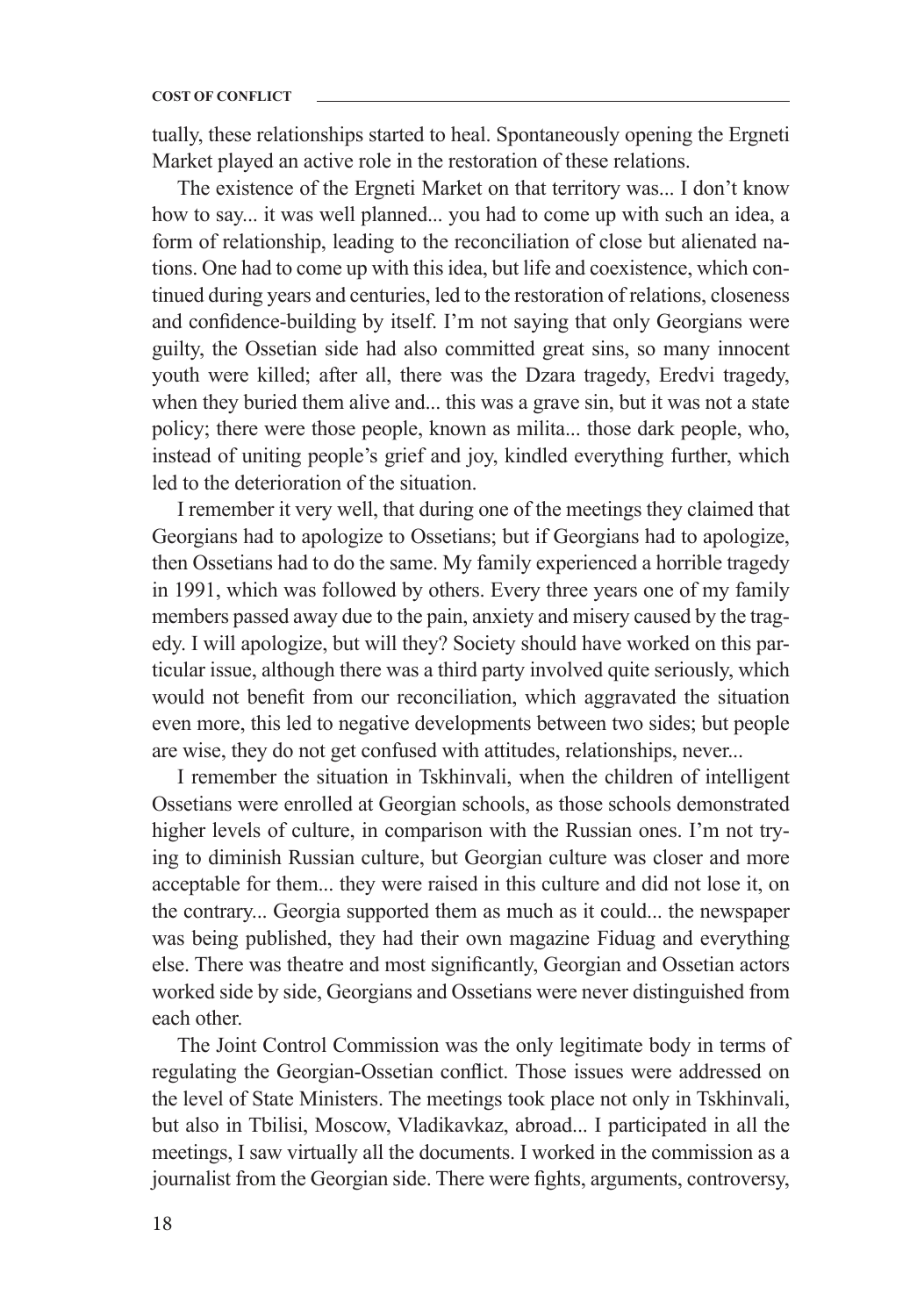but eventually common sense always won and achieved some balance. The Georgians offered many things. I remember a meeting in Ljubljana in 2006, where the European states, not only the EU, but also the OSCE and other European countries allocated about 8 million Euros for the infrastructural development of the region. Yes, this amount was quite handy for the economy, which had been destroyed and devastated since the 90's. It was beneficial not only for the Ossetian economy, but for ours as well. It was planned to go toward the developmentof infrastructure, to put the factories into operation, rehabilitate the systems of potable and irrigation water, organize sports events, improve state structures on the national level, etc. But in the war in 2008... The funding was terminated, although some amount was still left after the war. I remember a personal meeting when the OSCE representatives travelled to Ergneti. Boris Chochiev (currently the head of Tibilov's Administration) came from their side and they arranged a meeting... the main issue was the unspent amount, about 2 million, which would be sufficient for putting the Ergneti channels into operation, which had been closed down after war. A consensus could not be reached and as a matter of fact, that money was lost for the entire region. Someone probably used it somehow afterwards.

The decisions of this commission contributed to the establishment of peace and stability. Although, sometimes certain groups complicated the situation, there were ongoing shootings, provocations from both sides; I cannot deny that. But the peace, however fragile, was there. At least, the situation had not reached war.

The Ergneti market was very successful until 2004; it practically led to the reconciliation of two nations. Ergneti was attended not only by Ossetians, but also by the residents of North Ossetian republics.

In general, I believe that business and economic relations have the best effect in terms of reconciliation for these two nations. And they had made up to some extent... I did not have a good income then, we did not have any connection with that market; although I had a small hotel, where different peoples from North Caucasus would gather and trust hundreds of thousands to each other. E.g. Ossetians, Kabardians, Balkars from Rostov would arrive and leave those large sums of money with Georgians, without any fear of losing it. You may remember that half of Georgia depended on Ergneti market. It certainly had some disadvantages, those black holes and smuggling and so on; although it could have been regulated on a state level; they could have established some control, put a customs system into operation. After paying the taxes, all that money would have accumulated in the budget of Georgia. This should have led to the activation of a very good corps of Georgian economists and lawyers. But unfortunately, Saakashvili's and Okruashvili's ad-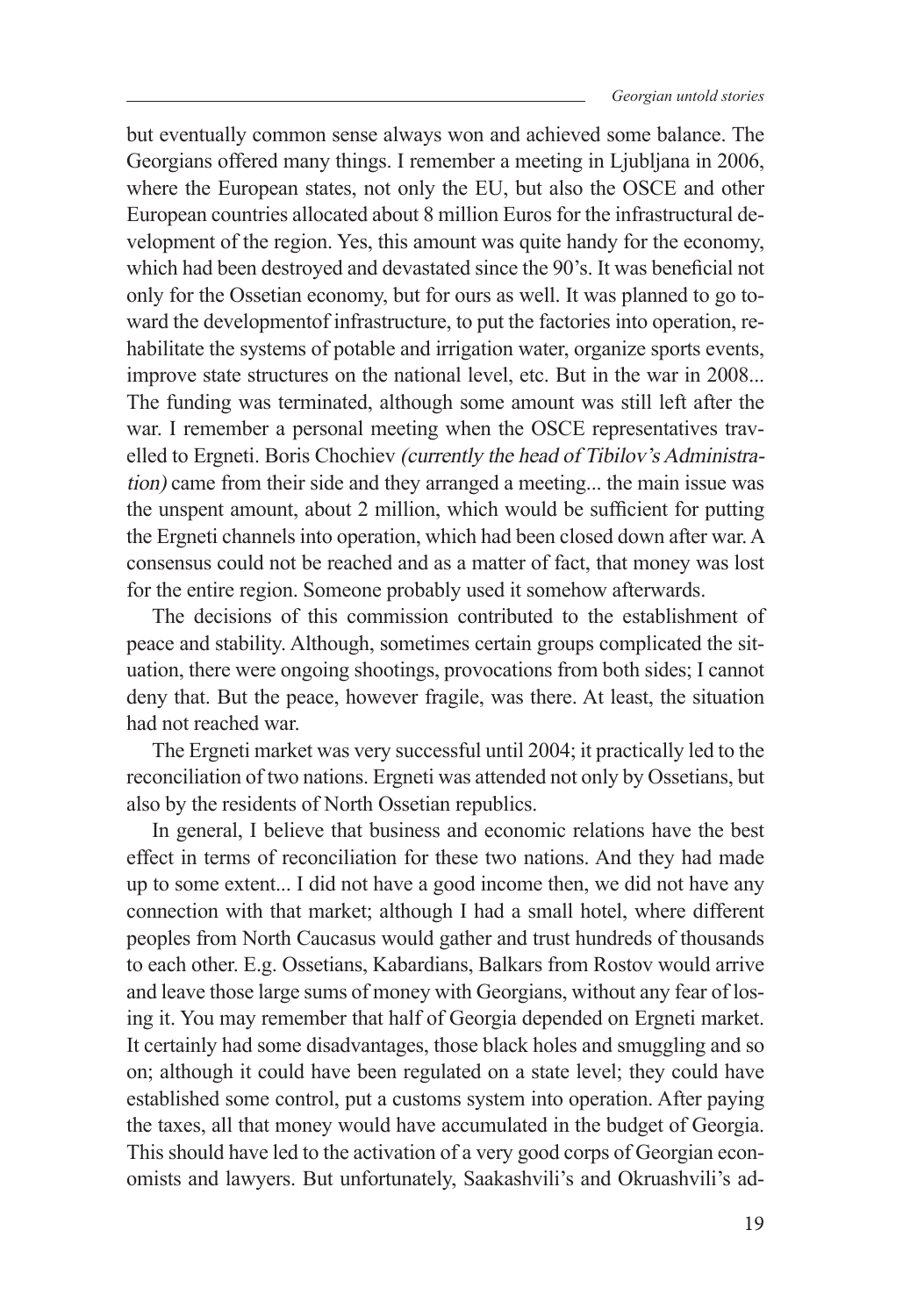venturism led to the closure of the market. The system broke down. Although on the other side, not in Ergneti, but in Mamisaantubani (small area between Ergneti and Tskhinvali, at the entrance of Tskhinvali) the market, founded in the 90's, still exists. But certainly, now without Georgians' participation.

Although Ergneti market was shut down in 2004, travel was still possible. Although, both our and the Ossetian side increased strict control, this did not prevent people from exchanging visits, as most of the populated areas close to Tskhinvali were located, in the south. They came to Tbilisi to see doctors, for trading purposes, for purchasing construction materials, various goods, everything... They came to see doctors in Tbilisi, this was a good thing. I cannot say that those things continued automatically, such things never continue by themselves. Thus, there is a prehistoric period, which leads to the establishment of connections to the opposing side. This had its historical roots, relationships, everything... more than a half of the Tskhinvali population had graduated from universities in Tbilisi. There were scientists, who had completed post-graduate studies in Tbilisi, e.g. in the Academy of Sciences. These people did not lose those connections. Under no circumstances. And from 2004 to 2008 all roads were purposefully closed and shut down and the war tore us apart completely. As of today, we have reached a dead end; let's say that no negotiations can solve these issues. Our enemy used this very well. They used it and certainly, this is neither good, nor natural, nor regular. I am certain that maybe after one, two, ten years the time will come and communication will be restored by all means. I would like to recall a particular fact, when the roads were closed and Tskhinvali had a prime minister appointed from Russia, a certain Brontsev. I saw some documents signed by him, published in the Ossetian media claiming that Ergneti was one of the checkpoints allowing unrestricted travel. This was after the war, i.e. this meant that they still believed (and we did as well) that our relations would be restored by all means. And the Ergneti checkpoint was one of many others in different locations. And naturally, they should not close the Transcaucasian Highway. It is a part of big politics. This is the place where Georgian and Ossetian interests intersect, and not only theirs, there are other South Caucasus countries as well, Armenia, Azerbaijan... all of them used this road, as it is the shortest, shorter than Larsi and much safer in every way possible, even in that period.

If we talk about 2008, I'll add that this village sustained the biggest damage. My family was harmed and our house was virtually destroyed. Although, for us, the war did not start unexpectedly. That war was ongoing for several years and tense incidents took place every day. A car was parked in front of my gate all the time, during those tense moments, they were on watch.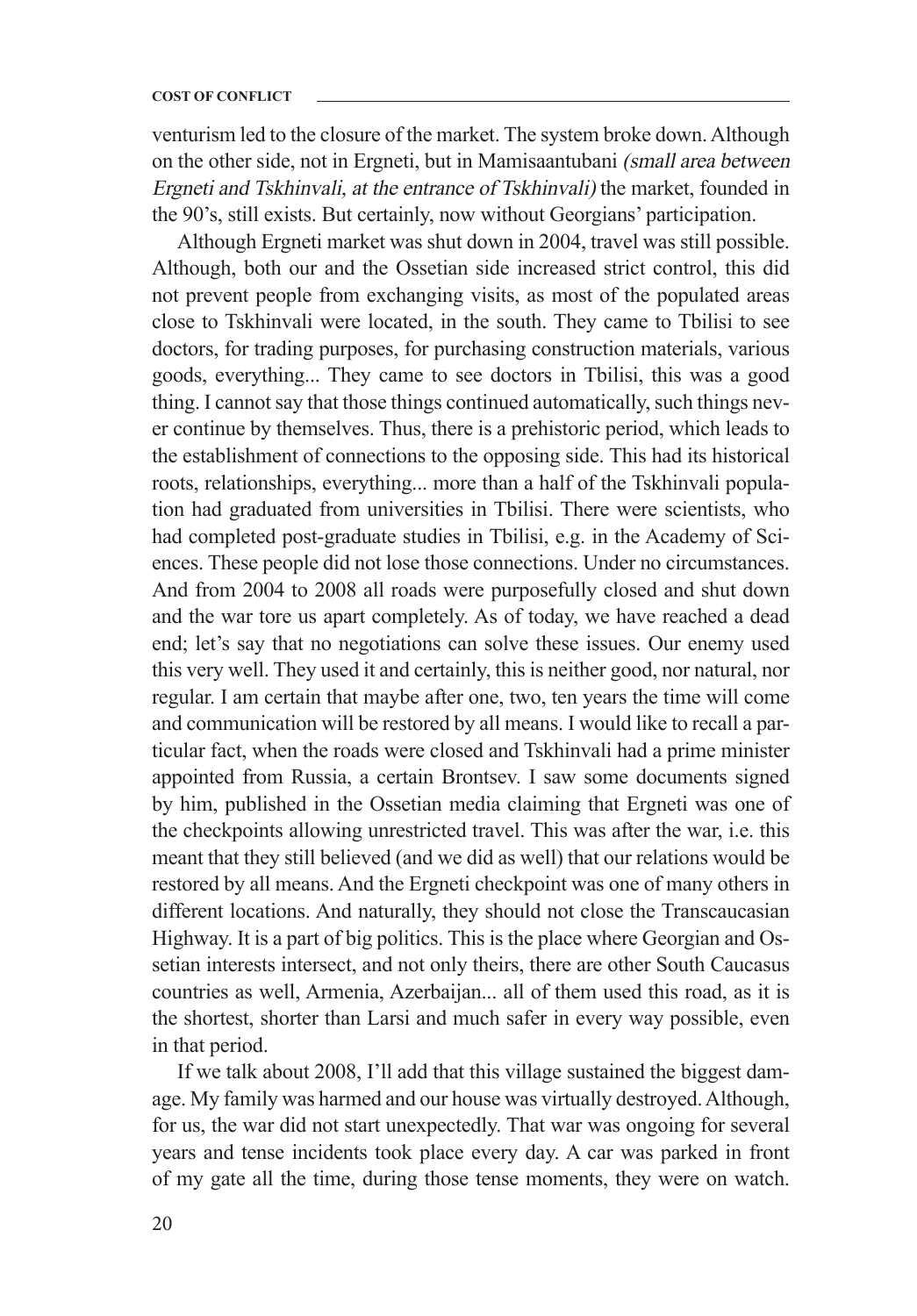These were certain agencies and so on. Step by step we came to that war, step by step. And August 2008 was a turning point, when there was no way back and large-scale war began, and during the previous days... we were as involved as possible. And when everything grew calm, I was surprised why they had stopped shooting; we had become so accustomed to living under these shootings, sounds of explosions, that, to be honest, silence started to scare me. The war, August 8th, concluded everything. I don't know whether I can refrain from evaluating the war and that situation, but it was the last straw for us and... but time passed, six years passed since the war and from today's perspective me and probably entire Georgian side, and I'm sure the Ossetian side as well, regret many things, which led to our isolation from each other. There were moments when my friends called and said that living there without us made no sense, Tskhinvali was not the city it used to be.

After the war, Ergneti was certainly a midpoint, 160 houses were burned there; I cannot claim that all of those houses were destroyed as a result of explosions and cluster bombs, this was also a result of the actions of certain groups of separatists, who walked around throwing Molotov cocktails at the houses, burning them down. It was very hard for us... e.g. as soon as the fight was over, I returned home, I did not know in what condition my house would be, since we had fled without even taking our documents with us. I simply had to save my children, there was no other way. This happened on August 9th and when I returned on August 19th I saw an empty village, where every house had been burned down, especially in our neighborhood... Ossetian and Russian cars were still patrolling on the highway and seeing those cars was so hard for me, that when they approached us I would close my eyes thinking that they might shoot us from there and I did not want to see who was shooting me.

When I came back to my village, in my neighborhood, each and every gate was open, I cannot say that anything had been stolen, in the yards... there were still chickens and dogs running in the yards... but the silence was unbearable. A gentle wind was blowing, shaking the tin roofs of those houses, which emitted squeaking sounds, those terrifying sounds... All this was definitely very hard. But still... somehow we survived everything. Although there were victims, several people in Ergneti were burned inside their houses and shot, not by Russians, but by Ossetians...

Those wounds are healing gradually, slowly... the houses have been restored already. The Danish Refugee Council helped us a lot, they built two-bedroom cottages, where we could find shelter and stay overnight, and then, two years ago, our houses were rehabilitated. Life got back on track and people's lives went back to normal.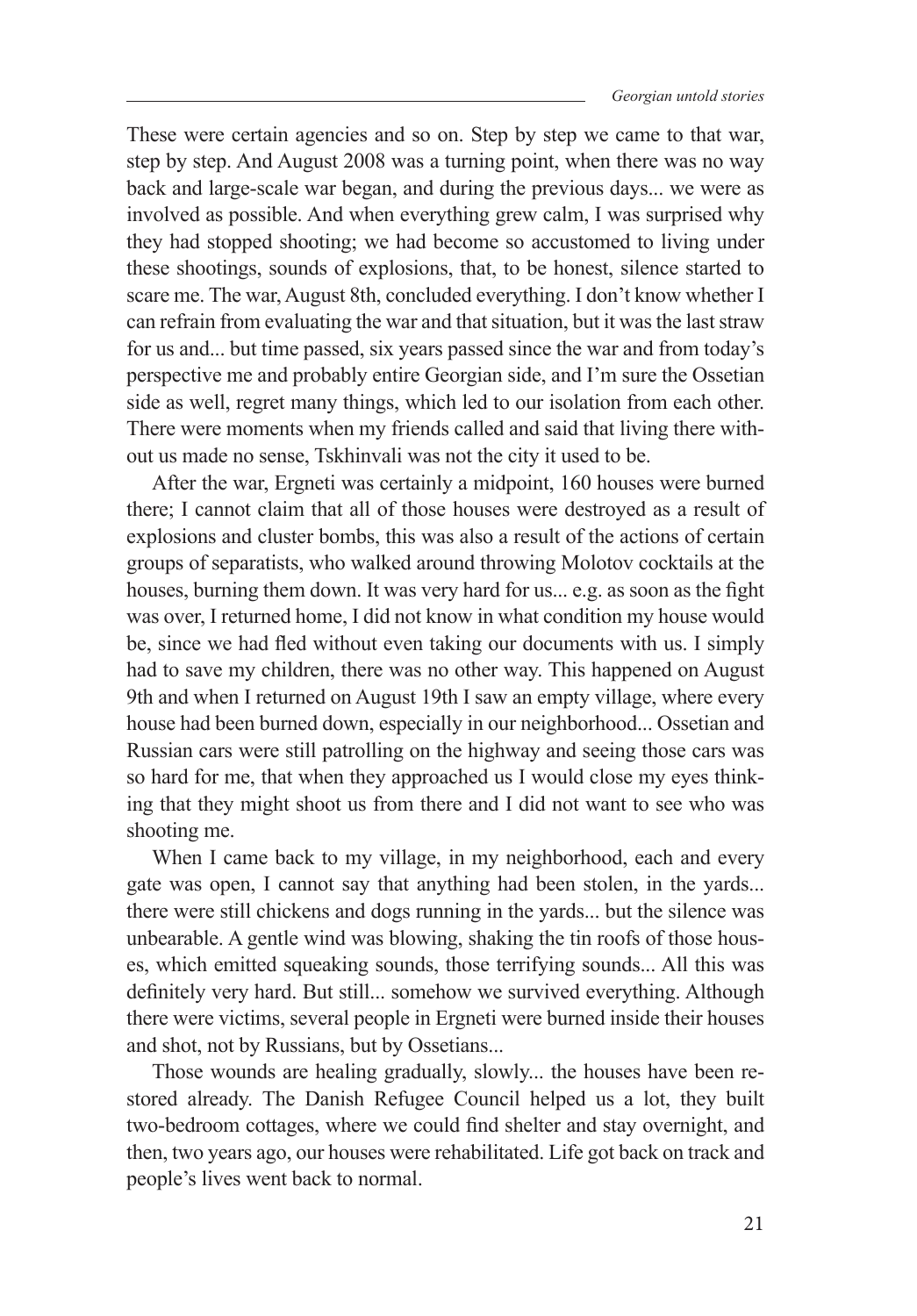I want to tell you a story, which I will never forget in my life, which left a certain impression on my life and personality. It was already a closed period and a friend of mine, an ethnic Ossetian, working for the police, or rather militia as a high rank official, called me from Tskhinvali at 6AM. He was crying and saying that he had had a horrible accident. His 60-year-old brother from the village of Tbeti was bitten by wolves and he was in a terrible condition – the wolves had bit off the tip of his nose, his entire ear. He was completely mutilated and had been transferred to Tskhinvali hospital in a coma. But the doctors told them they did not have any means for saving him and he had to be taken to Vladikavkaz, although they did not know whether he would survive the trip to Vladikavkaz. They could not even administer serum. And that man called me crying and saying: you have to help me transfer this man. I asked if they would come with him, but he refused. "The government has warned me that if I leave the adjacent territories of Tskhinvali, I won't be able to go back and I will lose my job", he said. So he trusted me entirely. Well, obviously, it was very hard for me to complete this task, since the road had already been closed... a closed road, security measures, that dying man... they might accuse me of multiple provocations, so I coordinated with some people, called the Ambulance of Tkviavi and told them that we were going to transfer a man from Tskhinvali. The doctors answered that unless we gave them security guarantees, they would not go there. Then I used my official status, my position as a journalist of the Joint Control Commission and called Kulakhemtov (Marat Kulakhmetov was the commander of the joint peacekeeping forces deployed in Tskhinvali) directly, explained the situation and he agreed. They contacted him from the Tskhinvali side as well, Kulakhmatov sent us the security guard, who came here, to this closed checkpoint; he sent the guard, and the Tkviavi ambulance, accompanied by his guards, went to Tskhinvali. We took that man, who was already dying, in a coma, and transferred him immediately to Gori hospital, as we would not be able to make it to Tbilisi.

I am so grateful to Mr. Nukri Jokhadze, who then was a head doctor at the hospital, who mobilized the entire hospital. In a couple of minutes after admission that man was transferred to the surgery unit and was operated on. Of course I was in touch with his relative over the phone, explaining the situation... and that man survived, he regained consciousness, started eating, I fed him myself, let him use my phone... People from Tskhinvali feared that someone might hurt him on purpose, and he always told them on the phone that he was in good hands, he was not afraid of Georgians, everyone took good care of him, treated him well. All this was done entirely free of charge... but... that ominous August 8th came and the war began... We had to save ourselves and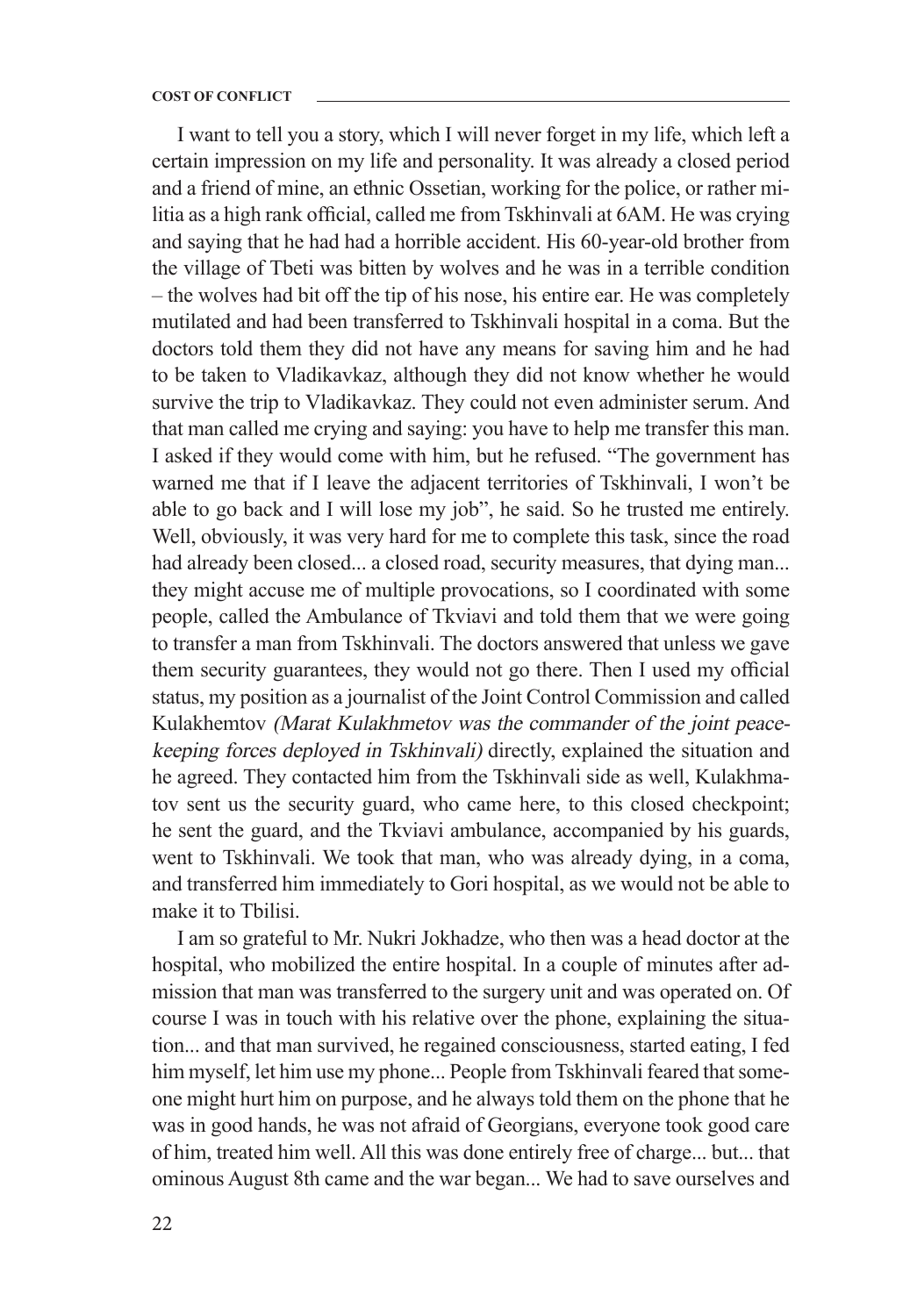run and to be honest, during those couple of days I did not even remember that person. We had to think about ourselves, where and how to go. When we finally settled down and regained some reason, I asked about this man. The hospital had been immediately evacuated and the patients, wounded people and others, had been transferred to different hospitals in Tbilisi. Everyone who had the slightest opportunity to go, was discharged and that man had been transferred to Tbilisi Hospital of Infectious Diseases. We mobilized all of Tbilisi, started looking for him, and found him in the Hospital for Infectious Diseases. Although, unfortunately he was no longer alive when I found him, he had died and before passing away, while he was still conscious he aked them to take him to Ergneti, where there was a woman who would save him and take him to Tskhinvali. The head doctor, with whom I spoke, gave me his passport and medical history. I called his brother in Tskhinvali, I was in a very bad situation too. I did not want them to think that this had happened on purpose, due to the war and the tense situation... this was out of the question! No medical staff would consciously allow a person's death, even if it were their enemy. And... then, as a result of negotiations, that man's body was transferred to Tskhinvali on a vehicle from the Red Cross. By that time our soldiers were being held hostage in Tskhinvali and he was exchanged for three Georgian hostages. These are the rules of war. Although, it is still very hard for me to remember that, war has its laws too.

You are asking about the cost of conflict. I paid a very high price in this conflict. Besides the fact that my husband died and as a result of this stress and other subsequent events my family members died every three years, and to be honest, their funerals and everything... all this was on one woman's shoulders, on my shoulders. Human victims, this was the hardest part, and it was completed by August 2008, when only ashes remained from my 80-yearold family. When nothing was left, no history, everything was destroyed. This was... I don't know what else a person can experience? I do not have anything left except for my children, but thank God, my children survived. This was very hard. I am nobody, I am one common Georgian, a regular person, who had to pay the price of conflict started and kindled by bad politicians, which grew into large-scale war, which was not beneficial for anyone, neither Georgians, nor the Ossetian side. And nowadays, it seems to have healed... we have not forgotten, the wounds caused by war have healed and we still long for those days, when we used to live together.

I am a total optimist and I believe that after some time these relations will be restored. Sometimes, when I go deep down in the roots of this conflict and compare it to others – this was not an ethnic conflict between Georgians and Ossetians, this was not... e.g. a conflict for seizing territories; it was creat-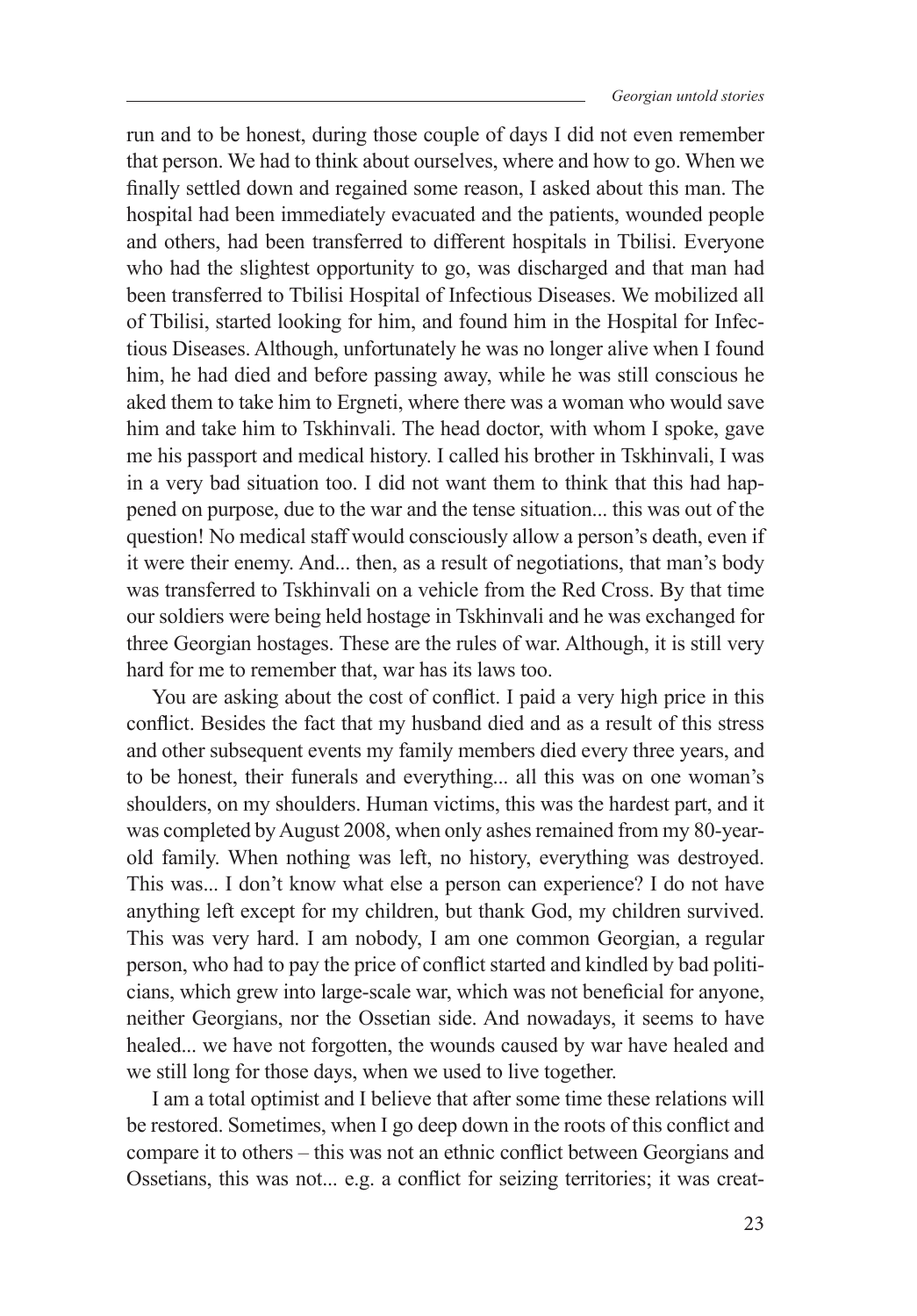ed artificially, an artificially kindled conflict between each other, which was used very well by a third party. I often think that solving this conflict today is not in someone's interest, otherwise... I think that people around me are ready to make up with those people, meaning the Ossetian side, forgive everything that happened between us and start from a clean slate. The currently unused great resource of mixed families gives me good grounds for thinking so. Although, certain powers do not want to solve this conflict. It is better for the conflict to continue like that for many years, rather than have some positive changes. There are certain channels, which, if put into operation, would lead to very good results, I am not saying that the road will be opened tomorrow, thousands of our refugees, who were forcibly displaced, will go there and see their restored and rehabilitated homes, which they left behind and you know it very well that people left huge properties there, Georgian properties. Today, they are still fighting to rehabilitate those houses in Tskhinvali. And I heard it many times that they asked why they had burned those houses, if they would have to live in the streets six or seven years after the war, they could have settled in those houses and lived there. This was a very short-term politics for removing Georgians entirely and everyone knows from different published photos that the houses were completely demolished, lanes and vineyards were cut down. But vines will grow again after one or five years. Vines will grow, those gardens will be restored and everything. It is essential for the people to find each other again. People should be able to visit each other.

I once read in one of the Ossetian publications that people in Tskhinvali demanded from their Government to officially prohibit Georgian songs, music, dance, everything, they even banned Gandagana, it is a well-known fact, it was even published in the media. I live so close to the boundary line and Tskhinvali, that whenever there is a wedding here the sounds of music go in their direction and often they dance to the sounds of Shalakho, we can often hear the sounds of Georgian song. This gives me hope that they have not forgotten Georgians and if... even today, according to my friends' rumors, if they want to tell each other secrets, they speak in Georgian, this means that history still lives among them and it cannot be erased, it is not natural to erase such things. These are the rules of nature. I remember a friend of mine, my classmate of Ossetian ethnicity, who graduated from a Georgian school, telling me: they forbid me to speakin Georgian, but I still think in Georgian and then translate it into Ossetian and Russian. And this would mean changing their entire consciousness and mentality, which is inadmissible. It is not easy to change person's consciousness, this has been accumulated in their consciousness over years and centuries and cannot happen so easily.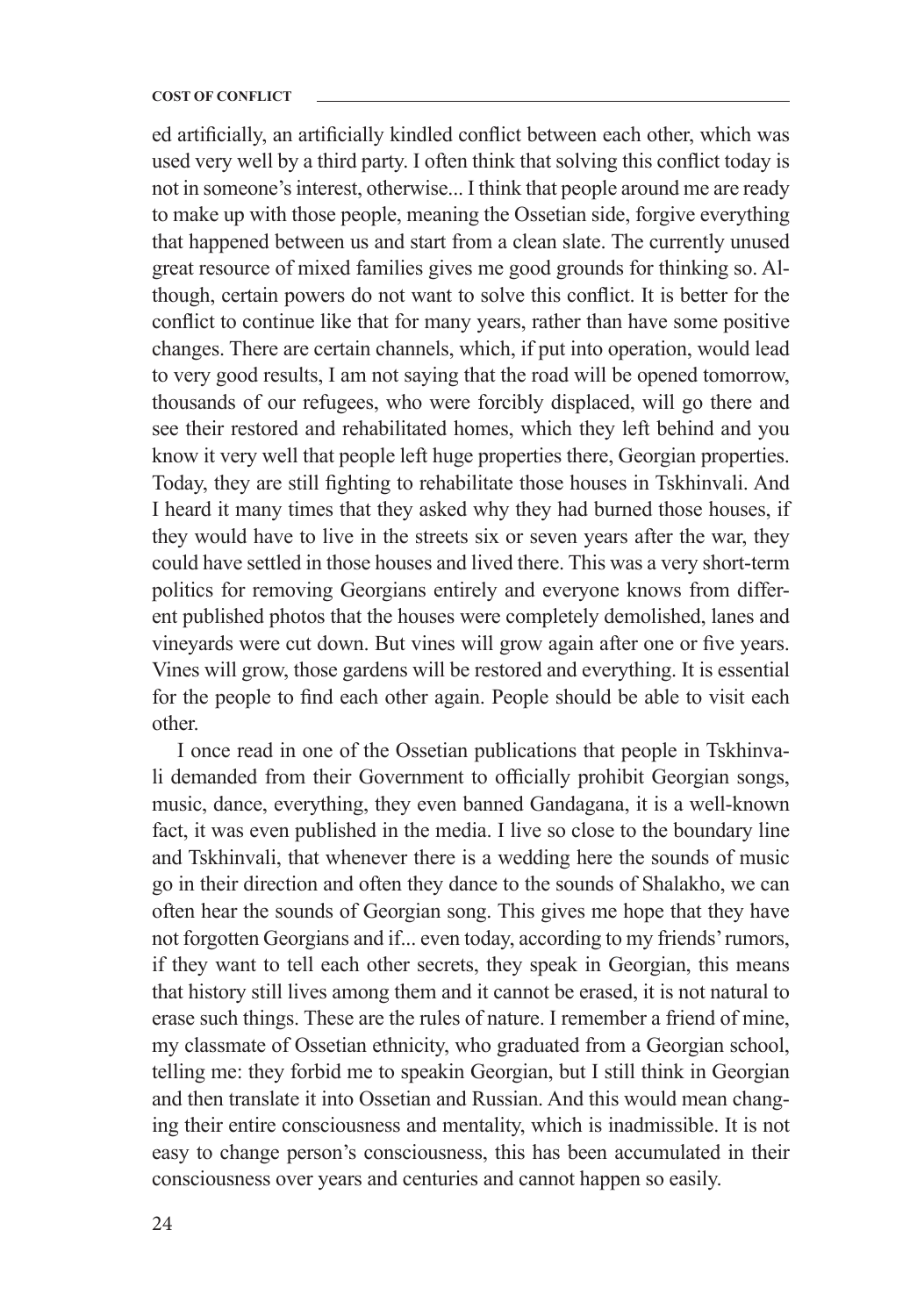**\* \* \***

## *G. V. resident of the village of Saribari of Kaspi Municipality. Village consists of 8 households and is entirely populated by ethnic Ossetians*

I was born in the village of Saribari. I graduated 10th grade here; I've been working since then. After my army service, I worked as an electrician. Then, before the unrest began, I worked everywhere, in farms, drove a bus. I drove people to excursions. Even today I serve the village as a mini-bus driver. Sometimes I go to Tbilisi for the sake of two passengers, sometimes to Gori. I have one working day per week and I serve the village.

In the beginning of the 90's... the danger of invasion came from Kodistskaro... or from the side of the Georgians. Residents of Kodistskaro protected the village, they did not let anyone pass... If there is anyone to be "eaten", we will be the first ones to "eat" them, they said.

Georgians protected us, local Ossetians. And we did not let anyone go there. No one ever came from Orchosani to rob somebody or steal someone's car from Kodistskaro, nothing like that ever happened... nothing... we had cars as well and they were protected from us, and they protected us from there. We've been like that since then. We are still on good terms. But, if only the Russians had not stood between us. Sometimes we want to share a meal, and talk about some things... they are afraid of Georgian militia and we are afraid of the Russians.

Such things have happened. There is a water channel there, and we sat in that channel, their shepherd was sitting in one side and I was sitting in another. I took some food there, he, the shepherd, had his own, I brought mine too... They do not have as much wine as we do, they do not have so many things, alcohol. Sometimes we have a feast there.

I left many relatives over there. My cousins, children of my father's brother, they already have grandchildren and I don't know any of them. They left, one of them was only one year old, and another one was two. It has been 17-18 years, hasn't it? My son is now seventeen and does not know anyone. He cannot speak a single word in Ossetian. He is being raised in Kaspi and here, with me.

2008 was a horrible time for the entire country and this particular village, of course. We were hiding. There are some shelters here, old pools and other things. All the men and women gathered there. We spent the nights there and tried to avoid those spots from where the light was coming. They knew where we were hiding. And during those days we stayed there. Who would spend the night at home – no one. And we would take turns: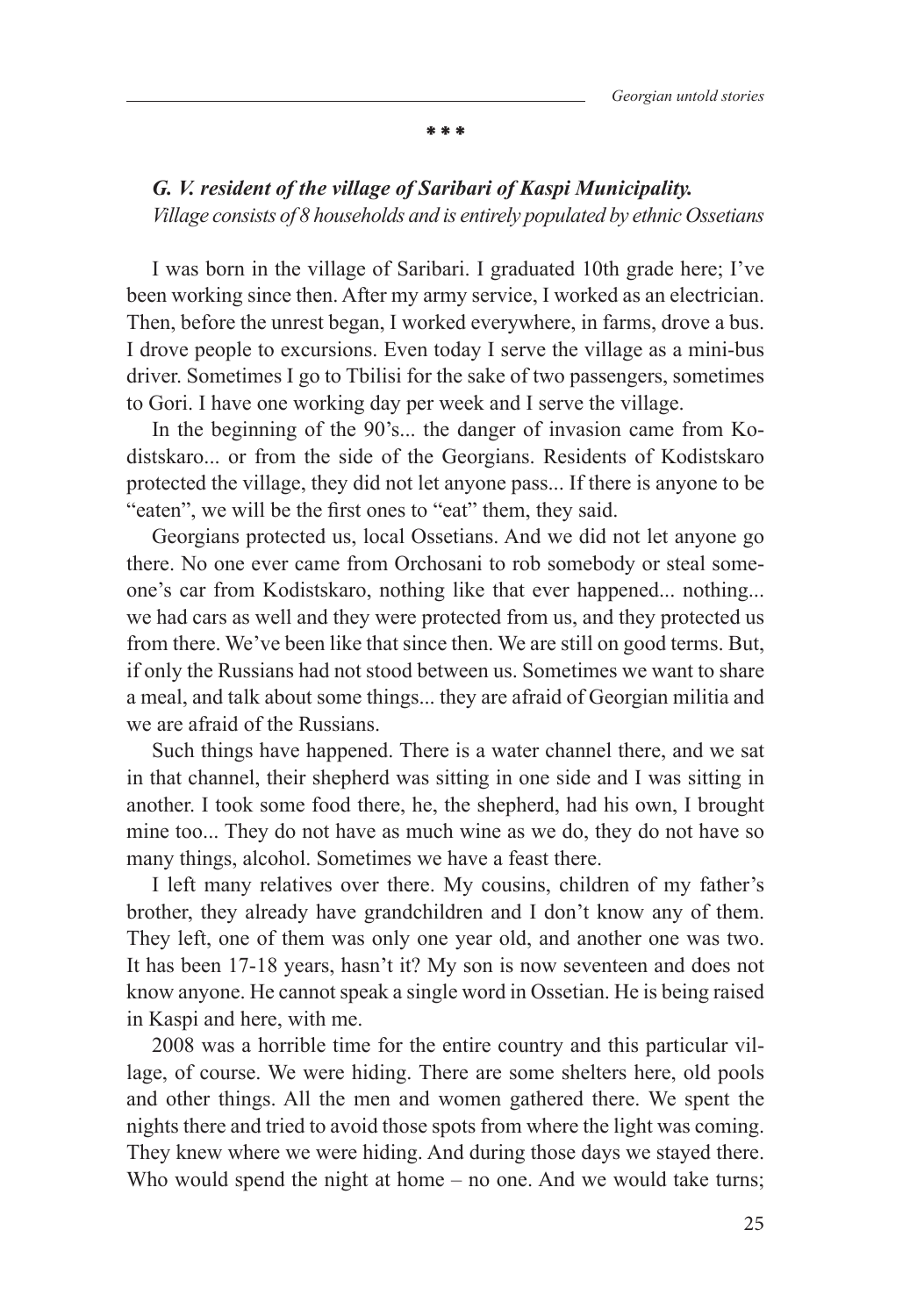one, two or three men would go outside and make sure that no one came in from this or that side. And during that war the Georgians did not bother us at all. Once, when we were having dinner in the evening, a commander came to my house. When the bombing of Gori began, probably on the 9th, Georgians hid in my house. Once, when the Georgians were running away from Orchosani, I went outside and they said: "Uncle, please give us some water." "There is no water," I told them, "come in, have some wine, no time for water..." They were tired, six-seven men, from Kakheti. I had Kakhetian boys at home. I spoke with my children in Ossetian and asked them to bring some water... when I looked back no one was there... they had run away. When they heard Ossetian language, they thought that they had managed to escape from Ossetians and now they had met another Ossetian here... not everyone knows our story. From the beginning of times, we did not have any animosity towards neither Georgians, nor Ossetians, nothing like that... even now, they have not detained anyone, I have not heard of any such thing.

Although, there were cases when the Russians detained people. They took two young men, who went there for water; they went there to get water and got detained. There was an old man with them and they left him alone. There, onthe hill close to the ravine; "he is too old, to hell with him," they said and left him alone... they get bonuses, they get paid for doing this.

Sometimes we have joint meetings. Once we had a meeting with Ossetians in Yerevan... in the beginning they were surprised: you are from here, you have an Ossetian surname and how did you end up like this? – They asked and then we became such friends that they would not even break bread without me. Now a man from Orchosani is not allowed to freely walk on his own territory. Us? Who bothers us? We walk freely, the way we want...

We lost relatives in the 90's and in 2008... that love was lost, gone... even the villages do not have that any more... that order, no one trusts anybody, right? People do not visit each other... there is nothing to do in the villages and we cannot work, it is all pointless probably... every day I think about where to go and if anyone tells me to go with him as a beggar, I will. There is no income at all. We are going backwards, not forward. Our ancestors moved forward. My father died when he was 48. He fixed those huge houses all by himself, he worked as an electrician. An electrician with a salary. When I came back from the army I was paid a salary of GEL 110 (refers to Soviet rubles). I thought that... I changed cars every other day. I drove 03, 06, Volga... now I drive a minibus, I bought it through a loan... I scraped together the rest, I scraped together for six cars. Then I added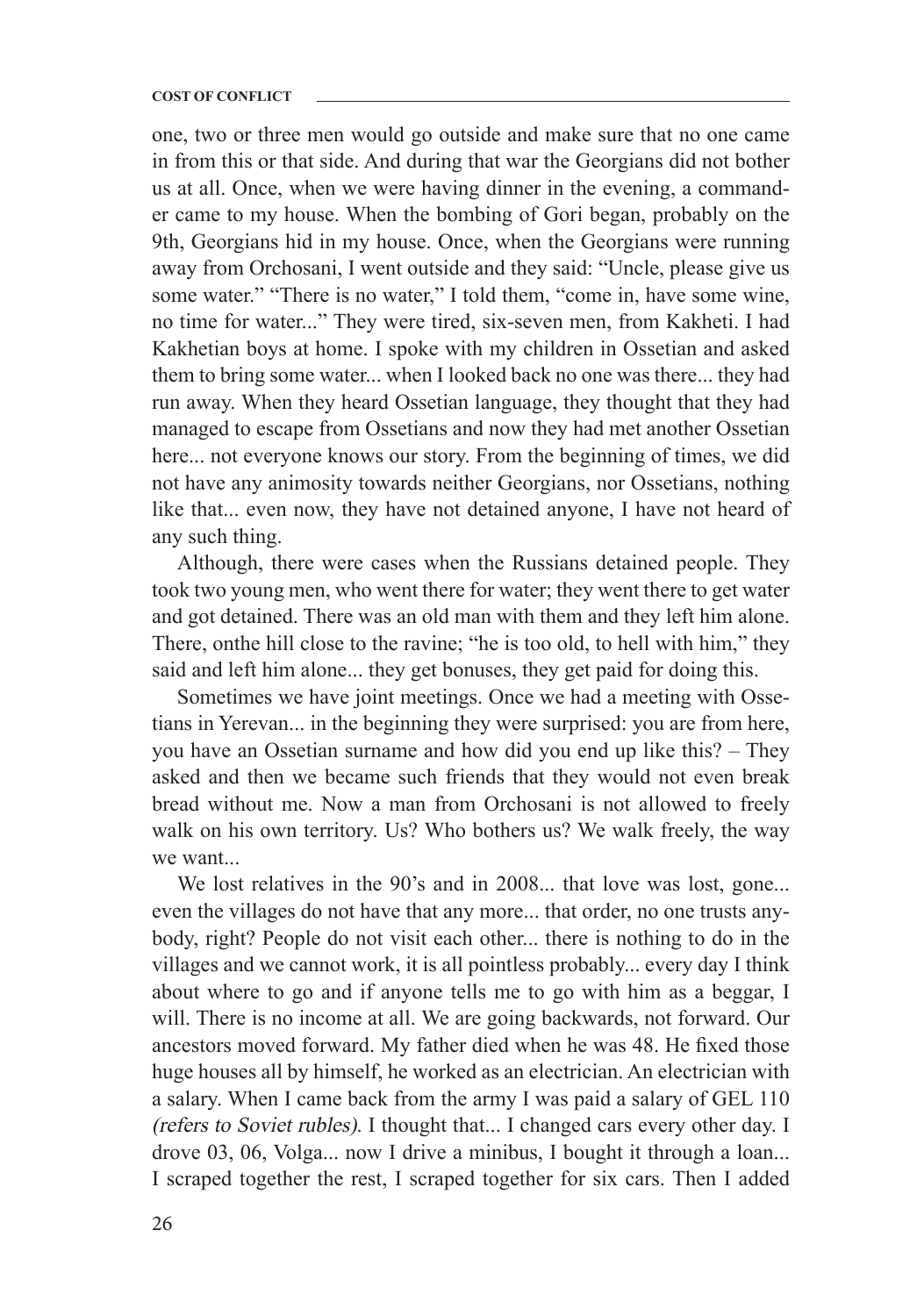some money and bought this one... I cannot work now... there is no work. We want to work... when there is no water, we cannot work. Now we have a drip irrigation system and we can grow something for ourselves and for selling as well. Now we can see some more work coming. This year I will expand, enlarge and widen.

It would be good if tomorrow, or the day after, or in the near future, these relations between Russia and Georgia, Tskhinvali and Tbilisi improved and those closed roads opened. This will have an impact on everything, of course it will, I'll be able to go there freely... before, when I needed fish I would go there in the evening and in the morning I would have fish at home. I would go to Orjonikidze and come back. We would take our produce, like cabbages to Tskhinvali – then we would bring something home... flour or oil, or something like that.

If only the Russians had not stood between us, we would have become friends again and move towards improvements. Or at least we would go forward. It is not essential... if someone hit me yesterday, I would not hold grudge against him, nor retaliate. I was beaten too. Once I was beaten in Tskhinvali. Once I ran away from here, they were trying to take away my car and I left for Orjonikidze and stayed there for a month. I spent all the money I had with me and came back; I could not take it anymore. They beat me, because I had decided to come back. They beat me because of that... then I told him that there was no other way... what else could I have done? Then, when I was coming back... our village is called Saribari and Saribari. Do you know what Saribari means? It means freedom. Freedom like... you know, when one says that he is free. When I came back, my passport said that I was from Saribari, now such passports do not exist anymore. I came through Russian customs; through the tunnel... they searched me and told me I was free to go. I passed through that tunnel and there was an Ossetian checkpoint, a booth. They asked me, in Ossetian, where I was going, who I was, I said to Saribari... What is Saribari? And he opened fire, from a machine-gun, and broke my sidelights. This was during Gamsakhurdia's period. So they locked us there for an entire day, without any food... We had not eaten or drunk water for an entire day. There were three of us. Then a certain merciful old man came to us, who had already been to that territory and asked why they were keeping us there. They said that we were arrogant, we were still saying that we were free... these Georgians... they called us "gamsiks"... Georgian "gamsiks"... because of Gamsakhurdia's surname... Ossetians who had become Georgians... gamsiks, gamsiks... they are gamsiks, they called us gamsiks... I still despise such kinds of people. They kept us there for a while and then that man told them that we were actually from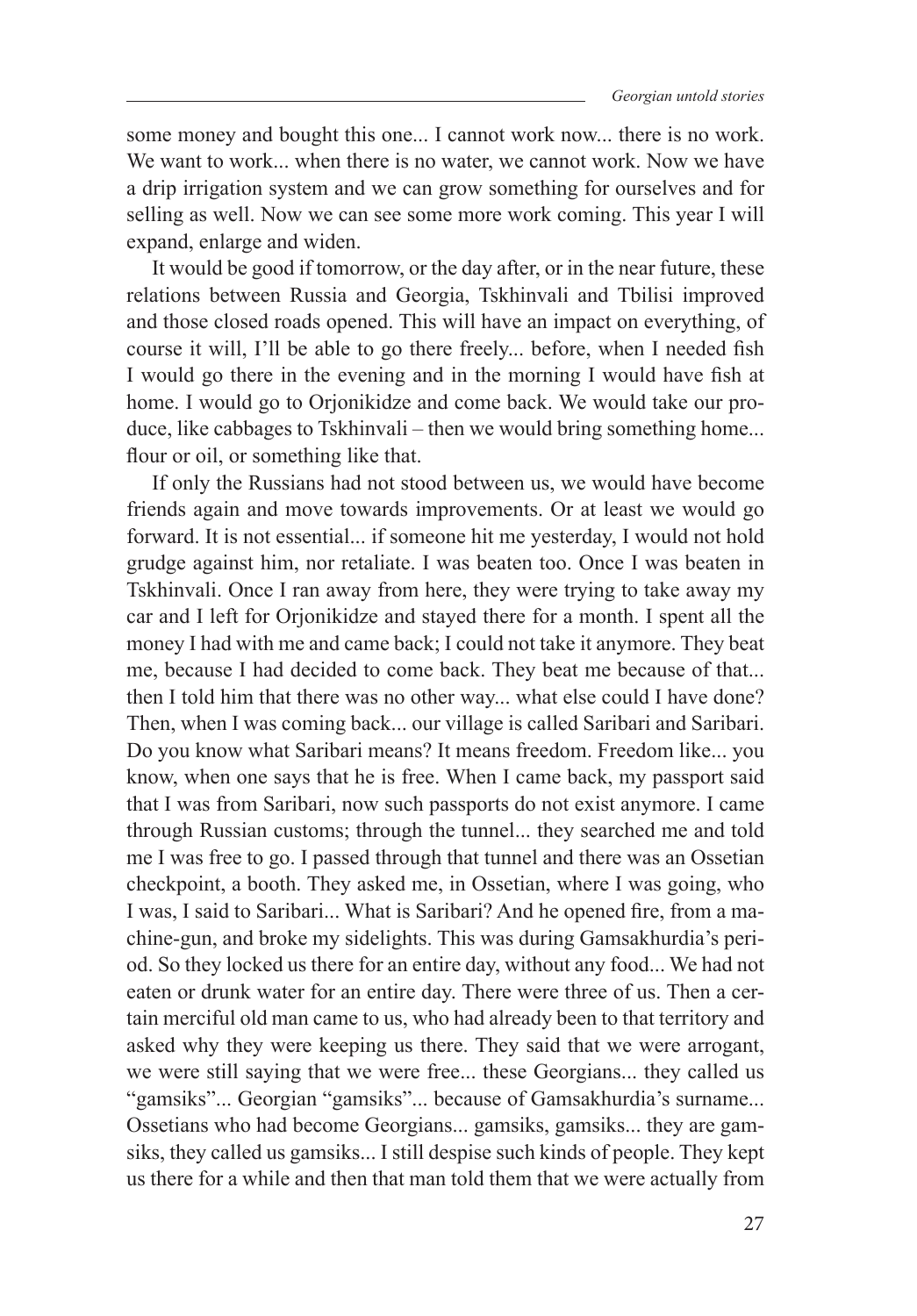Saribari and they had to let us go free and feed us immediately. Feed us? I said I just wanted to leave and instead of going to Tskhinvali, we went back. If we went to Tskhinvali, the Ossetians would eat us alive, they hated us so much... We went there when the peacekeeping APCs accompanied them, we would follow and go there. We would go back the same way... if you made it, you would be able to come back... if not... even if a young boy caught you in Tskhinvali, you would be lost, together with your car.

Now about the future... we should have peace again... they will become our friends again, now we should not irritate them... because, we should not say from the very beginning that the Ossetians will eat us alive from that side, or Georgians will eat them alive from this side. We should not talk about this anymore. What was their name during Gamsakhurdia's time? Militia, they used to come here, take their gold, cars, other things. These things happened, no one else bothered us, and the village still stands on its place. The only thing is that the youth have run away, left, there are no jobs, one cannot move forward. Only we remained here, and even I would want to leave, if I did not have this huge house. One might want to go to the city somewhere...I opened a co-operative, invested large amounts of money and then everything was lost deceitfully... seven people joined that co-operative, I was appointed a chairman. Although, a chairman of what? I don't even know... there was a moment when the entire village switched to drip irrigation, although I have not seen water in this village since the soviet times. We buy everything, tomatoes... everything, we go to Gori to shop for products. This year they bought tomatoes and vegetables from us... if we had more support the village would feed itself and others. Everyone loves hard work. Everyone... just give them work and they will work the whole day...

If there is more support, people will come back, won't they? They will come back for sure. If you tell my children... when they come to visit, they ask me what to do. Sometimes I let them chop wood, wash my car twice a day, to entertain them somehow... They ask "what can I do here?" all the time, then they run away – Oh, when we have peace we'll be fine too, I wish everyone a peaceful life, and people will move forward. It is essential to have peace.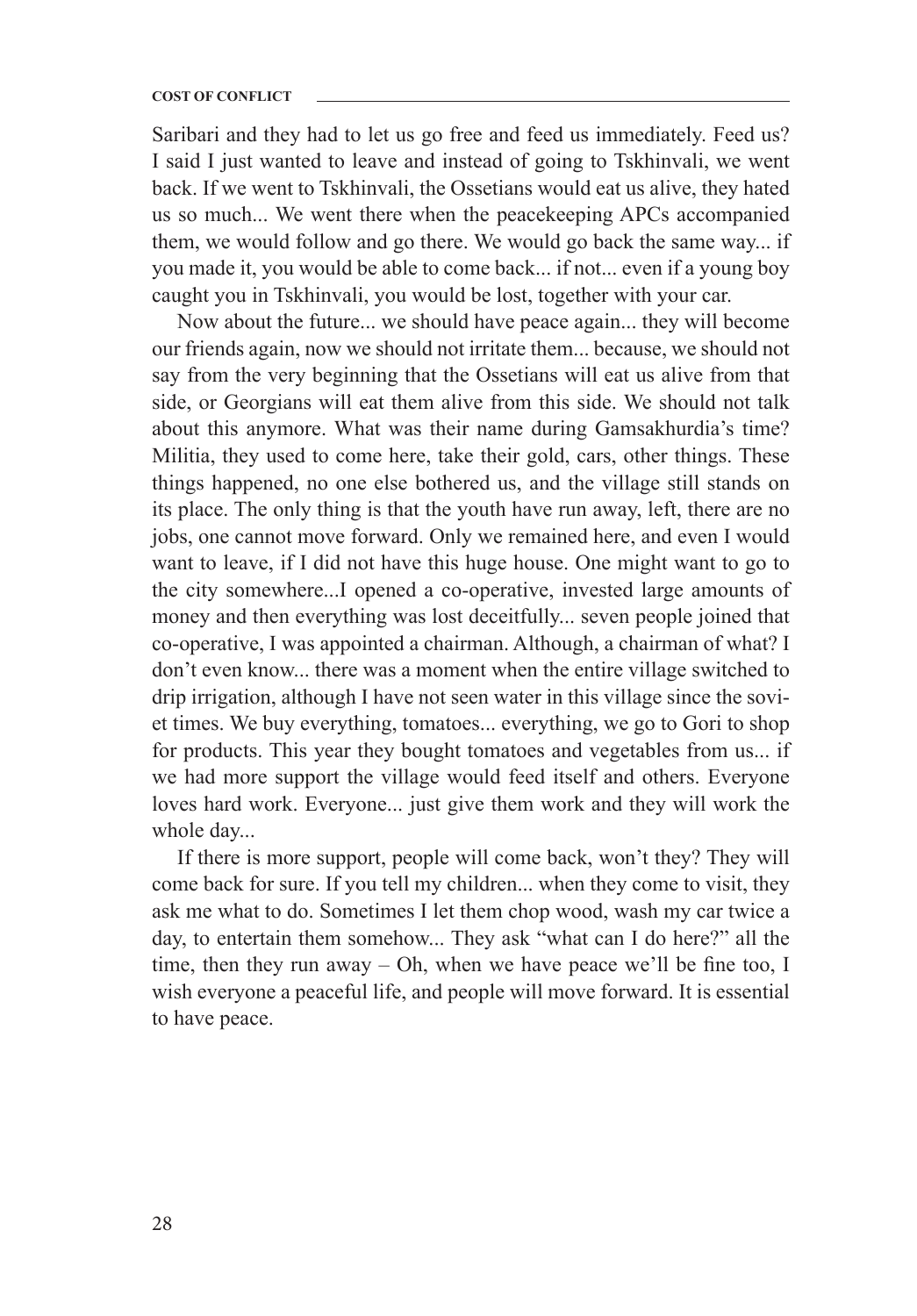#### **\* \* \***

## *N.B. currently a resident of an IDP settlement in Karaleti an internally displaced person as a result of the August 2008 war*

I was born in Eredvi, a village in the former Tskhinvali district. I finished Eredvi secondary school with honors. The same year I was enrolled in Tskhinvali Pedagogical Institute, majoring in Georgian Language and Literature. Of course I graduated with honors and took a job in an Eredvi school with eight grades, as a chief of the pioneers. And I enjoyed success after success because of my hard and dedicated work. I had been a permanent delegate of the Communist Youth League and the Party Congress. I was a recipient of multiple diplomas and certificates at union, republican, autonomy and district levels. I do not want to sound arrogant, but I was one of the exemplary activists, not only at the rayon but also district level, and well known by district authorities. I would receive awards, presents and often received a radio and TV spotlight. I used to be mentioned and shown on TV on numerous occasions. Some even thought I was a dairymaid because of all this publicity...

I had an excellent husband, a distinguished teacher. We had three children. My daughter and one of my sons are married and one son is single. My husband passed away because of a heart attack in 1988. His death was sudden. He was an amazing person, an excellent teacher and his former students still keep in touch with my family and whenever my children mention who their father was they have a green light there, so to say. I had lived many good years. I was granted the Medal of Honor for my outstanding achievements in youth affairs and a teacher's badge. At some point I worked as a director of a preschool and because of my achievements I was granted an honorary title of teacher-instructor. Certificates and awards are countless. I was also a laureate of an art festival and a member of the Tskhinvali branch of the Writer's Union. I was enrolled in the Union in 1989. I write, well, I used to write to be more exact. I had two publications ready for printing, but everything was left behind. I lost them to the war. I lost my history, not a single photo, or a piece of writing... I lost the history of my past and whatever is preserved I keep it in my memory. This is my fortune today.

And then I continued to work and as a result of my hard work I succeeded in a competition at the Ministry of Education and was appointed as a head of the Regional Department of Education. The agency was transformed into an education resource center and therefore I became head of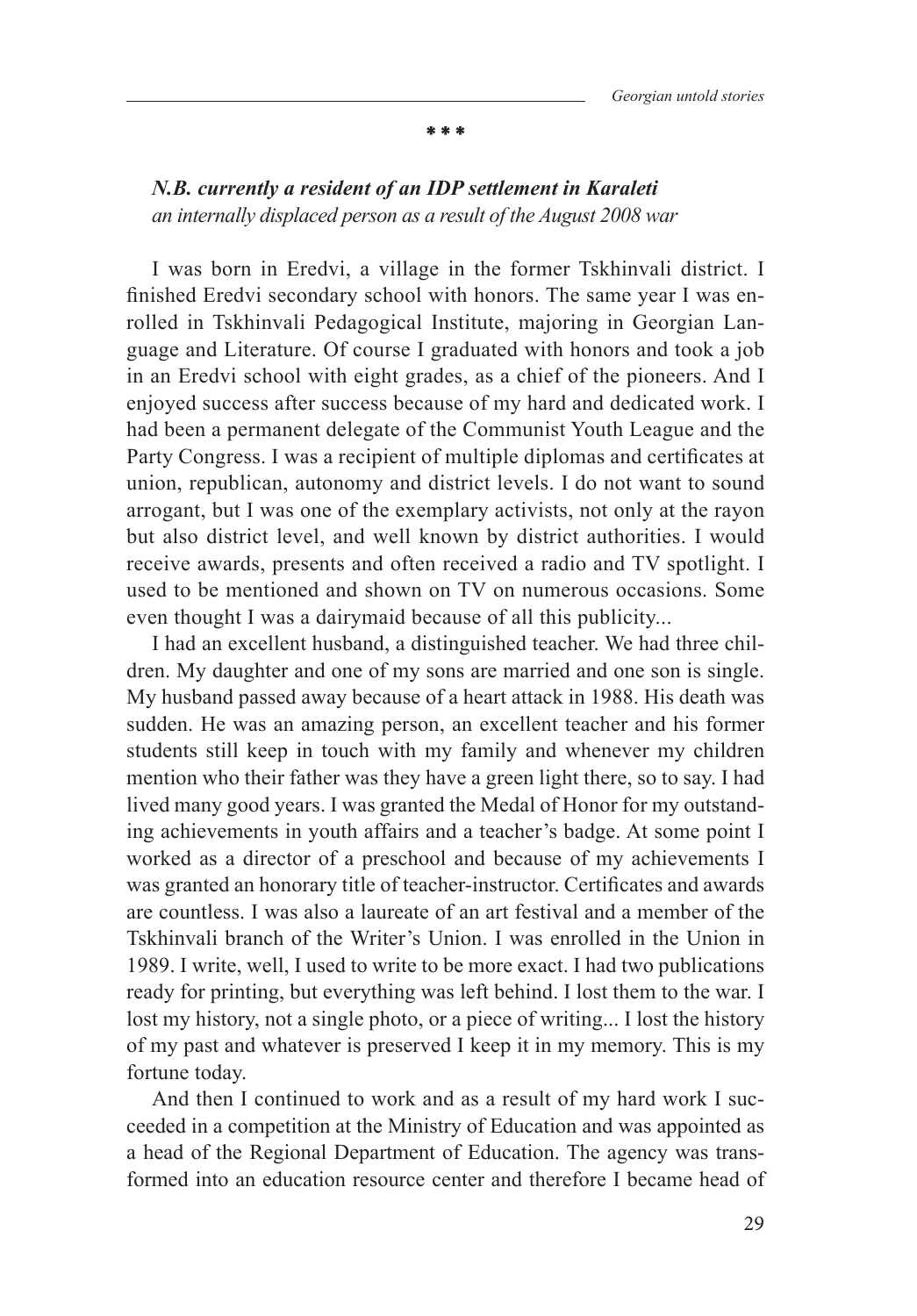the resource center. Then I got a position of head of social service in the Gambeoba (an executive branch for local authorities in Georgia). But after the National Movement came into power I was dismissed as one of the "undesirable persons" for them. I have been involved in NGO activities since then. I am one of the peacebuilding activists within the organization called Women for Peace and Life. I am also involved in activities of the women's association Tankhoba. I worked for the UN in Shida Kartli as a human and women's rights activist for five years. I am still active [in this field].

The 1990s were the most difficult years. Since November 1988 to be more exact. At that time the bleakness had already started. We started hearing stuff from both sides. We already felt tension. And the 9th of April 1989 put every hope we had to an end. The 9th of April was a day you will never forget. We sacrificed for the independence of the country but we still cannot feel that we are an independent country today. What have so many young lives been wasted for?

The situation became complicated in the 1990s. Killings ensued. I remember Gundishvili and Somkhishvili being shot in a car in front of the Party Rayon Committee. It seemed like there was a competition. A Georgian would kill an Ossetian and then an Ossetian would kill a Georgian. Vengeance prevailed. And the situation grew tenser and tenser.

Up until 1991, we belonged to the Tskhinvali Rayon. I am talking about Kekhvi already. I used to live in Greater Liakhvi gorge. I was employed in the education system and had to deal with the department in Tskhinvali and would often visit the town. But in 1991 our relatons were cut and for some reasons we were reassigned to the Gori district but it was all very confusing and people could not undersand where to go.

There was a whole 18 years from the 1990s to 2008. Georgians who had lived in Tskhinvali had already left. And for 18 years, until 2008, we were trying to maintain a Georgian spirit and the Georgian jurisdiction with all our might. We stood there firm in both smaller and greater Liakhvi gorge but especially in Greater Liakhvi gorge as we did not have anywhere to go. We would be accompanied when we were going to Tskhinvali (there were times when peacekeeping forces would accompany Georgians with armored transporter carriers) or coming back. In spite of all these precautions we had not slept even a single night with a deep sleep. There were shootings [every night] and panic and fear made us feel worse. We were constantly alert for attacks. We would run back and forth with children in our hands to neighbors' houses and elsewhere. We were struggling a lot but I would have been happy had we been able to maintain it as it was... had we managed to maintain our land, territory and keep it going as it was.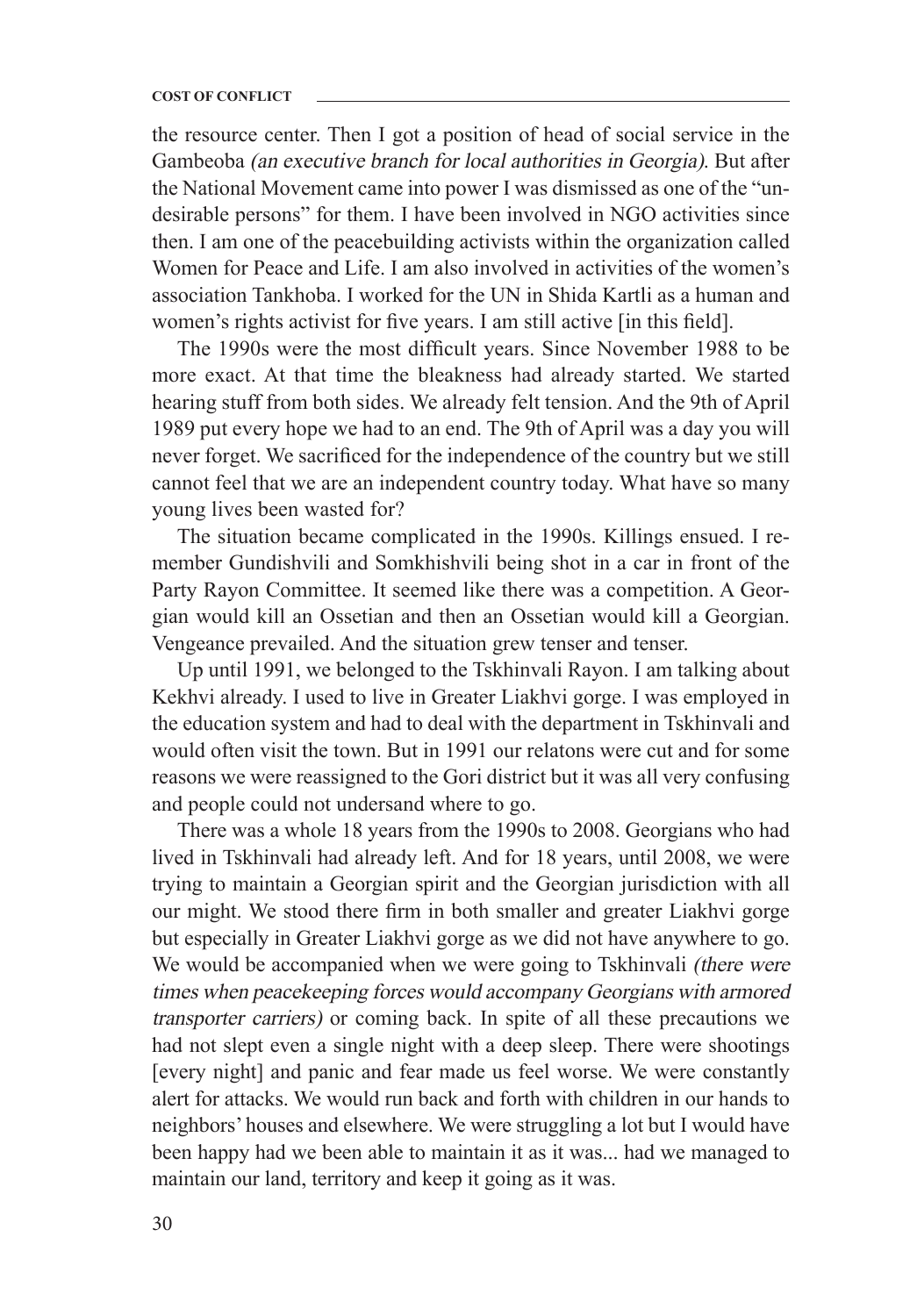I would like to tell you a story. Lira Kozaeva was implementing a project in Tskhinvali and she had to involve Georgian children and Georgian women as it was about a women's club. Lira Kozaeva had been informed that I was an extremist fighting against Ossetians. Lira did not know that my daughter lived in Tskhinvali. And once she said she was going to visit me. I was the head of the Education Department back then. I saw an Ossetian car pulled up in the front yard... She asked for my name and surname... I met her as if she were my lost brother who had just returned from the war. The woman was taken aback. She was surprised by all the rumors she had heard about me. We connected afterwards. I would bring 15 children to participate in a Sunday school in Tskhinvali. Ossetian and Georgian children participated together. At first they tried to avoid each other, but then they became very good friends and fell in love with each other. We worked with our children, Lira and myself, so that the children would not hate each other.

I am a teacher by profession and I have no right to distort the child's soul. Nor have I ever been inspired to do so. Children maintained contact with each other by phone, would write to each other. We managed to implement the Sunday school project successfully.

They learned English, Georgian and Ossetian traditions, gender issues, painting, and writing skills in the Sunday school. We paid great attention to civic education and our priority was confidence and trust building. It was a central line of our work.

By the end of the 1990s the situation grew better and it seemed that people resumed relationships. Lira Kozaeva was organizing a series of meetings including the one with Kokoiti, and Georgian women were also invited to these meetings. Ossetians would also attend the meetings and we knew what they thought. Then after the Ergeneti market was opened, the relations were regulated to the effect that we would invite each other to weedings, visit each other and baptize each other's children. The waters got murky after the National Movement ascended to power.

In 2004 they shut down the market and the tense situation got even tenser after they set up Sanakoev's office (Dimitri Sanakoev, head of the South Ossetian temporary administratioin set up by the Georgian Govenrment in Greater Liakhvi gorge in 2008). If they had to set it up, they should not have done so in Kurta because, after Sanakoevi came in, we had to take a route of 40km through woods like wild animals. All right, there was transport, but if there was no transport in winter we had to walk. Just imagine, you have a family and need a lot of stuff. You have nowhere to go and therefore we had to walk through the woods which was very dangerous especially in winter.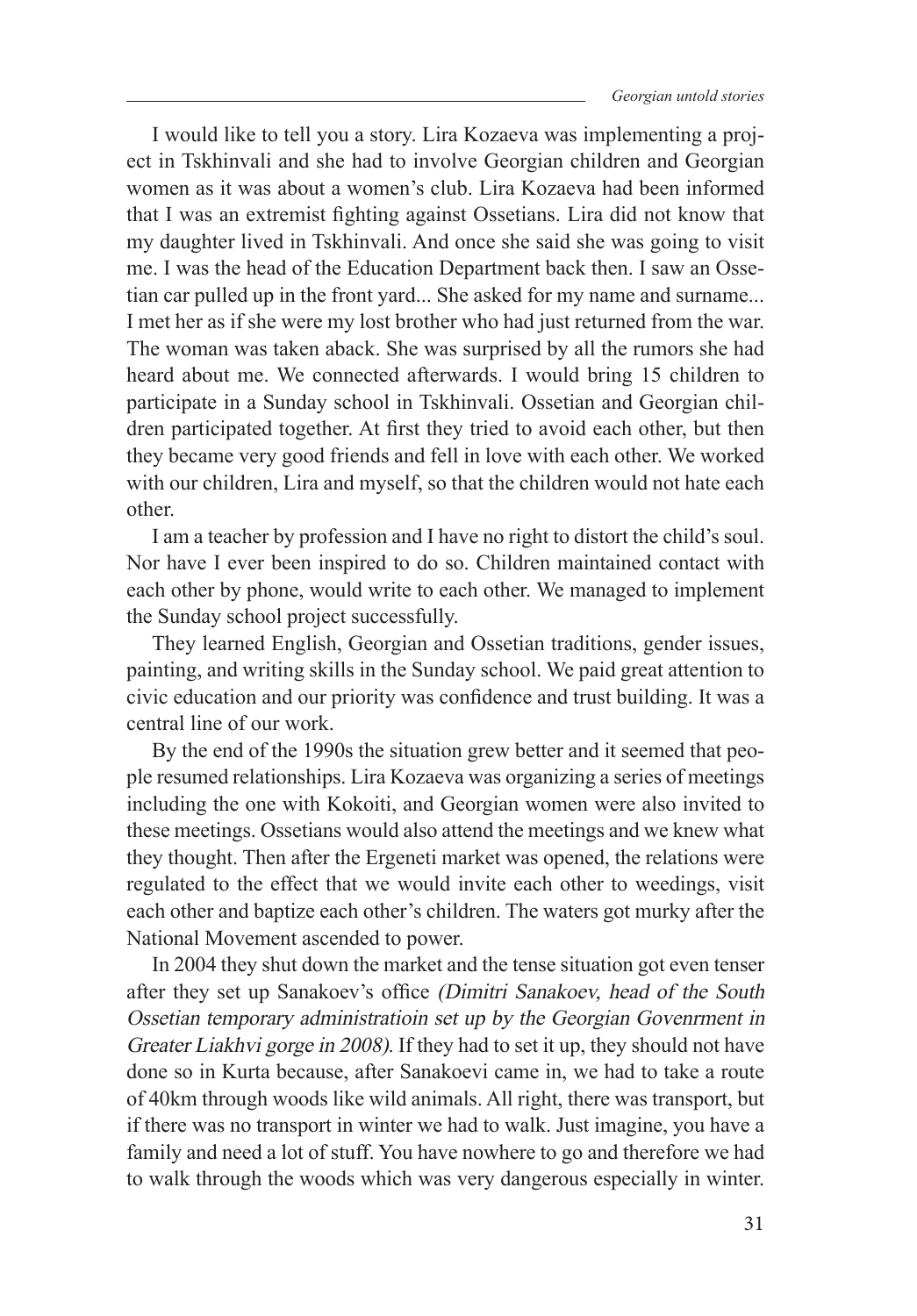#### **COST OF CONFLICT**

We were scared even in summer. Even though the trees were green we were still afraid that someone might jump out from behind the trees to rob us.

And here came 2008 and we failed to use wisdom against stupidity. Sadly we did not manage to do so. The public was already alert on the 1st of August. You heard stuff when you watched TV and listened to the radio. We had access to Tskhinvali based TV channels and radio and were hearing that they were taking out children and women. What is going on? I could not contact my daughter in Tskhinvali. I tried to call her a couple of times. She said they were still in Tskhinvali and we would beg each other to take care (her daughter is married to a Tskhinvali man and during the war the mother and her daughter were on different sides of the divide).

Few people were moving around in the village. We also hid. My son lived in Gori back then. He was unemployed. And the minute the situation got tense he immediately came to the village. It was the first day of August. People were running away from the village. He said he would not let anybody say that he was hiding away and he was not going to do so. He said he would stand next to his people. Two brave men. Can you imagine my situation? I was the mother and doting on my sons, trying to protect them from evil. We hid in my neighbor's cellar. There was nobody around. We did not know that people were running away, taking with them whatever they could carry.

There were four of us – my two sons, myself and several people from neighboring families. We did not know anybody, nobody knew anything and the village was empty. My youngster had a car and we got in it. There were eleven of us. He was driving very fast. At that point in time the village was already under bombing. It was midday and apparently they took a break. We were lucky to use that break...We did not know whether or not we were coming back. We did not take anything. I did not even go to my house. What I did, though, was that I stood there briefly and looked at my house. I wanted to remember it in case I would not be able to come back. I never took anything from there, not even documents or pictures... I wish I had...

We got in the car and left. We drove by Kurta, Achabeti and were about to turn to Kheiti road. There was not a soul and there are eleven of us sitting in the car. As we reached the place known as Tsveriakho, we saw that there was no checkpoint and everything was in ruins... at that point we saw a man running towards us. My son shouted at him and told him he had to go back. We reached Eredvi. It was horrible. Shootings from everywhere. We left for Gori from there and stayed there. So my son and myself stayed in Gori while my mother and my brother stayed in Eredvi as we found out later on... At three in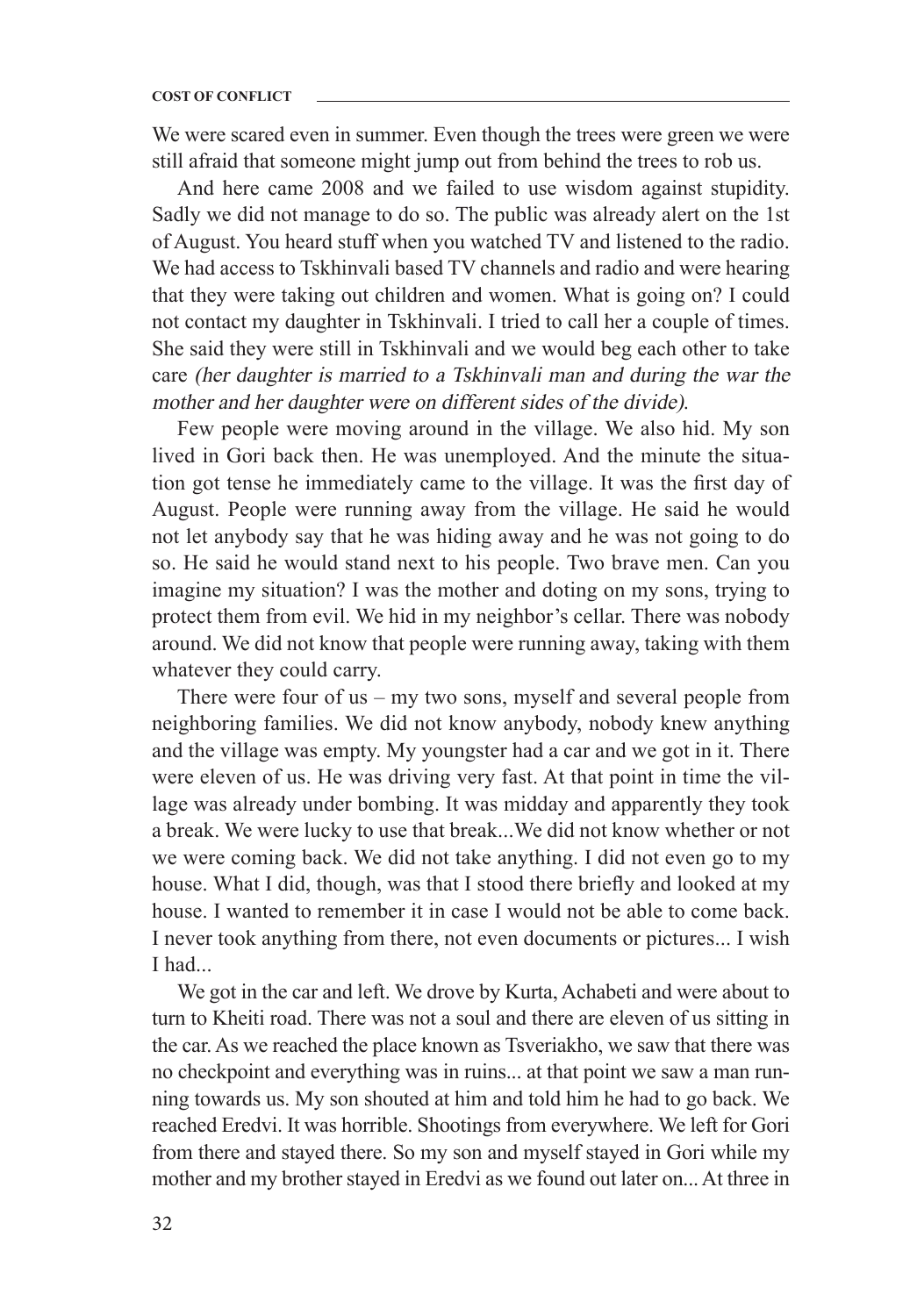the morning my son left for Eredvi and my heart jumped out of my chest as I was seeing him off to Eredvi in the middle of the war... He could hardly take my mother from there as she did not want to leave.

We used to live on the fourth floor in a building in front of the house of culture and the first bomb hit the area right in front of the house of culture. Everything was shattered. We were scared and moved down on the second floor where an old Ossetian man lived. He told us that he was a veteran of World War II and said that no bomb was going to hit the area and we should not be scared. We stayed in Gori for couple of days and then moved to Tbilisi. That was it. We lived in degrading conditions...

You are asking about the cost of conflict. You know what? As time passes and years after years are gone, I feel the loss stronger and stronger... I am not talking about the economic loss here, no way... I long for my land, region and the ancient part of Georgia....I am least concerned with what I left in my house. I forgot it all. I worry about the distance which makes me feel so far away from somebody who is so close. This is a pain of the soul, this is a trauma and it should not be the way it is.

It's the 21st century today and I know that two superpowers are competing with each other, right? But human beings should not fall victims of their ambitions. A mother must have the right to see her children and the child must be able to see her siblings. I am not alone. I am not the only one who suffers. There are so many like me out there. There are people who have parents on this side while they are on the other side or vice-versa. This is a pain of the soul. This is a severe violation of human rights. I do not agree with the assumption that human rights are protected. The rights of women are not protected. It will soon be nine years since I last saw my daugter and my grandchild. Are my rights protected? No.

You know what? You cannot do anything with hatred. Hatred destroys and ruins everything. Love, if I have love inside me, I have to love loving... I love Ossetian people. I love people, not only my children and grandchildren. I love them all ... I was born among them ... For example, Iuza Tattaeva, who worked as a head of the regional committee of the Communist Youth League in schools and all these years that we spent together. I had been a leader of the pioneers for almost 13 years and I should tell you that this lady contributed greatly to my development as a facilitator. And there were thousands like me. I want to meet with her and talk to her. She has agreed to come here and other people as well, past activists, so we can sit together and talk about the past. The past gives birth to a future. Those who forget the past are destined to have no future and they will never have one.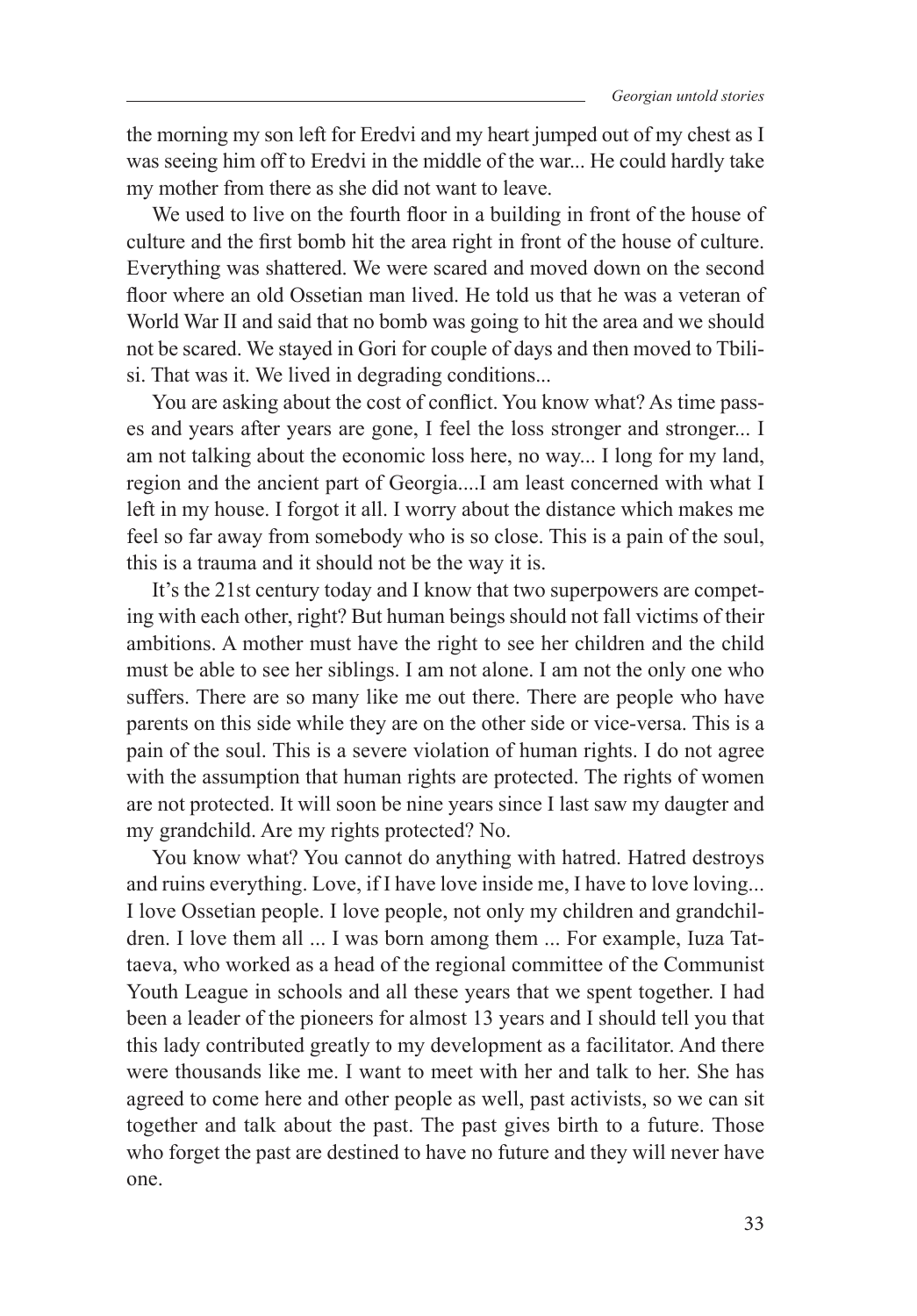Generally I am a very optimistic person... I am an avid optimist and I believe that green plums and almonds will blossom again in our gorge and so will Georgian-Ossetian relations. It cannot be otherwise. As you can never separate a mouth from a nose, likewise, Georgians and Ossetians can never be separated, because there are no other two nations in the world that are as entangled and entwined as Georgians and Ossetians. If you can imagine the number eight written down... Georgian and Ossetian relations resemble it. We cannot be separated no matter how strong the power trying to split us, is. People will never be able to hate each other... I talk to not only my daughter over the phone, but to many other people as well...

Water never loses its trace and our relations, these historic relations, go back into the deep past. Our friendship starts from the times unknown. There is no way they will not be rebuilt and blossom. I say to myself that I am among those who can put a brick of my own in the construction of Georgian-Ossetian relations. And the brick that I am going to put is the one which will start and complete the cementing of these relations. That is what I think and with all my heart and soul I crave for this. My children and grandchildren feel the same way. Who has the right to say she or he is an Ossetian? So what? I never differentiate people by their nationality. I always see a human in a human being. If I see a human being I am ready to die for him or her no matter if they are Ossetians, Russians, Tatars. Nationality has never mattered for me. I grew up with them. I used to dance in a dance troupe of the institute. The chief trainer was an Ossetian man, Otar Siukaev, may God rest him in peace. I never felt any pressure or insult. Even now Ossetians who I have known for a long time, who are still around, they want to have relations with us again. Nobody is going to make me believe that Ossetians hate us... The number one problem in both Georgia and Ossetia is education. The level of civic education is low and so is the level of classical education. I am not talking about everybody of course – God save us, but we have a very low level of education and I always stress that we need to work very hard. We need to make an effort to persuade each other, to make each other believe, encourage love in each other's souls... I love these two words so much "genatsvale<sup>3</sup>" and "sikvaruli" [love in Georgian]. Without them society is done for. And any nation who does not know what love is and does not understand the meaning and the value of the word "genatsvale" is doomed for destruction.

<sup>&</sup>lt;sup>3</sup> Genatsvale (in Georgian spelling), is an idiomatic expression which is not subject to translation. Literarily it means "me in your stead in death" or "I will replace you when the death comes". The closes it can be translated is, "my dear', "darling".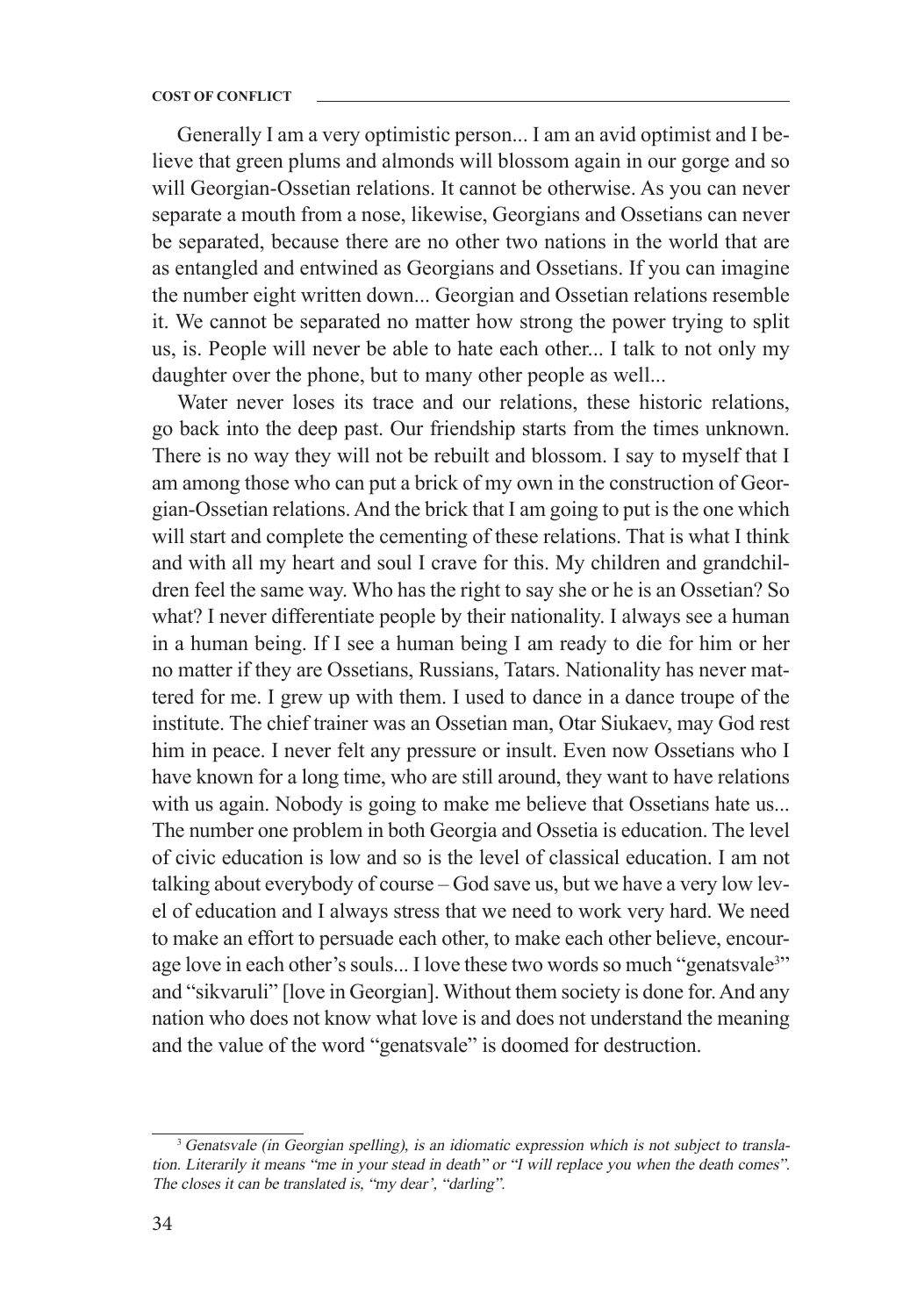#### **\* \* \***

#### *M. M. resident of Dvani village, Kareli municipality, 47 years old*

I was born in the village of Dvani, in the Kareli district. I went to a local school from first to sixth grade. From the seventh grade I continued in the N4 school in Tskhinvali. I served in the Soviet army. After completing my compulsory military service, I graduated from Tskhinvali Pedagogical Institute. I completed only the first year there, because shortly after this, the ethnic conflict broke out which later acquired an irreversible character and as of today, has led to this level [of relationship] between Georgians and Ossetians, these brotherly ethnic groups.

In general, the conflict started and fueled up... it was the 23rd of November in 1990. Zviad Gamsakhurdia was not yet the president and he was going to organize a rally... Yes, it was the 23rd of November, I remember it clearly. And we woke up in the morning of the 24th to find out that there had been picketing in the neighboring village of Muguti. It was improvised and spontaneous, set up by just few men. And there was also a responding picket on our side and then a so-called "picket era" ensued. It had not yet snowballed into a harsh confrontation. You know how people acted in those days? They were still afraid of the law. Some had gone beyond the law, but many still abided by the law. But you could see that this lawfulness was already starting to shake and move eventually towards an active phase of an ethnic conflict. And this [the phase] was heating up on both sides and it was growing and bringing about very negative consequences for both Ossetians and Georgians obviously, because conflicts never ever bring any good to anybody. And that is how it all started to become ruined, everything what we call love, kinship and relationships that had been cemented throughout centuries of shared lives among people of both ethnicities.

Georgians and Ossetians were two nations with great kinship bonds and as I was growing up I never heard that there was a line between Georgians and Ossetians. There were a great many mixed families and nobody experienced any discomfort because of this before. But at this point in time it turned out that these people were standing on opposite sides of barricades and this was truly blood-curdling for many people and it even caused many families to separate, you know, Georgian-Ossetian families with wives and husbands from different ethnic backgrounds. We witnessed cases when they separated for political reasons. Of course it was appalling for both Georgians and Osstians alike, as I have already noted.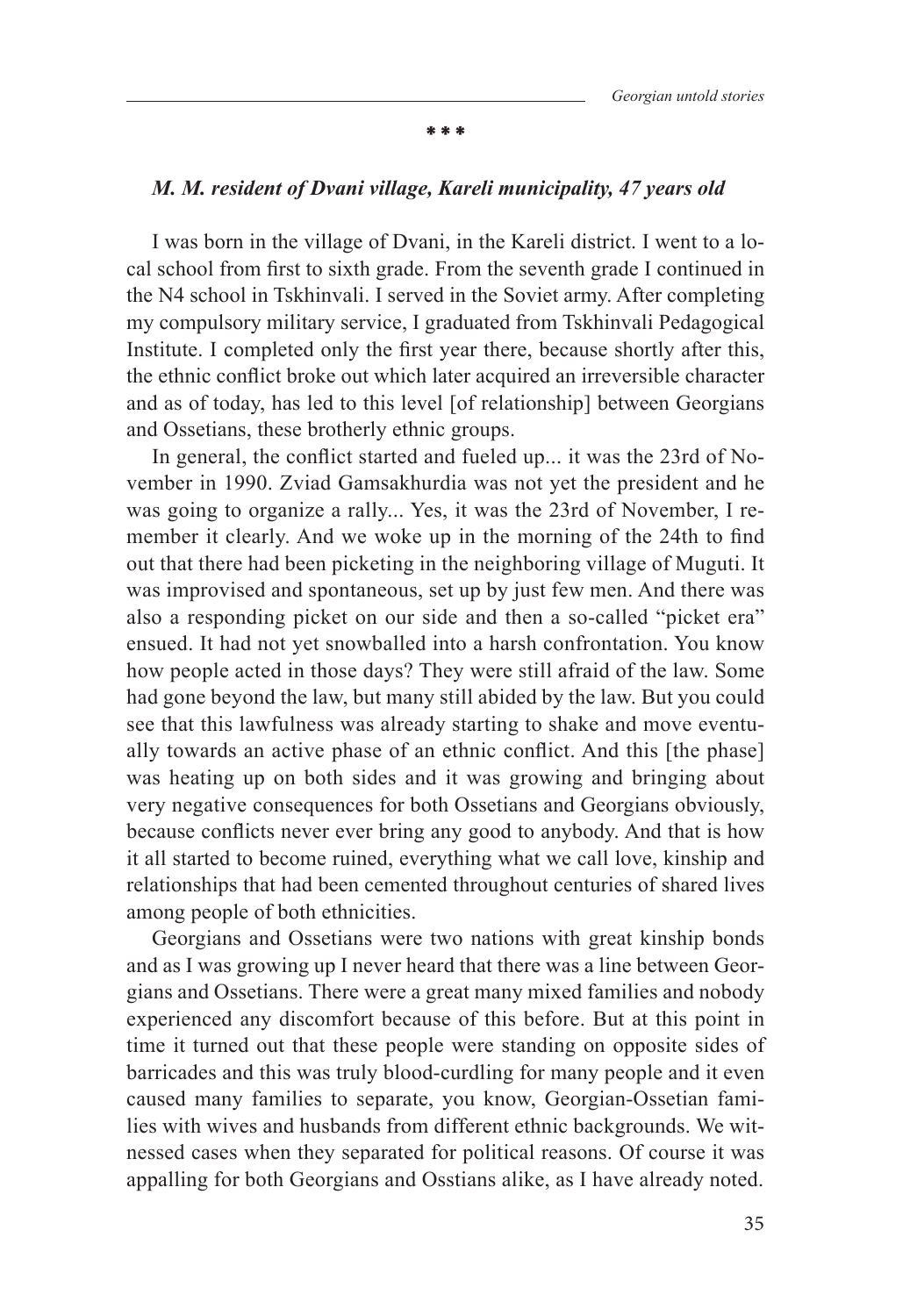My village was affected the same way as all the other surrounding villages... to the effect that people's consciousness had switched to some unexplained and unclear fight mode. Psychologically, people were all saturated with negativity. It was the first time over the course of many years that people saw how ineffective the government was in regulating this conflict... people's mentality changed literarily overnight and this transformation was not positive at all. On the contrary, it was very regressive because it was founded on rage, revenge and ethnic hatred. It was horrible. These roots then had malicious fruits in future generations and their mentality on both sides. I reiterate – on both sides.

There is no alternative to peace. I will always repeat these words. Everywhere I go, I say that there is no alternative to peace. And then the conflict slowed down and a quadripartite peacekeeping mandate contributed greatly to this process. It was the Dagomis accord, if I remember it correctly, and the conflict started fading away. When the dust settled, people eventually started rethinking what had happened between these two ethnic groups. And many of them, even though covertly, still admitted that it was a senseless conflict. Covertly, because there were reactionary forces on both Georgian and Ossetian sides, which actually were trying to block this information. Because they would benefit from the conflict coming back.

So these quiet, descent folks, and there were many on both sides, kept quiet. Because, they could not speak their minds, because they were afraid of that reactionary wing. Yes, they were afraid of them. But most importantly, against all odds, people started thinking that this was a senseless conflict... senseless bloodshed with victims of senseless actions. And relations began to slowly get restored. First, relations were established mostly because of trade purposes. And then people starting remembering old kinship ties – remembering godparents and godchildren, cousins etc. That's how the relations started to develop again. Roads were opened again and passions gradually faded away. Peace prevailed. And it seemed we had the moment when nothing would prevent reconciliation. But sadly, reactionary elements reemerged again. There were few, really, but they still managed to change the climate. They would pop up, make inflammatory statements on both sides. And these statements started destroying the peace that had been cherished for years and the fight for peace had to start all over again. This was the way the process was progressing.

Mostly, the disposition was such, at least with regard to most of the population, that they were going to reconcile. There was a psychological readiness for this and surely, the Ergneti market and economic relations with each other also contributed to this. Almost up until 2003. I remem-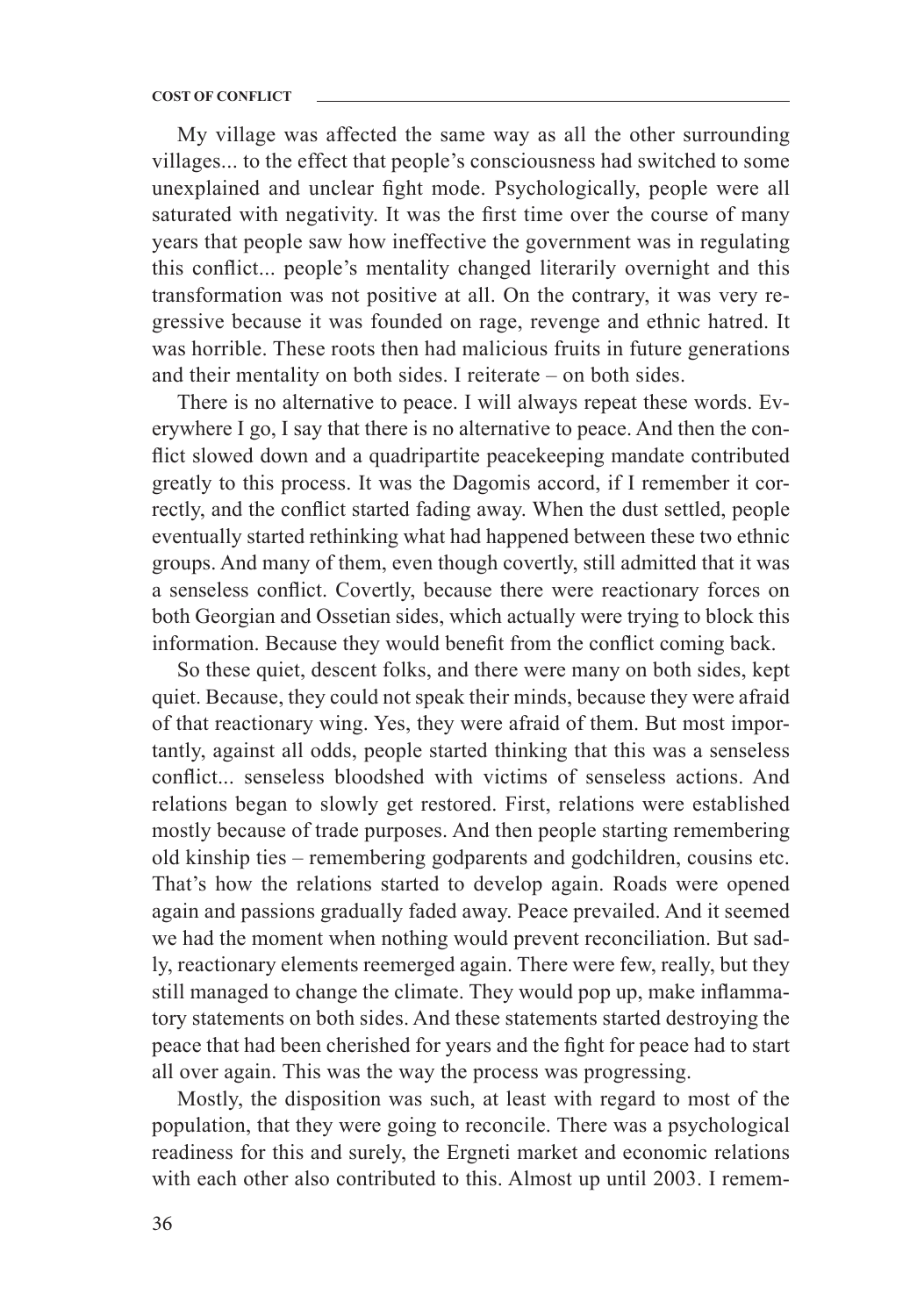ber that it [reconciliation] was almost finalized in legal terms when Chibirov was in office. They were talking about signing a treaty or something and I really hoped it would proceed this way. But sadly it was not the way everything went ahead.

The next phase starts from 2004. The incumbent Georgian government started talking about the Ergneti market being a black hole in the country's economy. They were talking about unregistered taxes and about the necessity to shut down the market. Tensions, provocations, mutual provocations ensued. Since 2004 we had seen cascades of tensions. Violence would erupt and snowball into crossfire, conflicts, bloodshed and it would go away eventually. And then after a few months of peace it would come back again. These spots of tension occurred in 2005, 2006 and 2007. There were confrontations bringing along bloodshed and casualties, rather than just spots of tensions. And what began in 2004 led us to what happened in 2008.

2008 is the most dreadful nightmare a human being may have. When this horrible war broke out in 2008 we left the village on the 7th of August, because we could not stay here anymore. We lived with our relatives for almost two months. Then after the Georgian police had entered the village and the Russian army left the village we returned. What we saw was the destroyed village in a horrible condition with around 50 burned houses, a robbed village almost erased from the surface of earth. There had been casualties. People had been killed. I lost my uncle, my father's brother, to this violent confrontation. Several people had died... what was most difficult for me to handle, was the death of my former student – I work as a teacher. He was serving in the Georgian army at that time. I was hurt with this death. The pain was piercing. He was just an 18 year old boy. My house had not been burned but there is no "mine" or "yours" in this situation. There was no difference if it belonged to me or to others... and I think that destroyed property, casualties and damage sustained by Ossetians and Georgians throughout this conflict was all mine. Because of the senselessness of this conflict.

In 2013, the Russian regime started borderization. And the borders established by our forefathers started to fall apart. The so called borders between our village and the neighboring village... There was a border between us and the Ossetian village Muguti, agreed by our forefathers. And these very borders were torn apart by the Russian occupational forces. And our lands, Georgian lands are now beyond the so-called border.

My own land, a piece of land, is now on the other side of this border and I was left without land. You know what a life without land means for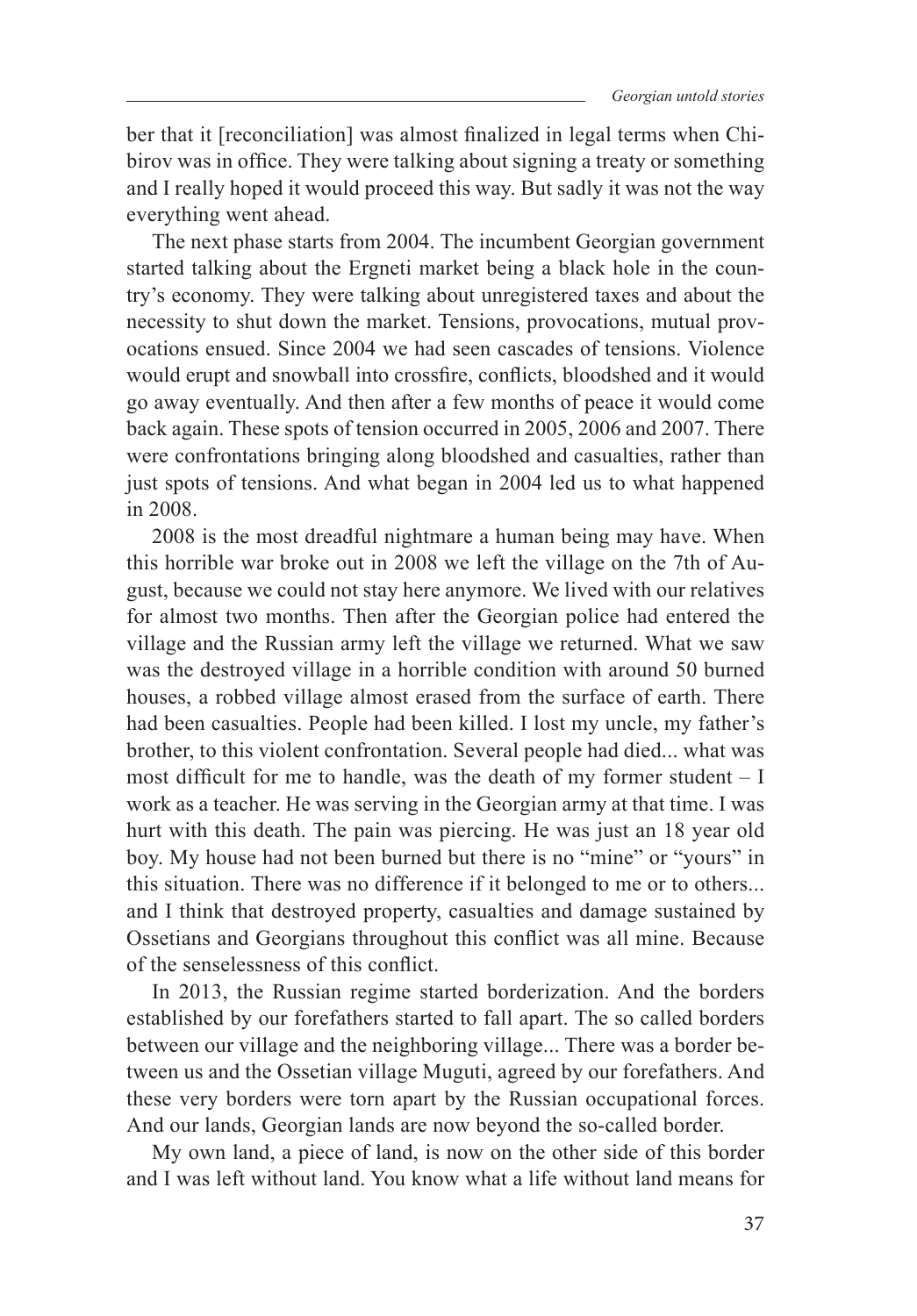someone living in the village. And it was not only my land that was left on the other side. Overall 70 hectares of land have been lost. They took them beyond their barbed wires. And I think in this case it has been all illegal.

The cost of conflict is enormous. Everyone paid that cost. What I mean here is less personal, but personal costs were also high. I personally paid with my damaged psychology. I sustained an enormous trauma. The most precious part of what I had – the best period of my life – my young age was claimed by this conflict. This is going to haunt me all my life before it gets resolved. Thoughts on how it started and how it is going to be resolved will haunt me. This is the highest price by far. The cost was immense to the effect that it has badly affected my health. I sustained cardiac arrest last summer. I nearly kicked the bucket. I think that, rather I am sure that, this was due to the sufferings of many years...What I had to witness throughout all these years, it hurt me and of course it has affected my health.

As for the financial cost of the conflict: the material cost is of less importance... the material cost is, for instance, that my family was left without land, without income. But as I said, this is something we should be less concerned with. What we should worry about is broken bridges between brothers. What hurts me the most is that our children, a generation to come after mine, will grow up without ever setting foot in the streets of Tskhinvali. And a generation will grow up there without ever having walked here. They will be strangers to each other and they are not going to believe that there was love and compassion between Ossetians and Georgians. It hurts me to think that my beloved school, school N4 in Tskhinvali, was burned. I am connected to this school with the best of my memories. I will never be able to go to that school and remember the best years of my childhood. This is the cost, is not it?

And to avoid being biased, I should say that the cost sustained by the other side was the same. I am sure that there are many people out there who think just like I do and that they also think that there is no alternative to peace. This cost was huge for both sides. A war has a big stomach and we have to pay a lot to fill out this stomach. Both Georgians and Ossetians had to pay for this.

There was no line between Georgian and Ossetian and Russian before the war. There was no such definition as Georgian, or Ossetian. We had very amicable relations. There was school N2 in front of School N4 in Tskhinvali and we had strong friendly relations with each other. The same goes for School N6. We also had Ossetian neighbors... I worked in Electric VibroMachines for a year and I had excellent Ossetian colleagues. There was no confrontation. I do not know what force managed to destroy these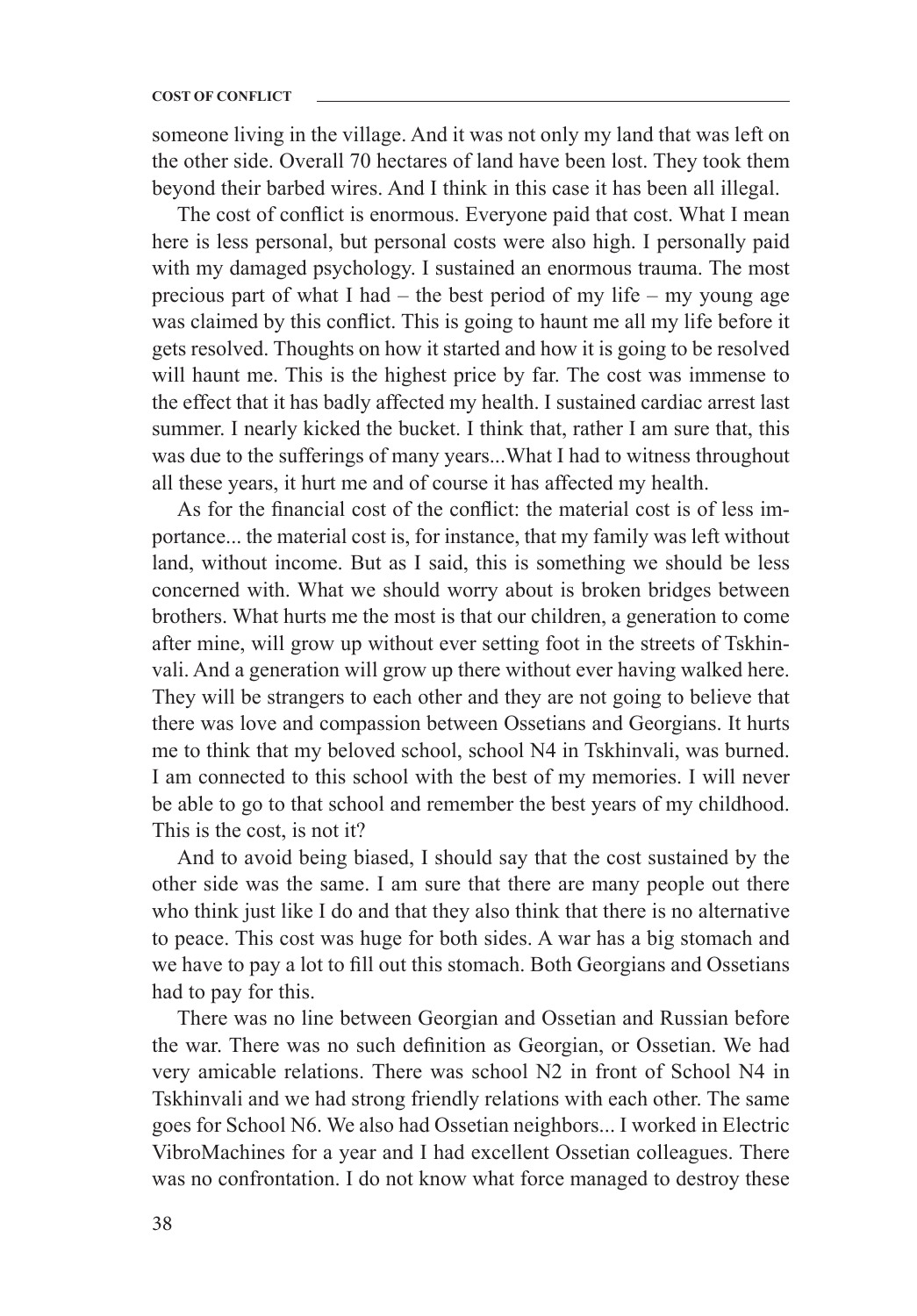relationships. This should never have happened. And after the conflict I do not know... we do not have relations any more... they were cut, obviously.

Now we live in the village. And there are barbed wires around the village. Barbed wires... I do not know... Sometimes it feels like living in a ghetto...in some sort of fenced colony. It seems to me that love, relationships and kinship, roots, are not to be overcome by barbed wire. The time will come when the barbed wire will be gone and Georgians and Ossetians will embrace each other and forget that sinister past of ours. They will open their hearts to each other and resume their shared lives.

Now I work as a teacher and always try to tell my children that violence and war is horrible. I try my best to help them not to think that someone is their enemy. The enemy is the one who calls on violence, hatred. There will be no other enemy for them. A person, only because he or she is of a different ethnic background or political affiliation, cannot be an enemy.

We look at the future with hope. I am sure that it is just a matter of time before Georgians and Ossetians will live together again. There will be a great consensus. But it will take time. It also takes progressive people, progressive wings from both sides who will be able to lead their people to an overall reconciliation. The church may play a big role in this process, as well as non-governmental organizations, or journalists. Economy and trade relations may also play a role in here. We should try all possible ways and take all possible steps, reach out to everyone. All Ossetians and Georgians who think progressively should take these steps. We live in the 21st century. The Internet is accessible and we can resume relations at least virtually. I call on every progressively thinking Ossetian to stand together and tell each other that there is no alternative to peace.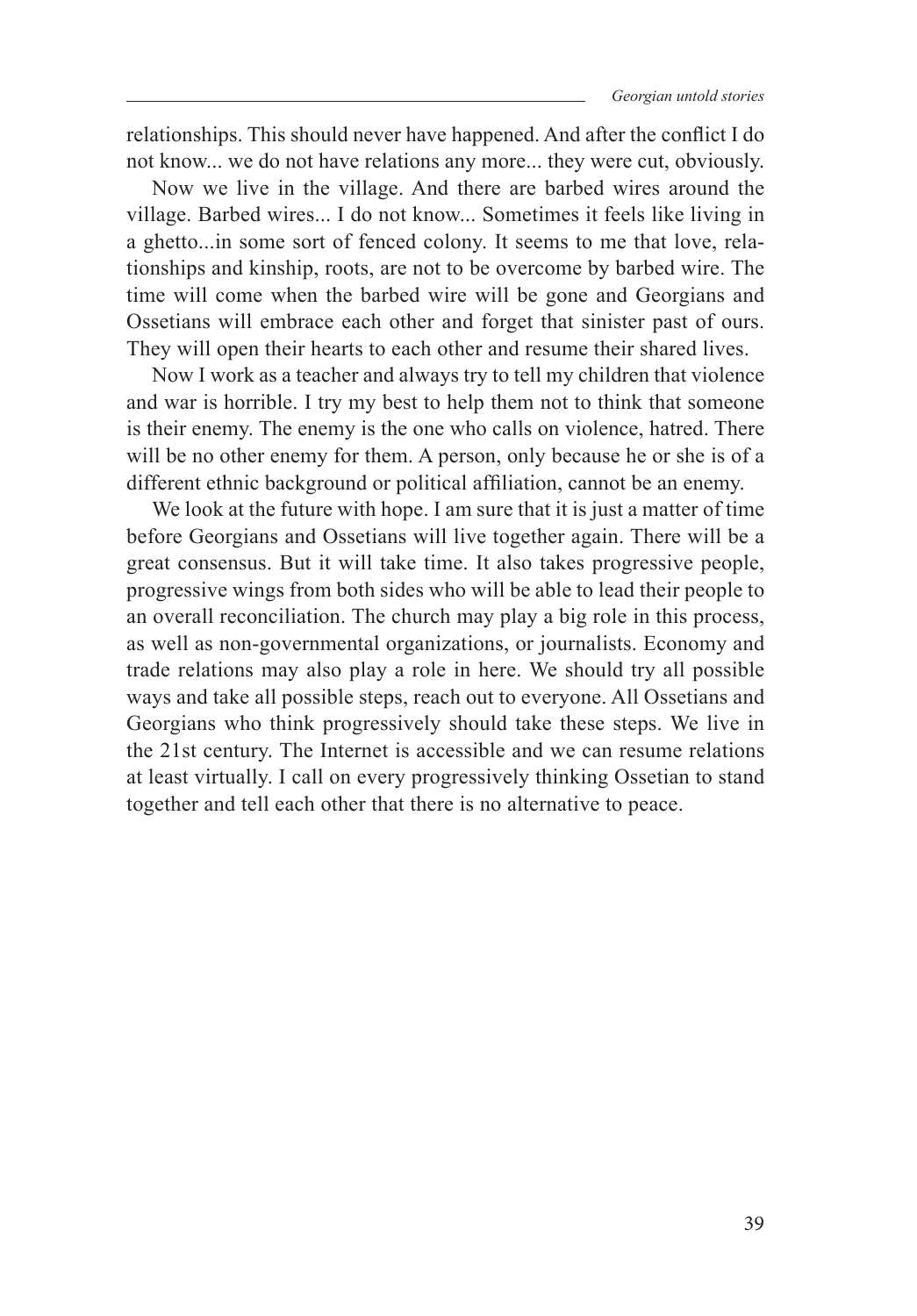### **\* \* \***

## *N. M. resident of the village Nikozi, Gori municiplaity, 29 years old*

I was born in Tskhinvali. My father passed away in 2010. I have a mother and two sisters. We are all married. Currently I live with my mom and grandmother with disabilities and in need of care. I am divorced and raising a son on my own. I graduated from Tskhinvali State University in Gori in 2007. In the spring of 2008 I got a job in the peacekeeping forces as a kitchen manager at Exmed. However, sadly, due to notorious events, I lost my job as each base had its own kitchen manager and I was not experienced enough to get a job at another base. I found a job in a local shop first and then I happened to attend an information meeting organized by the women's association Tankhmoba [Georgian word for "consent'] and I am still here.

My generation, the generation of the 1980s, is perhaps the one who suffered the most as we have had to witness a lot of conflicts. This includes the 9th of April 1989, the troubles of 1992, the constant fear, the pre-war events of 2004, the constant shootings, the ever-lasting tension. Children in my class even came up with a joke that we were bon in the war, grew up in the war, were receiving education in the war and most probably we would get married in the war. And it was truly like this. If we look at the attitudes after 1992, there were several years of tension. I do not remember this period very well. But I know about it because we had family friends [Ossetians]. But relations were warmer back then. People would visit each other. As far as I remember, people would move freely to and from Tskhinvali, and kept kinship ties before 2006, even 2007. In 2006 I baptized an Ossetian girl with whom I continue to keep in touch, by phone and the Internet for obvious reasons. She got married and gave a birth to a child. She now lives in Tskhinvali. Her mother is Georgian and father Ossetian. She cannot come here for certain reasons. Her brother works and she has to take into consideration [the kind of] work her brother does. Relations have become very edgy since 2008, the border was closed, when the border was open before that relations were starting to thaw. However, certain factors completely destroyed this... I do not really know... We can only expect that these relations will be restored in future periods.

But the period I remember, from around 1995 to 2005, was a good time. It was the time when the Ergneti market was working and people could enter and leave Tskhinvali. Because we live so close to each other that people would carry their goods on carts and buy products on the spot and carry them back... the relationship was very good. They would call each other by phone to order what they needed. Or, let's say, they wanted to buy something in Tskhinvali and did not have money. They could take whatever they needed and pay later, after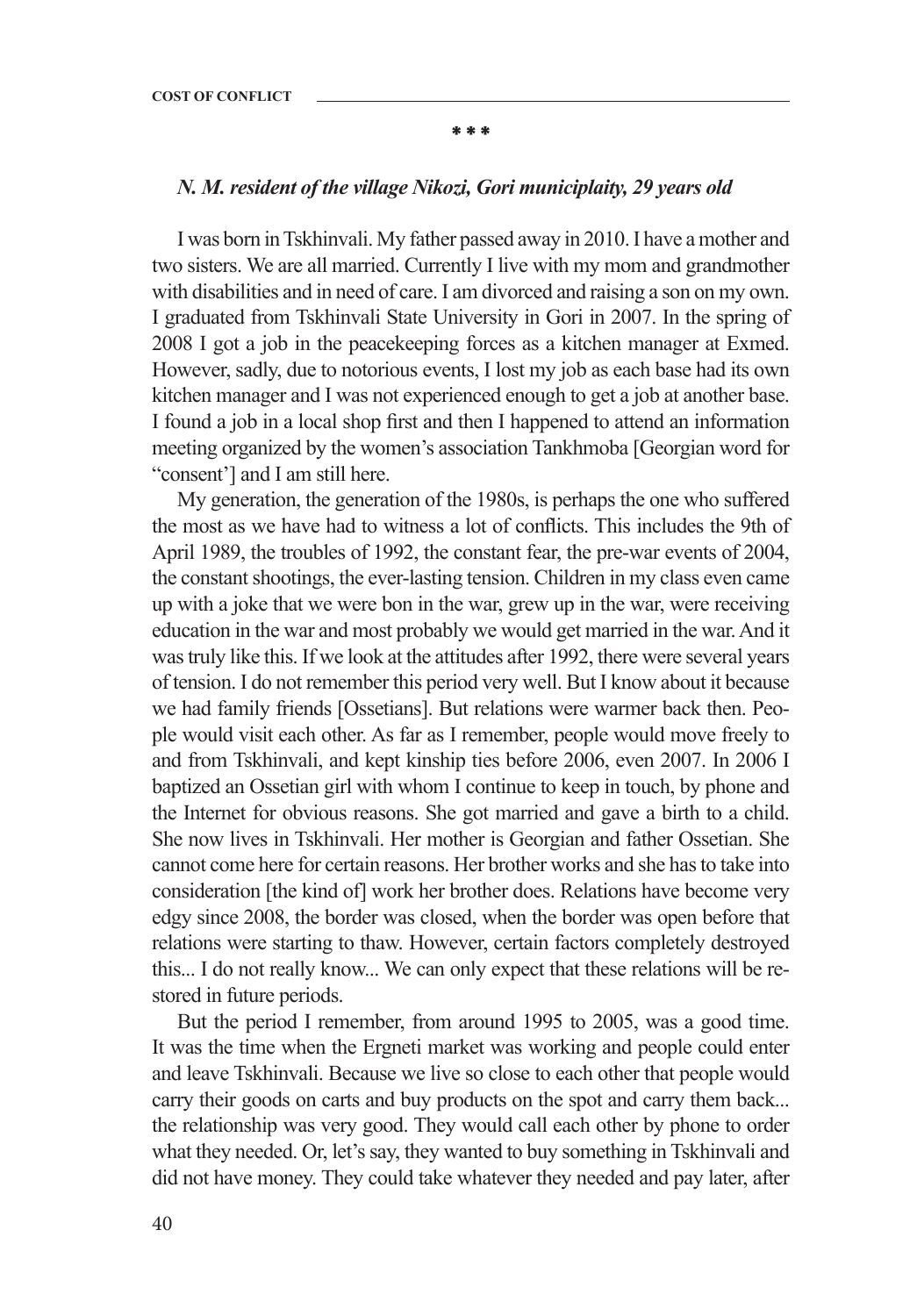some days or even a month. Locals would sell their harvest right from here. They could take their goods to Orjonikidze and sell them there. The village was economically strong and wealthy. Local community had apples, a lot of them. They would lease land and you could hardly find poor people... perhaps only lazy ones would be worse off. My family, thank God, I do not remember any time when we could not rely on our harvest. My mother and father would do everything they could to provide for us. And the situation was favorable around us. Sadly I cannot say the same about the present situation...

That's how we lived up to 2008. I worked for the peacekeeping forces and therefore I had access to updated information every afternoon. They knew that my baby sister was pregnant and would warn me about upcoming shootings so that we could leave if we were too scared to stay. I always tried to walk her home in the afternoons. She's a very emotional person in general. My sister was 30 weeks pregnant in June, when Sanakoevs' car, you may remember that, exploded on a by-path [Dimitri Sanakoev, head of the South Ossetian interim administration. His car exploded on Eredvi-Kurta en-route] and then several guys from Avnevi were wounded. This was the situation. We heard shootings every night. During one of those shootouts my pregnant sister jumped off the bed very frightened. This never happened before. After two or three months she noticed that baby had not moved in a while. We took her to a doctor and sadly, we were told that the baby's heart had stopped. Unfortunately, she lost her baby. Thank God, nothing happened to my sister. She is well and in good health. She gave a birth to a healthy baby a year later. In the afternoon of the 7th of August I was on my way to Gori to collect my paycheck. They had planned a rotation some days ago and the Gori armor division was replacing the Nikozi unit on the peacekeeping base. Therefore, seeing tanks did not take me by surprise and I also tried to calm down my neighbors by telling them that it was a part of an ordinary rotation. One of the soldiers sitting on an armored vehicle, had parked his car in my front yard and asked me to keep it there till the 10th of August. Of course I said yes. It was when my elder sister and myself were driving to Gori that they called me to say that there was a danger that war might break out. They told me to leave the base, save everything I was doing at work on a memory chip, and take it to Gori.... We returned. But before that I called home from Gori and asked my mother to get herself ready, and my sisters, so that we could leave for Tbilisi immediately upon our return to the village. My elder sister refused to come with us. Both of my brothers-in-law were serving in the army at that time. So my brother-in-law called my sister and told her loudly to leave by all means. When I arrived in Gori, a friend of mine called me. He told me he had snuck out of the army to buy some clothes and asked me if he could leave his backpack at my place. I agreed and called my mother to warn her that the guy's close friend would drive to our place and leave the backpack. And then it occurred to me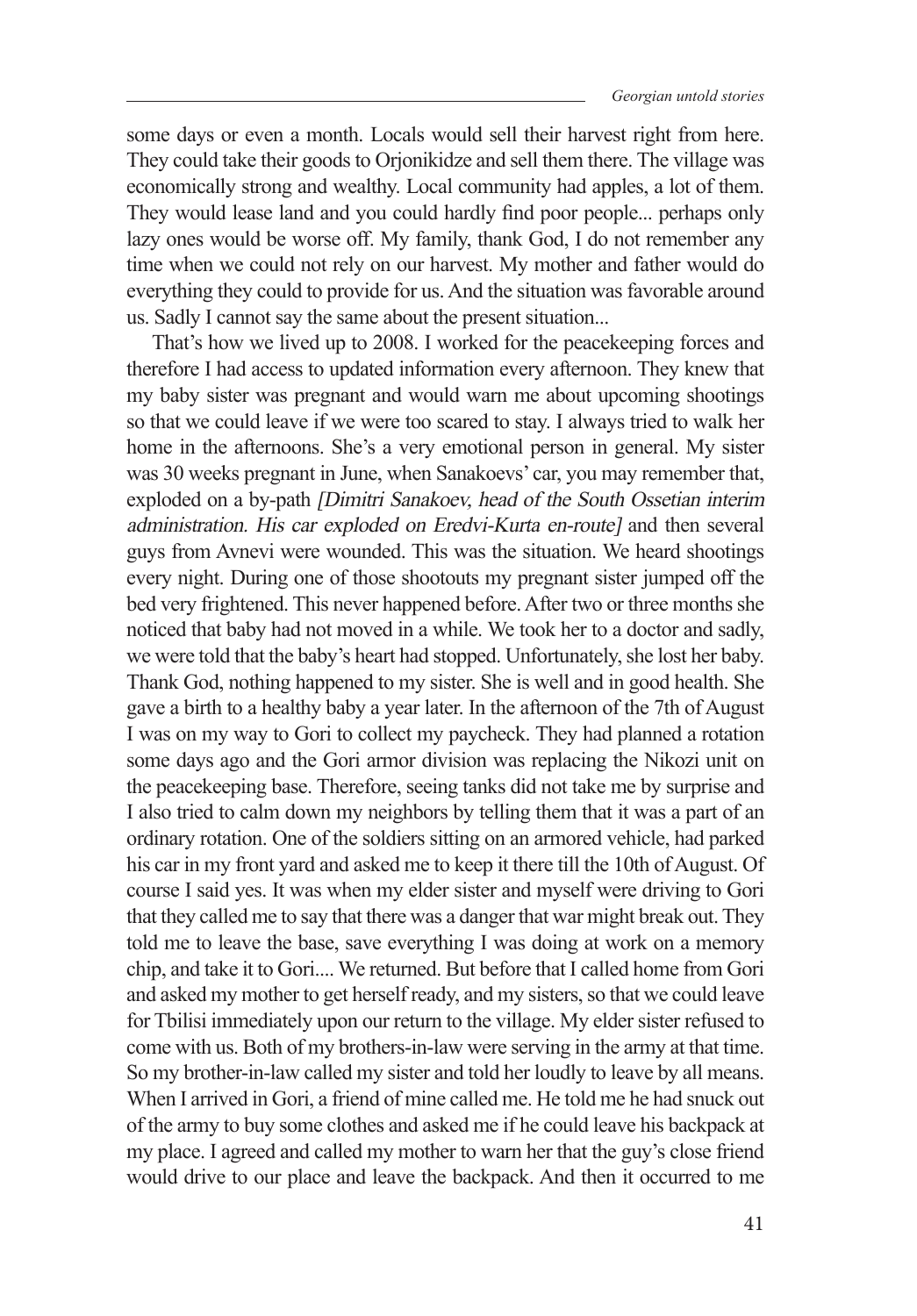### **COST OF CONFLICT**

that we would not have time to catch a train on our way back and with tanks already on the move, there might not be any means of transportation. So I asked the guy if they could wait for us in their car, drive us to Gori, and then we would catch a train to Tbilisi. He said it would not be a problem to take us to Gori. So I quickly ran to the base. The guys who were there looked at me surprised since an area surrounding Avnevi had already been bombed and the fields were on fire. They told me it was dangerous to be there and something bad could happen any minute. I told them that I had to take some information to Tbilisi and left. Meanwhile my friend arrived and left his belongings at our place. So we drove to the Tedotsminda (a village near Gori) stop. The train arrived in about 15 minutes. People were panicking because they had to lie on the floor as the windows of the train were shattered because of shelling over Khviti. I just imagined what would have happened had we been on that train at that time... Thank God we managed to somehow miss that. That night I tried to reach my mom and called my neighbor's number. The screen of her phone was broken and she could not identify the caller. She thought I was her sister-in-law calling and said: "Khato Tsira's house caught a bomb and so I left for home to check on the house. We were all there". I thought she would not tell me the truth and asked her to pass the phone to my mother. She told me to call later on. When I called and heard her voice I realized that they were simply in the basement together with women from the neighborhood. There were around 14 women sitting in the basement. My dad could not move fast. Because of his disabilities he had to use a walking stick and he walked really slowly. My mom told me that everybody was all right but that our house had been badly damaged. But I could not worry about the house... She also told me that there would be some footage on Rustavi 2 so that I could watch it. I turned on the TV and I saw my house. It is paradoxical, but when the base was bombed my office was the first room to catch a bomb and my house was the first building to catch a bomb when they started shelling the village. Thank God, no one died. And the period before my mother and father could get to Tbilisi awfully dragged on. It was the 11th of August and my mom did not know that Gori had been bombed and there was nothing there. She struggled to get my dad out of the village. A guy from the neighborhood was loading his furniture on his moped and they somehow lifted my dad on the top while my mother walked behind because my dad could not walk. When they got to Gori station they called me from a police officer's phone. When I got a call from a strange number I immediately called back. And the guy told me that they had already left. I begged him to go back and check on them and see if they were still there. As it turned out, there was a taxi departing from the center of Gori with two passengers and they waited for them. The taxi driver charged 80 GEL and my mother said she was willing to share. But the guys did not have more than 35 GEL...They were very embarrassed and counted the money several times. My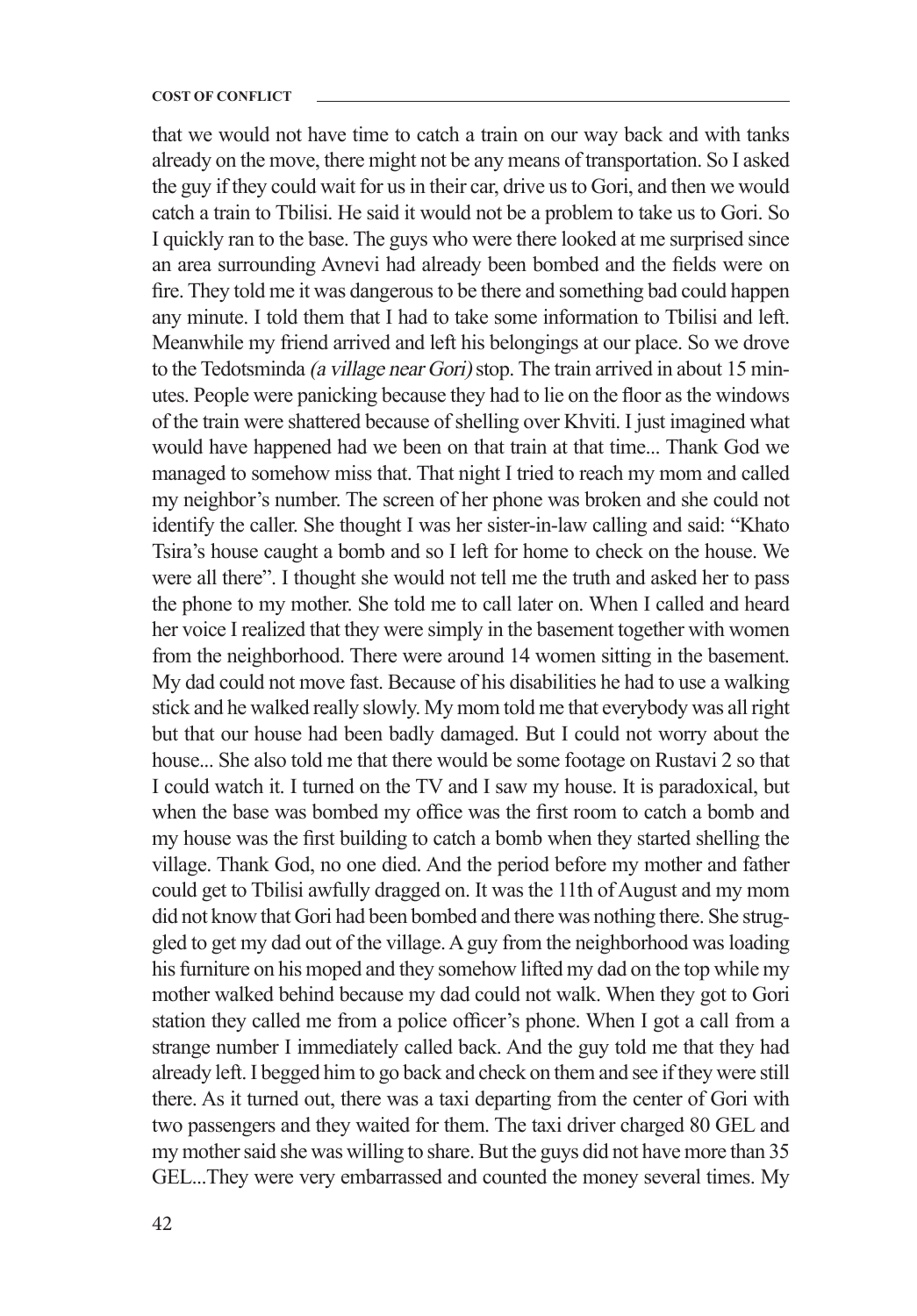mother said she would add 5 GEL and they left. Somehow they got to Tbilisi. And the taxi driver who they stopped in Didube refused to take money from them. "I would not dare to take couple of Lari from you. I know where you are coming from", – he told them. And when my mom told me they were already here... I will never forget the look in my father's eyes, a dreadful look. I thought to myself he must have seen horrible stuff on his way, which made him very scared. He was a very proud man. When he sustained damage to his brain from high blood pressure and could no longer work with his stick and saw that my mom was working hard and we did everything in the household, he wanted to be dead. But when he had to face that horror, he seemed to have suffered a lot. I believe he lost half of his life back then... when he saw his house so destroyed, the house he toiled so hard to build with his own hands, it put an end to him.

Grandma stayed at home. She never left. Later she told us that marauders came in on the 13th – 14th of August. They were Ossetians for sure, as there were no Georgians in our house since my grandmother was staying there. They took that young man's car. Before that I was calling my neighbors begging to get the engine started by a wire or something, to somehow persuade my grandma to get in there and take her out of the village, as there was gasoline in the car. Well, she never left anyway... You cannot oblige anybody in such a situation. My grandma could not drive either. My mother had put everything that was left after the bombing in boxes and these Ossetians took everything with them. Later on, my neighbor told me that they were very frightened. They stashed the army uniforms in the bushes. And when they [they Ossetians] came in they asked if the inhabitants had anyone serving in the army. My neighbor started crying and told the men that her son-in-law was in the army but that after the divorce his uniform was still there and that they were scared and that's why they had hid them [the uniforms]. So the Ossetians took all the uniforms. My neighbors' houses were emptied like this. They took bikes and other stuff from them. The Ossetians made recordings of themselves wearing Georgian army uniforms and doing nasty things. And it looked like that all those things are done by Georgians because uniforms had Georgian flags and names on them. It was hard to identify the nationality of those who wore the uniform. But my mom recognized the uniform of her son-in-law, even though she knew for sure that the person who is wearing it is not him. My grandma's sister was married to a man in Achabeti (a village in a greater Liakhvi gorge). They too, decided to stay, as the man had Ossetian friends and owned an Ossetian passport. Therefore, he thought nothing threatened himself and his family. They just sent away their children just in case. But sadly, Kazaks killed them through torture. Their children wanted to organize a wake in their memory and we wanted Grandma to be there as well... at some point they allowed mini-vans to commute... I should also say that His Reverence (Mitropolite of Tskhinval-NIkozi Eparchy Isaia Chanturia) tried his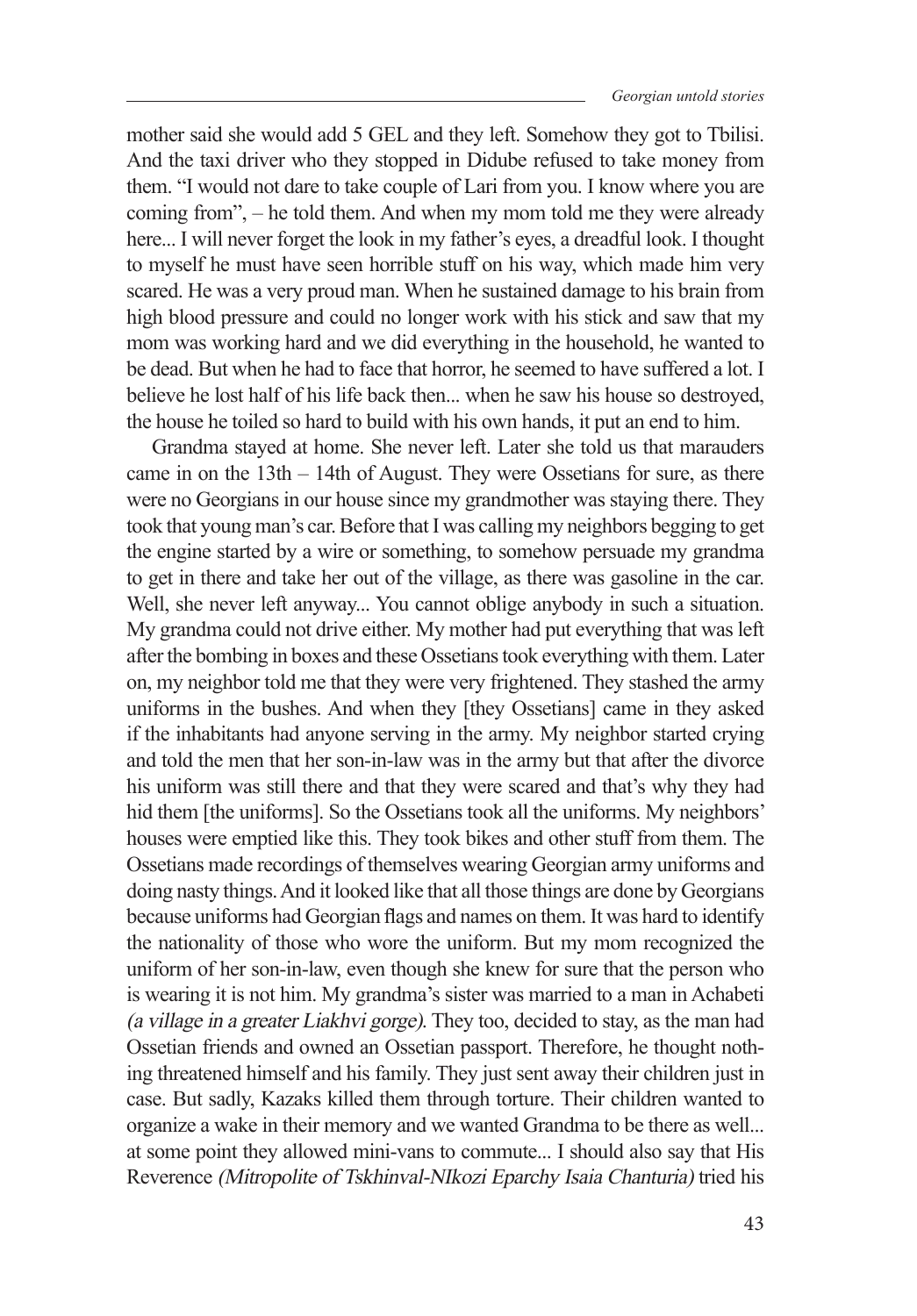best to protect the population who stayed there and Russian soldiers themselves would give people a glass of water, and if women were moving around the Russian soldiers would tie a white ribbon on their arms as a mark to show that they were peaceful civilians. A woman from my neighborhood would often check on her daughter's house and she told me that they would give her a white ribbon as a sign that she was a peaceful civilian. When we took Grandma to Tbilisi, my father was already finding it very difficult to stay in Tbilisi. And when they left for the village in the beginning of September, my father left with them. My mother would stay with us for a while and then take some food to Dad and Grandma. So one day she decided to leave. I think even before she got to Gori, there was an incoming call on my mobile. "Are you Gia's daughter?", – someone was asking from the other end. "Yes, I am", I said. "Who are you, what is going on? Why are you calling me?" "He was kidnapped, taken away", that is what I heard. "Who, where, when?", I was lost and confused and could not make a sense out of what I was hearing. Luckily I knew all these hotline numbers. I found out that my father was taken by the Russians. I called many people and explained the situation, and told that this is a verified information. As I found out, my dad was sitting in front of the house when some drunk Ossetians drove by in Vilis. When they saw him with a walking stick they asked if he was a tank crew. My father had a speech impairment and in Russian it must have been very difficult. "ya bil tankistom" [I was in a tank crew], he told them. So they took him towards Avnevi. The car broke down there and they walked him to Tskhinvali... as my father later told us, they would make him stand in front of holes, rattling with their machine guns, swearing at him, and he would also swear at them silently. Suddenly, a neighbor saw him and immediately notified His Reverence who in his turn called Kulakhmetov [Major General of the Russian army and commander of the combined peacekeeping forces]. Kulakhmetov ordered them to immediately bring my father down and release him. Where there is a Georgian checkpoint now, there were Russians standing there and so they released my father at that place. When some journalists found out what happened they started asking him questions which really made him upset as he did not want to go through this again and again. He would complain that they would ask him the same questions over and over. He was complaining that he was tired. We tried to talk to him and tell him that these journalists were not the same ones who had been asking questions before. There is some footage on my father. That is what we could keep of him. He suffered a lot and that's exactly the cost we paid. Our destroyed house, my father's deteriorated health conditions are the price. In 2010 his heart condition got to the point where he developed thrombosis and passed away. Although we tried to do our best, in the end we could see that Dad was not feeling good. We pulled ourselves together, saved some money and repaired the ceiling and wallpaper in at least two rooms so that if something hap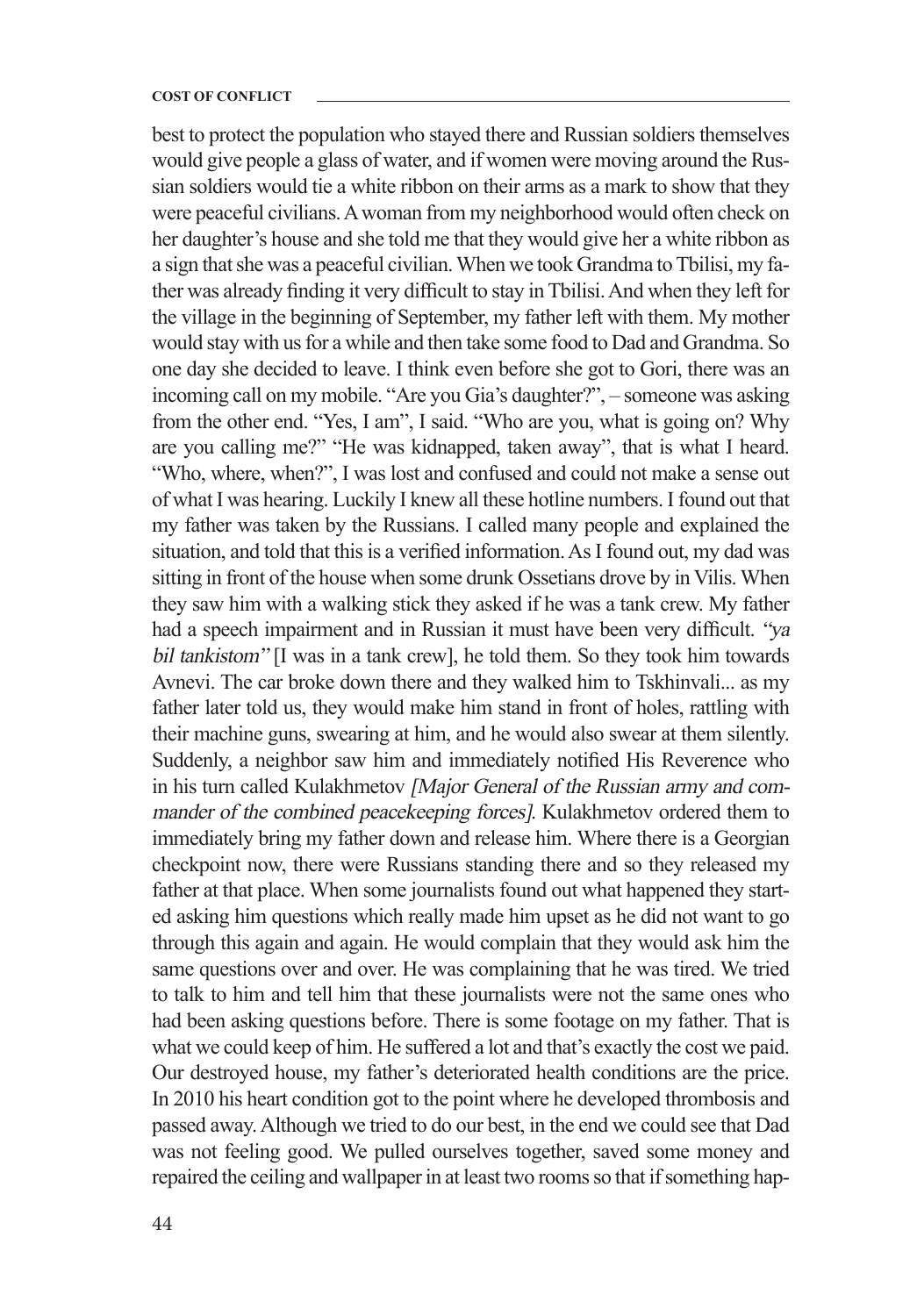pened to Dad we would be prepared in a cleaner house. There are eight rooms in our house and none of them had a ceiling. We are trying to slowly repair it. There had been some assistance after the war but we were told that we were not eligible for financial assistance and were only given some materials, which was not enough. Nobody paid for handymen for us and they are quite expensive. There are lots of things we have to do and we try to do it ourselves. It is hard to deal with all these memories but I also think that everyone should know what we went through.

I was in the tenth grade when my father sustained a stroke. My sister was finishing school that year. My mother did everything in her power for us even though my dad required extensive therapy. My mother did everything she could so that we could receive an education without missing a year... My sister became a university student that same year and I followed her next year. Against all odds, I can say that I lived a very happy life as a student thanks to my mom. My mother became a motivator for me, a role model to follow. I wanted to become successful with my knowledge and somehow lift the burden off my mom's shoulders, so that she would not have to take care of me and at least and be able to do other things. My mother has inspired me a lot and continues to do so. As I said earlier, I took many steps after the war and in 2010 I found myself sitting at an introductory meeting organized by the women's association Tankhmoba (consent). They were introducing free computer courses. There was a high demand for this since knowing the basics of computer programs had already become a must. And as I had already had some work experience they offered me to undertake a re-training course so that I could train others afterwards. Of course nobody would turn down such an offer. So I accepted the offer so that I could learn something new and then get a good job. And they would pay me for training others. Of course I was happy to take the offer and started working in 2010. It feels like I have graduated from a second or third higher education institution while working here. I attended many trainings and seminars. I have learned how to help others, how to utilize my knowledge, how to identify problems, carry out an assessment or research or mobilize active people like myself. We set up an office with an internet connection, equipped with a copying machine and every service we offer is free of charge. Our experience and hard work won us the trust of the local community and we have grown into an intermediary circle between the local authorities and the central government. I believe that my experience and the path I have taken made me the person I am today. I do not want to sound arrogant but I consider myself successful. At least it seems like that from where I stand today. As for everyday life, of course my family also has problems like every family, but these problems are also relative. It is possible that someone, having much better standing than I do, may say that I have a lot of problems, but when I look around and see people struggling to survive, people in need and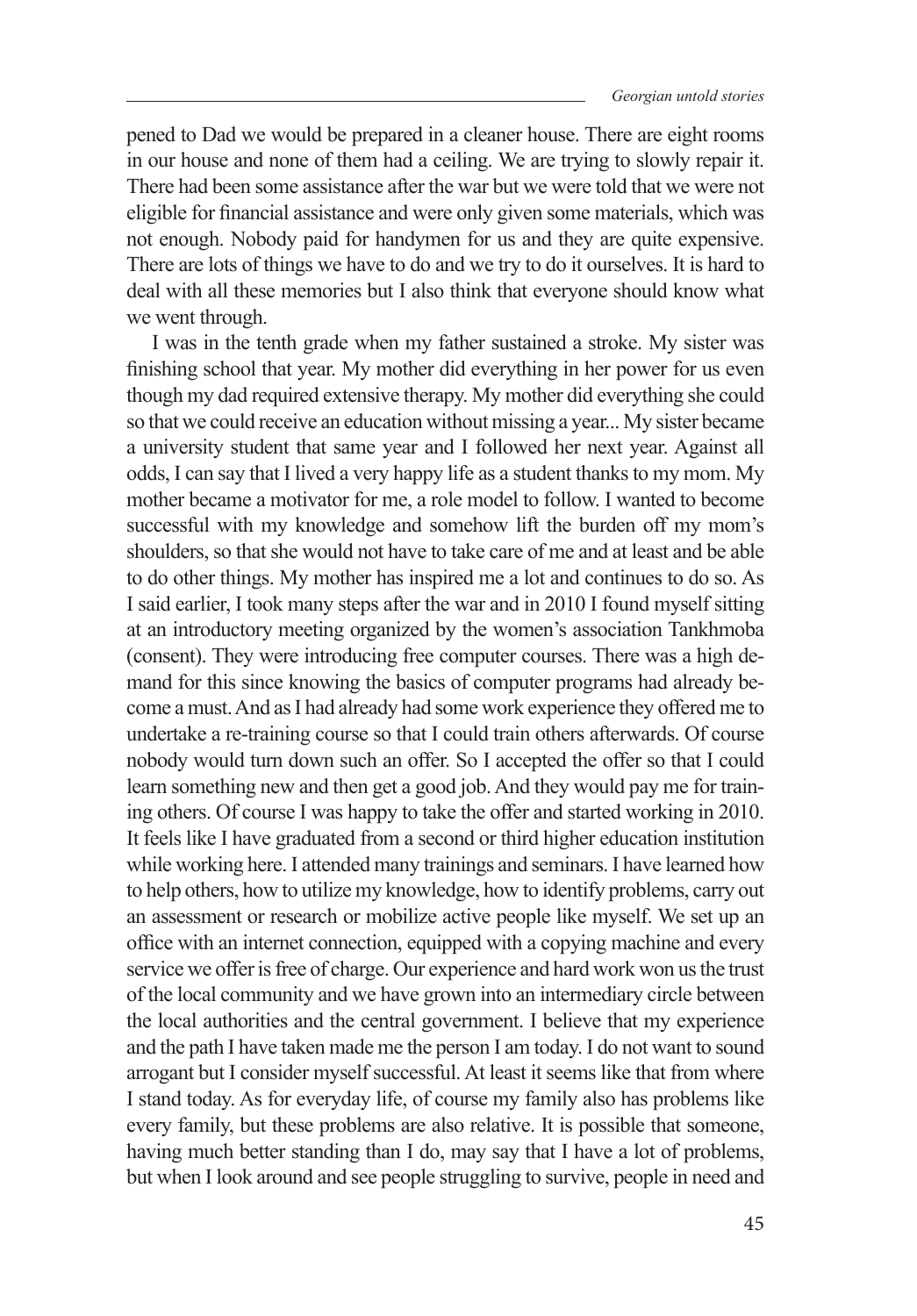without any income, people who cannot provide for their children, I thank God. I have an amazing mother, a wonderful child, a great job and I believe that I can be myself in what I do. I have no boss and no subordinates in my office. I have no specific job description. What I do is much needed for the community. As for life in the community: if there were middle class, upper middle class and the rich before the war, now we have middle class, lower middle class, the poor and the destitute. People struggle to survive, facing enormous problems. They need great financial support. It is great to have water 24/7, gas 24/7, electricity 24/7, but we have to pay for these at the end of the day. And if I have to turn off the lights or the gas so that I save some money on bills, it is not life, is it?

There is a powerful force between us – between Georgians and Ossetians, waging wars of various kinds including the information war. But I am more than sure that the human resources and kinship ties between us are a great strength. There is a direct exchange of information, let alone the fact that we are now in Nikozi. Once I remember His Reverence saying (when Medvedev was visiting Tskhinvali) that if we had a good enough discus thrower they would even manage to hit Medvedev with a discus. And this is the truth. It is true if we understand it properly. We are so close to each other that they will see, willingly or unwillingly, everything good that is being done and will be done here. They will see Nikozi, which is lit up, and a primary health clinic that can be spotted from Tskhinvali. When they see nice houses, a strong community working in orchards, blooming trees, attractions, fun events, busy people; when they see it with their own eyes rather than by word of mouth, it will contribute [to improved relations]. These barbed wires are like fences. It is not a barrier; it cannot be a barrier to our relations. I don't think so, even more so in light of existing kinship ties.

Of course both sides are to be blame and we cannot hold just one side responsible. We should also remember that nobody fired cotton wool in the war. Therefore, it is critical that we work with the youth on both sides as there is no way that relations are cut between the elder generation, between people who still keep in touch...I cannot tell you how much is being done to maintain these relations. Of course they are trying to keep a low profile for various reasons. Because they are also scared and we should all understand why. But I strongly believe that the time will come when Ossetian and Georgian youth will be discussing our future at a round table let's say here, in Nikozi. We will be talking about life in a peaceful country with a united and active youth. Thank God for the present and for those meetings that are being held. These bridges should never be burned and if there is even the smallest string we should all cling to it and make it into a ball so that we have something huge in the end.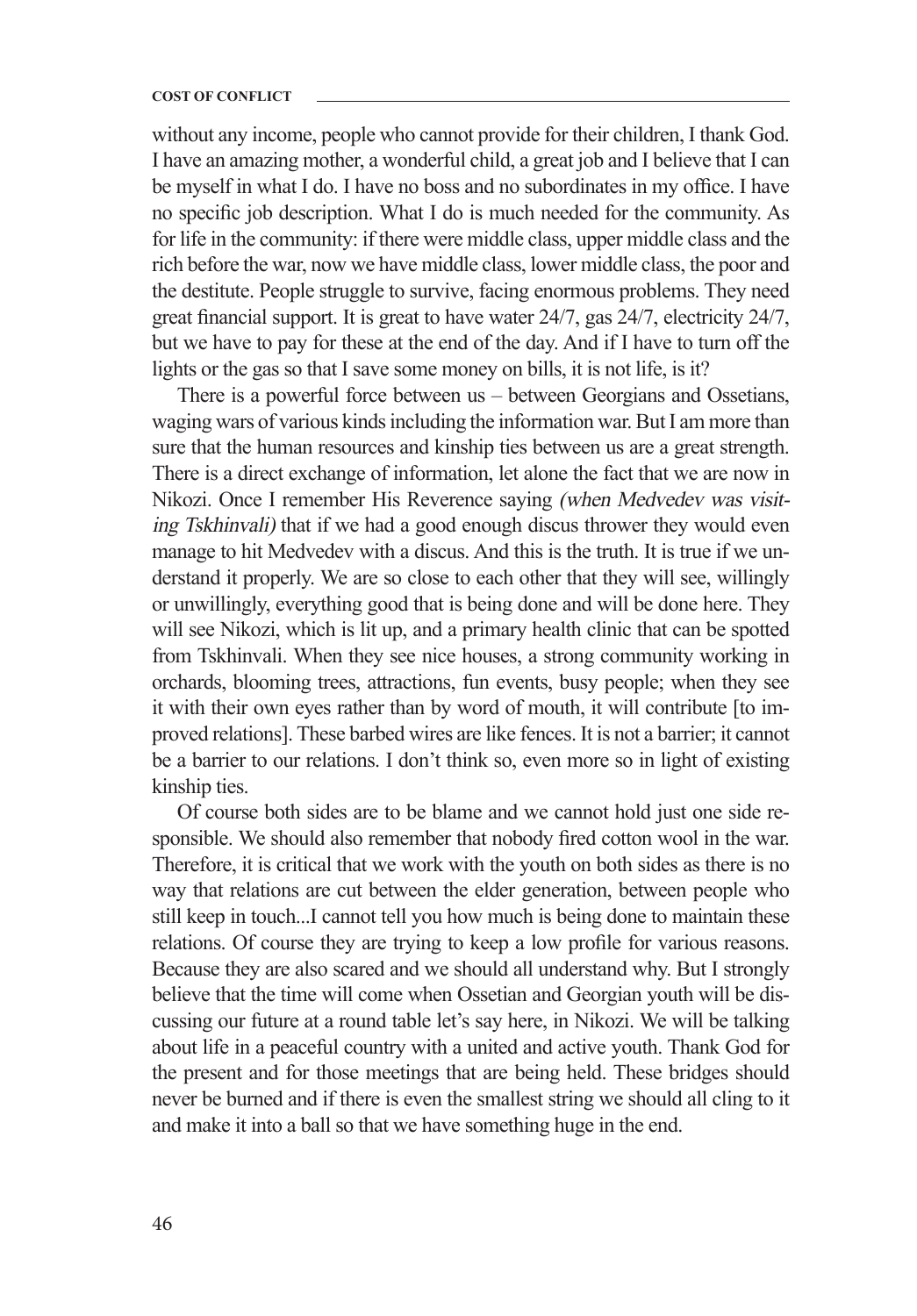**\* \* \***

### *T. G. resident of the village Zardiaantkari, Gori municipality, 70 years old*

I was born in Zardiaantkari in 1945 when my father returned from the war. He spent four years in that war. I grew up here. Then I graduated from an agricultural school. I have always been a driver. I worked as a driver in many places including Gori and Tbilisi. We were in the war in 1992. And then there was a war again in 2008. We had to run away for four years. I would take my wife and children everywhere I went. We had horrible days in August 2008. We did not leave the village. There were shootings all the time. Look at the walls with bullet holes and the asbestos sheets on the roof are all broken. When they started setting Disevi on fire, it was the 13th of August. We got very scared. And when they started setting houses on fire here, and burned down my cousins' houses, we were forced to run away. We were afraid that they would burn us all. So we ran. We walked the whole day until we reach Satemo and then we moved to some place after that. Then we got to Tserovani and someone sheltered us there. And then we walked to Igoeti. Then my brother-in-law – he lives in Tbilisi, drove to Igoeti and took us to Tbilisi. Then we reached a preschool. From there they took us to Gori and gave us a room in kindergarten N1. Lali Baiadze was a director there. We spent quite some time there, at least three years or more. We stayed there. Sometimes we would sneak into the village, but there was nothing new there. Plants were burned. People were in very bad conditions. I am sorry for the village. Not only this village but other villages around – Koshka, Gugutiantkari, Mereti, they are all miserable. And food – there are no apples. The orchards are all burned. Now they are trying to fix the water, working hard, but I do not know if they will manage. People live in hardship. If they do not assist us socially, we will be this miserable for a long time. Although we have wine. I have wine, around a ton. It is true that we are not dying of hunger, but people need money to breathe, to be able to set saplings, or fertilize trees. There is nobody to help us out. At least they would distribute some flour during Saakashvili's times, or macaroni, or oil. It has been quite a while since anybody helped us, no one pays any attention to us.

You asked about the cost of the conflict, right? They took stuff, burned my car. They took household stuff, chairs. But they did not burn my house. The house was damaged and the orchards burned. That's what happens if you don't water or prune the trees for four years. That is how poorly we live. We have health issues, high blood pressure. It's not easy to leave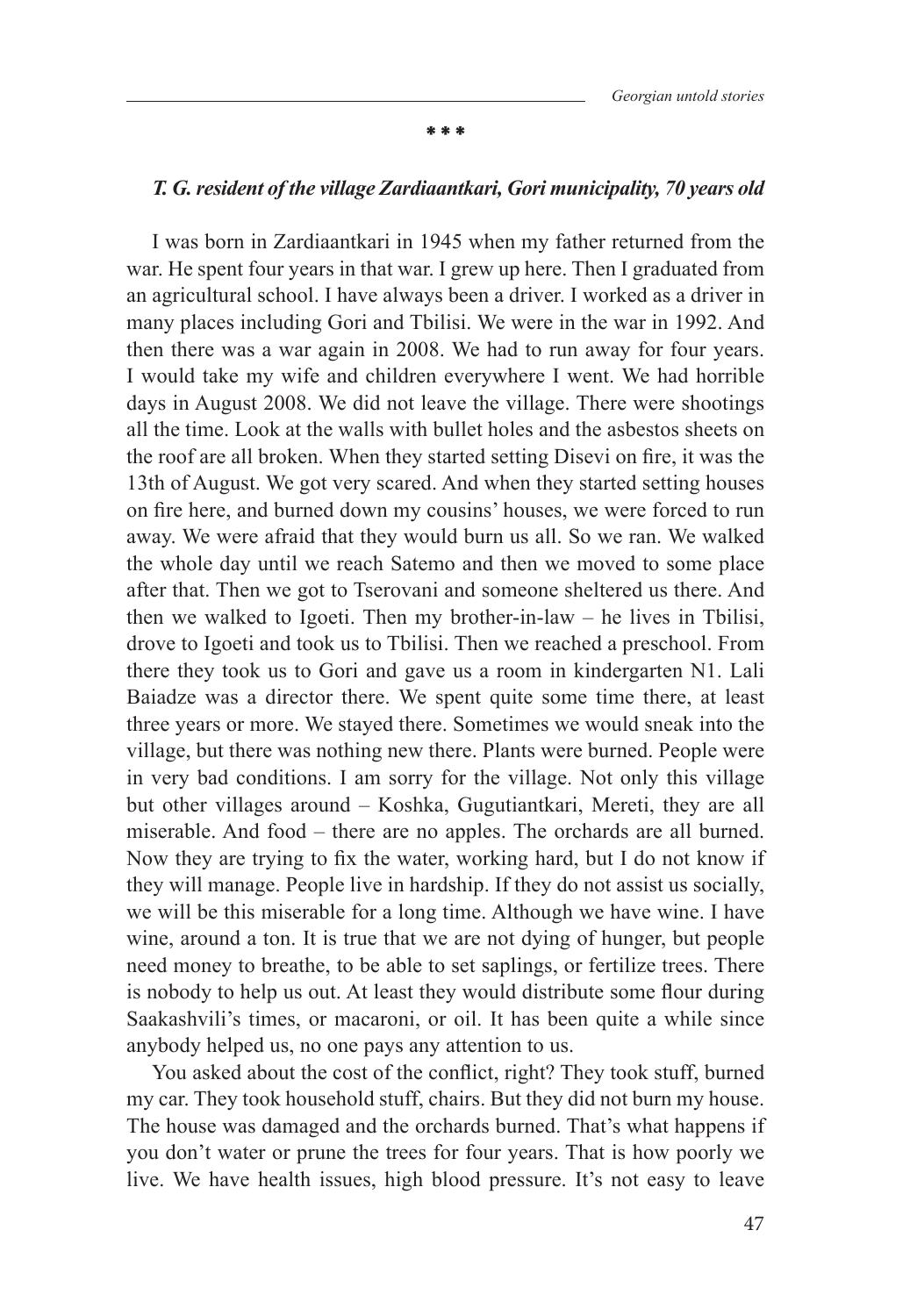### **COST OF CONFLICT**

behind a big house like ours. Everyone was in a similar situation in Koshka and Gugutiantkari. There is a huge police presence there. They even outnumber people here. We hear shootings every day, every evening. How come they have military trainings every single day? We live in fear. The Russian army is deployed at the checkpoint within 100 meters from here. They are everywhere till Leningori. We even lost the feeling of fear. I am not going to run anywhere any more, even if they enter tomorrow. Where are we supposed to go to if a war breaks out? God save us from war and let it be peace.

I used to work in Tskhinvali for a whole 12 years. I was a driver at "Selkhoz Techniques". I had excellent mates, good friends. We had very amicable relationships. I would often stay there to dine. Even now, I can share meals with Ossetians who stayed here in Zardiaantkari. We have this kind of relations with each other. They live at the checkpoint over there, I mean our checkpoint not the Russian one. They allow us to go, as they know that we are together. I do not even know how to put it. I worked and then I got married. I have children and grandchildren. We struggle to survive.

I do not know anything of them, there, on the other side. Perhaps some of them even passed away. The relationships have been lost. We do not know each other's contacts. There is no way we can meet. Those who have relatives in Vladikavkaz they call them. I really want to call them [friends] and continue our friendship. I have friends in Tskhivali and would be happy to resume friendship there. I hope some of them are still alive. I assume they think alike. I could visit and host my friends. There are good people there too. Where there are bad people there are good ones beside them. It's like this here. It's like this everywhere. I should also tell you that if they open the roads now, there are many people who will not dare to come here and there are many who will go there. Those who feel guilty for something, they will not dare to go there. Decent men and people, they will all come and go. Bad men will not be allowed to come and go from either side. No Ossetian has crossed from there even now.

How do we do now? I am going to tell you what I do on a daily basis: I have a cow with a calf and I take care of them. I started budding grapevines slowly. We struggle, keep it slow. Everything was destroyed. As I said people do not even have apples to eat. There is no irrigation water. They [Ossetians] have blocked it.

I think we should move forward. We cannot move backward, can we? I do not know what the future will be like. They may regain some common sense so that we stay together and live well. Many people in the village have relatives on the other side. But these links are being lost since there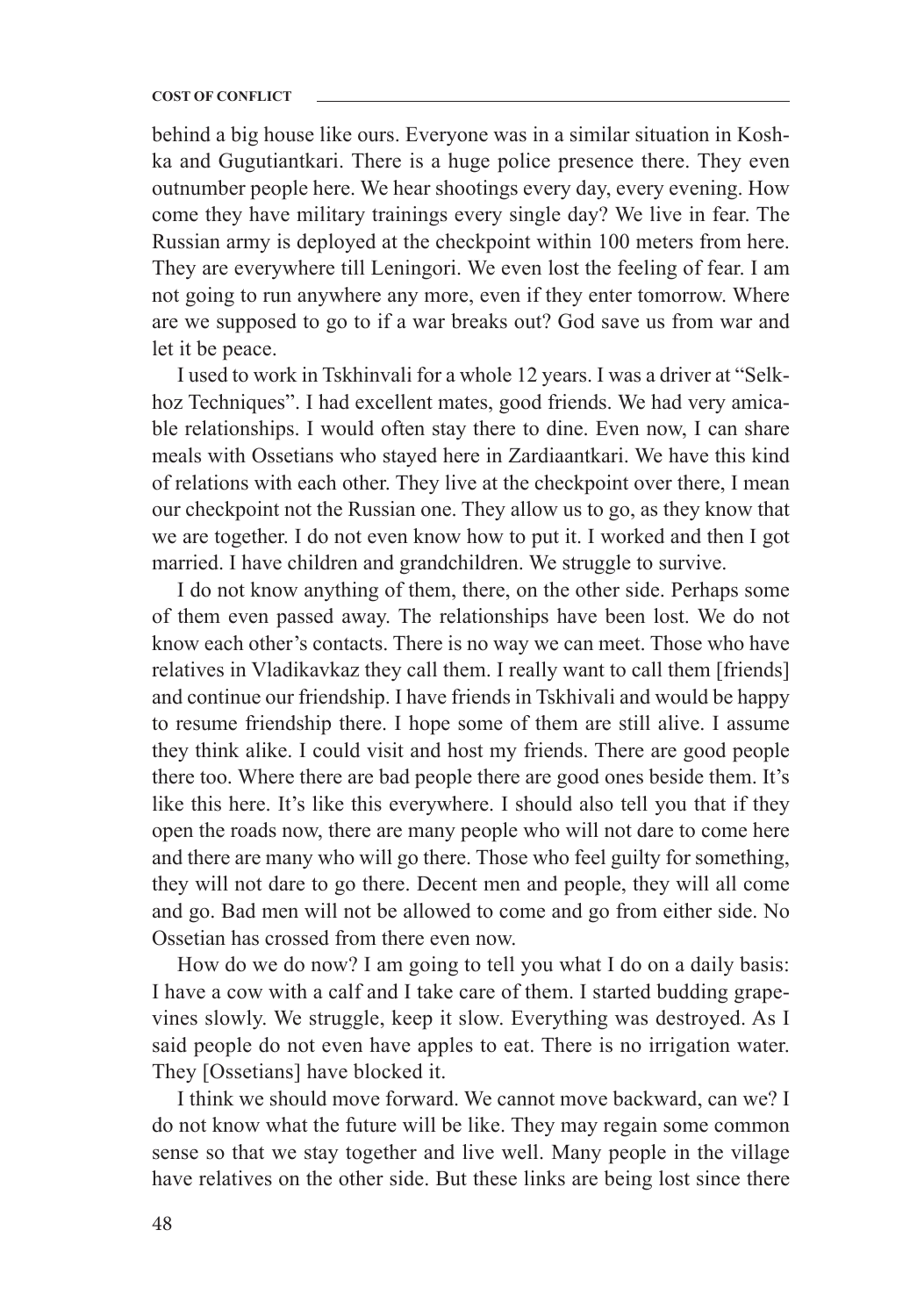is no movement possible between them. Russians do not let them leave, let alone us. Only Russians and Ossetians go there and Georgians are not allowed to. Ossetian guys have bought apples here and taken them there via Vladikavkaz. They also struggle. They also suffer a lot. We have good relations with each other. We grew up together. We have been together for a long time. There has never been a fight between us.

Back then when they came here and started setting everything on fire, people would name different persons who participated in this. But we do not really know who they were. We had already left by then. Who knows who they were? We would not know if they were Ossetians from Khelchua or fighters from the Caucasus. The house over there, they also tried to burn it down, but some guys who were still there, they managed to save it. They also saved my cousin's house up there. They put out the fire when they saw that the house was catching. It's good that they were around, otherwise they would have burned down everything. They tried to burn my house when they burned my car.

You know what I think of the present situation? As far as I can see, they are eating each other in the Parliament and what can we do? If there is no peace in the parliament, how are they going to secure peace outside? What are we supposed to do? What is up to us? Is it only up to the State? Authorities have to decide on everything and we are the people in the state. Cannot farmers do anything? Does it really matter how much we talk? Why do not they listen to people? They just eat and fight. I am not afraid of them. What I am afraid of? I have no fear. I am not in the opposition [political opposition]. I go where good people are. The villagers are angry, man. They curse and swear. Who is going to vote for them? I do not really know.

A police checkpoint divides the village into two halves. Zardiaankari Ossetians live up there. We are very close. We are like family members. We are good together. They are very sensible. We would not say anything upsetting to each other. They too want peace. How long am I going to run back and forth? They are also people, man. What are they supposed to do? Run here and there. If the war starts, we will run and so will they.

We managed to care for each other in the 1990s. We covered them and protected their houses from being burned back then. We would also protect our local Ossetians, so that they did not rob them. Of course they remember all of it. Of course they do. If I remember, so do they. I think, if the is opened and we can move freely and will not be afraid that they will beat us up, then for sure I will meet someone, an old friend or relative, and you will buy something from him, will sell something to them, and little by little the previous relationships will be rebuilt. It all needs time.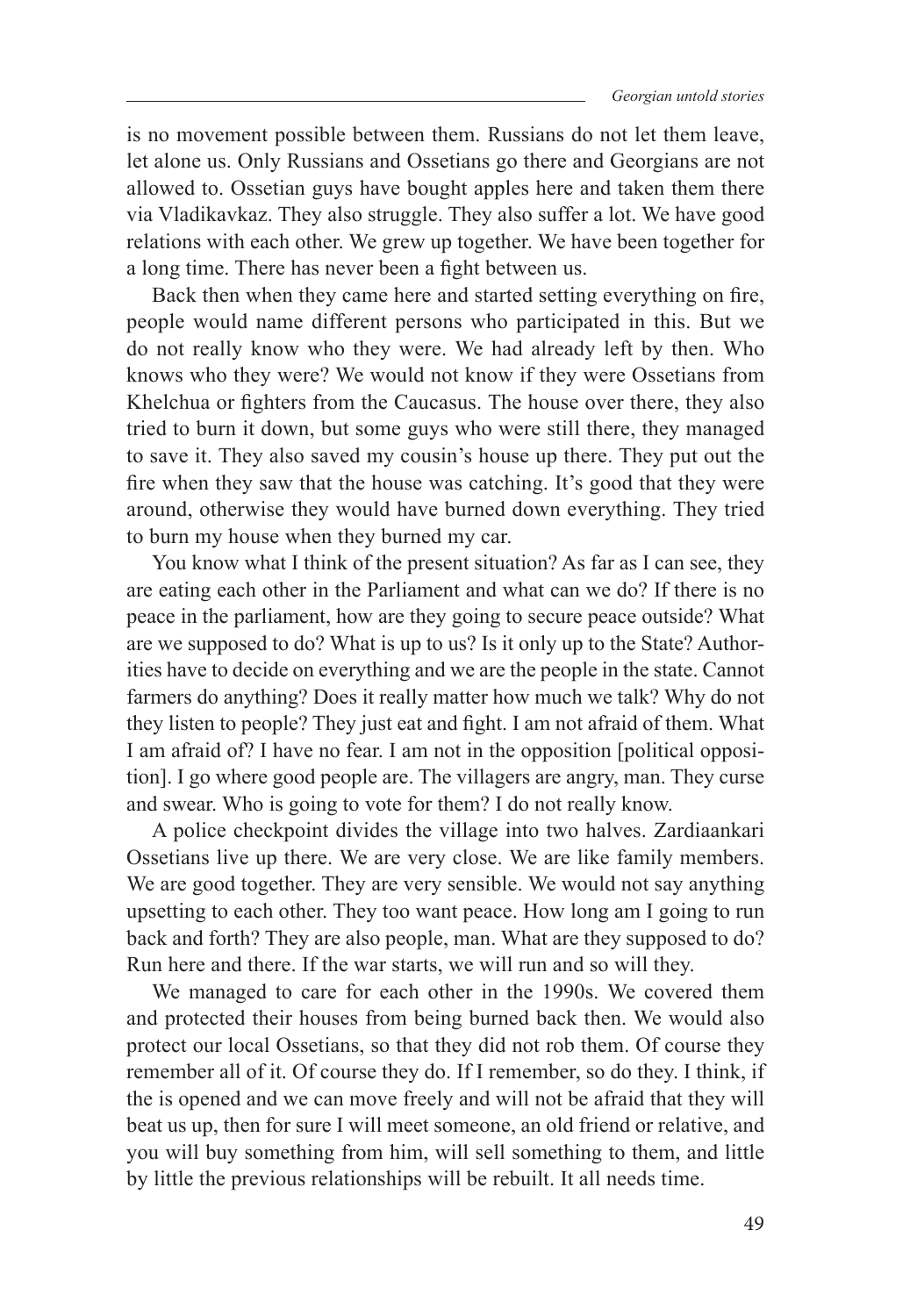They are now talking about opening a road in Khelchua. I think that they want it too. I am not talking about Tskhinvali, but at least villages want to have free movement. We would have feasts together, we celebrated weddings, shared sorrows and happy times with each other. We were all mixed up. May God give us peace. My son has a house here and in Gori too. This house will be enough for my grandson. I have been a driver for 64 years. I do not work now, as there are no jobs. But there are Russians [army] standing all along from Leningori to Abkhazia. We do not have that strong of an army. The Russians have so much equipment and manpower. I know this much, as I used to drive to Russia often.

All we want is peace. We should move forward and take care of ourselves, everyone who is full and who is hungry. I do not rely on the government any more. I do not want anything, but they should respect people, our people in Koshka, Gugutiantkari, Zardiaantkari. We need a little support, someone standing beside us, a little bit of compensation, even a thousand Lari or two would help us and this is nothing for them [the authorities]. I should not live like this. If I had been able to sell my apples for 7 years – I used to collect up to 800 boxes of apples – we would have been much better off. We have been here for three years and nothing has been done for us. That is the way we live and struggle. But God save us from war, son. There is nothing worse than war.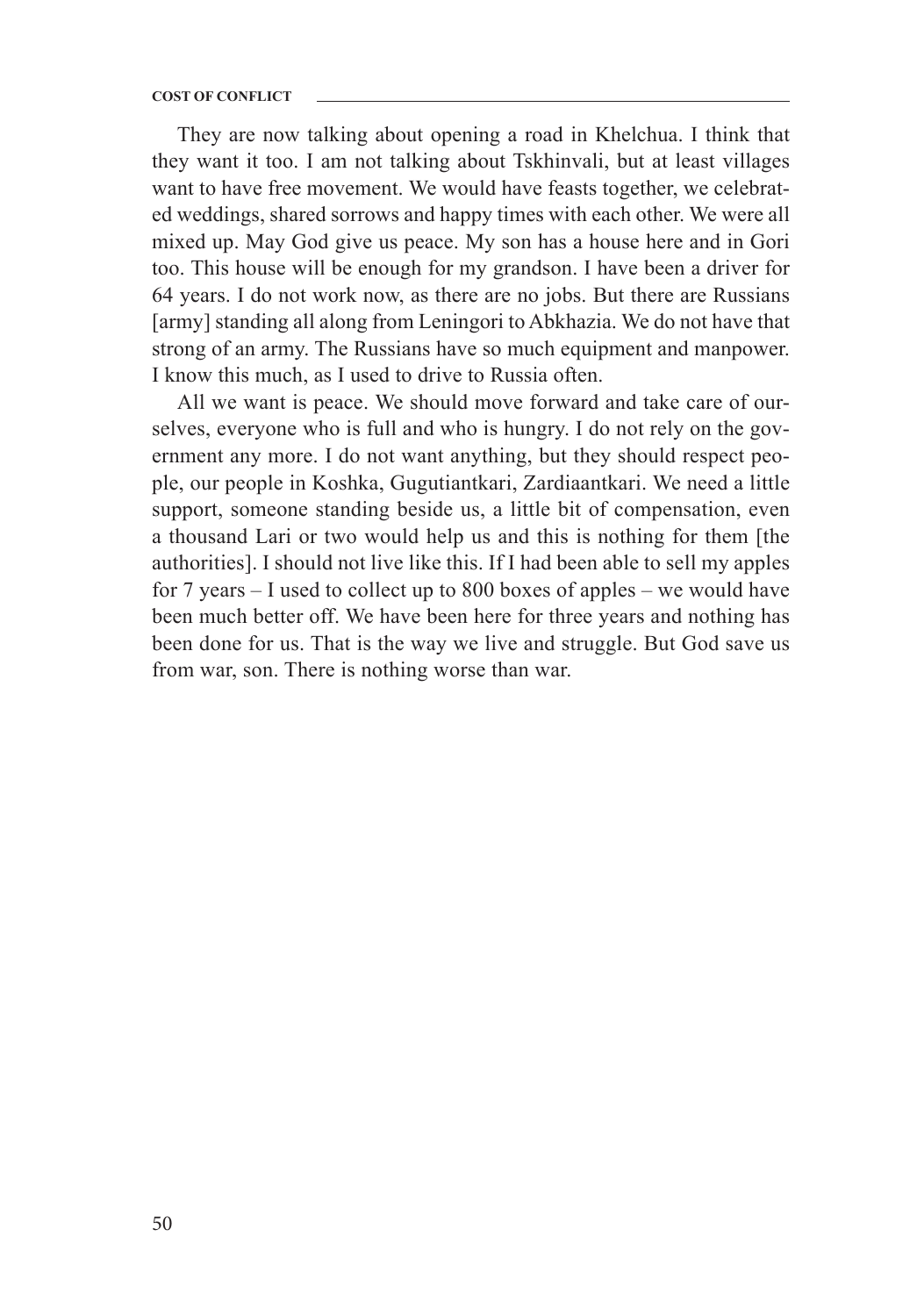### **\* \* \***

*R. M. resident of the village of Tsitelubani, Gori municipality (Georgians, Ossetians, repatriated Meskhs and eco-migrants from Adjara call the village a home)*

I was born in the village of Sairkhe, Sachkere. I graduated from Tbilisi law school. I met my future spouse in Tbilisi and we got married. We had a daughter and a son. We lived in Tbilisi until 1989 when my brother-in-law (husband's brother) died and we could not leave his parents alone. So we stayed in the village. And then the1990s came, to be more exact in 1989, that's when all these troubles started. Then it got quiet for some time and came back in 1990. It was winter time... And it was very hard for me: I would get upset if the Ossetians said something bad about Georgians and I would also get upset if the Georgians said something bad about Ossetians. It was very hard for me to hear all of this. But this was happening in Georgia and therefore, Georgians were not as affected as Ossetians.

Tsitelubani was an almost exclusively Ossetian village back then. It was all Ossetian, and they [soldiers] would come to the village – they would make their way to the village and shout "Ossetians, off you go!" They were militia. "Ossetians get lost!" "Why are you still here?" and stuff like this... almost half of the village left. But to be honest I did not want to leave.

So, here I was, not wanting to go. On the other hand, we were a mixed family. But once, they threw hand-grenades in three houses. But we did not leave for Orjonikidze (Soviet name for Vladikavkaz). Instead we went to my mother's in Sachkhere and stayed there for four or five months. But there was a horrible earthquake there either in May or in April. It was horrible. And when the quakes came back, we were scared and had to leave and move to Orjonikidze... I left too, but after three months we had to come back because my brother-in-law passed away... We did not take even a spoon with us because my mother-in-law would say, after my brother-in-law died in 1989, that if we took everything out, where was she supposed to put up her son's photo... and we stayed.

My mother and father in-law stayed. There was nothing serious here... those milita roamed around and one of them, we were talking about him just yesterday, was from Racha, and my family also originates from Racha. The man would often tell me that I was his compatriot, but I was so scared of this man whenever I saw him. I was even more scared [than of the others]. They walked around with machine guns all the time. What they [local men] did, was that they would block an entrance [to the village]. The Ossetians would go and block it. Those who did not have anywhere to go, they cut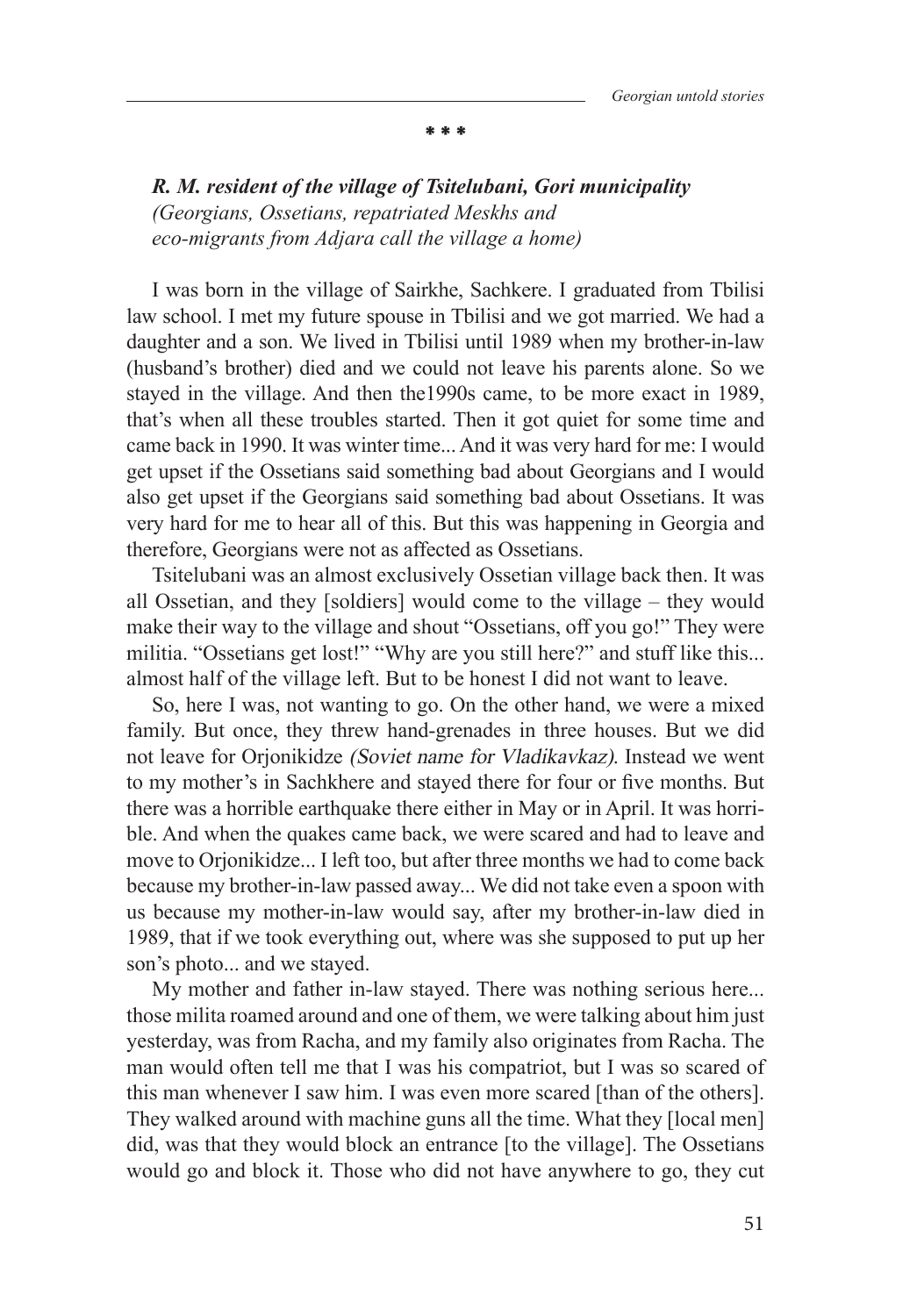down an old tree and used it to block the entrance at night. In the morning they would open the entrance again. But before that they still managed to take along [kidnap] a person. They were more hostile towards people who had money. Others would also be insulted. He was the only person who they took, who they tortured and killed. He was not rich or anything, not at all... The others would go after rich families, not families like us.

And then, after the 1990s, the conflict became frozen. A market was opened in Ergneti and many returned. As soon as the situation grew slightly calmer, most of the people returned. Because it was difficult for them to get used to the climate [in Vladikavkaz] and therefore, many returned. Relations were restored, people would visit each other and we would commute to Tskhinvali without any problem. I had Georgian ID documents but I could easily enter and leave Tskhinvali. It was a very good situation back then, trade, everything...

As long as there was the market in Ergneti. My shop is private, right? ... now it is almost empty but it was full back then. Because I could buy good quality products at affordable prices. It was excellent. Flour was cheaper there than it was here, gasoline was also cheap. Everything was cheap. And we all know that Russian products are of better quality than those produced in Turkey. Ossetians and Georgians were almost reconciled because... there was trade going on. Georgians from Adjara, Sachkhere would go there to buy or sell. There were large trucks full of tangerines from Batumi. Relationships were great back then.

Then when it [Ergneti market] was closed the relations became tense. This was the time when we could not go to Tskhinvali any longer. But if in 1990 people would be aggressive if they caught an Ossetian intonation while someone was talking, it was not the case now. On the contrary, the situation got better if I may say so.

In August 2008, first thing that happened is that they fired at Shavshvebi (a village in the Gori municipality, close to Tsitelubani where Rusudan lives), when they wanted to destroy the radar. Back then I tried to take my children out. They left for Tbilisi. But I did not really want to go. I had the elderly to take care of and cattle as well, lots of stuff to take care of and I did not really want to go. But then I left, since I wanted to bring in some products for the shop. People could not leave anywhere and the sales were going well. But as it happened, I left and this was the same day when tanks were deployed in Igoeti and I could not go back. Even though there were tanks in the village, people were still afraid. But nobody got hurt. There was nothing like this here.

I know a story which took place in Mereti. They burned a man's house because, at the time when the Ergneti market was still working, they had taken a large quantity of gasoline and after the roads were blocked in 2004 they did not pay for it. People from there [that side] would send their mes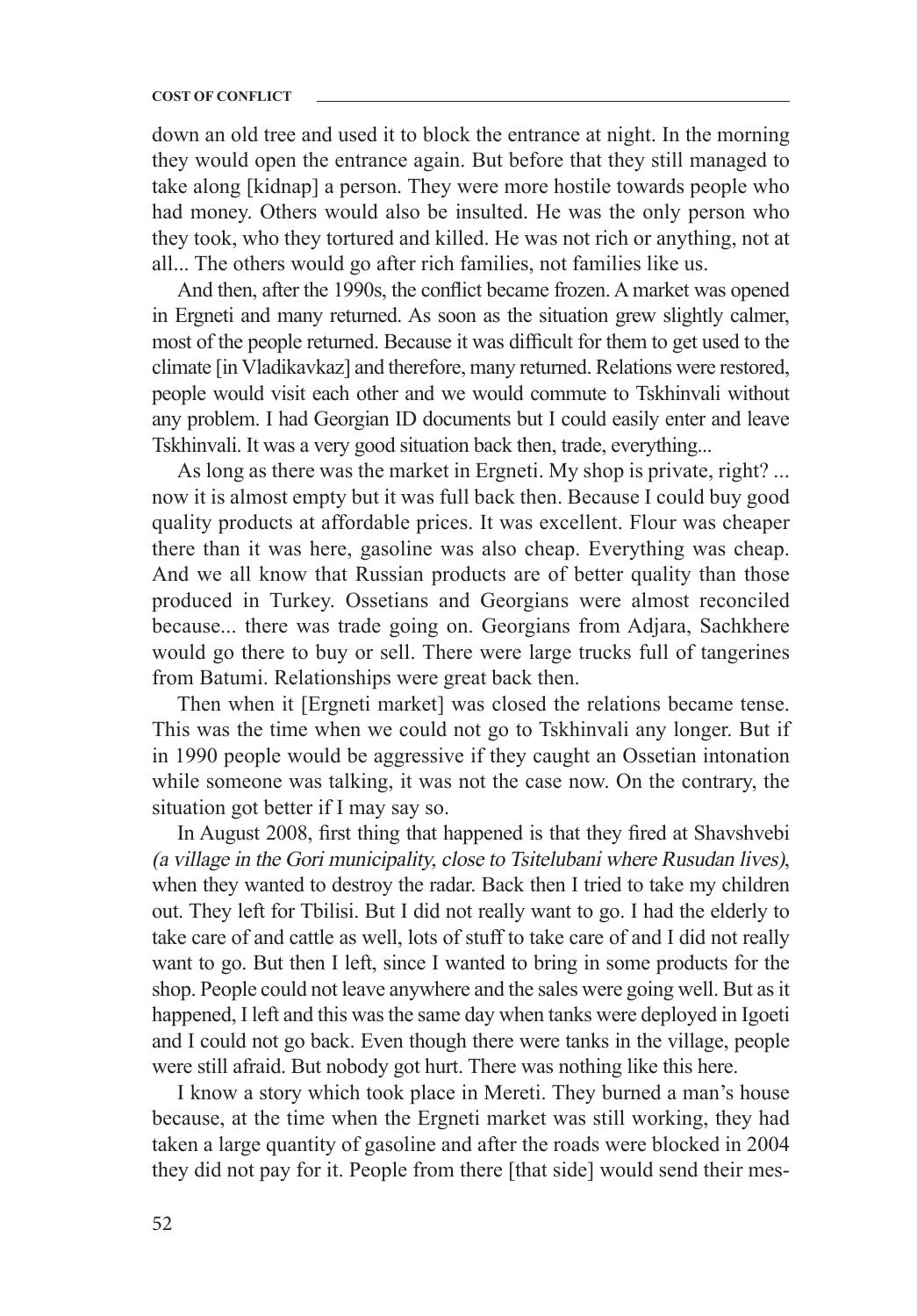sages, begging or pleading them to pay... and then their house was burned down. I do not know what is going on now... I do not really know why it happened... they also burned others' houses, because, I think some people held grudges, but I do not know for sure... Nothing like this happened in our village. I do not know anybody owing something to them [people living on the other side]... Nothing like this ever happened here.

As soon as the tanks left and it was announced that everybody could return, I came back. I got back on the same day of course. It was a difficult situation here. I do not know what happened – maybe the Russians did it, but a field surrounding the village was all on fire. Everything had been burned... people did not have enough time to harvest. It was very difficult. There was some assistance delivered by NGOs and authorities as well and we managed to get by. But it was still hard. We could not collect hay for the cattle. The haystacks were all burned. Nor could we harvest wheat, as the straw was also burned down.

What was the cost we paid because of the conflict? First and foremost, it was fear. My husband is Ossetian. In the 1990s we were young. As I said, we spent some time in Sachkhere and as we were coming back, my father was accompanying us. So there was my husband, my father, my children and myself. They went up directly through Chertakhevi, a mountainous village on the Pass, and they said: "If there is an Ossetian person among you, you have to tell us". We were scared... we did not dare to tell them [that my husband was Ossetian]. What if they took him with them to "take care" of him? We were more damaged morally than financially. Of course there was financial damage as well – when the Ergneti market closed I lost a source of income. I could not operate my shop. Though my husband could still work in Orjonikidze. It was still possible back then. But in 2004 the roads were blocked and he could not go to Orjonikidze. We found ourselves in a very difficult situation economically... and also we have relatives there. Closed roads... the sisters of my mother-in-law all live there. I lost my child and they wanted very much to come here... but back then it was not possible. Nowadays they allow visa free travel for those who have Russian passports, but it was not like that back then. It is very hard when your close relatives... We had one of the sisters of my mother-in-law visiting us. She badly wanted to come and mourn her grandson. My 11-year-old child... and all this, it's so difficult to deal with.

My daughter is married to an Adjarian man. Our village is a special village. Meskhs, Adjarians, refugees from Kheiti, Ossetians and Georgians all live here... Georgians bought some of the houses which were formerly owned by Ossetians and that's how my daughter happened to marry an Adjarian man. My son married a Georgian girl. The life is good here. We have excellent relations. Nobody says that... well, maybe sometimes someone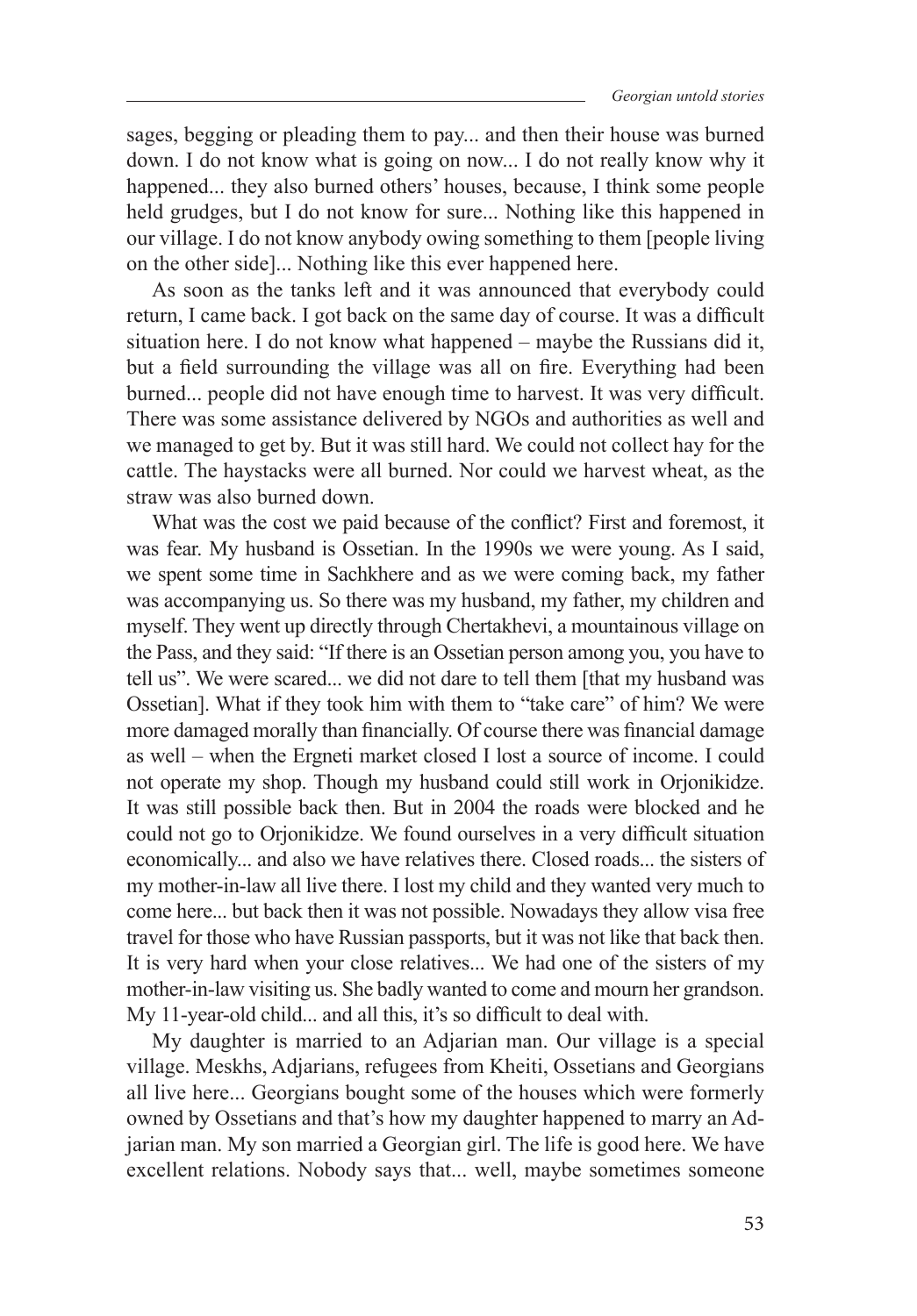says that s/he is Ossetian or Georgian, but this happens very rarely, at least in our village. I do not know much of other places...

We have lost our land. It was left beyond the barbed wire. It is hard... it is good though that they installed gas pipes for free, which is excellent as the village has no means to... [pay for gas pipes]. A representative of the municipality visited the village the other day. We complained that we do not have water and cannot grow orchards. We cannot grow anything to benefit from so that people can stay in the village, so that the youth have some future prospects. There is almost no opportunity for development here. Everyone tries to put together some money and buy an apartment in the town so that they can leave and work there. People own cattle here. [Before] we could use the pastures of Tsinagara, a neighboring Ossetian village, we were free to do so, but since 2008 we have been restricted from using those pastures. Especially after they have installed border demarcation sign. Recently the government told us to not keep cattle any more. They advised us to have pigs instead. But pigs are difficult to take care of. You have feed them all the time and tie them up, while you could let cattle go and we did not have to feed them for several months a year... I do not know. There have been no promises made so far. They have just promised to help with ploughing the land. They did it in fall. They have been helping with the ploughing for three years, as they promised. Now we have been told they will do it again in the spring. Let's see.

Now when Putin has declared that he is going to allow for visa free movement, we are happy. I think it is possible already to freely... this is all about politics. Farmers have always been good [to each other]. If Ossetians from Tsinagara and Ossetians from Tsitelubani meet each other, they will hug each other. They will do no harm to each other. If governments decide to have positive relations, it will be great. Otherwise, farmers have very good relations with each other.

It would be great if a market similar to one we had in Ergneti could open. This is a priority. Otherwise nothing serious happened in 2008 (towards local Ossetians)... Nothing like what happened in 1990s. But reconciliation was still possible. People forgot everything. And they will forget everything eventually. It will take a little time for a similar market to be set up again. Look at these refugees, displaced from there: there are Ossetians and Georgians among them. They do not do anything bad to each other. And I think that if the government is supportive, the people will easily [reconcile]. People are easy to reconcile. Especially, brothers and sisters left on opposite sides, even more so... They are afraid now, but everyone wants to come here. People from Tsinagara would always come to my shop, but they are afraid now. But they have said they would come again with great pleasure and continue a relationship with us.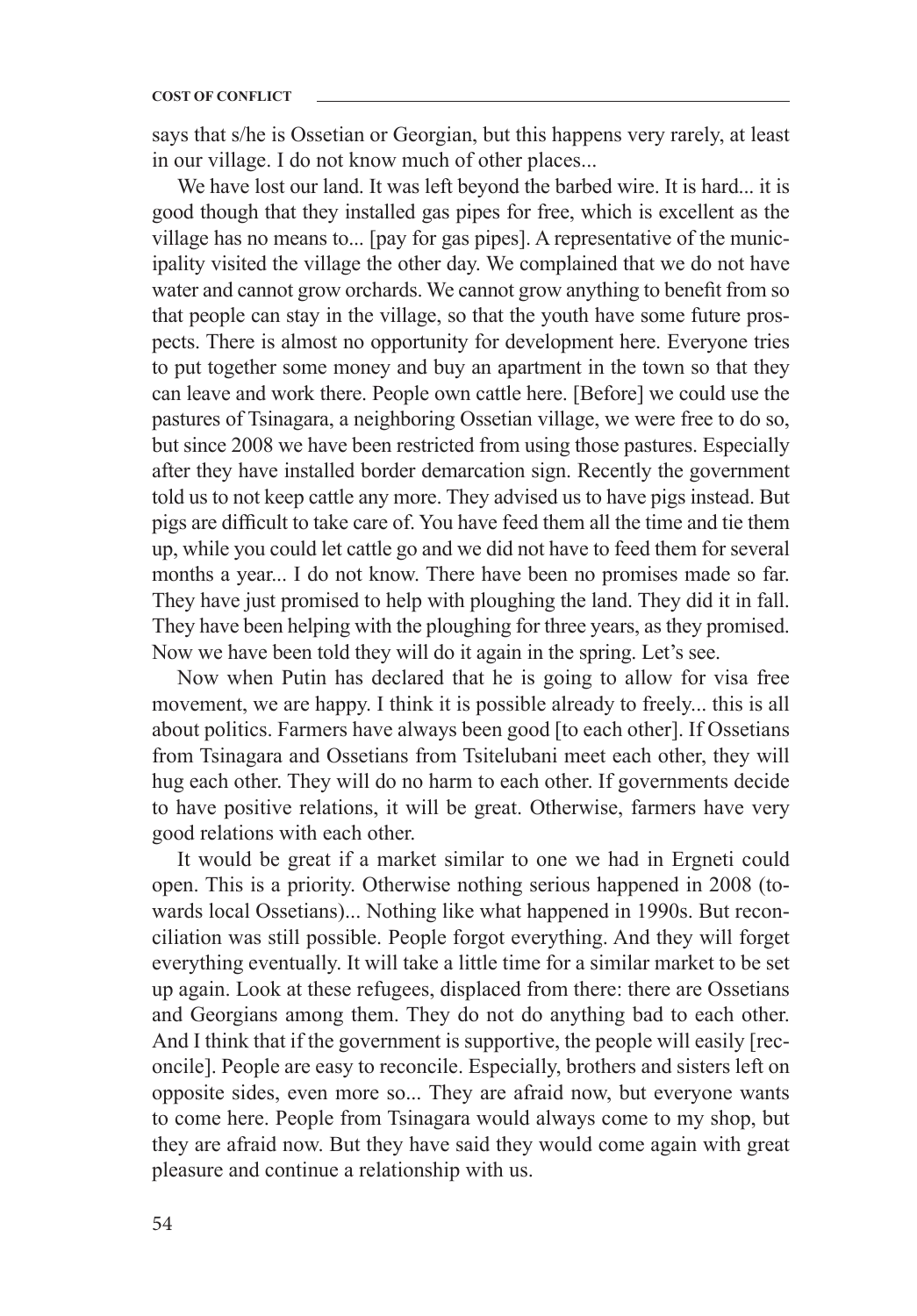# **INTRODUCTION TO SOUTH OSSETIAN STORIES**

This is not the first project in South Ossetia that envisioned the collection of storiesfrom the residents of post-conflict zones. Right after the 2008 war, several organizations were engaged in such initiatives. Every time the journalists ran into the same issue – the respondents refused to talk about what they went through. This time as well, only the most courageous ones, those who were not shy to show their emotions, agreed to participate. Despite the fact that significant time has passed since the beginning of the conflict, the respondents had to relive the pain again. The journalist working with them can't remain indifferent to these sufferings, to their human pain, and always relives this pain with the respondents. And only when they saw empathy, they started trusting and began to describe the drama of the last years of their lives.

Things were much harder for the residents of rural areas, than for those living in the city. All this time the rural residents were the first ones to find themselves on the line of contact. In addition to this they also had much closer connections with the conflicting side: very common mixed Georgian-Ossetian marriages, everyday friendships and family ties. Therefore, their stories were infused with resentment towards their nearest neighbors and relatives, who, as they put it, "betrayed them" in the most difficult moment by not warning them about the visits of militants from Georgia to their villages. The betrayers left the villages quietly at night, leaving the rural residents at the mercy of the paramilitary mob.

At the request of the village residents, refugees, and city residents the majority of the stories do not mention the real names of participants. According to the respondents, they wanted to avoid being included on the black list of the government officials and secret service, who throughout the entire 2015 were fighting "corrupt NGO representatives", "foreign agents" and "enemies of the state." For an ordinary village resident, a conversation with a journalist not working for a state media outlet and participation in a project that is financed from abroad is a very bold step. This actions could have been "punished," and the participants and their immediate family members and relatives could have been reprimanded. The other reason is that their relatives living on the other side of the border could have suffered this time from the handsof Georgian "showoff patriots." Despite all of this, it was possible to recruit the necessary quantity of respondents.

The story of a young 34-year-old Tskhinval resident stands out in all these stories. He grew up on the barricades, and later took up arms himself and until now he is tormented by the questions of war and peace. In this passage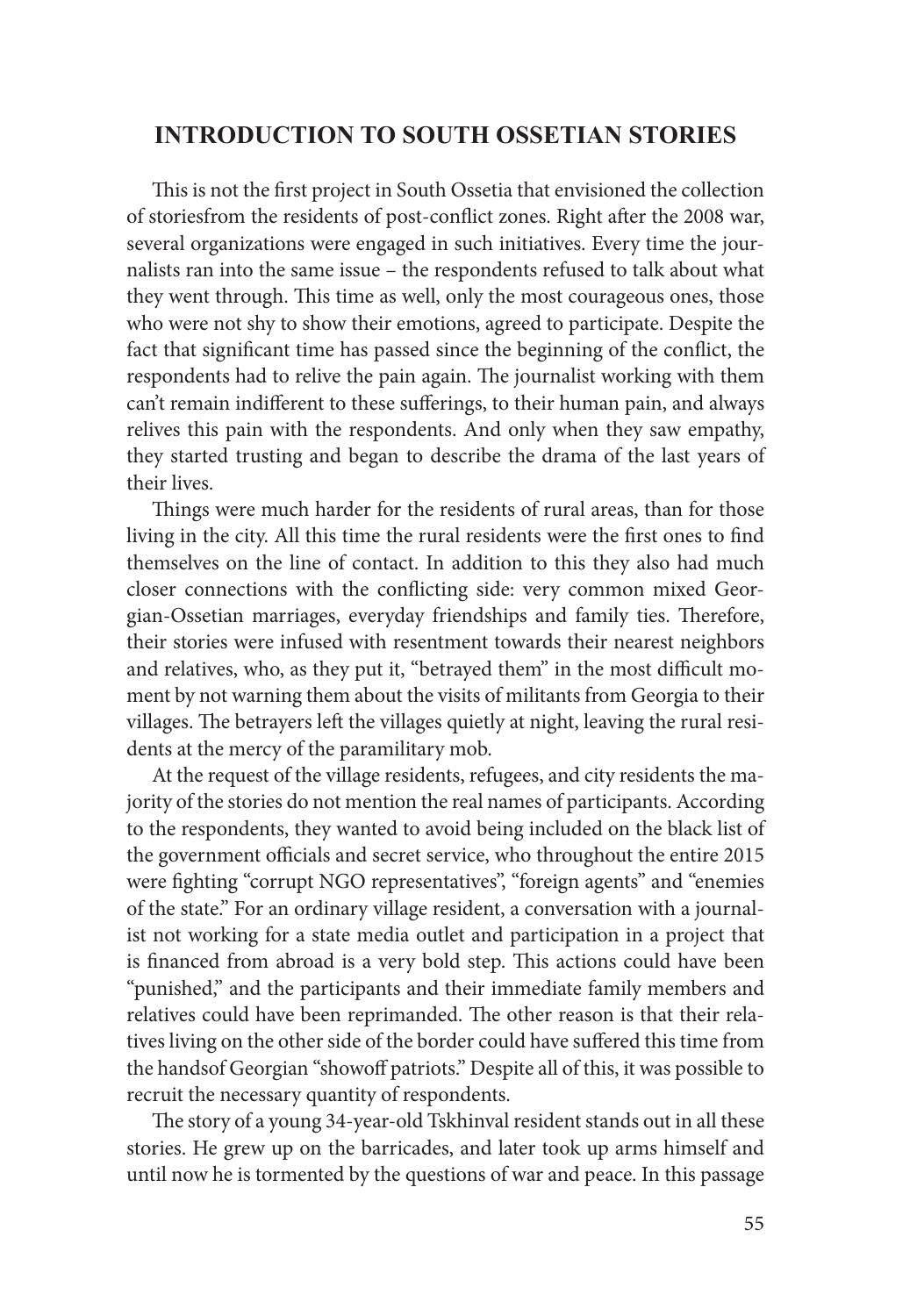he is sharing his childhood memories: "We were desperate to grow up! Every day we were bringing food for the rebels and were asking "Is it already our time? Can we fight also? When can we fight?" They said: "Everything is fine, live your childhood. By the time you grow up the war will be over." They turned out to be wrong. We grew up. And the war is still ongoing. It subsides and flares up again." Here he talks about the resentment of the war: "We grew up in the war. We got used to it. It became part of our lives. At certain times we even feel more comfortable when fighting than in civilian life. During the fighting, we clearly understand how and what we have to do, as opposed to a peaceful life. This is wrong. It should not be. I do not want future generations, including that small child, also to grow upwith arms and do the same as we did. I do not want it! And I'd better do more than allow him take up a gun."

I would like to say that the heroes of these several stories, eight people with lives mutilated by the armed conflict, continue to believe in kindness, and human sanity. And most importantly they believe in a peaceful life.

# *Irina Kelekhsaeva*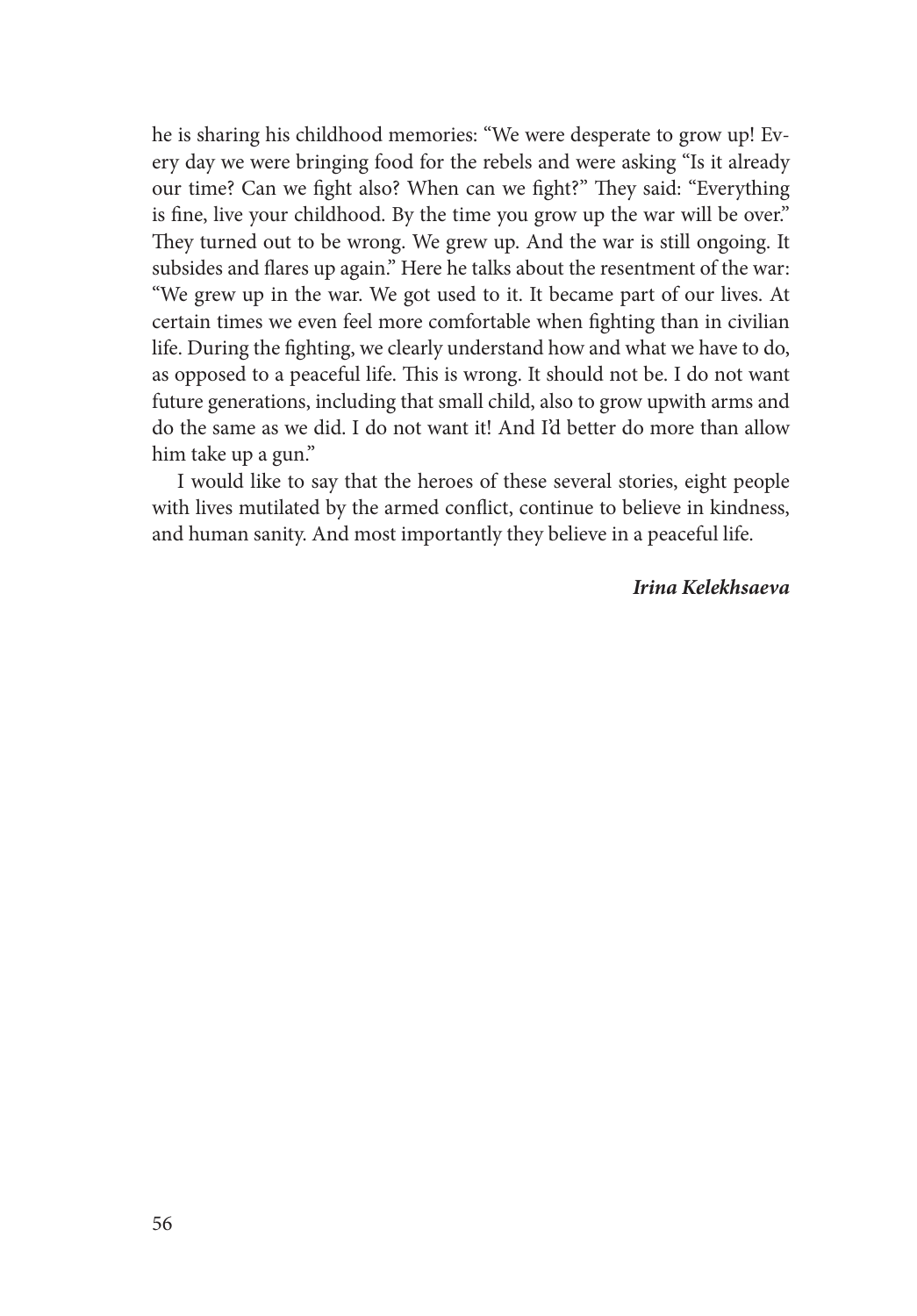### **\* \* \***

## *E. J. resident of the village Dzau4 , teacher*

I was born and raised in Java. My father is a local man. During the Soviet Union he used to be the head of the police of the May First district in Tbilisi. It is the city's largest district. Then he became the head of the police in Khashuri. He lived among Georgians and we would often host his friends, elderly people and I would never think that something could have ever happened between us – that they would never come to visit us or betray or deceive us. However, the worst had happened. At that time my parent had already passed away, but my brother who was born in Khashuri, even though he spent his childhood and teenage years in Java, got sick with cancer and we wanted to take him to Tbilisi. But it turned out that we could not even consider this [option]. We had Georgian neighbors, I had friends in Tbilisi, young people with whom I had spent time in summer camps. And I, as a teacher of Russian Language and Literature would often take out my students. When they studied Lermontov I would take them to the Holey Mountain – Mtatsminda where he was buried. I am still struggling to understand how all this – this great love and friendship – could disappear that simply.

It was the beginning of the 1990s. They called us to tell us that there would be an attack on Tskhinval where two of my married daughters lived. And as soon as I realized that it was no longer possible to freely travel to town and I may not see my children for a while, I got paranoid. A road from Java to Tskhinval crossed the Georgian villages and they [local people] came to the motorway calling us names including those who had spent their entire lives selling greens and sunflowers. Even women who I knew very well would stop cars and express themselves in a foul language. Often I could not understand them. And so we had to take a route through the Zari motorway. And there was this incident on the Zari motorway, this horrible tragedy. One of my students was killed there. She had studied in our school for 10 years. When I heard about this, I could not get over it for a long time. Also, one of my student's mother-in-law was savagely cut into pieces in front of her eyes there, on the Zari road. She now works in Java, and because of the stress she gave a birth to a sick child.

Once, my neighbors came to me to say that we all had to get in a bus and leave towards Vladikavkaz because they were going to open fire at Java and Tskhinval. Somehow automatically I got in a bus together with

*<sup>4</sup> Geographic terminology was not edited. It is presented as employed by the narrators.*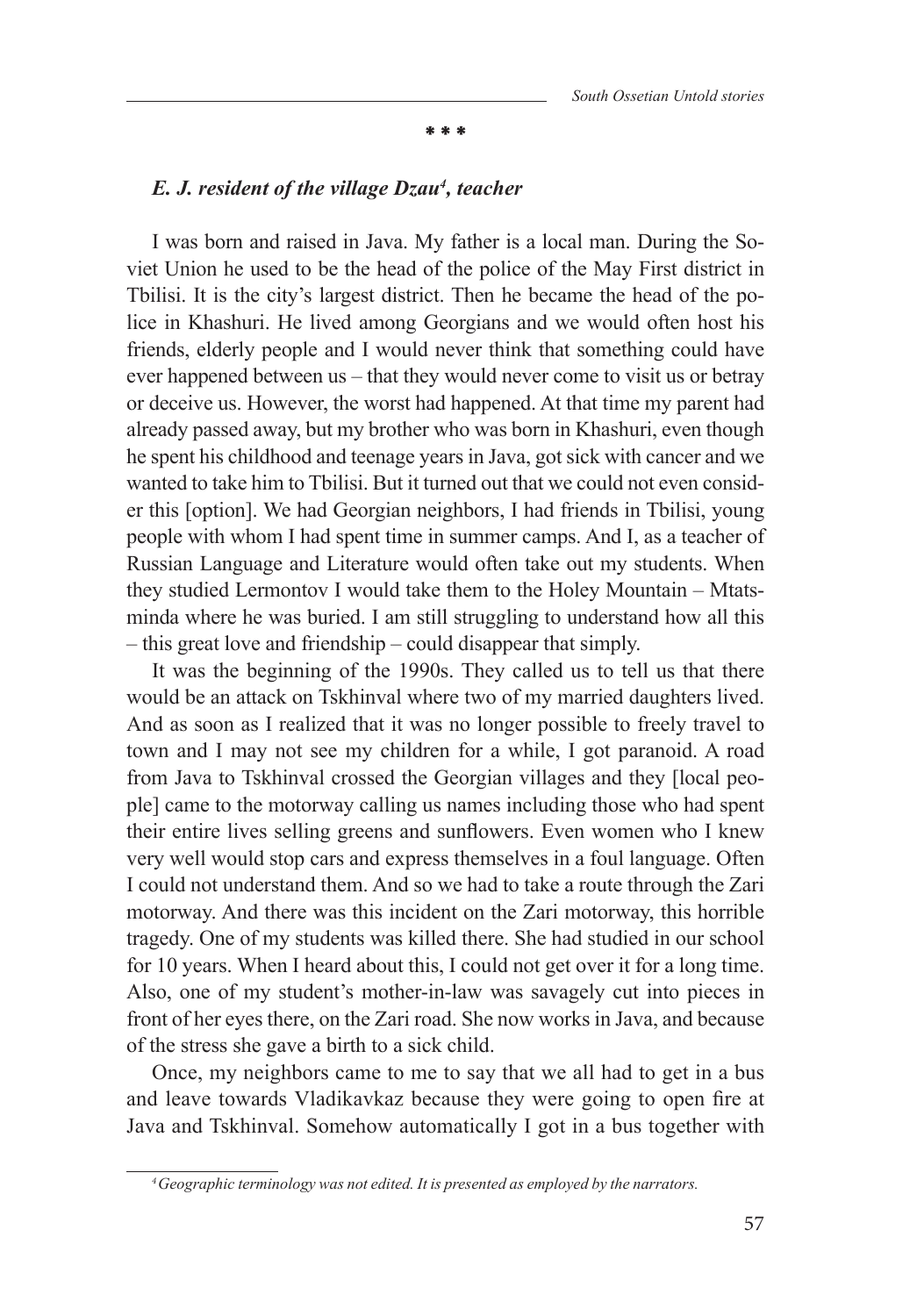the other women. When we got to the village of Ruk suddenly it struck me that my daughters were sitting in basements while I was trying to save myself. I stopped the bus, lied to the driver that I only wanted to get off and go to school while I hitchhiked back home. I was the only woman in the neighborhood as they were all told that they would distract the men from protecting Java. My husband found me when he came back home. I did not turn on the lights. He came in and found an open door. He thought that someone had already broken in and robbed us. But it was me. I did not shut the door. I did not know what to do, what awaited my children who were sitting in the basement of a multi-story residential building on Lenin Street. What was the most horrible was that we had Georgian students at school, children with Georgian backgrounds. And for some reason we are a different nation, with different views. I do not even know how to put it but we treated them as our own children. We did not take them hostages, we did not shout at them, nor did we beat them up. We just waited for when everything would be sorted out, thinking that everything was trickling down, that everything would soon end and that we would soon start studying again side by side. We had a neighbor married to an Ossetian man. I do not remember the surname. She worked as a janitor during and after the war. When her husband died she had to leave. She could not stay here and she was forced to move to Georgia. A teacher Nata Georgievna Iliashvili, I do not know where she was born, but she received higher education in our institute. She is a biologist and studied together with my brother. She is a wonderful person. She continues to work here raising her children. Her children are Ossetian. Some stayed, many more left. Most probably there were afraid for their children.

I was very proud to be an entrusted person of Sofiko Chiaureli (a famous Georgian actress) who was running for elections in Java district. They came to the boarding school and said that Sofiko Chiaureli was going to run for the upcoming parliamentary elections in Georgia and she needed a person to campaign for her. The director thought I could be that person and I considered it an honor. Even more so that I knew all her films, I watched them and I liked them. And when she was asked whether or not she agreed to entrust her campaign to a young person, she said she was very pleased. I knew that she was the face of Georgian cinematography, not only Georgian but Soviet as well, that she was an excellent actress and that we all loved her. She even had roles from novels written by Nodar Dumbadze (a famous Georgian writer). I was obviously very pleased with all of this and I delivered a speech in her support. I do not know whether the speech was good or bad but they liked it. At least she came up to me and hugged me. She said: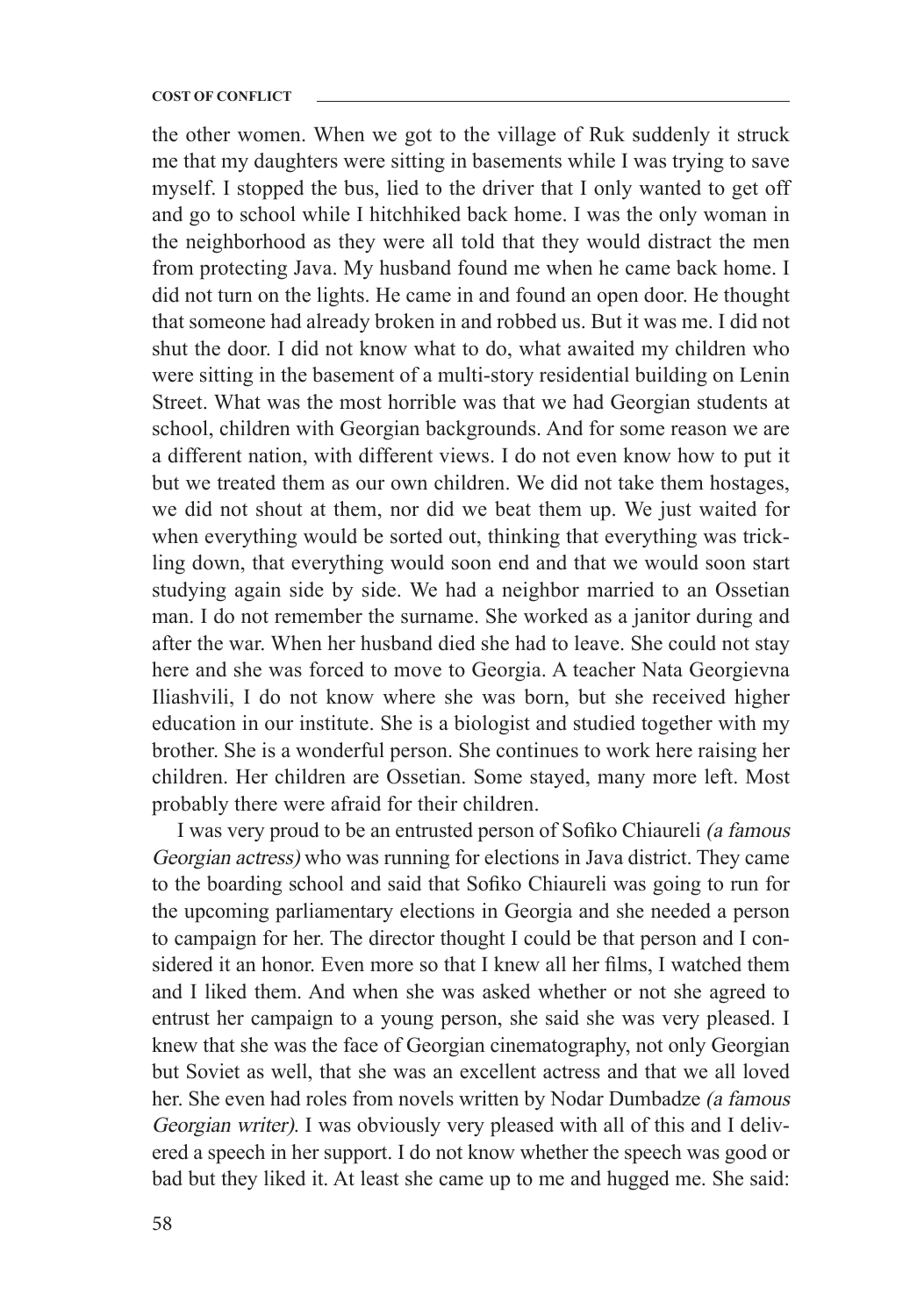"thank you very much". She said one day she would invite me to Tbilisi. The was our last meeting but she became an MP then.

All the funding had already been cut back then. So, I had to come up with something to feed children in a boarding house where I was the director. Some humanitarian assistance sent by Austria included canned and dry food. The assistance was delivered through Georgia, at least that's what we were told and I had to go to the KGB every single day, sign a bunch of papers declaring that I brought this assistance from Tskhinval and that I had nothing in common with Georgia. It was under such appalling conditions that we managed to maintain our school and our team and thanks to this, the school operates to these days.

And then we had a horrible earthquake and everything happened suddenly. Back then my husband was a director of a school and he brought carriages from Volgograd, if I am not wrong. And the children used to sleep in them. Of course we did not have anything but these carriages and without them we would not have been able to maintain the school. We lived in dire conditions: we were scared to death for our children who were walking around trying to protect the settlement. A horrible accident happened to a son of Sanakoev, Genadi Sanakoev. When he learned what was going on, he came from Vladikavkaz. He was told to take some rest since he had just arrived. He said: "There is no time to relax when our guys are being killed!". He went and the Georgians would call him "a person of Slavic origin" because of his blue eyes. They killed him with a horrible death. My neighbor Tskhovrebov from the village of Sakere, Tagiev... these are local guys from Java who were killed. There were no young men in the neighborhood who were not protecting their community. I would often think of feeding them but there was nobody was left to feed! As there were all standing on the line. I cannot say anything bad about any of them. There were those who had left for North Ossetia long ago, but they would bring us bread and say: "Please, distribute it if you can".

It was very scary in 1989 when the first rallies began in Georgia. Tskovrebov Borik worked as a driver at the boarding school. He was my neighbor. Together with a few other guys he went to protect our frontiers.... He was the first victim from Java. Borik Tskovrebov, and the other victim was also Tskovrebov, my neighbor as well. They were protecting a village and he was killed from an enemy bullet. He was not even 20.

It was a horrible time. My colleague at the boarding school died. And there was no food to lay on the table at her wake. We only had fish cans and bread. That's how we buried the poor woman.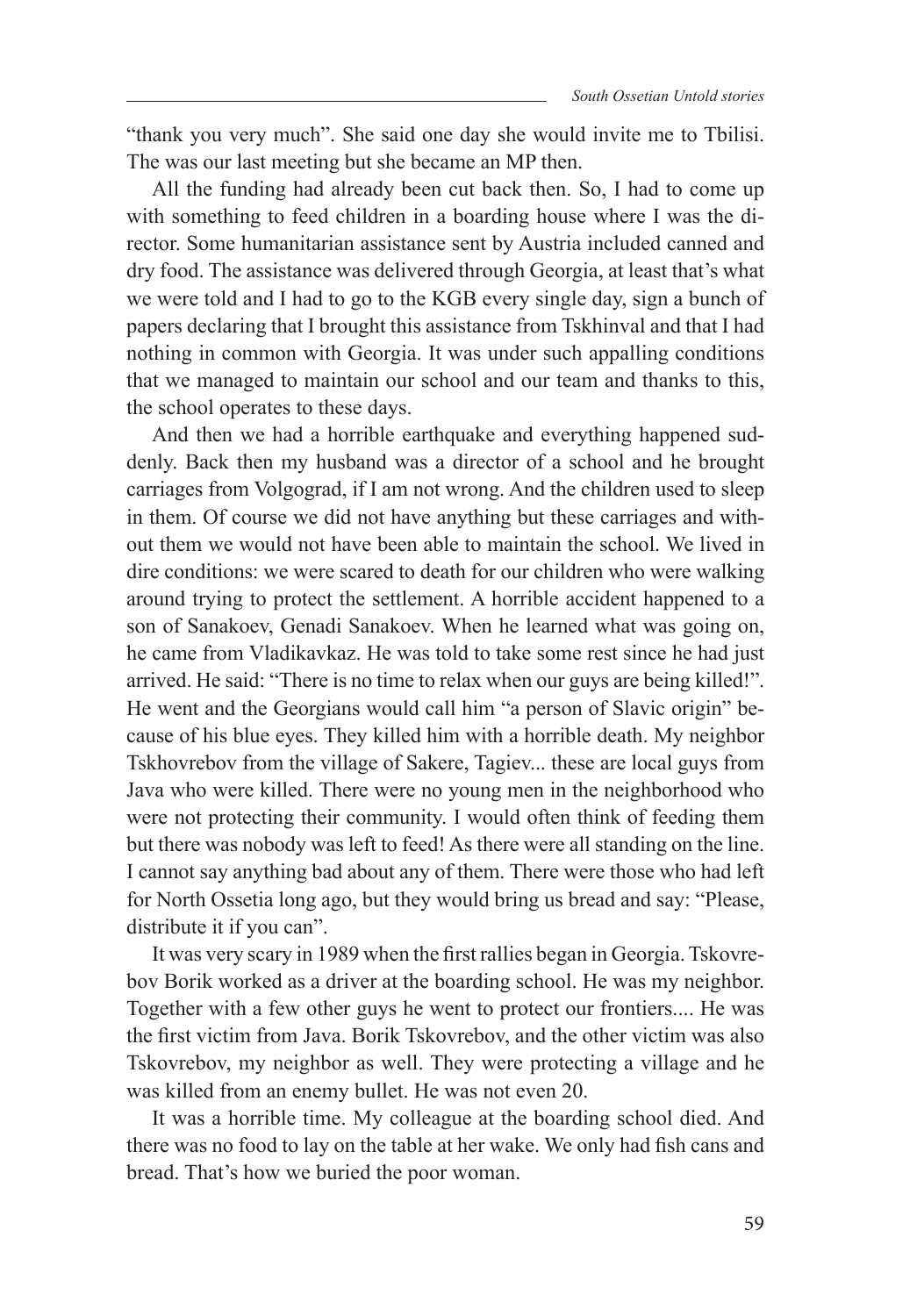My only niece, my brother's daughter stayed in Tbilisi. And the thought that I would never see her and hug her again scared me to death. And whenever we could talk on the phone, she would say that they were all right, it irritated me: how come they were all good while we were in such a condition?!

I cannot forgive the Georgians. We lived together, there were mixed families, we were friends, we taught their children. There was a time when 30 per cent of our students, I am not saying that they were all ethnic Georgians but at least from that side. And I cannot forgive them for the fact that there was not even a single person to warn us: you will be attacked in the evening! Protect yourselves or do something! They simply left. How is this possible?! After several years I participated in a quadripartite public diplomacy meeting in Turkey and as we were saying good-bye to each other a Georgian lady came to me and said: "Kalbatono (Madam in Georgian), next time when we meet, please bring me soil from my son's grave. He is buried in Kekhvi". She was beating her knees sobbing: "I am never going to see his grave! I will never be able to kiss his grave!" I am an emotional person and tears came to my eyes. Seeing the tears of another woman, a mother, I could not help myself. I asked her: "Why did you ask me?" And she replied: "I had worked in Java hospital as a nurse for 25 years and you are from Java. That's why I decided to ask you". When I returned home and relayed this to the people of Java, they told me: "As long as she worked with us, she was a wonderful woman, a good colleague. But when the war broke out, she would allegedly go out to the motorway to stop cars." And of course, I did not bring any soil for her. But the scene stayed in front of my eyes for a long time. I said to her: "Do you know what happened to your houses? Do you know what they look like now?" "After the war", she said, "they showed them to us. They made a documentary after two months". According to her, 300 persons died in a month's time after having seen their houses in such a condition. I was going to lose my temper and I told her: "If you could only see your "clear field'!" She looked at me bewildered but I did not care anymore.

2008 was the most horrible year. 27 refugees lived in my house! Back then I was working on the project "Assistance to Sick Children'. I was able to obtain funding for my project as I had concrete data on this: on the territory between Gufta and Khvtse, and we are talking about just three kilometers, there were 16 individuals with cerebral palsy and Down syndrome. I really wanted to do some kind of program for them. They called and said: "please collect the money." This happened on the 6th of August. But I did not have time. And besides it was somehow tense and charged. I thought: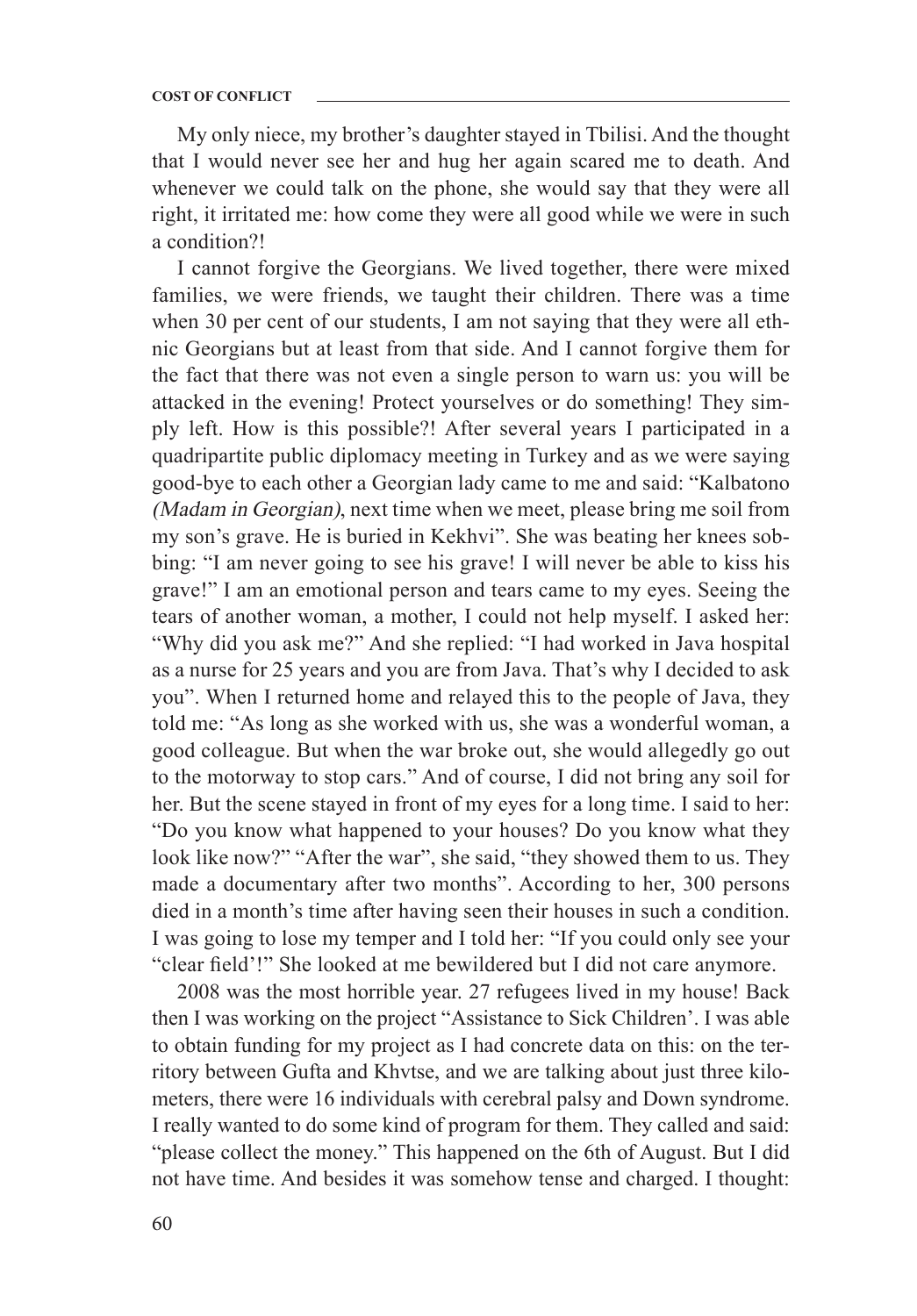they will wait and meanwhile the dust will settle. Then I will go and collect money, doing everything in its right way... The project was funded by the OSCE and of course, I could not go. The war broke out.

The whole family was sitting in front of the TV and suddenly Saakashvili said that there would be no attack. But we could not, of course, believe him completely. This would have been naïve. But it was calm anyway and we would never think that something like this was going to happen. Attacking a sleeping town, the town where your children and grandchildren are, this is... My husband stood up, grabbed his weapon and left. I did not see him for 48 hours. Then he came back, took some stuff and went again. I could not understand myself how I continued to live. I had refugees with me. They had been staying with me and they were in my house on the 8th as well. They wanted to leave, but it did not work out for some reason. They did not know how to be, what to do. We would ask questions but nobody could answer any of those questions. My house is located right on the road. You did not even have to turn to get there. And I could see cars bringing in refugees. They were full and some people would wave at me and I knew they were my acquaintances. They were heading to North Ossetia as it was the only way out for them. And most of the women and children from the neighborhood had left too. There was nobody around, as everyone was scared. Three bombs hit Java. But what is really surprising, it must have been God who saved us – is that the bomb hit a house where nobody was inside at that moment. There were three houses nearby. They were all demolished and destroyed but they were all empty. Thank God there were no victims. They had left too, taking their children along. When I was alone I would often think of the possibility that bombs would hit not only empty houses, but also the house where my children, or any children lived. And I would become paranoid because of these thoughts. I only had sedative drops in my pockets, nothing else to comfort myself. I did not know what to do, I could not concentrate. I was struggling with bad thoughts in my head. I did not think that everything would ever be over. And when Russian tanks started appearing on the motorway near my house, I started to relax little bit. I had some candy at home, slightly over a kilogram. We took it out and gave it to the solders in the tanks passing by. I would have kissed them all if we could. But we could not, of course, stop the tanks. One of them tossed me a piece of paper with a phrase: "we will protect you". Later on I handed this paper to Leonid Kharitonovich, our president so that they could put it either in a museum or archive. Let it be there. Once something went wrong with one of the tanks, a mechanism broke and they had to stop near our house.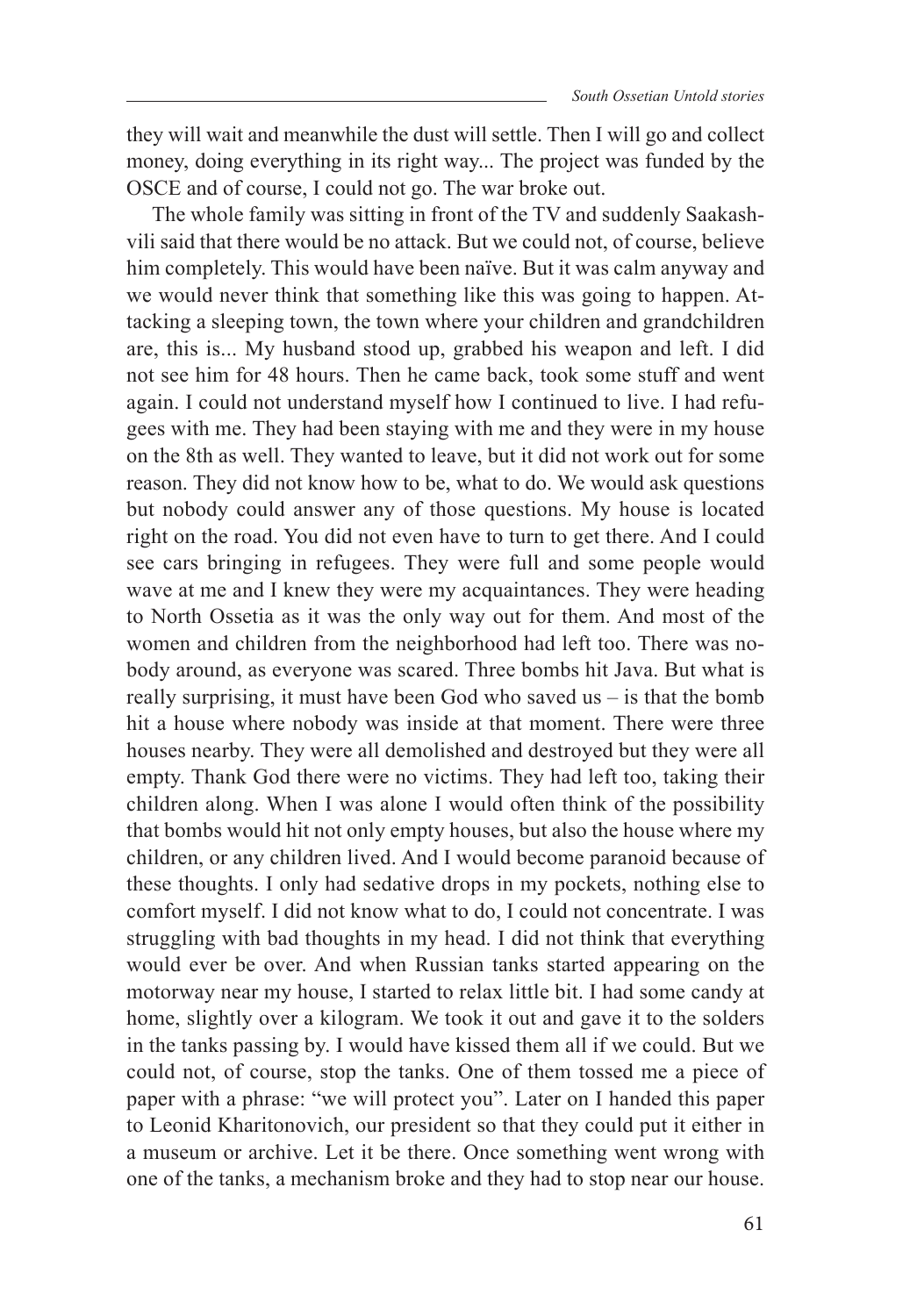My husband helped repair it. We wanted to invite him to the house so that he could have a quick bite, but he refused: "I can't," he said: "we don't have time for that."

I remember going to Tskhinval from Java for the first time. Together with two girlfriends I left for the town, and we could not talk about anything as we were driving. We were just looking around and could not believe our eyes. We could not believe that what had happened was for real. All the houses were destroyed. We entered the town, looked into each other's eyes and cried. We could not say anything, absolutely nothing. I did not know where to go, whether I should find my aunt's house or visit others, people close to me. My sons-in-law lived there, my daughters lived there. I did not know where to go! Three of us were standing there, looking at the houses and crying. A lot of people who we knew had been killed. I met with my daughter but she did not want to tell me anything: Mom, everything's ok, it's over now. She saw my face, she saw me going through pain and she did not want to upset me even more. But anyway, what has "even more" to do in this case? I had seen it all with my own eyes. And I could feel and comprehend everything: what they had to go through and what they felt. Then I met with my aunt. And she would respond to each of my questions with sobs. She was crying and saying that she did not know what else was coming. She said she did not know how she would keep on living. Nobody mentioned that their houses had been destroyed and that they had to restore them. What they talked about was the sorrow that had befallen the town. How could they fire at a sleeping town?! Knowing that there were children, women, the elderly, the youth. I think that they all simply could not distance themselves from this pain. I talked to them and could see that they were distraught. I knew that all this could not be forgotten for a long time and that it would leave its traces on them. And when you live in such a small republic, there is no such thing as other's pain. It was shared sorrow. And often we would not even ask: "Do you happen to know the deceased?" It would not make any sense. There was not any point whether or not they knew them: the deceased were our compatriots.

Pain and sorrow prevailed. In fact, everything could have...as long as we have Putin and Medvedev, one can feel more or less safe. But what will happen afterwards? When I see in Vladikavkaz that Borjomi (a Georgian brand of mineral water) is the best water in the world, it hurts: why not our Bagiata? Or Dzau Suar from Java?! Why do we have to advertise what our enemies have?! Why not ours?! I am still scared. I do not feel good. When they talk about the free movement to Tskhival or Tbilisi, I do not like this.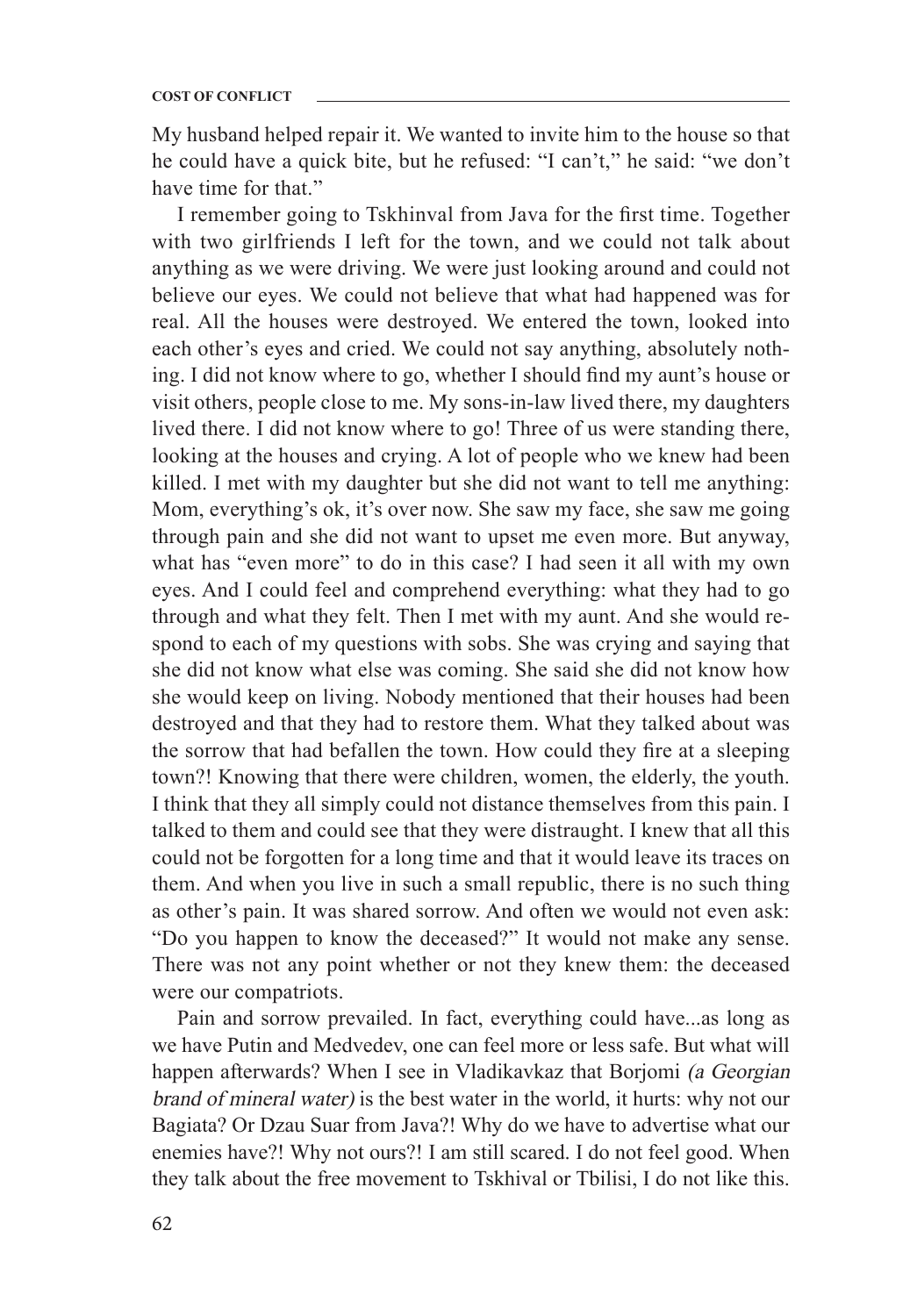I do not know what others think but I would not approve of it. I do not trust these people anymore. Though I have many loved ones and many relatives. Even more so. How can I be happy about the possibility that there will be a way to take us there? How am I supposed to look into eyes of Zhanna? Or Aza Konstantinovna? How can I look into eyes of Valiev's mother whose sons, only sons, had been killed?! What for?! I am scared even now.

A refugee from Georgia was enrolled in our school, here in Gufta, in the 7th grade. We were about to write an essay "My favorite place in nature'. And he came to me and told me strictly: "I do not have a favorite palce here in South Ossetia!" and I realized that young souls, that they took time poisoning children's souls. He had been told that this is not South Ossetia but Georgia, this is Georgian soil etc. I felt that the kid was poisoned and I petted him. I started telling him how we lived under the Soviet Union, how much I loved a novel by Nodard Dumbadze "I, Grandmother, Iliko and Ilarion". He was all beaming. And the following week he declared that not only did he now have a favorite place in South Ossetia, but that South Ossetia was his favorite place. I can only imagine what they do to Ossetian students in Georgian schools based on this very example.

My daughter used to work for a human rights committee. They were collecting statements at schools on moral damage inflicted by the war, damage that had been caused to our children by Georgia. I am already 62. There is an extensive experience of working with children behind my back and I am scared. If this process will ever end, if they decide that our children suffered and that they sustained immense moral damage, let alone financial loss, I will be more relaxed. Not before that. However, moral damage can never be reimbursed.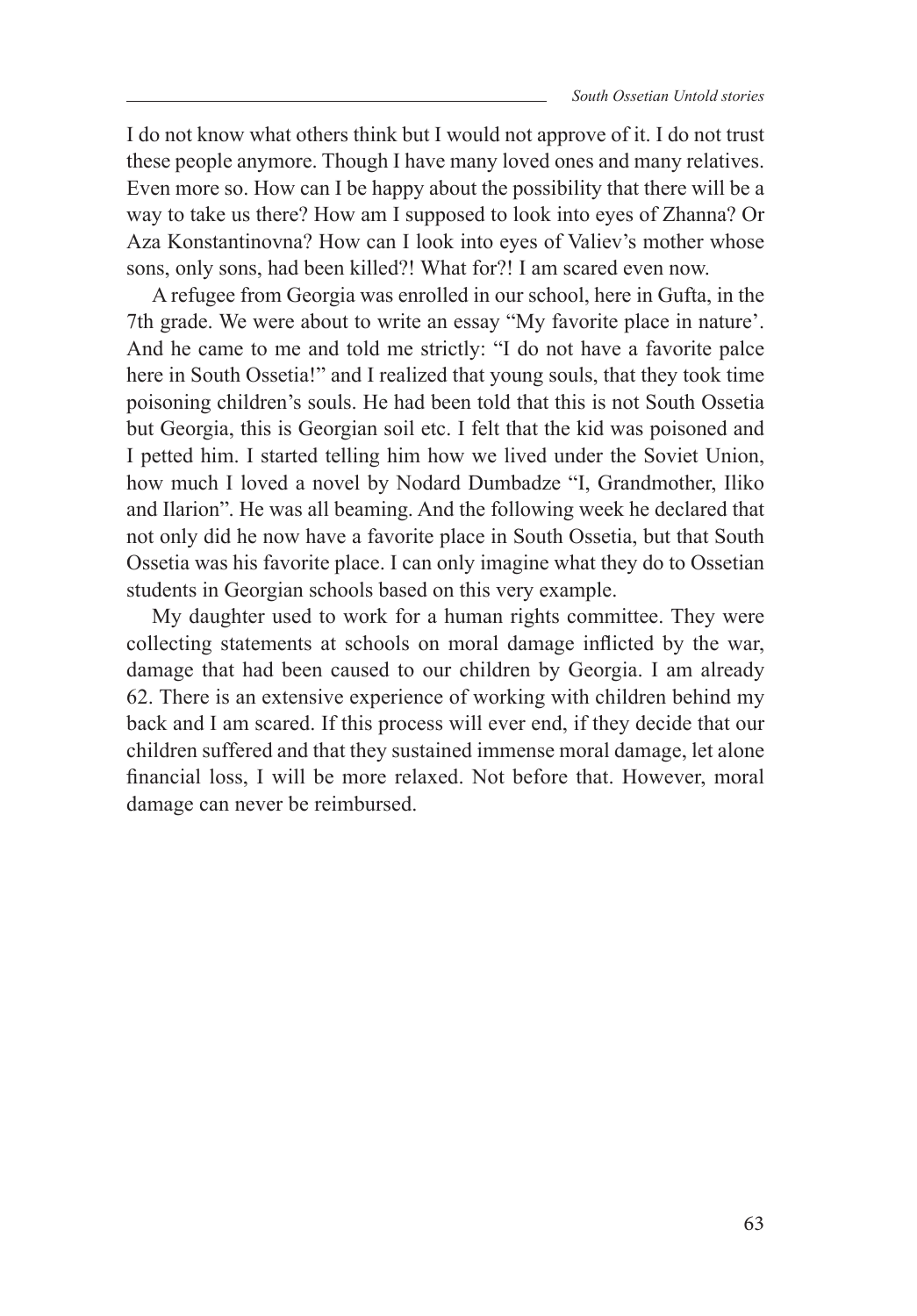**\* \* \***

## *I. T. resident of Znaur*

In 1988 I graduated from the Institute of Economy, at the faculty of light industry in Moscow. I returned and married into a family with a Georgian mother and Ossetian father. Thus the family that I happened to join was mixed. I had heard back then that local Georgians would often gather at the house of one of their leaders. They gathered and discussed future actions. They had plans – this was happening during Gamsakhurdia's time. A slogan suggesting that Georgia was for Georgians, and that Ossetians, who were aliens, were welcome to use the Rocki tunnel, and those who want to live with us can stay and those who don't are free to go through Rocki tunnel because this territory belonged to Georgians. These were popular phrases and slogans, which had already penetrated South Ossetia. There were Georgians in our districts, nationalists, and they would also gather. I can even name you the village, for instance, Sunisi where one of them lived. He used to work here, in the district and they would gather at his place and talk as they were having dinner, which is expected from a Caucasian person. But the conversations they would have were about future plans, plans for a revolution, which they had been plotting on the territory of South Ossetia. Back then the conversations revolved around South Ossetia, an autonomous district within Georgia. There were mixed marriages, but they were more reserved towards these developments, because it was way more difficult for them as there were both – Georgians and Ossetians – living in these families. On the other hand, those who had little kinship with Georgians entered into disputes with the Georgian nationalists. These disputes often came down to fist fighting. There were lots of incidents. But back then the police were still around and they managed to intervene.

To be honest, we did not expect what ensued. We thought that it would have been much smoother. It was only later on when I actually realized what was coming. Why? Probably because, well, first of all I grew up in a family where my dad had very warm, friendly relations with Georgians. In our house where I grew up we used to host a lot of Georgians and I had an impression that Georgians were the same as Ossetians. Afterwards, when I got married and moved to a mixed family, we had our Georgian relatives visiting us very often. In other words, I had only seen amicable and warm relations [between Ossetians and Georgians]. Even when my husband said that we had to leave and save the children, and that the Georgians were about to come and we had to save ourselves and our children, I still kept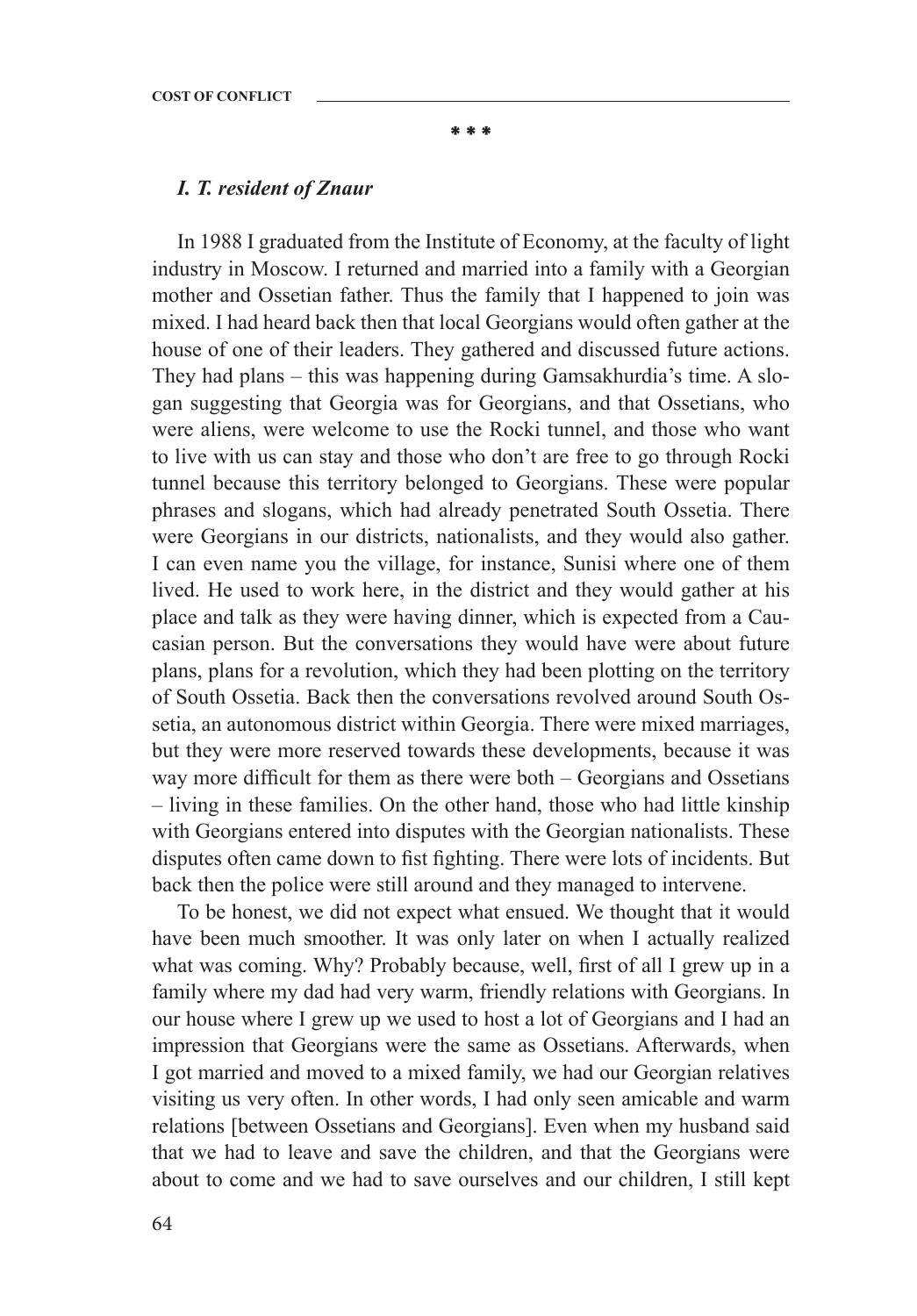thinking that this was utterly impossible. I quickly grabbed my child who was then two years old, and I was seven months pregnant with our second child. I packed and thought to myself – this cannot be happening for real. I refused to believe until the very last moment. But we were tipped off by a local Georgian... A local Georgian man came over and told my husband that they were coming and that he had to send his wife and the child away just in case. I am still praying for this man. If it had not been for him we would have stayed and I think a tragedy would have happened. Because when they came, they set up a position very close to our house. And the room where myself and my child had lived, was full of bullets, the windows were smashed, and the cot was filled with shell casings. In other words, it would have been a tragic end. As I said earlier, we were tipped off by a local Georgian. They say he lives on the Georgian territory. I was curious to know his fate. How is he doing? I even sent him a warm message saying that thanks to him my child and myself managed to stay alive.

I left for North Ossetia to stay with my uncle. But the departure was like a torture. I remember it was winter and we had a lot of snow that year. We took the Road of Life – Zari motorway, walking for seven hours. A pregnant woman with a child in her hands. A relative picked me up in Java in a car and took us to Vladikavkaz. On the second or third day we had to go to the hospital because my child was sick. We spent two and a half months in hospital. Thank god, everything ended well. Then, I was really anxious for the health of my unborn child – just imagine: a heavy, two year old child in my hands while I am in the seventh months of pregnancy. You fall in a snowdrift, then stand up struggling only to fall in another one. Goodness... One time, I came back. What I saw there in my house, in my room with my own eyes, made it clear that it was not safe to stay there. Even more so with the sick child, and I had to leave him with my sister so that I could come back and collect some stuff. And of course, I had to go into labor in June.

After the peacekeepers entered [our community] in July, I came back with my two children. It was deserted because only very few had stayed to live. Some returned, others chose to stay in North Ossetia. Our Georgian neighbors also left. But what was the most interesting is that Georgian families who lived nearby had left quietly just before the Georgians came in. As it turned out later on, they were tipped off and told to leave a few days before, and that after the district was taken, they could come back and resume living. I remember Georgians, including our acquaintances, leaving quietly for Georgia. We were asking what had happened, why they were leaving and they would say that they were sick and wanted to visit a doctor, some were talking to their relatives, some to their children. In other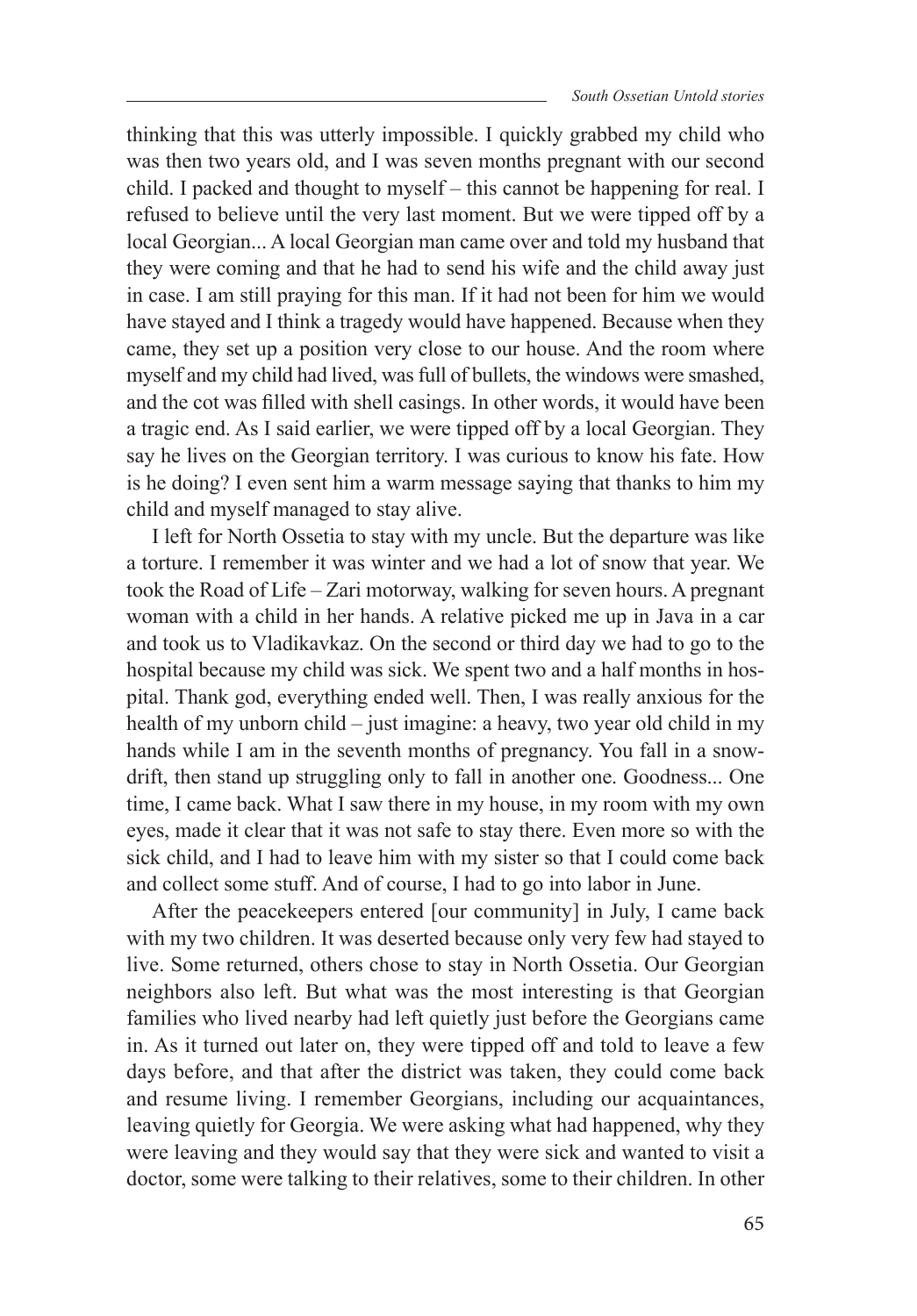words, they would name various reasons. That's how quietly they were leaving behind their own houses, the district.

When we returned home, it was very difficult for us. We were used to living with our neighbors and it was difficult to see a deserted neighborhood. That's why it was so difficult and unsafe. Our Georgian neighbors never returned, they were afraid that what they had planned never came to life thanks to our guys who, with sticks in their hands, protected their land. I think this is the greatest heroism of our guys, our children.

It should be noted that the 1990s were very difficult. And we were affected twice as much. Our district had already turned into a conflict zone. Fear was constantly lingering in the air and the future seemed bleak. At dawn they started shooting from Alazani, or whatever they called it. I don't remember exactly, but they were launched every evening. Eventually it turned into a habit! Even my child who was two and a half at that time was sitting at the window all the time and counting Alazani as they flew towards us – they launched this many missile last night, and this many today. It eventually turned into his habit. Fear became the part of the everyday. There was no electricity, food was scarce and we were struggling to survive. Probably because it was a village – we would grow something in vegetable gardens, managed to maintain cattle. It was hard, very hard, but what was the worst, was the absence of electricity. There was also no gas and we had to boil and cook something for the children all the time. We would cook on an oven using firewood, but it was also hard to get firewood – it was dangerous to go to the woods: you never knew. 18 years of life in limbo, in constant fear – what will tomorrow bring? How will we be? – It is extremely difficult. I believed that sooner or later this would end and hoped that our voices would be heard. We were waiting for when our torture would end and the truth reign and we would start living normally again. That's what happened thanks to Russia and at that time thanks to Russian peacekeepers, who had made our lives safer and more secure.

I believe that Georgian farmers and village people were also victims of this conflict. Because it is all about politics. It was for a benefit of the few to poison the brotherly nations – Georgians and Ossetians. Because I knew for sure that my Georgian relatives would never go to war against me. Up to these very days, when I contact them, they have tears in their eyes. They did not want this either. They were also tangled into this dirty, political game.

And then, it seemed that everything quietly faded away and it was clam again. Things got sorted as years passed. By that time, 2004, there was a market place on the border also frequented by Georgians. In other words,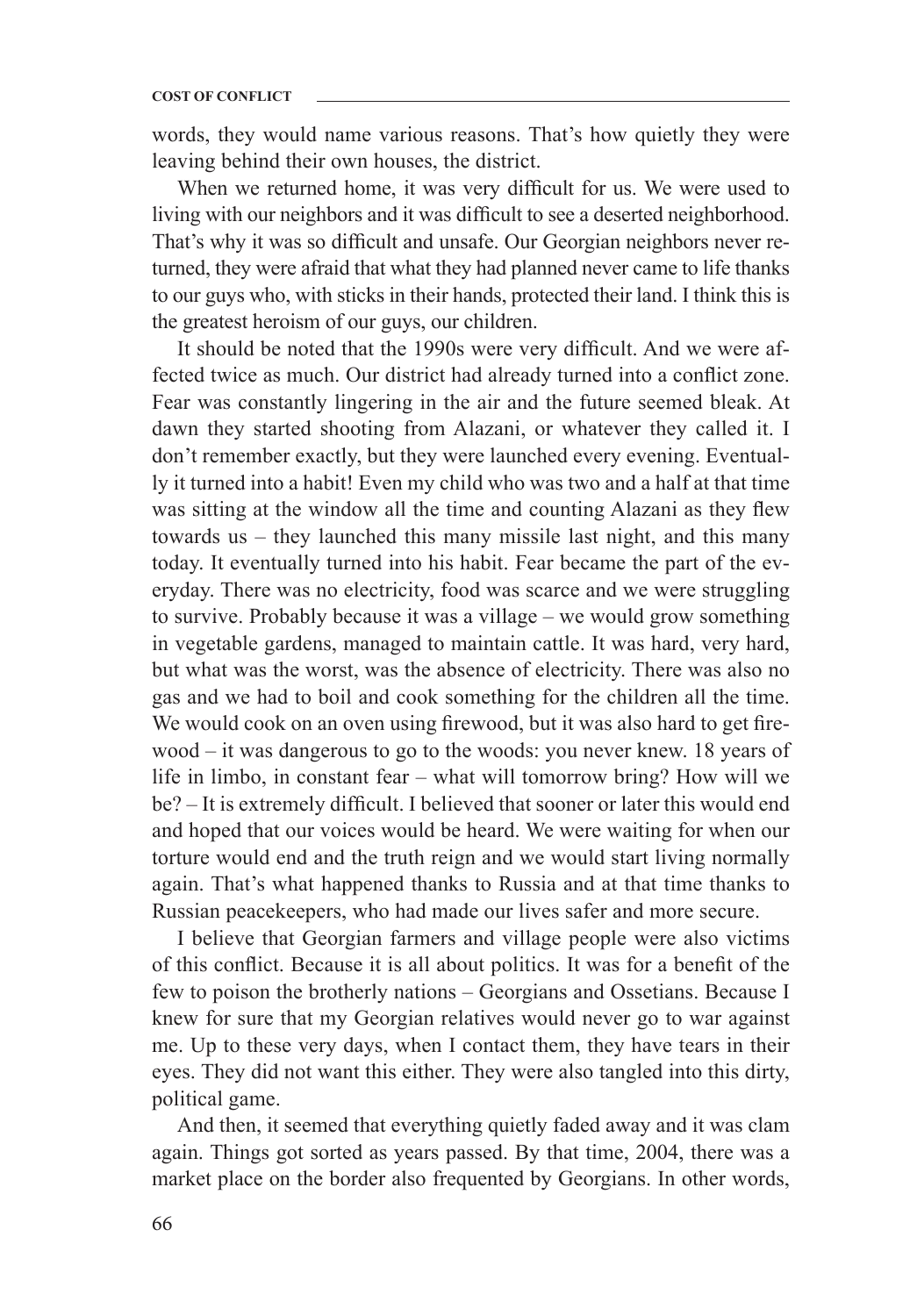there was a market where Ossetians and Georgians traded together. This was a step forward towards confidence building between the two nations. And one would think that the conflict was being resolved peacefully. There was a hope that everything would soon come around and get to its place. However, together with Saakashvili ascending to power in Georgia – all the efforts ever made by both parties, of course were pushed backwards. I think he just put a big end to all these efforts. In 2004 it was relatively calm in our district compared to the city. But in general people were tense and intimidated: there were shootings again, victims again and everything seemed to be coming back. Surely, it was very difficult.

But for what happened in 2008 I cannot exonerate Georgians. Not even one percent. After the war of 2008 I met with Georgian women and they said themselves that they were very sorry for what had happened, and that they are our sisters, our brothers, and that they always wanted to live with us in peace, in kinship. I could not help myself but ask a question. I told them: In the 1990s we were both affected unequivocally. But you were affected even more as you lost your houses, your property, everything you had worked hard to acquire for decades, you lost it all. Georgians suffered even more than we did. We at least would receive some kind of assistance but them... I remember very well – back then I had already moved to town as I send my children to school in town – from neighboring Georgian villages they would carry diary on wheelbarrows early in the morning, sell their apples at a local market for living. They understood that without us they were not to survive. So I am telling them: How is it that you, having gone through all these sufferings and horrors, let this nightmare happen again in 2008?! They said no one asked for their opinion and that they had been deceived, thus making them victims of 2008. That's what ordinary people say.

On the 7th of August I was not home. That year my daughter was enrolled in an institute in Stavropol and I was there. But my husband, with my ten year old daughter, was home. My brother miraculously saved my child. My child... they woke her up at three in the morning and squeezed her in a car half-asleep in her pajamas. My brother drove her away on that Zari motorway, where his car came under fire. I cannot understand how – thanks to god almighty – that my brother managed to save my child. He brought her to me still in shorts and slippers.

On the evening of the 7th of August I arrived in Vladikavkaz. My daughter was accepted at the institute and we were all very happy. I arrived in Vladikavkaz planning to go home. But my husband's friends who I met with in Vladikavkaz said to me: You cannot go there now. We are going to send you home tomorrow morning.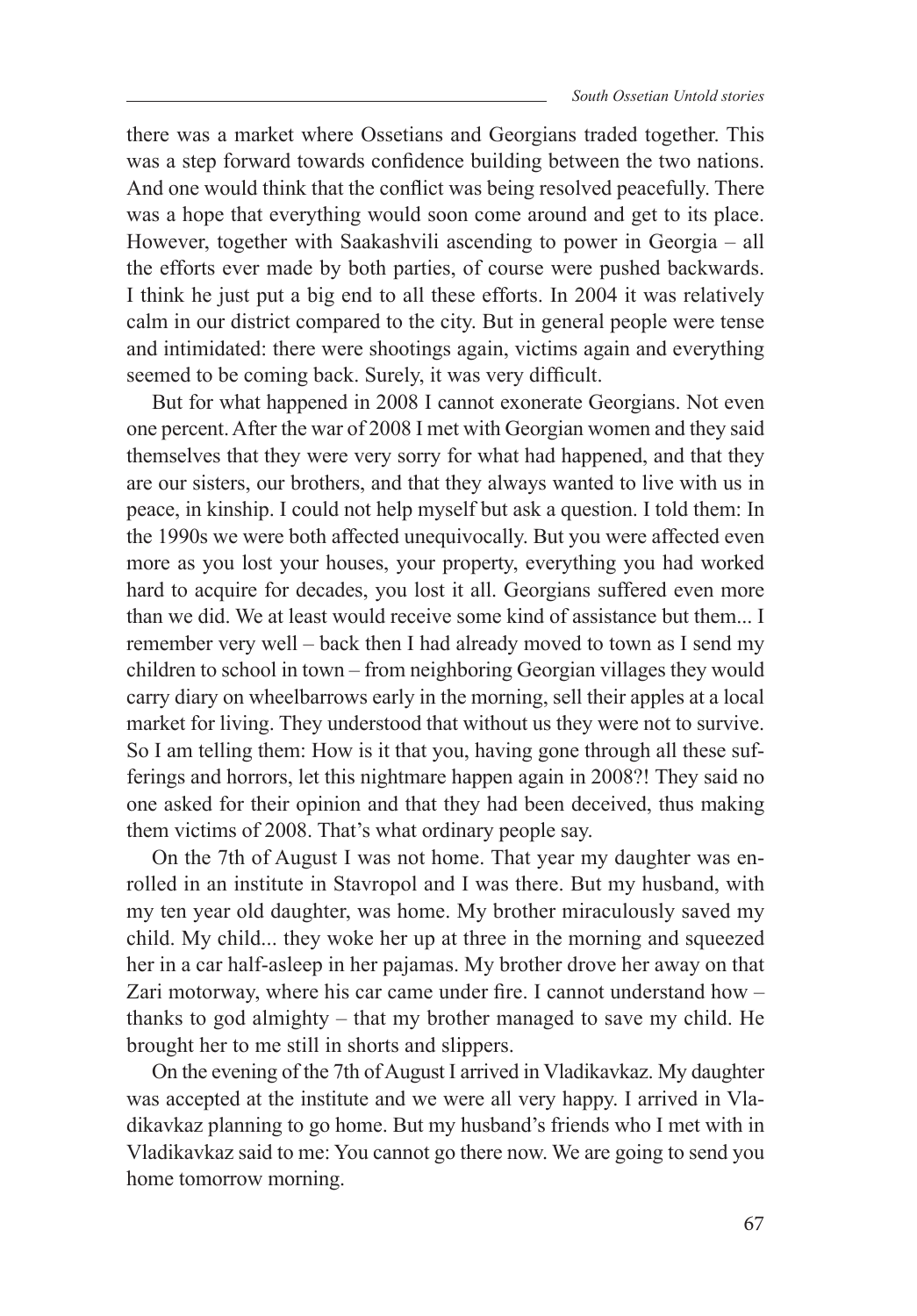It was 8 PM. I saw a bus full of people just driving in. I see that all of them are my neighbors. I ask them: What's going on? Why are you here? They said they had left because it was unsafe to stay there as Georgians had started a war again. But then they started calming me down: they said Saakashvili had just made a statement that on TV to say that Ossetians are our brothers, our sisters, and that there would be no war. Everything is all right. They say: you don't need to leave now. You'd better go tomorrow in the morning. Alas, next morning obviously, I could not go anywhere...and it was a miracle that they managed to bring my child. The child was very scared and it took us a lot of visits to a doctor – a psychologist – for her to recover, as she would wake up with nightmares for a long time.

I even wanted to leave on the 8th of August in the morning. I thought of leaving the kids here and joining my husband. But he shouted angrily at me on the phone: "The least I need is your problems! Stay there until I tell you to come back." I got back five days after the war ended, even though my husband would not let me go back as he was staying here, in the district. I arrived. And of course it was horrifying what I had seen on my way. But back home it was more or less [calm], you could not even compare it to what was going on in the city. As we learned afterwards, they had planned to turn the city into a "bare field". They were not as concerned with the district. They launched several missiles, a few houses were damaged, but the district as a whole, compared to the city, had survived.

Of course, it was dreadful. I thought: how are we going to live on? We had lived 18 years in a limbo expecting the resolution to come every day. When will my children, my relatives, my people breathe again? The best of my years were wasted in that limbo, in that fear. And today I feel bitter and angry that there is nobody that I can claim these years back from. And people around me feel the same. They had also lost years. We are talking about 20 years! This is a whole generation! And human life is very brief. I would have done so much for these 20 years. But I have fell behind materially, and morally and spiritually. Raising three children in a destroyed town, in a destroyed republic, is not easy at all. But what else can we do? How to sooth oneself? I personally comforted myself with thoughts that finally peace came. I finally came to believe that tomorrow will be better and the day after tomorrow is going to be even better. This incentivized me, made me hopeful that I would be able to overcome all the hardships and difficulties. And thank God, as of today, I enjoy positive results. It is no surprise that it badly affected my health but my children managed to find their own way. And all of this, of course, happened because of the great Russia.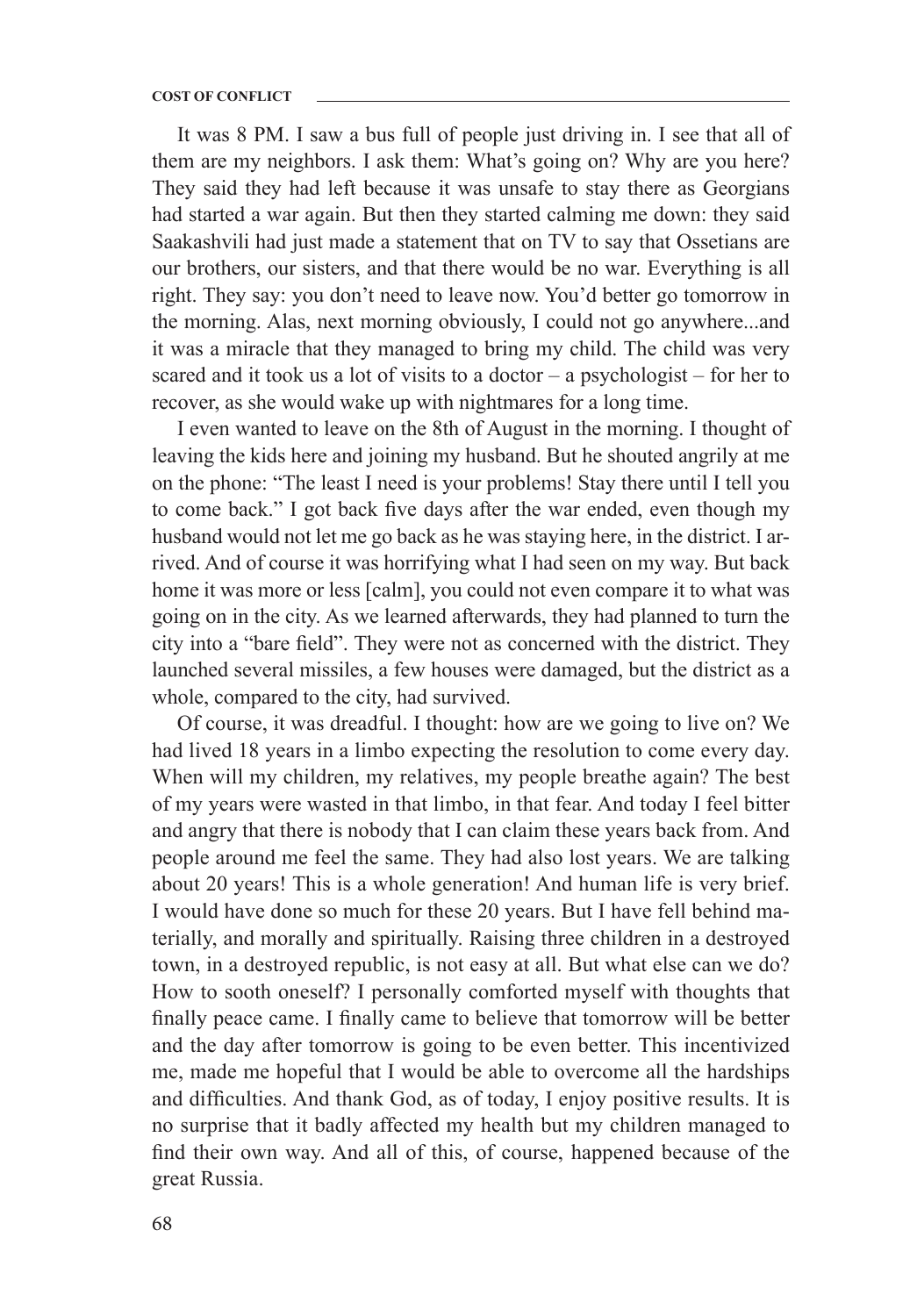I still have fear that the war may come back. When you read some loud, unthoughtful statements made by some of the Georgian mock politicians (this is the only way I can call them), who want the war to come back, everything comes back, all the memories come back to life and I feel dreadful. But there is hope that this will never happen again. It cannot happen as, after all, Georgian people have not yet lost common sense. Most probably they have also weighed the pros and cons. This war did not bring any good to ordinary Georgians. They too, suffered. And I think common sense will prevail between Georgians and Ossetians. I am hopeful that ordinary Georgian people will never allow the war to repeat, everything that happened between us to come back again. I call on both Georgians and Ossetians to nourish more peacekeepers among us so that we all wish for peace. There is a peace that follows every war. Let's remember, both Ossetians and Georgians, our deep and strong kinship bonds. And just for the sake of these bonds, for the sake of the future of our children, we all must think of and wish for peace.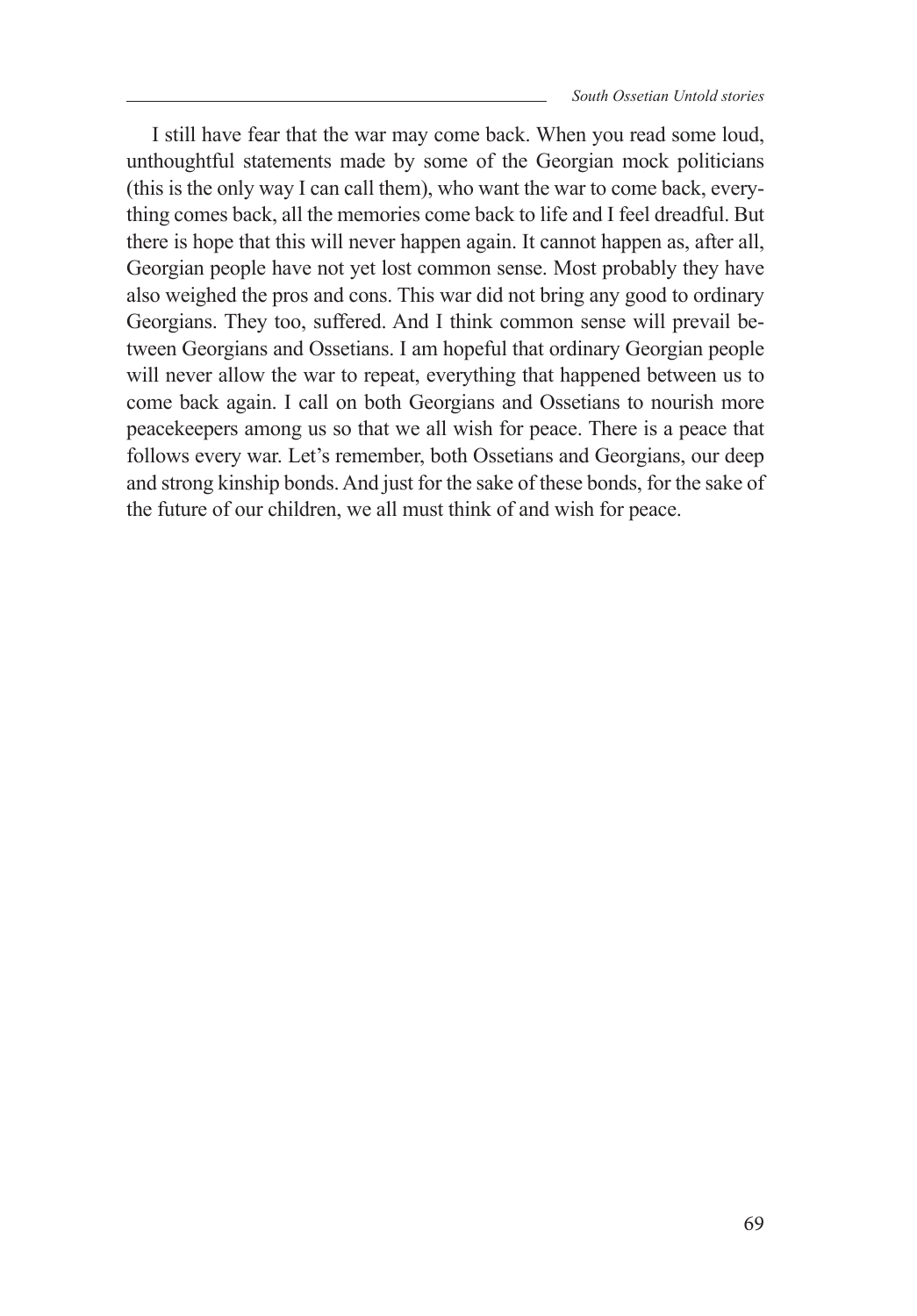**\* \* \***

## *L. K. civic activist, resident of Tskhinval*

I dedicate this story to one of my closest friends, my sister, my partner in numerous projects, Manana Mebuke – my guiding star in peacebuilding. She is severely sick, and all of us, those who are close to her, are praying to God for a miracle to happen and for her survival.

Everything that happened in 1989 struck us all as sorrow falling from the blue sky. It was sudden and horrible. It was something that I could not comprehend. And this is something like an understanding of a naïve monarchism: I said it is just the authorities to be blamed, there is one person to be blamed. By and large, I would come up with numerous explanations, but I never evaluated this conflict seriously and from a global perspective. Only after all the atrocities broke out did I harden to the effect that, truth to be told, when one morning my husband told me that a family of father, mother and two children had been shot at a gas station, I said out loud: That's what they deserved! And only after I had pictured these little kids did I realize that I had stopped being a woman, a mother, a human being. I understood that if I did not save my own self, I would be over for good.

As someone who was raised in a mixed family, I found it very difficult to watch my mom, a Georgian woman, who had been a very dedicated activist all her life. She was beautiful and strong, the one who always stole the scene. And we, the whole family, adored her. But literarily overnight she turned into a weak creature, a person who was in need of protection. She was lost and a sense of guilt was eating her slowly. She became full of complexes and my father was the only one who protected her. We also tried to do our best, but she would always look up at him and it was important for her to know how my dad, an Ossetian man who she loved so much, would react to what was happening outside our family. And what about our family? After the Zari tragedy she made a phone call to her sister in Tbilisi... I should say that my mom was the eldest of nine siblings and she was the first to get married so my father and mother raised the rest of her siblings. They used to live with us at times and my dad helped to facilitate all of their weddings. In other words, they were like children to my parents. So, after the Zari tragedy, my mom called her sister and said: pass this on to others that today I buried you all and you must also bury me because I no longer have you and you don't have me. This was the gravest tragedy for her. Before the war, during the times of peace, my father would always beg my mom to take his surname. But my mom would always say: No, Phillip,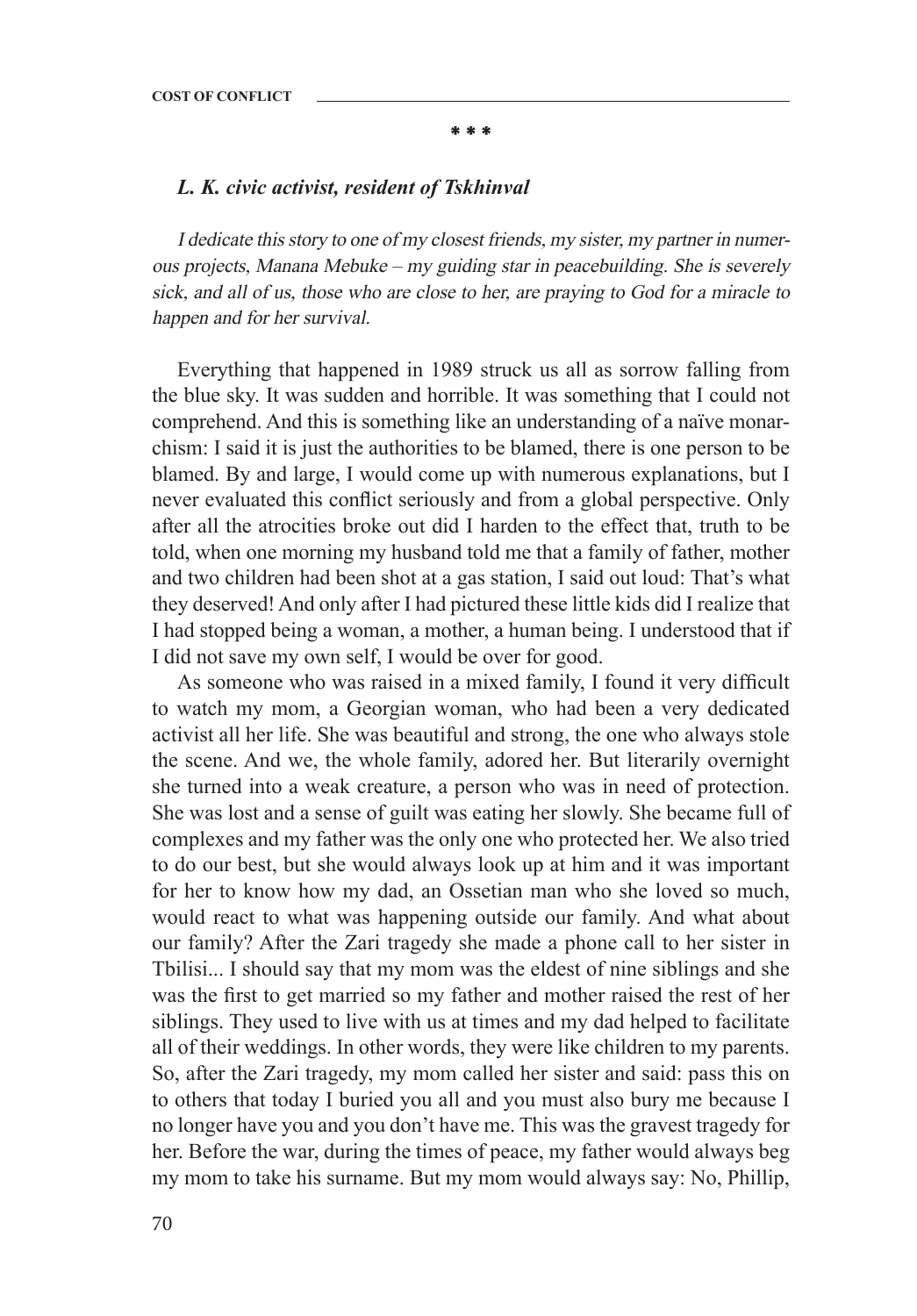my surname will always be Chkheidze! But once, when the conflict had already flared, a tragedy struck: a mother and her young boy, I think he was 14 years old, from the village of Dmenisi, I think it was Dmenisi, were trying to get away on an APC (armored personnel carrier). And in the village of Ergneti, Georgian militia<sup>5</sup> captured the APC. They dragged the mother and her child out. The boy was trying hard to keep close to his mother, begging her to not let him go, and the mother was trying to keep him close. In this moment, one of the militias grabbed him, threw him down and broke his cervical vertebrae with his boots. After this tragedy, I thought my mom became even smaller and shrank in height. She told my father: Phillip, let's go to the City Executive Committee<sup>6</sup> to change my surname. I do not want to keep my surname. I am ready to take yours if you allow me to do so! And my father said: "Nelly, this will be over soon! This madness cannot last long. And after the war is finished, if you still want to take my surname, no problem! But now, you have to be who you are! You have done nothing to be ashamed of!" And he hugged her and kissed her.

Such episodes were numerous and I won't recall them all. I just tried to briefly describe the background in which I started working and got involved in peacebuilding. Back then I did not think it was my calling. Rather, this was an opportunity that I was holding on to in order to get rid of my internal rage and everything alien that was growing inside me after the conflict broke out. After the first war, when everything got back to normal, I attended a training in Tbilisi and received a certificate. But this was somehow... I felt like I was living on my own and whatever I was doing, existed separately, in parallel. And suddenly, in 2004, Manana Mebuke emerged in my life. I do not even remember how it exactly happened. But my heart started melting together with her appearance. Her husband was severely wounded in Abkhazia and this wound had eventually killed him. She was, in fact, leading on two organizations: "Veterans' Union", once chaired by her husband, and the "Union of Wives of Invalids and Widows of Participants of Armed Conflicts in Georgia". And Manana, who was 10 years my junior, became like a mentor to me, a spiritual leader, who slowly but surely saved me from all my internal demons. I started telling black from white, a fullstop from a comma, I had a mess in my head: what I felt was one thing, but my mind told me that it was not good, that I had to get rid of it, but I did not know how, and using the method of probing I was

*<sup>5</sup> The term is used to refer to unofficial military and paramilitary organizations that were active during early years of the conflict.*

*<sup>6</sup> In the Soviet administrative system the governing body of the city was the Executive Committee of the City Soviet of People's Deputies or short* – *City Executive Committee.*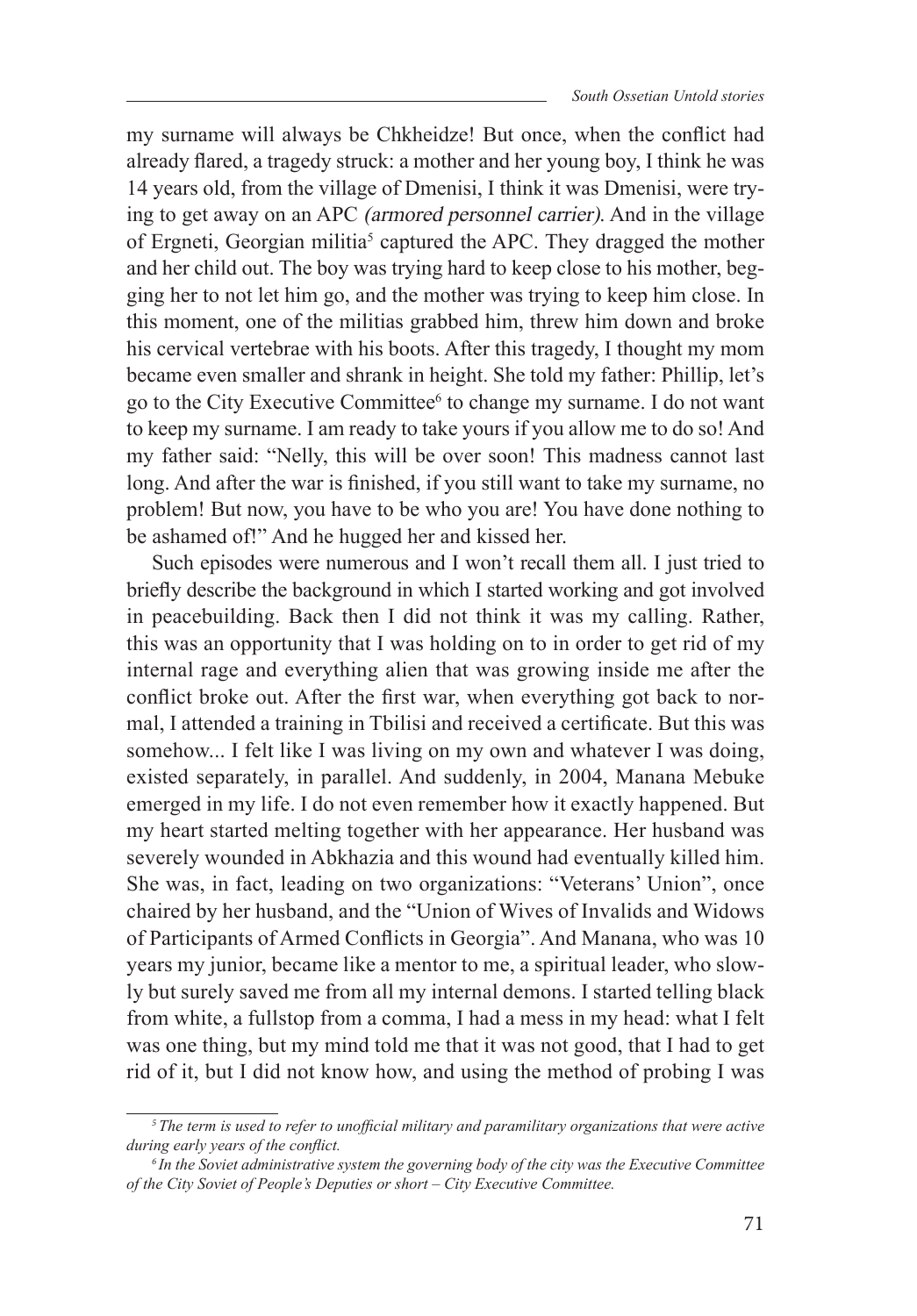trying to understand this. And here came Manana, who, with her consistent proposals, actions, smiles, stories, questions, somehow managed to organized me into a structure and give me a direction. In other words, as I am speaking I can say that she introduced me to the culture of peace without any training. She brought peace to my soul. Manana was a true patriot of her country and she suffered a lot from what was going on there. She used to say that "My Georgia does not deserve what is happening there now". She was very kind to us, to Ossetians and to South Ossetia. She was empathetic towards us. She felt embarrassed for everything, as she would often visit us and could see everything with her own eyes. Once she arrived in South Ossetia on the day of a funeral for elderly persons and children who had been killed as a result of a night shootout. The funeral was taking place on the central square. She arrived in the morning. I said to her: I know you won't agree to join me, but what has happened is horrible. And she replied: If they do not beat me up there, I would like to go with you. It happened in 2004. I advised her to not talk in Georgian and to keep close to me. In this case there would be no risk to her. So we went there. She witnessed a mourning rally, and conversations, and tears, and the tragedy that had befallen on relatives. She walked together with me to the very end. When we got back home, she said: If there was a glimpse of hope in me, it is all debunked now. This is the beginning of the end for our relations. Nevertheless, we implemented few peacebuilding projects. The title was symbolic – Women for Peace and Security. They ran in parallel: Manana did her job in Georgia and I did mine here. We would meet twice or three times a year on neutral soil.

2008 was a catastrophe for Manana! We were closely cooperating and I had great trust in her. I called her and said: the Oak Grove is covered with the bodies of Georgian soldiers. The stench has almost reached the town. They need to be removed from there, otherwise they are going to be buried in a mass grave. Do something! She called me back in the evening and said: I spent the whole day talking to people in the Ministry of Health and the Ministry of Defense, but they just said there is not a single Georgian soldier killed on the territory of South Ossetia. What ensued we all know very well. Luckily, the South Ossetian side exhibited great deal of humanism, they ordered coffins rather than digging them into pits. They put them into coffins, called in a priest who administered funeral rites and buried them all together in a common grave. And only after Hammarberg was updated on the situation during his visit, did Georgian authorities send huge refrigerators and a priest from Nikozi who also administered relevant rites and they were taken away.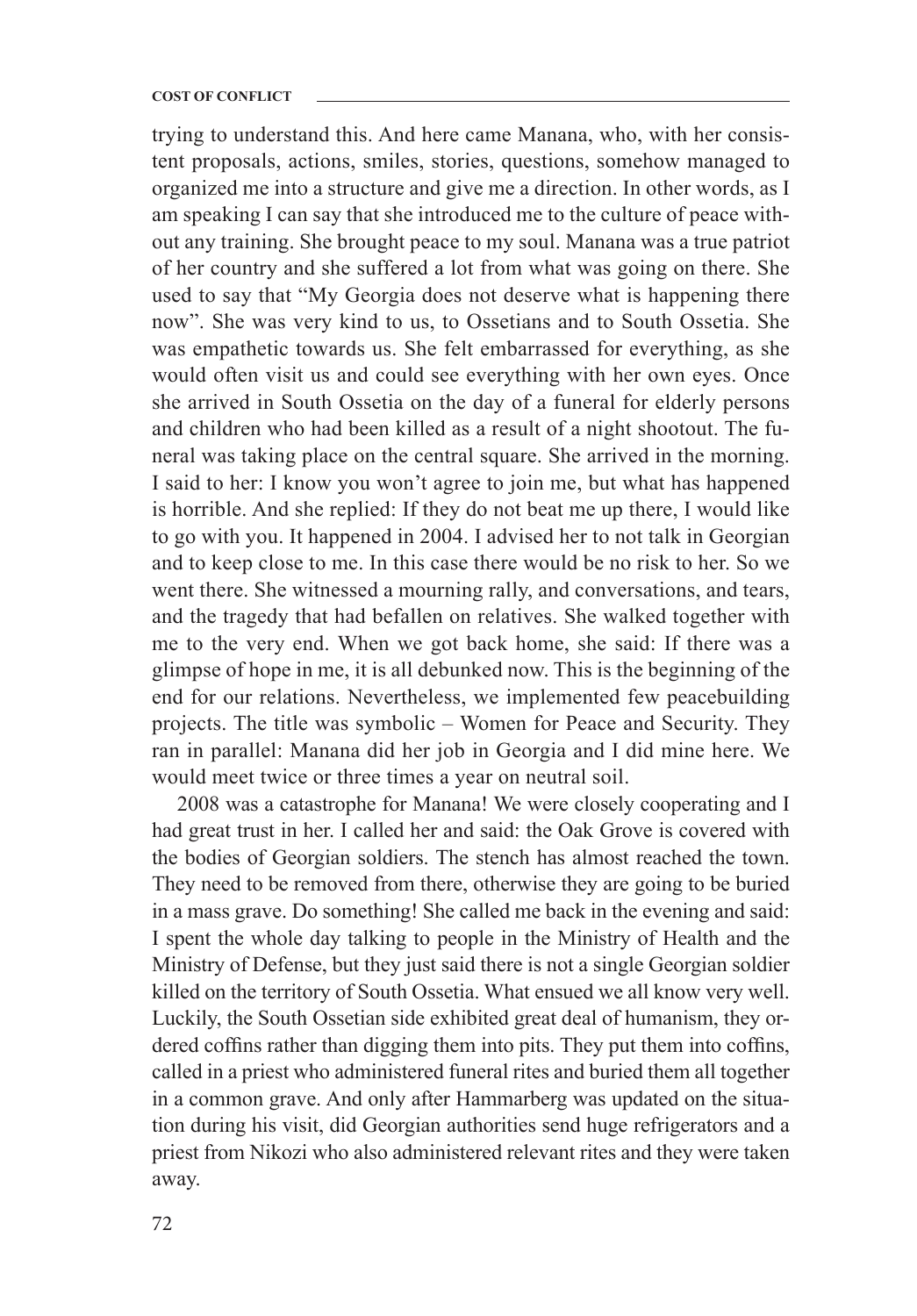I remember an episode taking place in the summer of 2008. Manana had been offering for me to go to Batumi with the children for a long time. She had an apartment there. But I would always refuse to go. Finally, by the end of May, around the 28th, Manana was visiting me. At this time my youngest daughter with her daughter and son had also arrived. So Manana said: Now we are getting in my car and heading to Batumi! No excuses! And the kids started begging: let's go, please, just for a week! My daughter had to leave for Vladimir for an internship on the 10th of August and I also had relatives from my mother's side in Batumi. So I agreed. We got in the car and drove away. And when we were already there, I heard through the news that our town came under shelling on the night from the 1st to the 2nd of August. I am calling my friends, some of them worked in OSCE office: what is going on there? Should I leave immediately? They said it was just a casual shootout – they will stop eventually! And also reminded me that I should have long ago got used to this. But when it continued from the 3rd to the 4th, I started feeling bad. And I told Manana: that's it. No more holidays, we are going home. We arrived in Tbiilisi on the night of the 6th. We stayed overnight at Manana's and in the morning she tells me: Lira, maybe you should consider staying? I said: what are you talking about?! I cannot – I could not fall asleep the whole night! And she said: "Lira, I just want to warn you that I will not be able to take you beyond the Gori bridge". I agreed. I called one of the OSCE drivers, who had often helped me out. But he said that this would not be possible this time: "No, if you knew what is going on here!" Then I called a more senior person at OSCE. He listened to me and said: At this moment I am in Gori, our staff is buying water for the Tskhinval office (this was on the 7th of August). He said they would take us home. "Where will you be standing?" – he asked. I said we would be waiting under the bridge. We arrived there with Manana. She stopped her car on the side. Maximum ten minutes passed and suddenly huge trucks started pulling off near us. They were closed but as if in movies about soldiers, the back of the trucks were open and I could see they were full of young soldiers chuckling, laughing and hailing. All in all, we understood that something horrible was going on. And my granddaughter asked me: "Granny, where are they going?" My mouth went dry because of fear. I told her: "Probably they are having some kind of military training." And Manana is sitting behind the wheel with all the color drained from her face! She looked pale to the effect that it was unnatural. We stood there for about an hour and the flow of vehicles and equipment never stopped. From the right, where there were bushes, extraordinary vehicles were approaching. Weird vehicles with machine guns on the top. After around an hour, a car drove around... I had never seen something like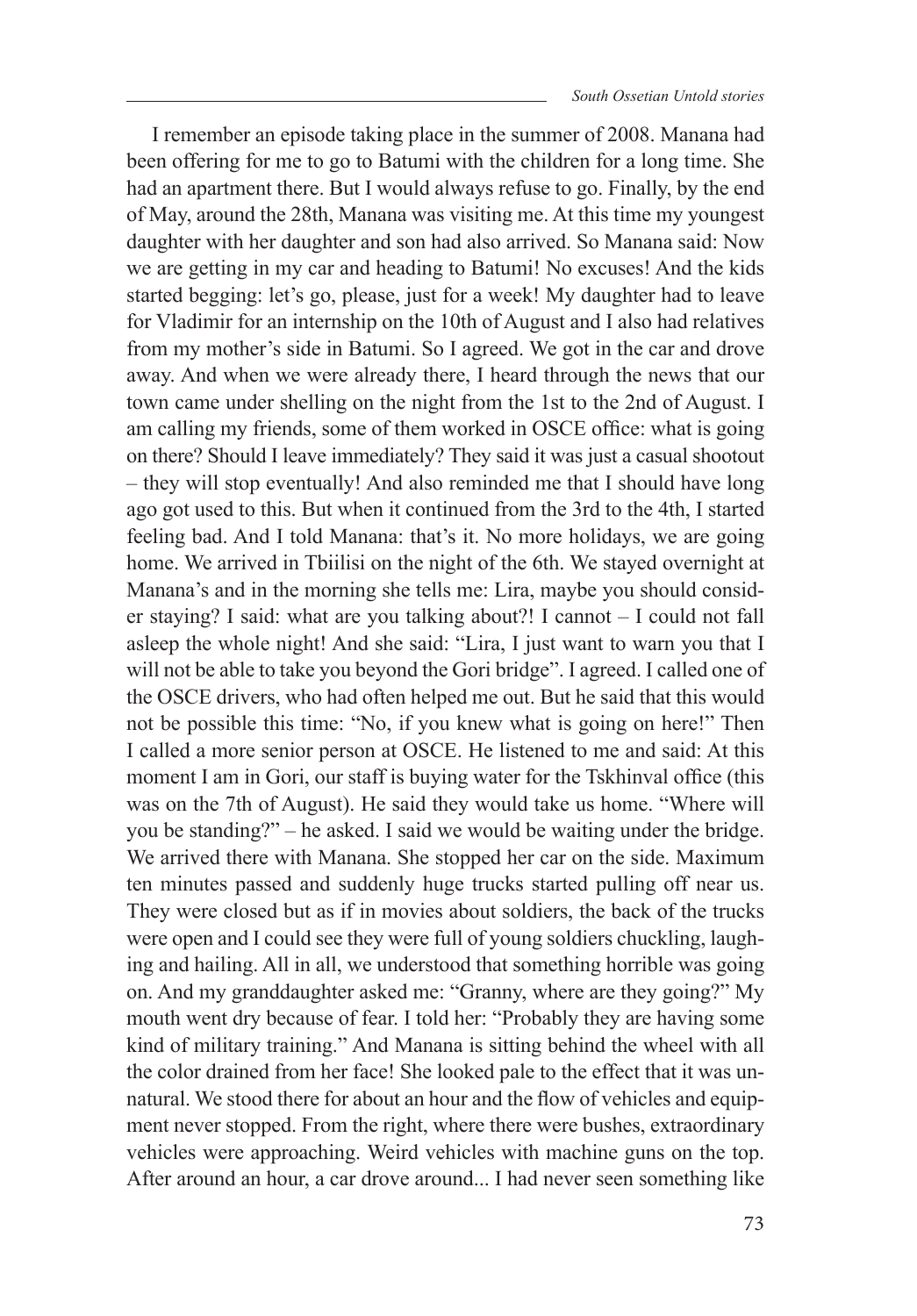that before: looked like an old Pobeda, but larger in size, snow white, with almost black, dark windows. It pulled off around 50 meters away. I asked Manana what car it was. And suddenly, with dead, pale lips she whispered: "Lira, be careful, they are listening to us!" It seemed someone had called them and told them that there was a car parked for quite a while and they decided we were some kind of spies. When I realized what was going on, my instincts of protecting my children immediately turned on and I started saying some stuff out loud, shouting, laughing, telling stories that were not even real. To cut it short, I went hysterical. It was like madness. Looking at Manana's face I realized that I was going insane. I think this lasted for about 20 minutes. After that Manana drove back. We waited for another 15 minutes. OSCE's car drove by full of coolers – who needed them?! We got in there, managed to squeeze in and they took us to the town. When we were entering Tskhinval, no one was on the border. I was surprised, because when we were leaving there were Georgian and Ossetian checkpoints, and a partition of concrete. And suddenly there was nothing! We entered the town, which met us with a ringing silence. The town was so quiet! It was quiet to the effect that it was ringing in my ears! It was very hot. I was overwhelmed with the feeling of something surreal, as if I am flying or... all in all, this cannot be explained. They drove us home and we got out of the car. It was 3 pm on the 7th of August!

Manana somehow saw that coming but could not believe to the end like the rest of my friends and colleagues. In other words, it was so wild and mad – the war and what followed afterwards – that she cannot explain it up to this day. What happened on the 7th of August we all knew: The President of Georgia sang us all a lullaby, and at 12 AM bombed us with cassette shells. Since the 8th of August Manana had been calling me non-stop. Non-stop! "Lira, how are you doing? What is going on with you? How are the kids? Hide somewhere, Lira! Lira, Lira, Lira..." She cursed everything and everybody in this world, cried through the phone. It went down to such an absurd situation whereby I ended up calming her down. I would tell her: "Manana, calm down! We will survive." But at one point, and this was already in the evening of the 8th of August, our house literarily started shaking because of shelling. I was already sure that we all were going to die out here. And when she called me I said to her: "Manana, I took all of our documents and papers, everything that we have to the backyard and hid them in an old, abandoned boiler room and covered them with garbage. And if you come here, find them and hand them over to my children." Of course she started sobbing. On the 8th of August, 2008, even though it may sound horrible, I felt relieved. Probably because I would no longer have to bounce between Ossetians and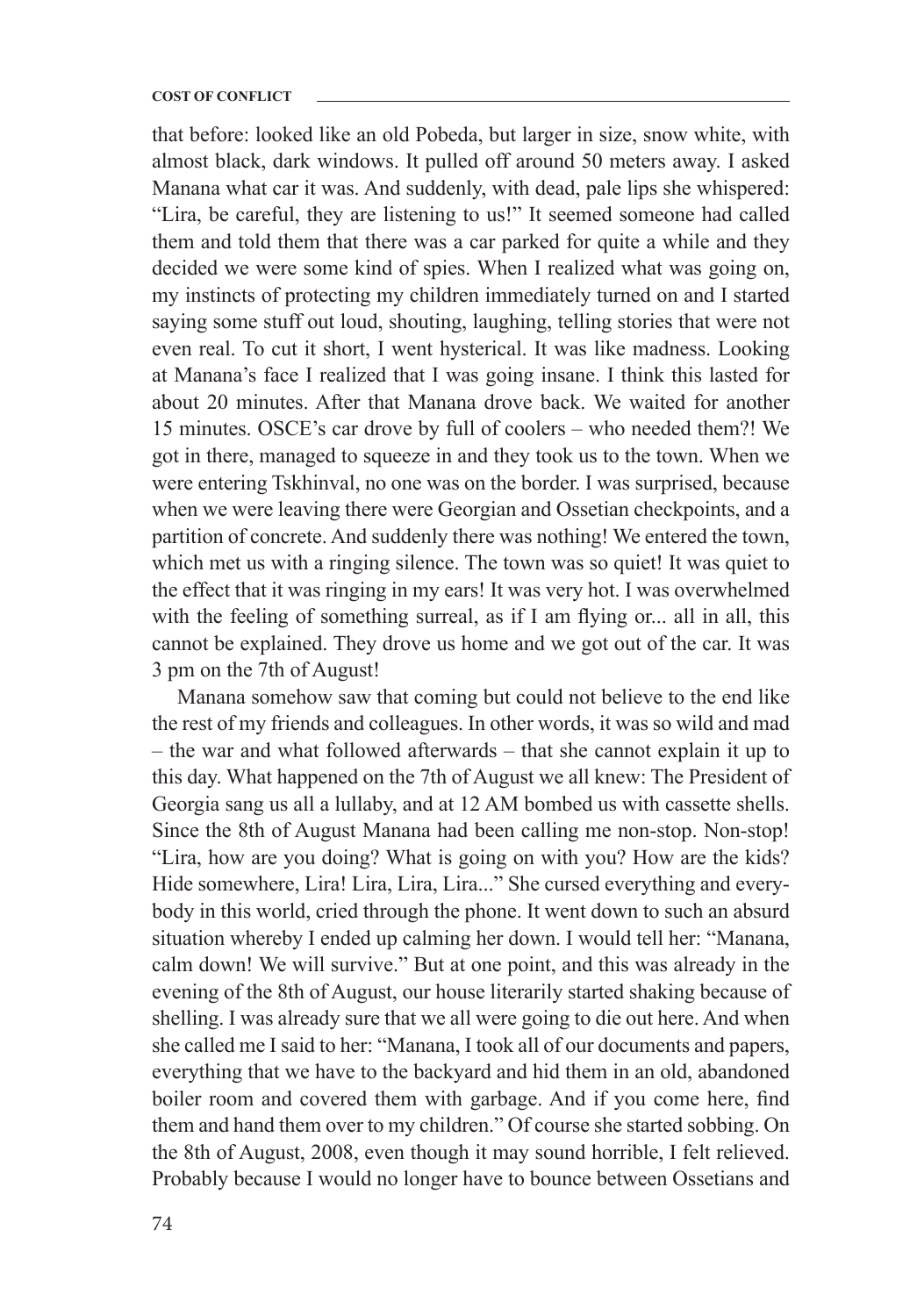Georgians. Georgian blood, the Georgian culture, Georgian mother, love to my grandparents – I carried it all inside me. My whole conscious life had passed in the Soviet Georgia, I grew up in it, in Soviet South Ossetia. And my mentality was always different from pure blood Ossetians, which still is the case! And even now I cannot say that I hate Georgians, and I am not saying this to serve some interests. I know very well whom I despise. But back then I felt relieved and I told myself: "Here we go. I do not have to choose any more. All the dots were there. Never ever in my life will I have anything in common with Georgians". This was a collapse of my internal state and this brought me a relief. I thought that was it. Thank God! First of all, everything fell into place for me. Second of all – I thought, the whole world now knows who is who. And now we will start building a new Ossetia. We will have a new future. As a historian, I am well aware that after every war there is a constructive process to ensue because tragic events always cement the nation. I knew it. I also knew right there and then that a new Ossetia was being born on those ruins and wreckages. And I was very happy for it.

After the war, in October 2008, Manana called me to say that some Georgian women wanted to meet with us. I thought she had lost her mind! This was a south Caucasian meeting. There were Abkhaz, rather, they were expected to be there, but they did not join as a sign of their protest. There were people from Nagorno Karabakh, Azerbiajan, Armenia and Georgia. I didn't want to go, but the minute I saw the list of participants from Georgia, I was happy and changed my mind. I was determined to go because I saw this meeting as an opportunity to tell them everything of what I thought, all the conclusions that I had made. This was an opportunity to put an end to all relationships within the sphere of peacebuilding. I decided to finish with peacebuilding! In fact, we were absolutely incapable of doing anything! When we started talking at this meeting, one of the participants of the Georgian delegation got very emotional and suddenly came flying at us. "Why are we talking to them?" she said. "It is evident that they are tasked by security services. This is not their narrative, but one of security services". To cut it short, it came down almost to a fight. This was a nightmare. But I am not sorry that we decided to go to that meeting. On the contrary, as I wrote to my Abkhaz friends, it would have been even easier for us if they had also come. But if we had not gone there, they would have been sitting and talking about their "truth". Truth, of course requires brackets here. Anyway, we had an opportunity to relay what we wanted to say. And our friends from other republics also heard us. This was in October and already in November our donors from Kvinna till Kvinna invited Manana and me to Stockholm. Kvinna till Kvinna had been funding our project Women for Peace and Se-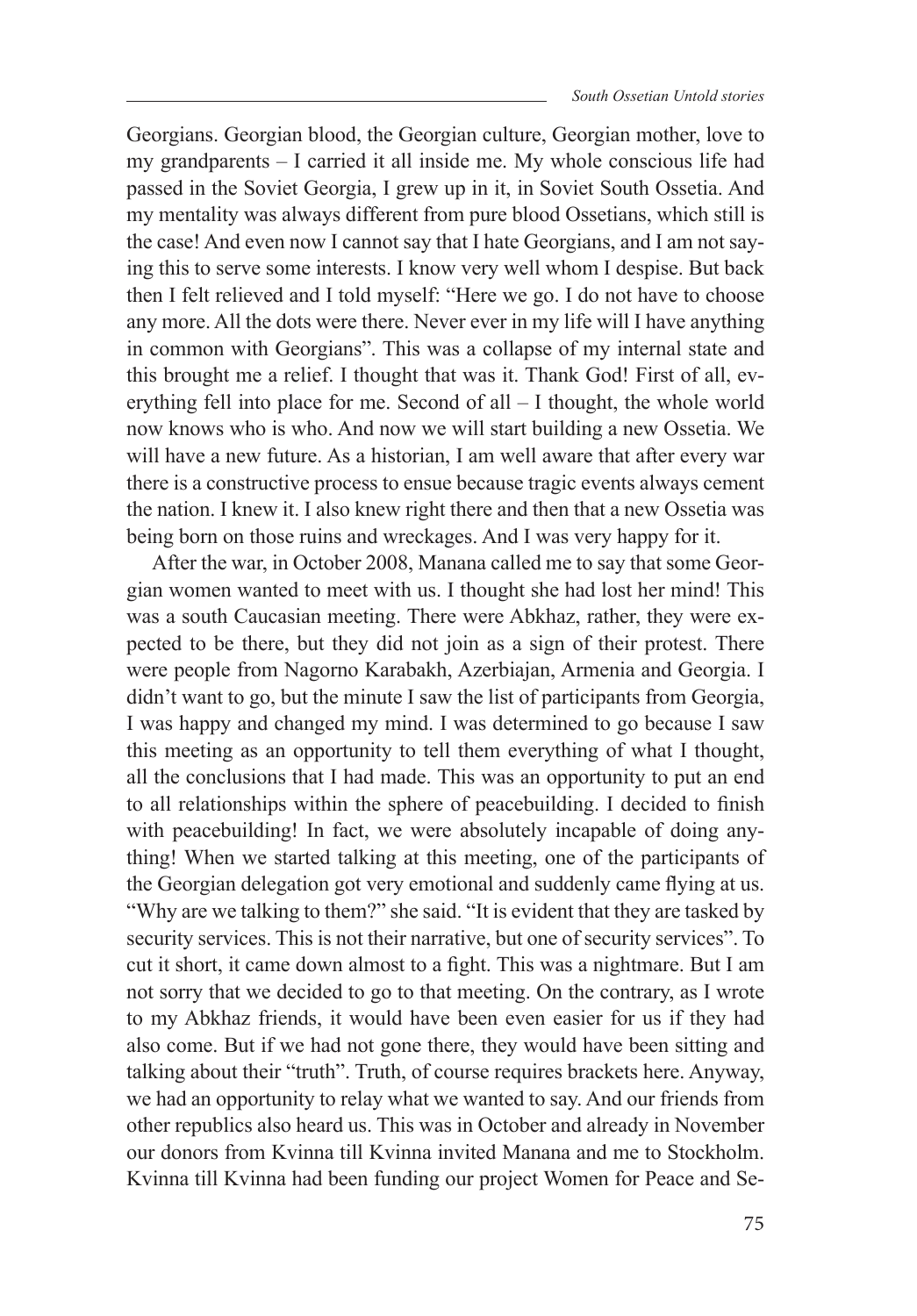curity. I have great respect for this organization for their quest for objectivity and impartiality. They invited us to a large press-conference. In other words, there was me – an Ossetian and Manana – a Georgian. I could not refrain from telling the truth in Manana's presence and Manana could not help but tell the truth in my presence. At this large conference attended by up to forty individuals we were asked very crucial, very fundamental questions. And when I put up a huge photo, portraying demolished Tskhinval, one of the journalists sitting in the room stood up and said: "I know this photo. This is Gori after shelling by Russian planes!" I was embarrassed and looked at Manana. Manana raised her head and responded calmly even though I felt that he was upset: "This is Tskhinval, not Gori". Manana was a very descent partner. I could trust her with my eyes shut.

Manana was very kind and very caring to all our women who participated in our meetings. All our women simply adored Manana. There was humor, empathy and always an understanding. Even after our meetings, our women would sometimes travel to Tbilisi whether it be for health purposes or something else, and Manana, who owned a car, would personally drive them here and there for which I am very grateful to her. Manana has always been a person thanks to whom I believe that sooner or later there may be friendly, neighborly relations between Georgians and Ossetians. I do not know when exactly it will happen. It may take 50 years. I do not know. But people like Manana give us hope that one day we will believe in each other and one day we will become good neighbors. Manana is the very bridge between us, and may God let her be this bridge for many years to come. I can never stop talking about Manana, but right now I can only pray for her health.

P.S. Sadly, Manana Mebuke is no longer with us. She passed away on March 6, 2016. Memory eternal to her.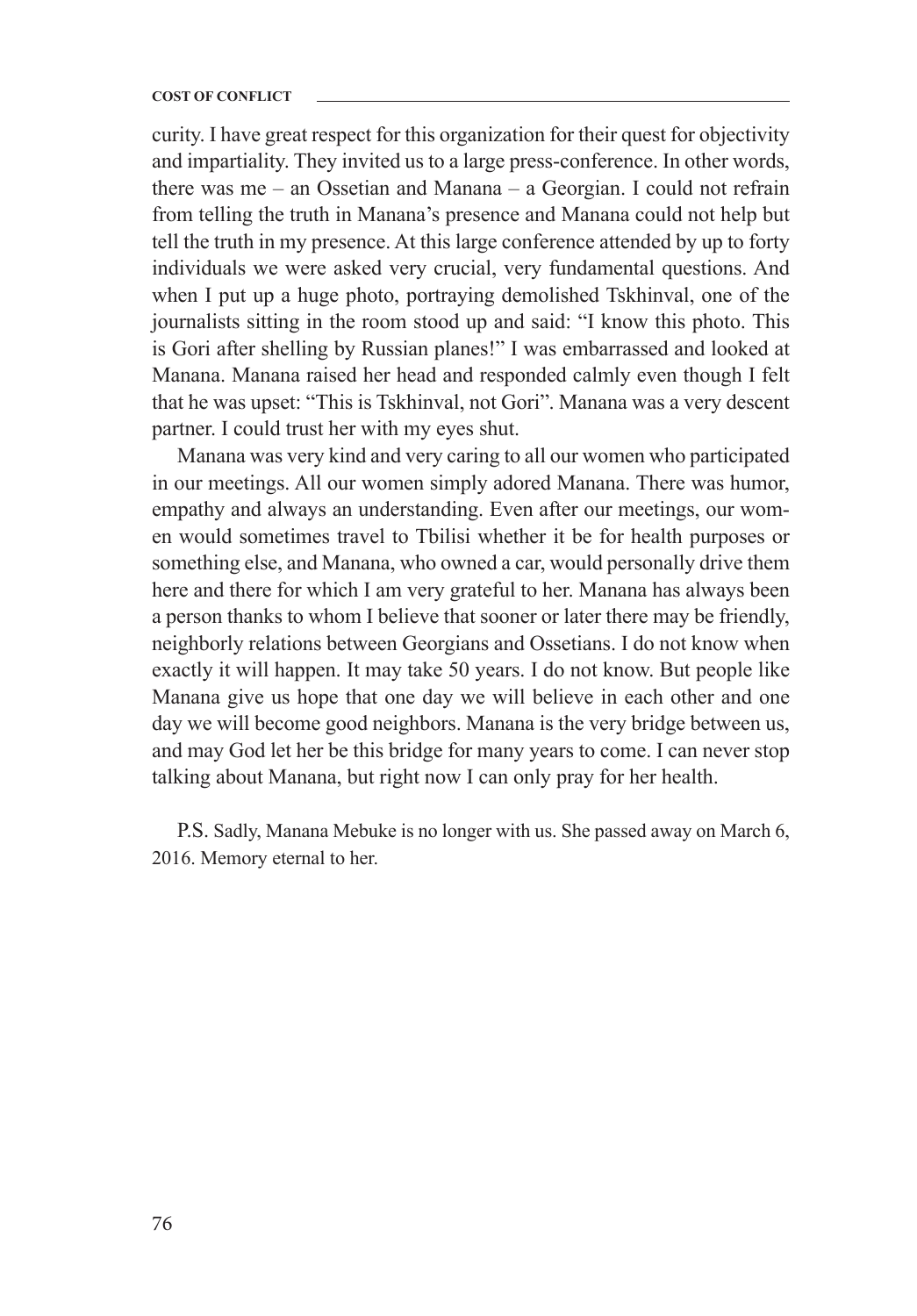**\* \* \***

## *A. D. resident of Tskhinval, 34 years old*

Do you know how the war started for me? It was in November 1989. I was seven. I remember it was a gloomy day. The whole town was alert. I was little and could not understand anything. What I would hear was that some Georgians came shooting. Back then I could not even understand what exactly "shooting" meant. I could hear some loud sounds around. And then everything started spinning: a blockade began, we would here that they burnt a village and then another, kidnapped some people and shot some others. Barricades started popping in the town and cross-shootings followed. There were no barricades near our house. By the time I realized what the war could mean, they were already near the university campus where the first barricades appeared. There was a huge fire vehicle there, which, I think, we took away from Georgians. They were using some trolleybuses as barricades and to block the road. I remember fetching some food to members of the home guard. Everybody would gather in the yard to share what they could contribute, even though there was dire shortage of food. People would bring home grown stuff, some had canned food. Everything what they had would go directly, as they say, to the frontline – to guys standing on the barricades so that they were not hungry and could keep themselves more or less strong. Of course, there was no bread. I remember finding a lot of baking soda. We did not know what it was. And so they baked bread for us with it. All the kids in the neighborhood ate the bread with pleasure and even shared some of it with the home guard members.

And every time we brought food to the home guard members, we obviously chatted with them. They would always ask us: How are things going? Who are we? Where to find tobacco? You know – we were kids and we knew everything – what was sold where etc. They would also ask whether we needed something of what little they had. But what would kids want? We were asking for ammos, which were obviously few. They would give us shell casings, empty casings and make us insanely happy. We somehow managed to collect bullets to shoot in the air for New Year's Eve and hear a salute. Back then we were allowed to shoot a bullet or two, even three and then we were happy for the rest of the year – hurray! Finally I fired! This is what our childhood was like.

We were always curious to catch a glimpse of the enemy. There, on the other side, close to Bogiri district, Georgians had their positions on the crossroad and some people walked around in helmets. They were well equipped.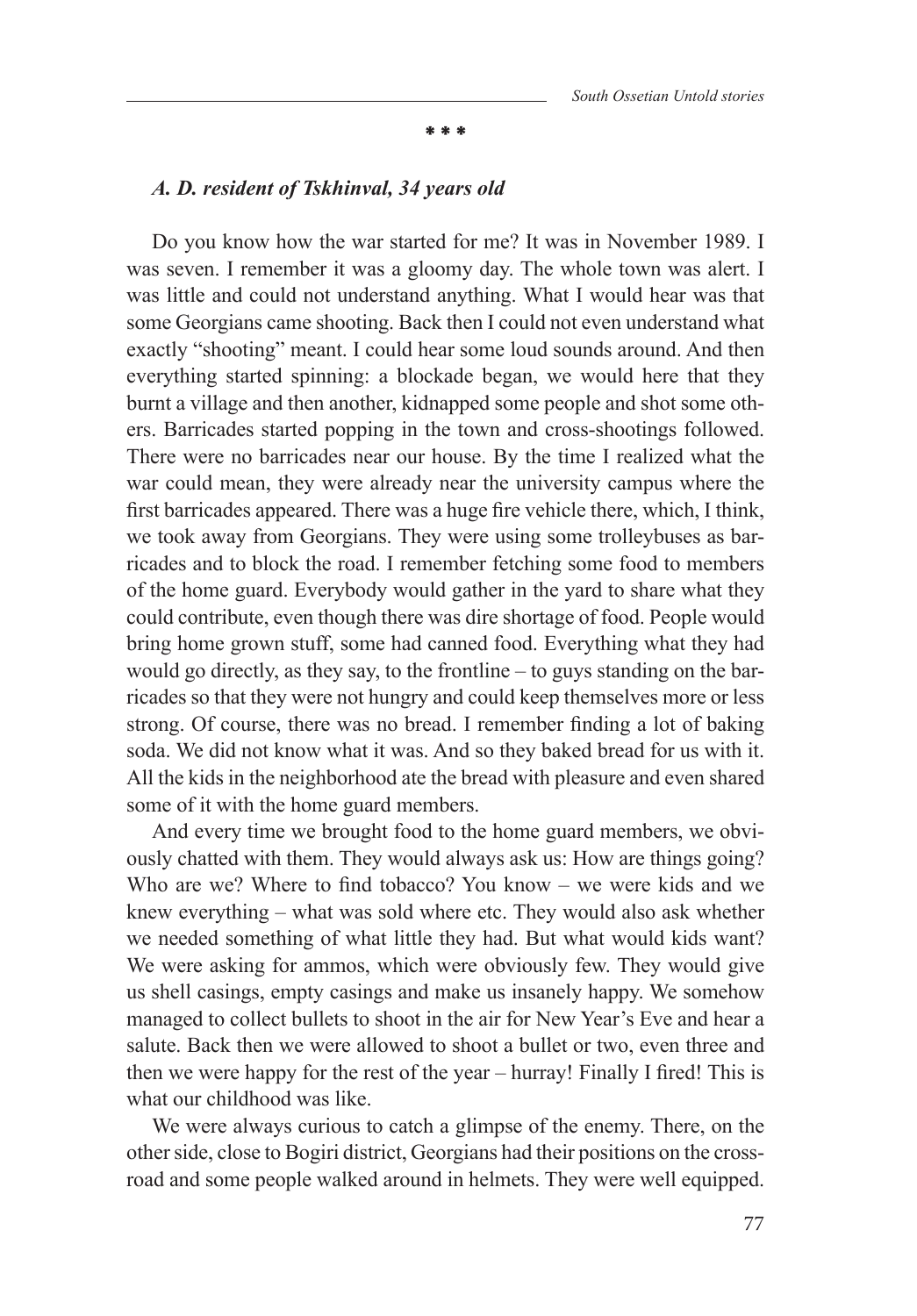#### **COST OF CONFLICT**

We could not see them clearly and we were told that the people we were trying to see wanted to destroy us all. We knew they were enemies and we were here.

I remember having no water. You had to walk all the way up to springs in the Oak Grove to fetch water. You get up at 5 or 6 AM in the morning, grab a container, and put it on a make-shift wheelbarrow, roll it down and stand in a line for at least three or four hours. And snipers were constantly shooting, not targeting people but would fire very close to us. What was most important for us was to fetch water and come back. You wouldn't walk on a motorway but instead follow some trails running through yards and gardens in order to avoid open space. You fetch water and you feel good! You are going to have some tea and water to cook something.

There were no toys and we had to play with what we could find. We played war games, for sure. We tried to find empty shell casings and always played war: you are wearing a bullet-proof vest and I have a helmet on me. These were the games we played. Also, we were very excited to see Tracers being shot. Once they were targeting the Station Square. They were using some large caliber weapon including Tracers. Together with other children I went to see how beautiful it looked. But we were caught in crossfire. We were all scattered and thank God nobody got hurt. But we had to spend two days under home arrest.

Our parents were doing everything to protect us from all these hardships. Our relative would visit us and bring candies – many, many of them, whenever he could make it out from Moscow. And during these times we would have real fun in the yard!

Back then my childish mind perceived what was going around me as a fight between good and evil. I had a feeling that after what I had seen and heard, including those things that Georgian militias would say: how they dug people in alive, force women to step down from buses and stand in the river in freezing winter – I felt that we were on the right side, we were fighting for a good cause, and that it was not simply a fight for survival. It is true that other thoughts and rethinking came later on. Back then, when I was little, I saw all these happenings as a big, real game of war.

We all wanted to grow up fast! Bringing food to the home guard every day we would ask them: Is it still too early for us? Can we fight now? When can we fight? They would say: it is ok, you grow up. And as you are growing up, the war will be finished. They were wrong. We grew up. But the war was still around, on and off all the time.

I joined the home guard when I was around 17, at the same time as joining the army. Before that there was no active combat going on and it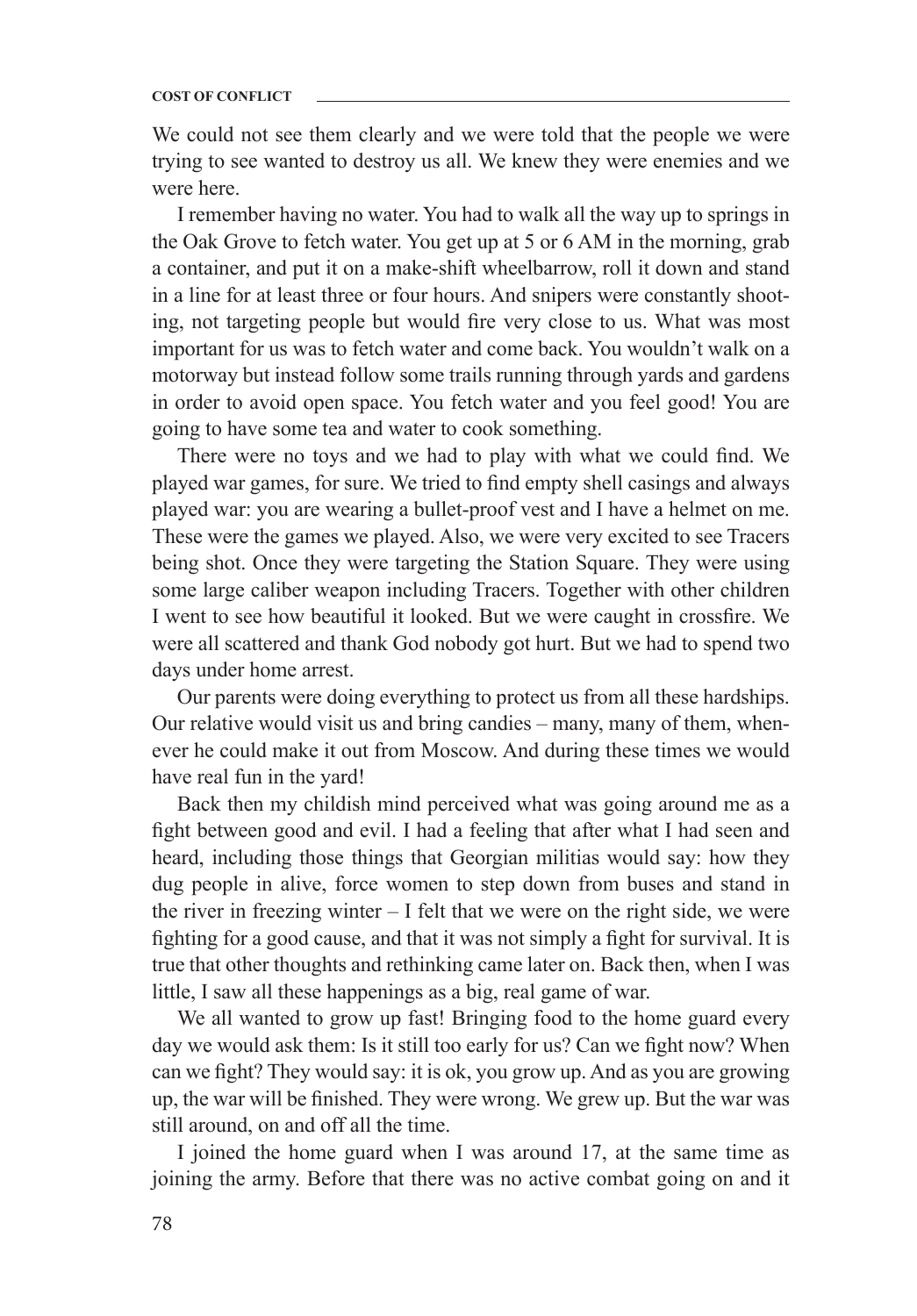seemed somehow quiet. It looked like peace coming again – but in brackets. Surely, people were still being kidnapped, murders and dreadful events were still happening. But as I started serving in the home guard around 2004, military actions broke out again followed by the war in 2008. I was protecting my home. What if a thief breaks in your house – you will fight them back, sure you will. This was exactly the feeling I had back then and it has not gone yet to this day. The feeling that I have to protect my family, my relatives, friends and people close to me. And somehow you never mused on why you are actually fighting. What for? Simply, you have to. Full stop. There was a feeling that if we did not protect ourselves there wouldn't be any "us" tomorrow.

I remember my first combat. It was in 2004. In the very beginning of the crossfire we were on the line and suddenly we saw a missile flying towards us. It exploded just above us and our guys started firing back. But mostly everyone was firing in the darkness following flashes. You know what it is below the line and you have to simply fire in that direction. There was no fear, just a rush of adrenaline in your blood. As if you are all exited and cannot sleep even after the battle is over. The first one didn't feel particularly overwhelming probably because I had grown up in this situation. The feeling that the war is a kind of life that you live and grow up in. This was pretty much an "as always" situation. You happen to witness many deaths from the time you are a child – deaths of close and familiar people. And as time passes, this fades away, which may be wrong but this is what happens. Yes, the heart eventually turns into a stone. I was awfully sorry for my dead friends, for strangers and those who I knew, for all who died. This is, obviously a tragedy and a loss no one can repair, but I had developed a kind of relationship with the death... you realized that you could be lying there, but there was no fear. There was a fear of dying simply and in vain, preposterously and somehow stupidly. If you are to die in a battle, die with a smile. But of course I tried to survive.

There were many interesting moments. In the times of calm, after 2004, you are standing on the line looking at your enemy. They are looking back at you. And somehow we started talking. We wanted to know why they were treating us like this, slaying us, why they came with a war. We once used to live normally. Did we not?! They did not know what to say. They all had their own conclusions, something like: we are protecting our territorial integrity. I am telling them: what is it about the integrity? You are Georgians and we are Ossetians! Where? Where from and where to? But what has always been and will always be is the hatred towards armed people on the other side. So that you know – an enemy is always an enemy whether they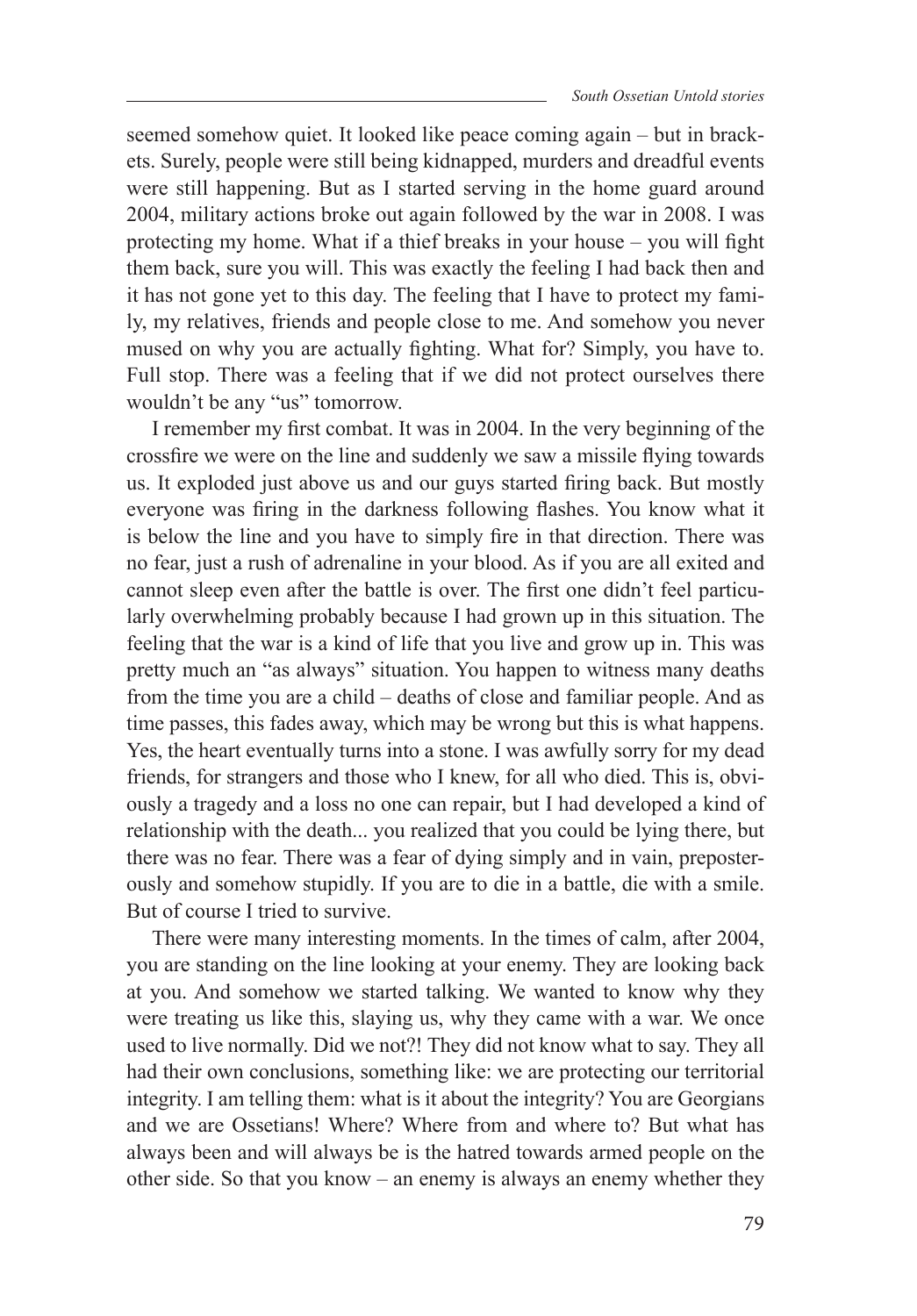sleep, are awake, fight or not, but you know that pretty much everybody on the other side is your enemy, not all of them but there are many.

Literarily everybody, all my friends served in the home guard. I know nobody within my circle of friends and acquaintances who had ever refused or avoided the service. On the contrary, it was an honor and the sooner you took a rifle in your hands and stood at the post, the sooner you would become a man. You were already capable of shouldering some responsibility. Let's put it this way: many people have their specific rites to celebrate coming of age. This was exactly the same, but our rite. For some, this came when they were 15, 16 or 18. And there was nobody who would not want this, who would not protect their own houses. I served in the home guard for about a year and a half or maybe two years and then I joined a peacekeeping contingent. But this was already during the times of clam without ongoing combat activities. While I was serving, my future seemed all unclear as I understood that, yes, peacekeepers keep peace, but this will never stop, not when there are still claims on South Ossetia and not until we gain a very strong support, like the one that Russia is providing for us now. I was very scared that our children would follow our footsteps, meaning that they would witness exactly the same: deaths, deprivation... I dreaded all this. I wanted it this way: I'd better do everything in my power to make tomorrow far more peaceful.

When I was serving in the peacekeeping contingent, I remember holding competitions on the Day of Peacekeepers. Russian, Ossetian and Georgian peacekeepers – all competed. At that time Georgian troops were serving in Kosovo or somewhere similar to that place. They had already had a reputation of being the coolest guys. I remember that we were petrified by looking at their supplies, from a knife to wrist watches, and all sorts of portable radios. Yeah, they had everything from NATO, very posh, beautiful, glittery, and expensive of course. They would look at us nonchalantly, from above. We had to compete in assembling and disassembling weapons, long distance racing, racing with hurdles, you know – usual army stuff which "brave" special force guys could not handle. At the end of the day the coolest guys turned out to be at the bottom. When we beat them, then, their looks changed and they looked panicked. They were very upset, to say the least. Their commanders were very angry, shouting in Georgian, even cursing if I am not mistaken. They left immediately. All our commanders were very happy walking around with wide smiles: here we go, here are our guys! They even organized a celebration dinner with cakes and all.

To be honest, I saw the war of August 2008 coming. I expected it in a sense that I did not want it to happen. But I knew it was coming. I knew that there would be yet another big war and I could not relax. How did 2008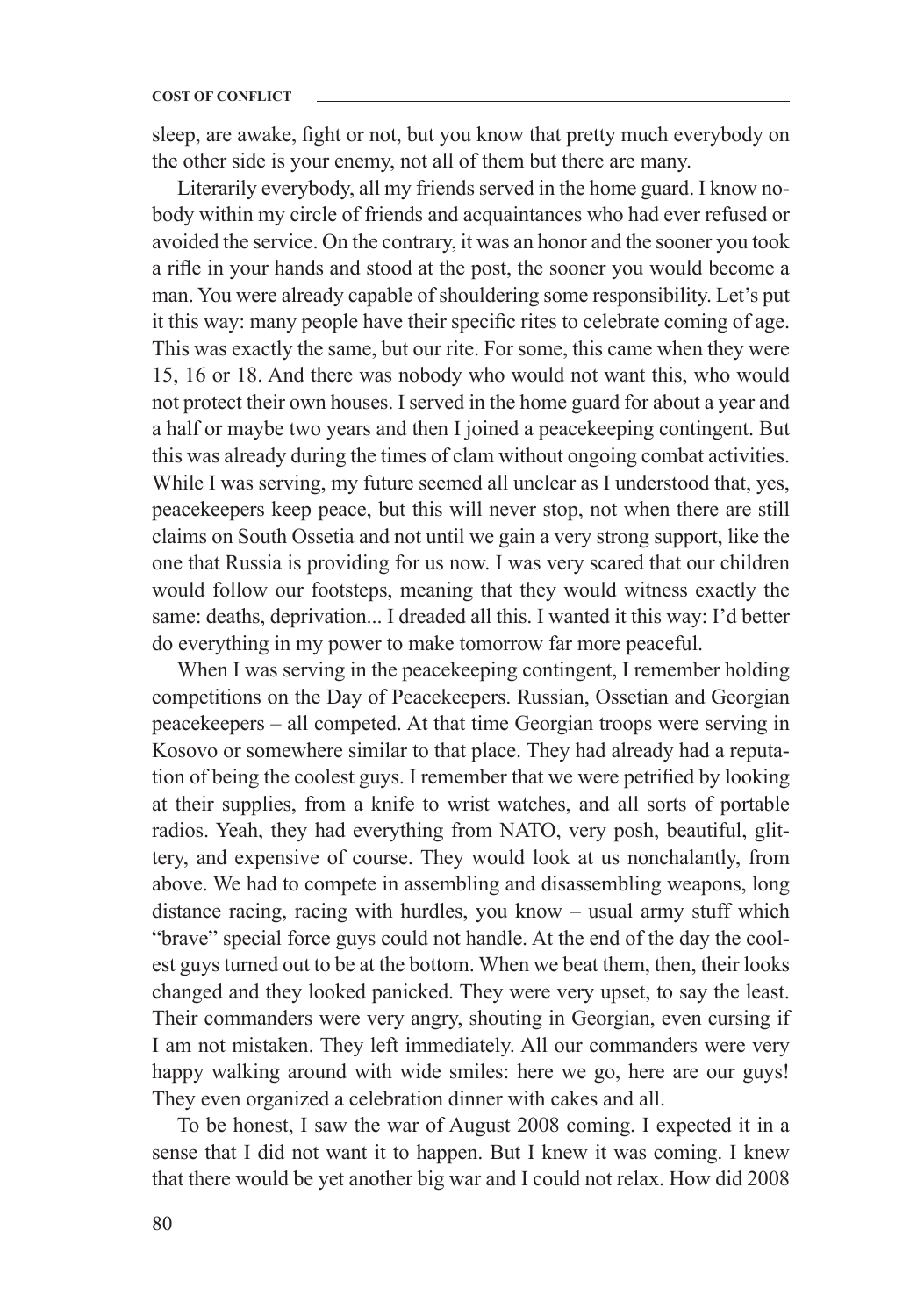start for me? I was not serving any longer. I was living somewhere doing my job. I was not a serviceman by profession. And again in 2008 Georgian troops became active. Killings ensued when snipers killed fellas and I knew it was about to start again. I got back to my friends in the home guard. I was given arms the same day, which was 7th August. Even after we had gone to the home guard headquarters it was still hard to believe that military actions were taking off again, for real. A lot of things were going on: some ministers came by, some negotiations were going on, so on and so forth... All in all, they finally gave us weapons, just to our group only. Our group was on duty, just to be at hand if need be. It was late evening when our president came by. Edward Djabeevich said: guys, it's over, Mishiko is taking his army away from the border, there will be no war and you can get back to your families. And as soon as he left, literarily 30 minutes or an hour later, we heard the first blast. We were about to leave and many had already left, but there were a few of us, around 15 or 20 individuals still there. And here is the first blast. The first bang! And there came a wave of shelling, bloody shelling! I do not know why, but no missile hit our square. And so you just stand there and observe – bang, bang, bang – and a house catches fire, and then another, and another. You feel as if you are in a war movie – the war is all around you and you just stand and watch it in 3D. And then messages started coming through: a woman was killed, and someone else got killed. And just before the sunrise you already know that this is for real. And again, you have to fight. There was a moment when the communication was on and off all the time, and one of my friends managed to call me. Scared to death, they had run down to the basement of one of the houses to find children there. There were without water and food. They asked me: can you can bring us something to eat and a little water? We had plenty of combat rations so I picked up my backpack when it was still night and put combat rations and couple of bottles of water in it and set off. The shelling was still going on and as soon as I made two steps beyond the fence of our base, I immediately realized that getting to the place would be simply impossible. I called them to tell that they needed to hold on till morning when everything would be more or less clear. In the morning, at around 4 or 5 AM I managed to get back to them with everything. They wanted to know what was going on. People were scared and nobody understood what was going on. Everyone was asking when Russia was going to step in. I explained that it would take at least 24 hours for troops to get to us and that meanwhile everything depended on us: on our home guard, on our guys. Everyone seemed shocked, panicked and in disbelief: What? Why? What for? Everything seemed to be normal and they were saying there would be no war.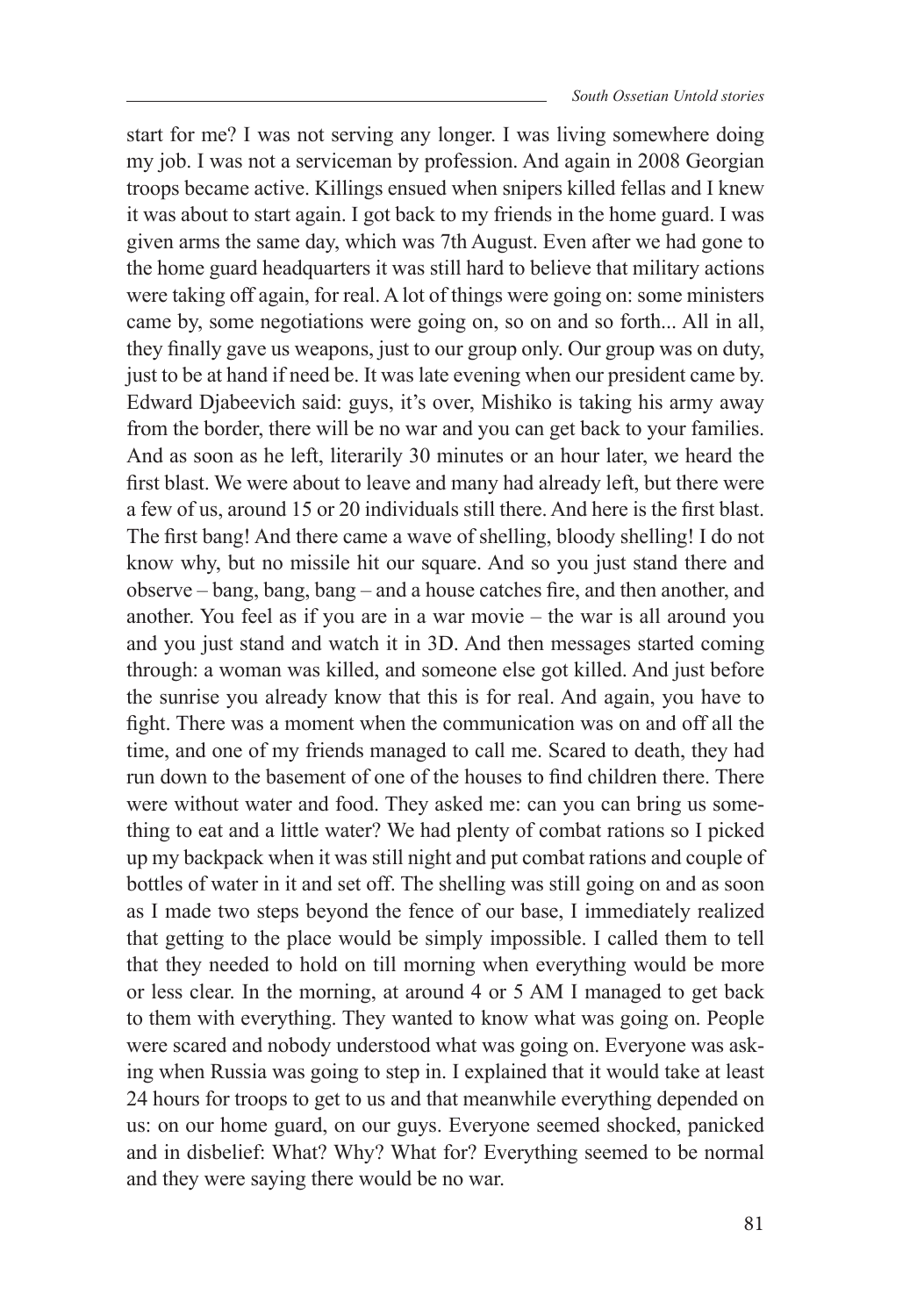Even when I was a child I had decided to myself that a war is the worst of what could ever happen and that when people are in war both involved parties suffer. It does not really matter who is right and who is wrong. I knew that wars do not bring anything good, they push people back into a deep past, into the Stone Age, and this is evil. This is what I knew since I was a child. But what can you do?! I had to go to war several times and ... inside I am a man who loves peace, I despise war, but I had to take a weapon in my hands and protect my house. There was a moment when I was sitting in the headquarters but all I could think about was my home: how is my mother doing? How is my father? How are people I love? But getting to the district where I lived was impossible. And here runs a boy, all disheveled, covered in dust, in a torn uniform, with wild eyes and asks for water. I ask him: Where have you been? He appeared to be from my district. I started bombarding him with questions: How are the people there? Has there been destruction? And he tells me that the district is not there anymore and that they had erased it from the surface of the earth. I was just standing there: Are you sure? He says: Yes! Having observed the city being bombed and destroyed, I believed him. Somehow I got to the Heros Street to look around and I saw that there was smoke coming out of a block of apartments, a black smoke, which meant that the house was on fire. And I understood that what he said was real. My mom was there, and all my nearest and dearest were there. Everyone who I knew, who I grew up with, my neighbors, everyone, everyone was there. Your district, the place you live, your house. And suddenly you are being told that they do not exist! And suddenly that very moment came crushing... I do not know, something turned off inside. Estrangement, alienation. Suddenly nothing mattered. And at this moment I saw the enemy. There was a tank where now there is a cross erected on the spot. The tank and a man walking near it looking around. I thought that the Russian troops had finally reached us and I was very happy. But suddenly it fired at the residential building and I understood that this was the enemy. They were very close already. And then everything started... Many friends died, close friends. I understand that if they had not been killed, everything could have gone differently. Life would have gone in a different direction. My life and the lives of others. But I also realized that war of this scale, and such intense crossfire, would claim many lives including the lives of people I knew. And in fact this was what happened. There are no wars without loss. It may sound cynical but this is the way it is.

I vividly remember one episode. There was no battery life in our radio and while searching for a device to charge it (under crossfire), we passed by an apartment block. We went down to the basement to have some rest,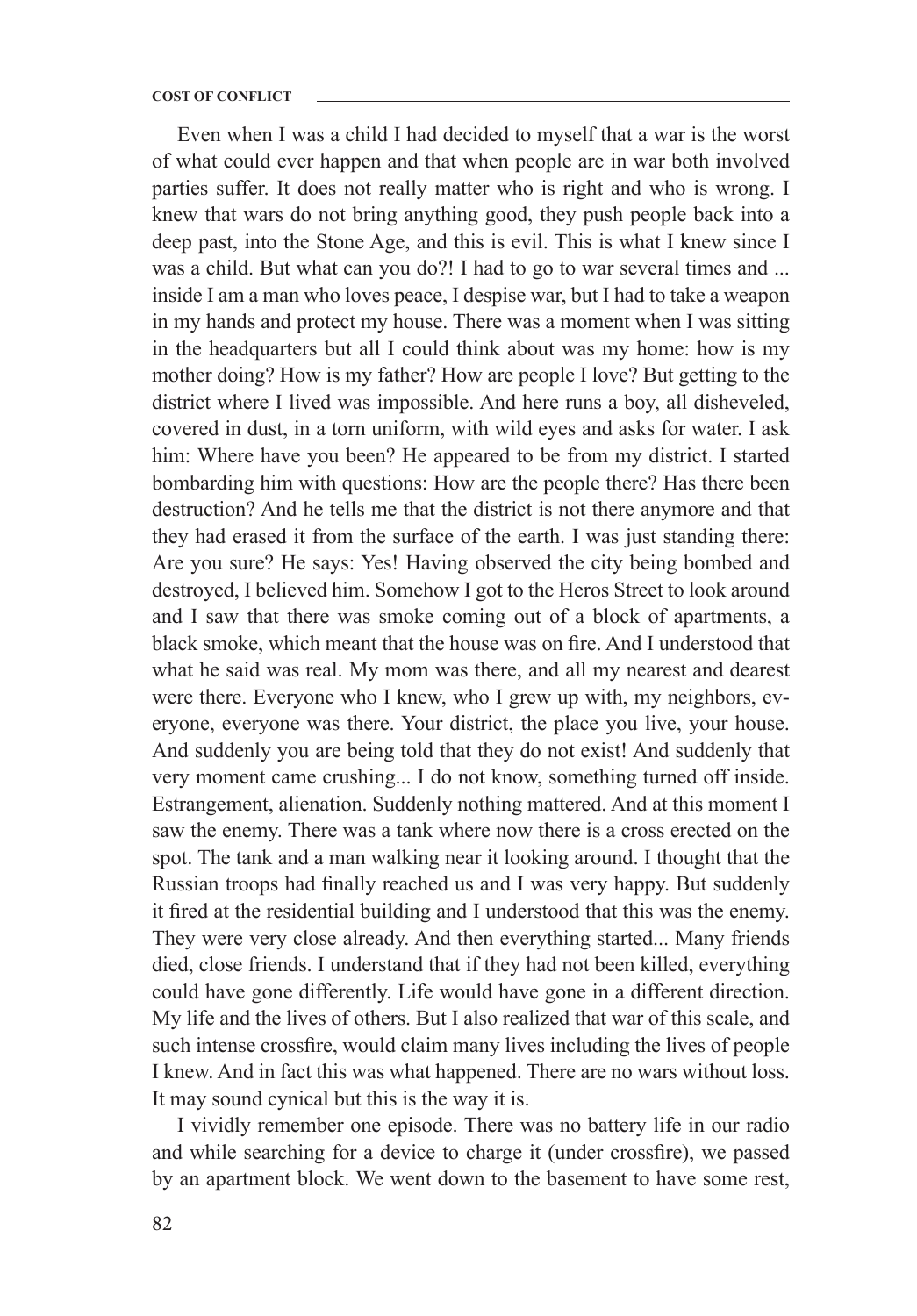drink water and suddenly we saw a woman with a baby in her hands. The baby was very little, an infant of not more than three or four months. I am standing there in a state of shock and staring at the women thinking that this is surreal. I knew that all children were removed and evacuated before the commencement of military actions. I asked: Why did not you leave? She said that she did not have time to, she did not manage to. And suddenly, there came two young boys out of the basement in sport clothes, in a military cap and one of them had a machine gun in his hand with a single horn. The boys were not older than 14-15 years. I am shocked again: Who are you? What are you doing here? It turned out that one of them found the machine gun that belonged to his father. His father served in one of the home guards, in a battalion and did not manage to come home. So he found the machine gun with a single horn and came to protect his home. And he tells me: if someone walks up to the entrance, I will shoot them! I said: No, now you are going back to the basement and stay there! Because you cannot do anything on your own. If you fire even once they will burn you all. So, you'd better stay and not do anything! He seemed to have heard what I had said. This moment always stays on in front of my eyes. I understood that there were many women with children trapped in town. There were many people sitting in basements: the elderly, women, children. I did not manage to remember that boy. It was a day like this – I do not remember many moments because during military actions a person feels like "sitting on a machine-gun" and many moments never stay. You are not likely to remember who you were with, their faces. Everything looks like a gray, blurred mass. And plus I had a contusion. I am sure that if I ever meet the boy again, I will shake his hand very firmly and tell him that he is a real man! Because, being that brave at his age is something that not everyone can handle. Of course, this is inherently wrong that the child has a weapon in his hand in his own basement and is absolutely determined to protect the basement and fight off the enemy. But this is insanely audacious! I think there is a good future awaiting us as such children are growing. They are going to teach their own children what is the right way to live their lives.

Am I afraid that the war may come back? I have no fear and I never had one. But somewhere inside, in deep consciousness I still think there is a chance for the war to come back for real. What I mean is that I am not sure that this will never happen again. No one knows what tomorrow brings. My generation grew up in the war. We got used to it and we came to good terms with it. At times we even feel more comfortable during military actions than at the time of peace. When in military action we understand very well what we should do and how to do it, which is something different from what hap-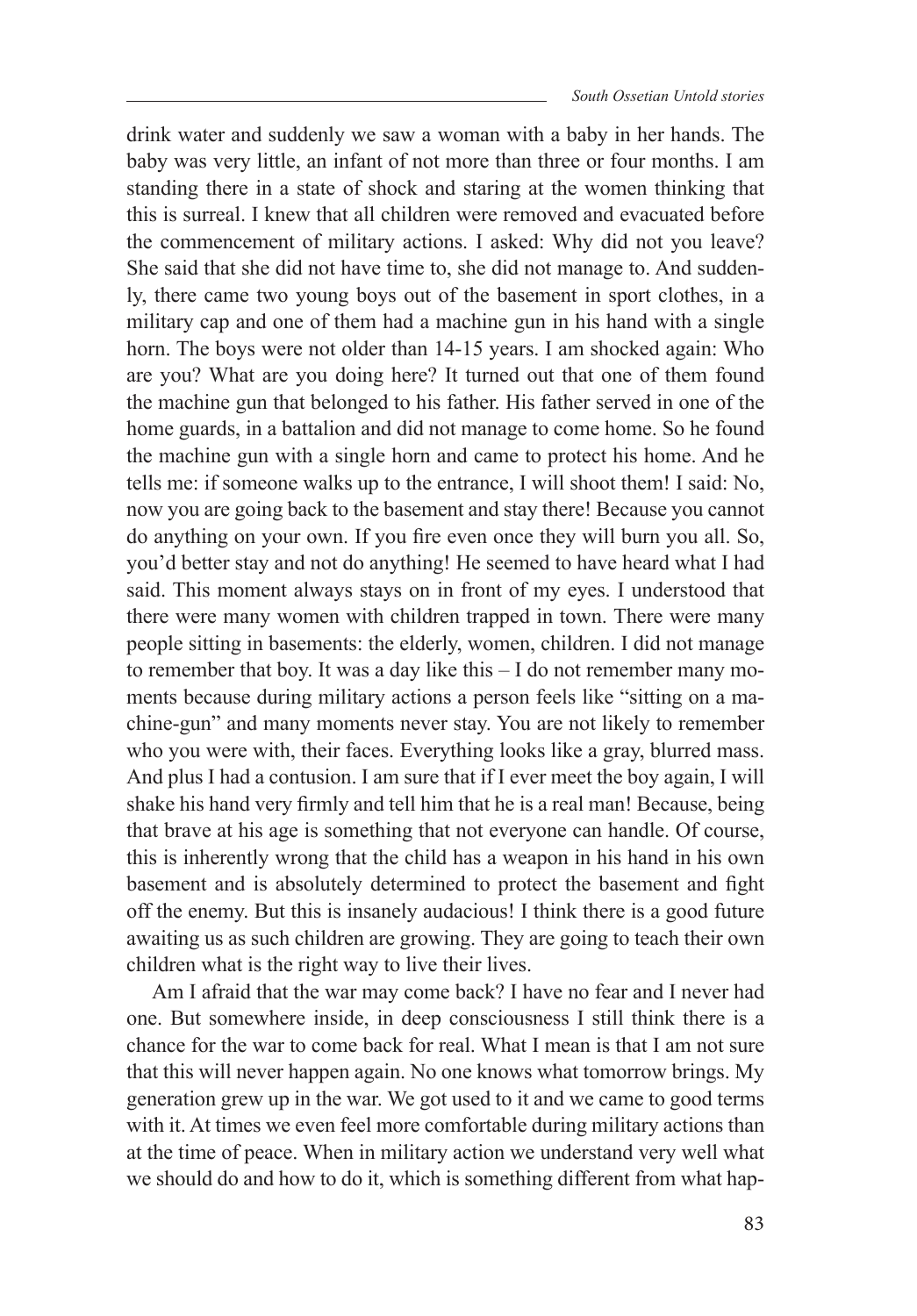#### **COST OF CONFLICT**

pens during the time of peace. This is wrong. This should not be the case. I don't want future generations, that little child, to grow up with weapon in their hands and end up doing what we did. I do not want this! And I'd rather do anything than let this little boy take up arms in his hands because if every generation grows up with weapons in their hands, a human being can never move forward; on the very contrary, they will go backward.

I have been having a lot of dreams lately. Sometimes they are just dreams about military actions. And sometimes I see something happening and those days when actual military actions took place. In these dreams sometimes I get killed, and often I am the one who kills those who are around me. I don't want to call these dreams names, I do not want to see them come true. Let them just be dreams. In your dreams you can be reborn as in computer games and you may not be worried about those who are around you. Let them just be dreams. But the thing is that I see these dreams more often than before and sometimes it makes me think that something may happen again, something that I do not want to happen – no, not at all!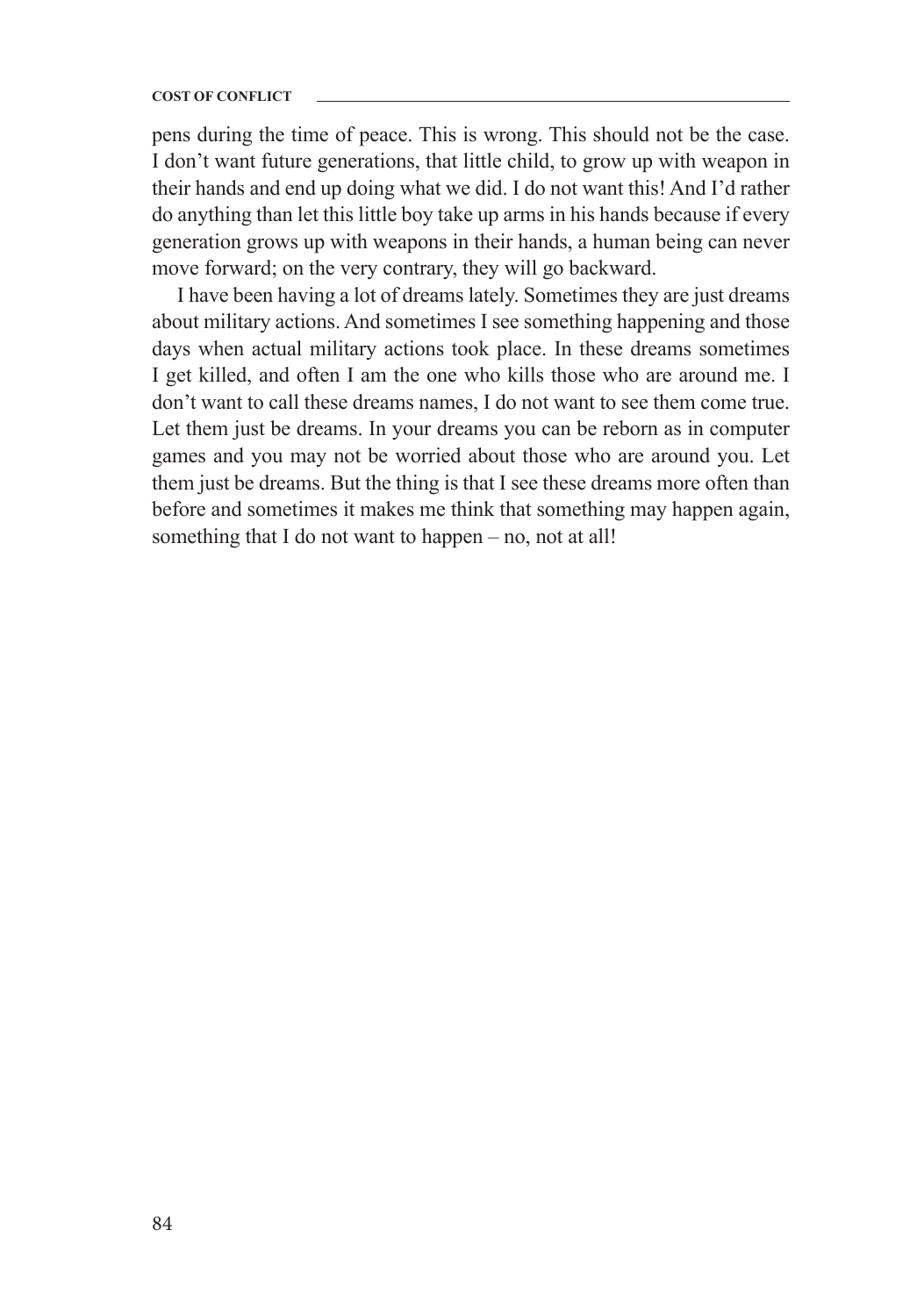#### **\* \* \***

## *M. K. resident of Tskhinval, 34 years old*

I was born in Tbilisi in 1976 in a working class family. My mom worked in various factories: at the brewery, tea factory, champagne wine production. My dad was in construction. As a young man he was really into sports, athletics, he especially liked weightlifting. He had many prizes. My brother who is ten years my senior is a circus performer. He developed a passion for the circus when he was 13 and since then he has been working there. He graduated from the Tbilisi Circus School and has never left the circus since. Currently he lives in Kharkov, Ukraine. He leads on his own circus-variety troupe. My whole family is ethnic Ossetian. My mom was originally from Leningor while my dad's family comes from Tskhinval. My parents met in Tbilisi. They left for Tbilisi to study and met each other there. They decided to join their lives and stayed to live in Tbilisi. They received an apartment in a settlement of Tevza, which is a Russian name for Georgian Temka. The settlement is close to Tbilisi Water Reservoir also known as the Tbilisi Sea. My soviet childhood was very happy. I thought that my whole would be like a fairy tale. But the fairy tale ended abruptly.

We lived in a big multi-story block of apartments with friendly neighbors. The whole neighborhood used to gather in the yard at a Birzha<sup>7</sup> where adults would spend time talking or dining together while children would play nearby. Or the men would play cards, backgammon or dominos. It was always cheerful. Most of the days were boring as everybody would be gone to work or to study, but the life would come back in the afternoon with everybody returning home. We had neighbors from various ethnic backgrounds – Armenians, Yezidi, Curds, Georgians, Ossetians and Jews but there was no difference between them, ever. We were all equal. The fairy tale began to fade away when my mom got sick. It was in 1989. At that time troubles had already begun in Georgia, the events of the 9th of April, when a meeting was followed with bloodshed. This was the most difficult time. First of all, people turned into something... locked up within themselves. And my mom got sick. This was a very difficult time for everybody. I was 13 when everything started. 1989 was the most difficult for me, since I had to be taken to the hospital with appendicitis. I had an operation on the 7th of April. The rallies were being held, there was no transport, and roads were blocked. But my mom visited me every single day, walking to the hospital and back... She

*<sup>7</sup>A place in a village or neighborhood where local people (mostly men) gather to discuss news, politics, everyday life*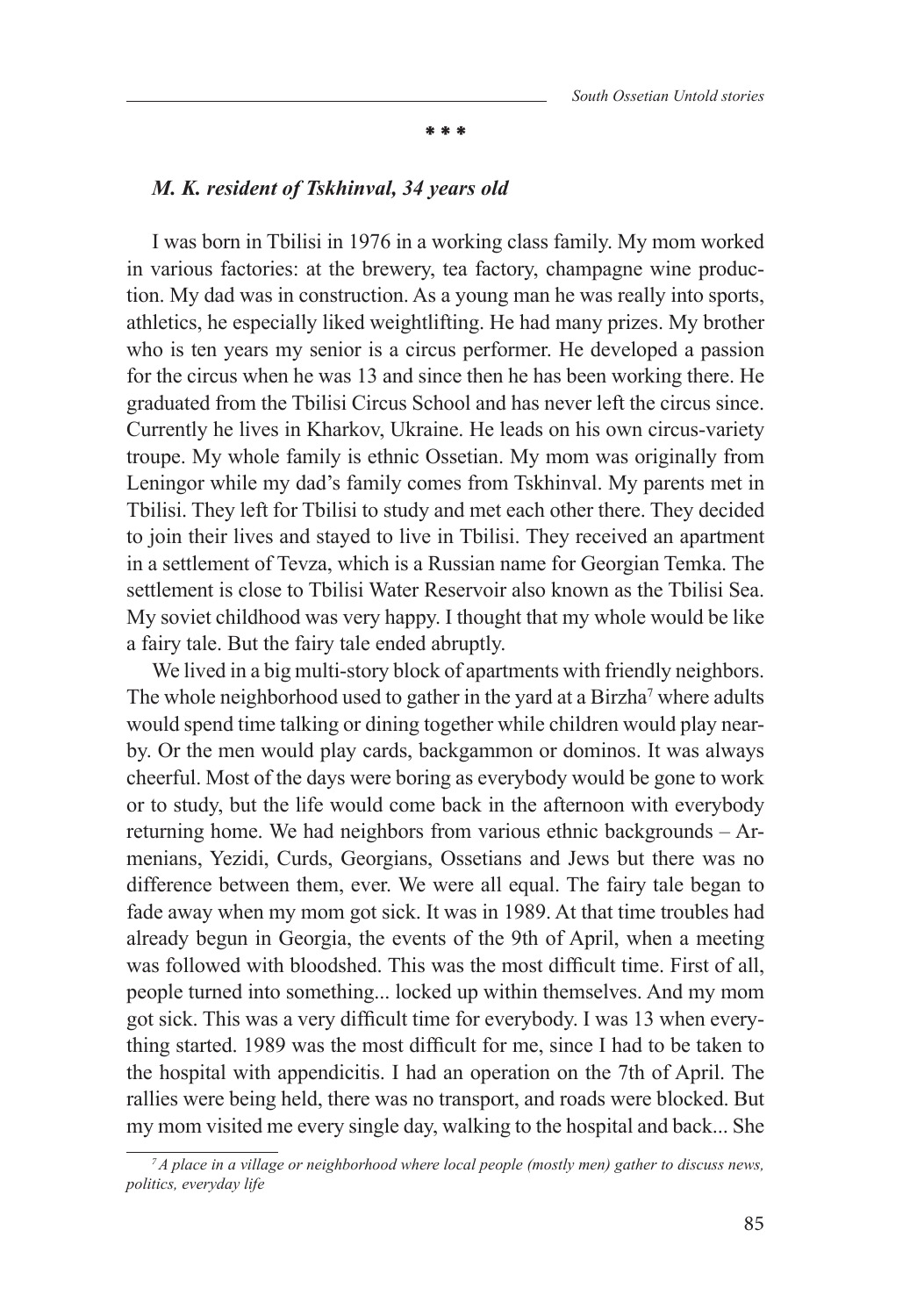went home early in the morning, cooked a meal, grabbed something for me, and walked back to the hospital. It would take her around three hours to get to me. And this went on every day – from 6 AM and again back to me close to dinner time. And I was already in pain to see my mom suffering like this, as she was already sick herself. My dad, one of the best specialists, worked hard. He was the best even in Moscow, during the Soviet times. He had titles like "master golden hands" and many others, I cannot remember now. A constructor's work is a very hard one: off to work early in the morning and back home late in the evening all exhausted. At that time my brother had already been married. He served in Ukraine and decided to stay there. He happened to be taken to the hospital because of a trauma he sustained early on in the circus: he fell down from a bike and broke his collarbone as he was performing under a circus tent. And when he started his service he was sent to the hospital for an operation. They put some kind of a pin in. That is where he met a nurse and as he was finishing his service, he decided to get married. They got married and thank God they are still together.

My mom died in 1990. It turned out that she had cancer but no one knew about it yet...even doctors could not say what was wrong with her before they operated on her. They thought she had gallstones in the gallbladder. But when they cut her open they saw that she had cancer. We were told that she would live a maximum of a month. After her death, it grew very difficult to live with my dad. He started drinking because he found it impossible to live without my mom. He lost his job and it was over – he got lost. From that point on, no one saw him sober. My dad started snapping at me and my presence would make him upset. Back then I could not understand what it was about and why it should be my fault. It was only shortly before his death when I realized that he could not look at me because I reminded him of my mother. When my neighbors realized that I was left all alone even though my dad was alive, they grew afraid that I would choose a wrong path, as they did not know my character, and decided to help me get married. I ran away to Ukraine instead and lived for seven years with my brother.

I would hear that disorder had already started taking over Tbilisi. They started to treat Ossetians bad. Apartments owned by Ossetians were being seized. But we were lucky with our neighbors. They would not let anybody get close to our apartment. That's why we were able to keep it. But my mom's brother was not treated as well: they beat him up, and he was already aging. He was caught by some Georgians and they beat him to the extent that he became blind. He had suffered from multiple broken bones, including broken ribs. He had diabetes and apparently an increased level of sugar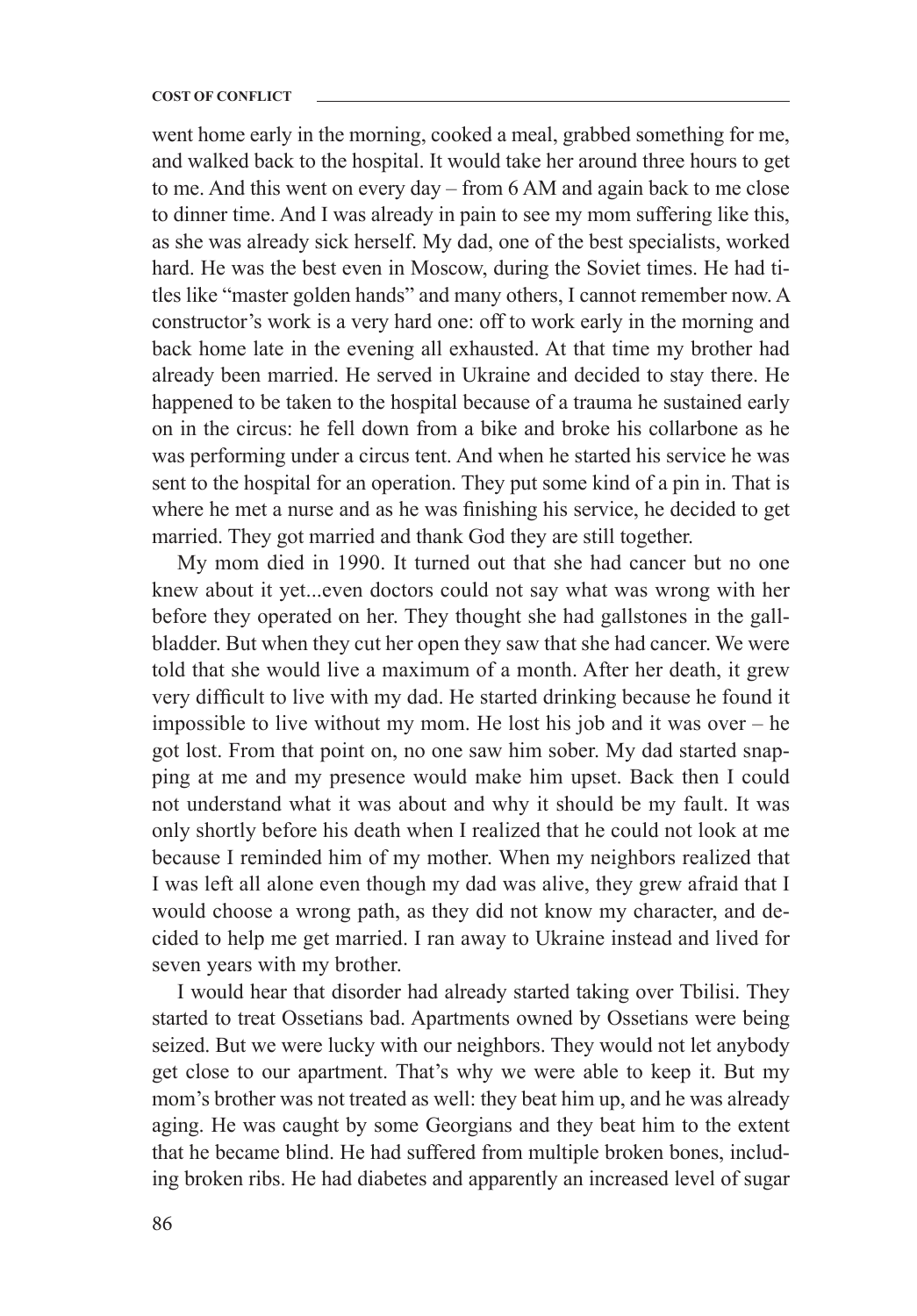also contributed to his blindness. He was picked up by a random passer-by on the street, who called an ambulance, and was taken to the hospital. As soon as he regained his ability to walk, he moved from here, leaving the city behind. Now his family lives in Russia. His wife, daughter, and grandchildren all live in Vladikavkaz, North Ossetia. As for our acquaintances... I know that there was a bus from here to South Ossetia from the Georgian side. They captured the bus and forced the passengers out. They made the men take off their clothes, poured cold water on them and chased them into huge refrigerated trucks, only to let them out once in a while, pour more water over them, and send them back in again. Of course, many of them could not survive, others have to live with disabilities to this day and their health could not be repaired. My aunt was caught in winter with a lot of snow and frost. They were forced to enter a river, ice cold water. This also happened close to Georgian villages, as the villages located in South Ossetia were mixed – an Ossetian village, then a Georgian one, and then again an Ossetian, to be followed by a Georgian village. So, stories like this were numerous. So, my attitude towards Georgians, even though they did not do anything wrong to me, grew extremely negative.

I returned to Tbilisi in 1998 because my father had taken ill and I had to take care for him. When I returned, I saw that the city had changed drastically. I don't know – maybe this was just my perception but it had become somehow estranged. By and large, I stopped perceiving it as a native town. Neighbors, it seemed, were kind to me. They would tell me something like: "It's a pity that you are Ossetian. If you were one of us, you would not have any problem getting married and settling here. But you are Ossetian. A very good person, though".

Many Ossetians who I know suddenly started calling themselves Georgians and God save us if someone tells them they are Ossetians. They have changed surnames and added "shvili" to the end, as if changing one's surname will change their personality. They have been integrated in this city for a long time, having spent all their lives here. They had good jobs, there were future prospects for those who studied here, they stood a good chance of "going into the world'. And on top of everything, there were mixed families with Georgian mothers and Ossetian fathers. They have lived all their lives together and now they are getting divorced because of this? Really?! Or they should have left together. It seems they did not see any other option for themselves. That's why they chose to change their surnames. There were cases when Ossetians were dismissed from their jobs because of alleged minor misdemeanors, they were issued reprimands and kicked out if they refused to leave voluntarily.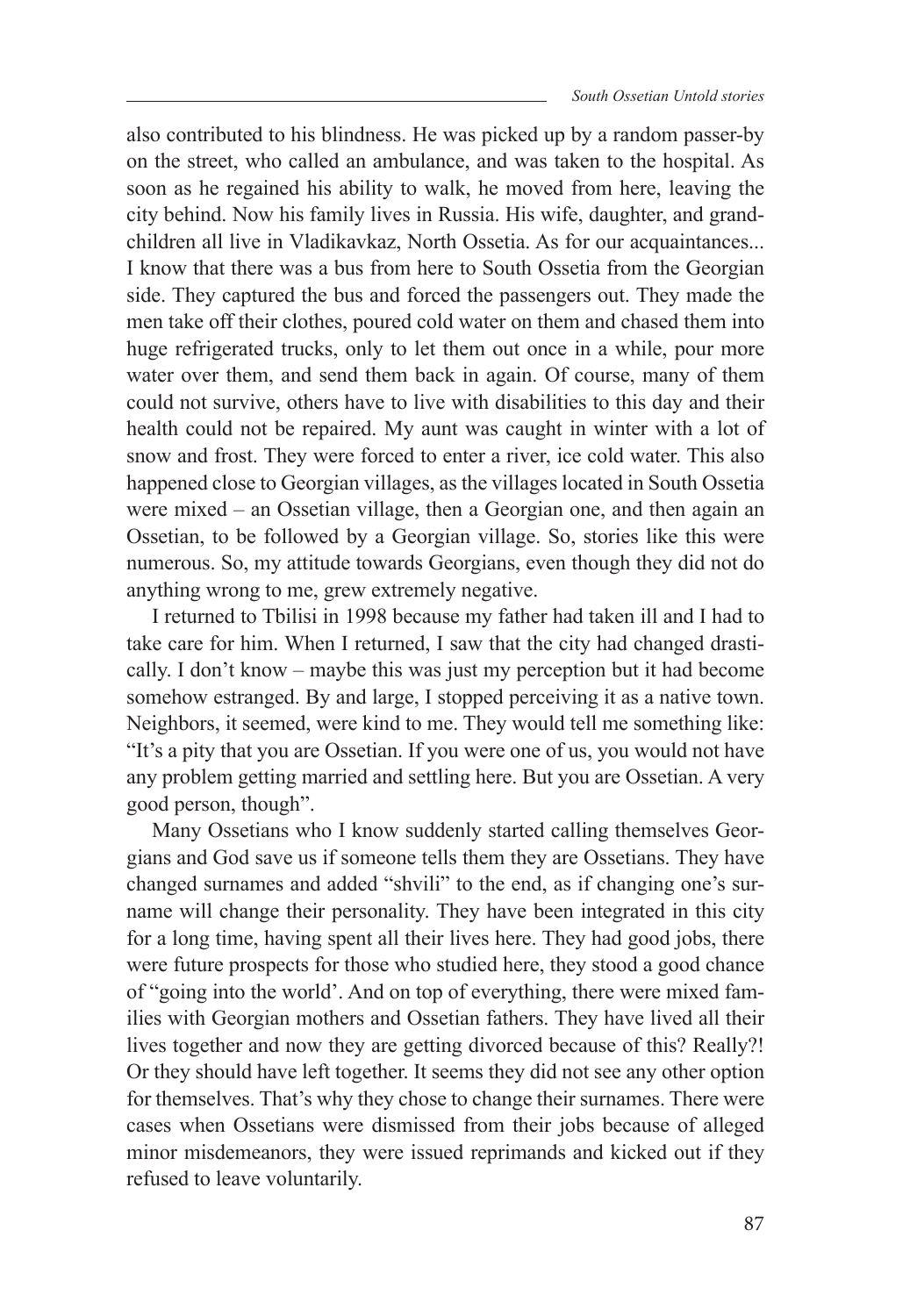My father died in 1999. After the anniversary of his death I decided to move here, to South Ossetia. First of all, all my nearest and dearest, my blood are here. Secondly, my parents are buried in South Ossetia. Thirdly, I find life here easier. I was not going to change my name. I have not even thought about this. This is a treason to me. Therefore, I decided that I'd better leave. I did not spend much time choosing. I wanted to be closer to the place where my parents are buried. I sold the apartment there – I had a two-room apartment and bought a three-room apartment here. I was told back then that this was a fair deal. But it turned out, as everybody would tell me, that it was quite cheap. But it was all right to me as what was important to me was to leave. Two years after I had moved here, I found a job. Nobody knew that I was about to leave in Tbilisi. I did it quietly and silently. Only when I was departing with my suitcases did my neighbors find out about this. I left furniture and everything there. I just took what I could carry. I would occasionally bring tableware and other stuff. The reason I had not told my neighbors about my decision was that I knew they would start talking me into staying and I did not want to listen to their convincing. At that moment I had already decided that this was the right thing to do. By the time I departed, Edward Shevardnadze was a leader in Georgia and everything seemed to calm down. I wanted to believe this, but I could not believe. Knowing the nature of Georgians, they were not likely to have changed. They would just change nothing for nothing: one left and another came who just happens to talk different but does the same thing. I do not believe to this day that anything will change. To tell you the truth, I am still waiting for yet another trick from them. And it was not unexpected even back then – that things like this were taking place, as they have always been sneaking around to harm the Ossetian people. I am not convinced that everything's over even now. In 2004 I lived in an outskirt of Tskhinval and we all, residents of the whole building, had to go to the basement and sit there while there was shootout outside. It got quiet, we got up and then we had to go down again. And always like this ... before they went silent again.

In 2008 I was here. Generally I had never left the area. And besides, I did not have a passport back then. I was granted a passport and citizenship only after the war of 2008 and therefore, I had no permission to leave. In 2008 when the war broke out, I was at home fast asleep. And only after they had started shelling, did my neighbors almost break in my house. They were afraid that I would stay here and that something would happen to me. They even tried to get me to the basement. Still half asleep I could not understand what was going on. Then I, together with my neighbors, got to the basement. The building was shaking because of explosions, and we could feel it even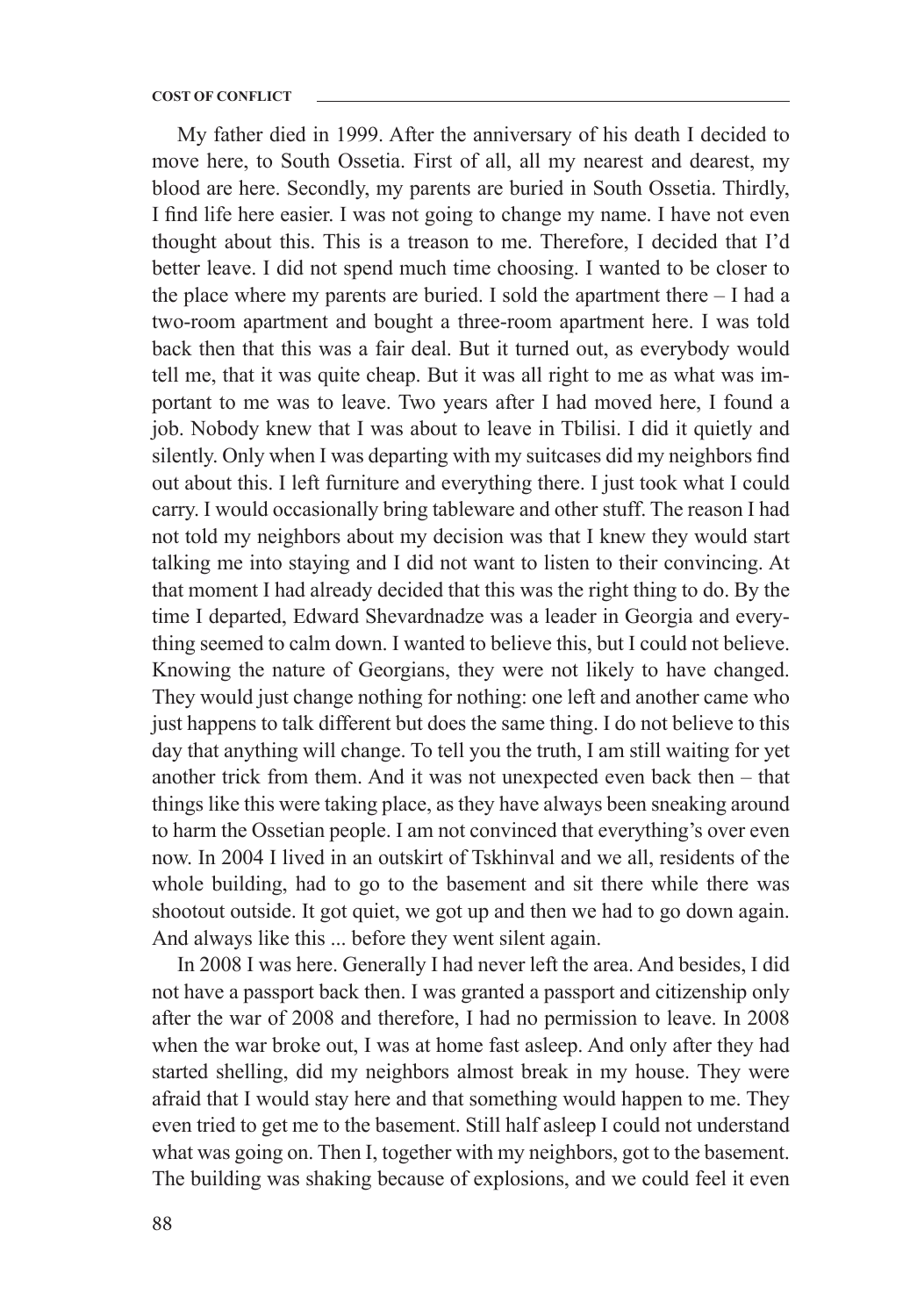in the basement. It was something like a powerful earthquake. We probably spent five days there. Even after the shelling was over, people did not want to get out. It seemed these people did not believe, to the very end, that everything had finished. We were not going to leave them alone in the basement, therefore, the whole neighborhood continued to sit there.

Afterwards, the local residents found the body of a Georgian near our block, and a Georgian tank was turning just in front of our entrance. At this very moment it fired at the lower building, the one that was closer to the Georgian border, to a village of Nikozi. And in that building, the sidewall of the fifth floor slightly parted from the building. They repaired it later on and somehow managed to rebuild it. Our building also caught a missile on the fifth floor but luckily it did not fall down. The missile few into it and got stuck there. Then the Ministry of Emergency Situations took it out.

During the times of calm, we would occasionally get out of the basement and walk beyond the entrance. I observed the town changing in front of our eyes. When we finally got out of the basement and walked around the district looking for our neighbors, young guys and men who served in a home guard, we wanted to know where and how they were. And we, the neighbors, decided to look them up and learn at least something about them. Thank God everyone turned out to be safe and sound. But many young men had fallen.

What was the most horrible was to see the ruins all around us, roads covered with holes. A hole after a hole and yet another dreadful moment: no sound and sight of children. No childish laugher, nothing. This is what was the most horrible. You literarily felt that life had stopped completely.

I wanted to believe that life would come back, as we did not know how bad and dire it actually was and simply wanted to believe in better things. But the hope as such reappeared when we got to the central square, where, in the center of the square we found a child. The child was around two or three years old. When we saw the child we all started crying, and we believed that life does go on. He was cute, in a baseball cap with big cheeks and curly hair. He was a beautiful child with big eyes. And I believed. I could now believe that life was going on and that nothing is over! We will stand on our feet and everything will be fine with us, even better than it was before! After this, life really went on. We started renovating the city, roads, refurbishing houses. People have places again where they can live, there are employment opportunities. Life goes on. Of course we have to be patient. But I believe that our beautiful future is not far away.

I think that, for Georgians, it is quite all right to go to war against Ossetians. Because, I believe, many things that can be told, they do not want this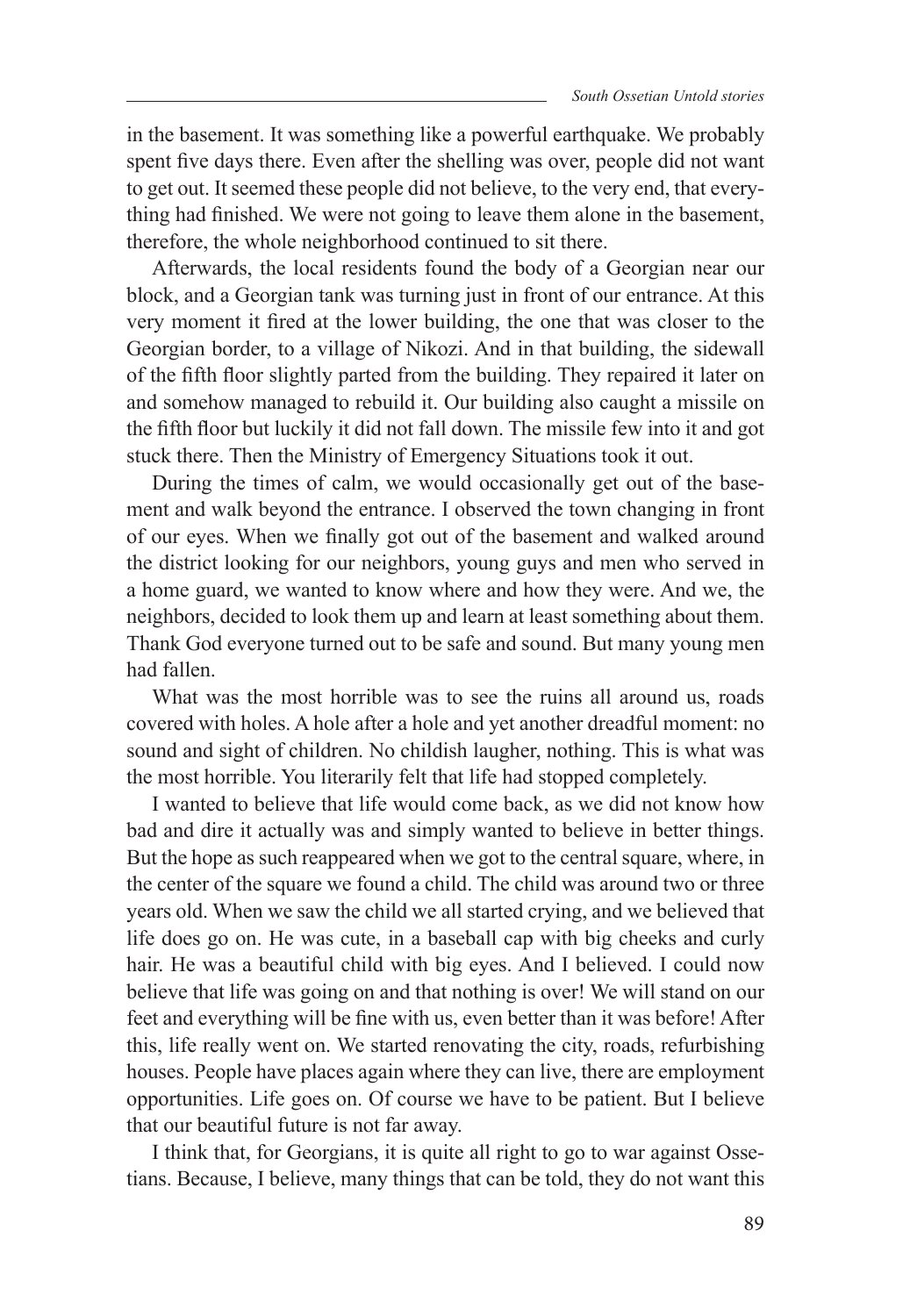to be heard by others. [They do not want stories to be told that would show Georgian actions in a negative light].

I do not regret leaving Tbilisi. When I came here, my Georgian was proficient. As of today, I remember very little and I don't regret that.

When I lived in Tbilisi, I had a neighbor, a friend of mine. We had been friends almost since we were born. We keep in touch periodically through the internet. They seem to be all right. I have never asked her about these events – we were friends and I do not want to open up something new in her that I do not know. I am afraid of asking her. What if she also supports what the authorities say?! That is why we always discuss neutral topics. And she never asks me, as she knows that I will be straightforward about what I think. It seems she does not want to hear it either. We talk just about stuff like family, children, childhood. Politics is a no-no for us.

When my mom was dying, when she felt she was living her last days, she gathered us all and asked us to bury her in the village where my father was originally from. We had never thought we would ever have to move there, and even tried to talk her into changing her desire. We told her it would be easier for us to visit her grave here, in Tbilisi. And then she told us: "If you do not take me there, I will take you with me one by one". This was her last wish and we burried her in the village. When my mother died, my dad arranged to fence off the grave in a way to make a place for him as well. He too is buried there. Sadly, during the 1990s, the village was erased from the earth by Georgians with nothing left there but this small cemetery and a shrine not far from it. And also, to my great sadness, I have no access to the graveyard as of today, as they made the territory adjacent to the graveyard into a military training ground with frequent drills. It was two years ago when I managed to visit my parents graves for the last time. All my attempts have failed since then. I have been long trying to bring this issue to the attention of everybody, authorities, agencies in charge for this, to make them understand that they should not be doing this. Because for Ossetians, the graveyard has always been considered a sacred place and no one should disturb it. But it seems that at this moment the authorities are not thinking about this. This is not important for them. Even if I lived in Tbilisi and grew up in the times marked by the denial of God, or anything sacred in general, nevertheless, my parents managed to instill the love of the Ossetian culture and traditions in me. They taught me a lot. It was important to us, very important. And today, as much as I can – I am not going to say that I have never sinned – even the purest person in this world is a sinner, but nevertheless, I try my best to stick to our traditions, our culture. I am very interested in this and I went to explore further to know more than what we were taught.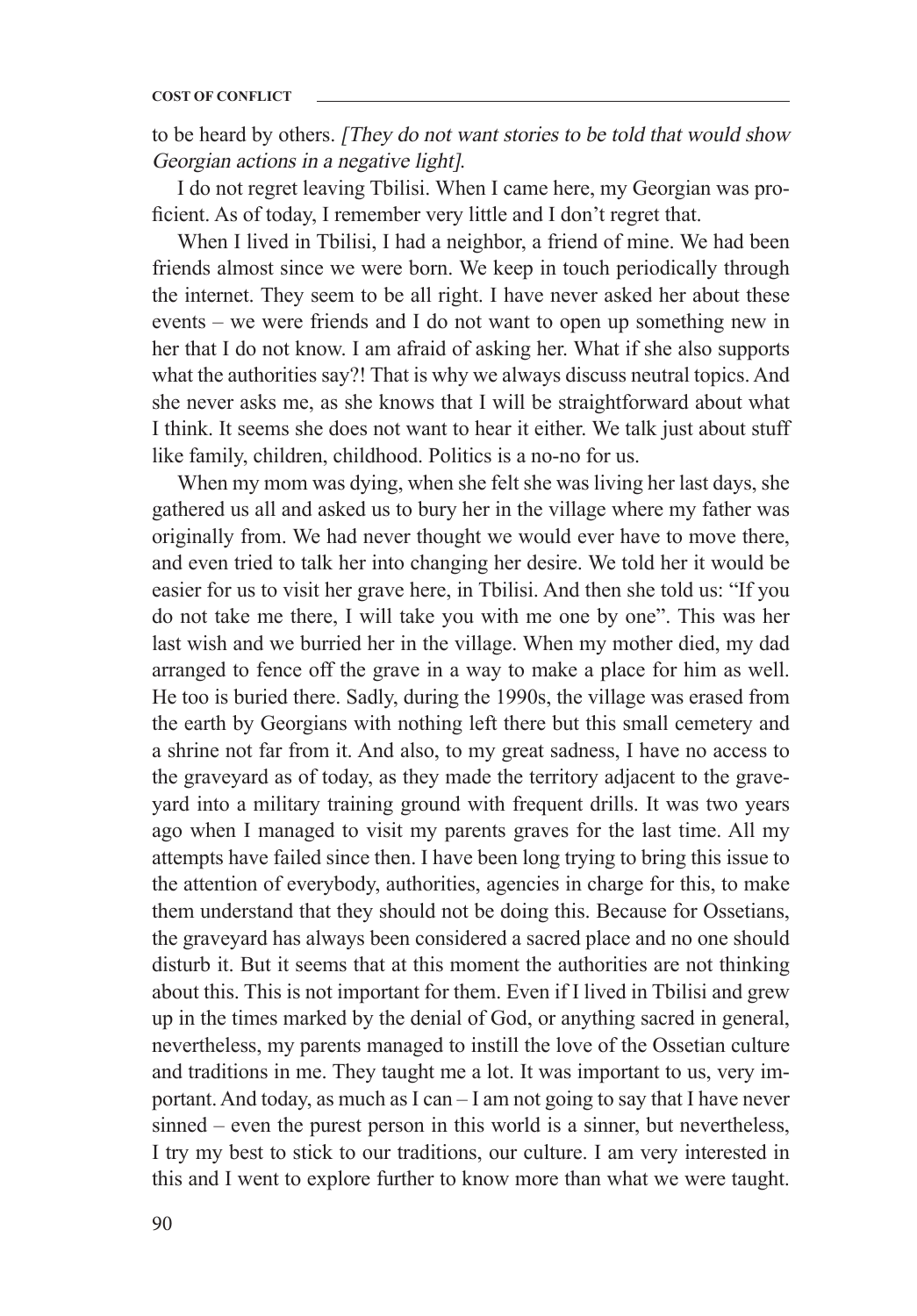For instance, I tried to understand what messages our forefathers tried to convey, what was there in their will that we should know. Because, many of these messages are coded and it will take years of work to decipher them and understand their essence. I try to introduce into my life what I feel through these teachings, and decipher some of their meaning. I used to be very into branding with iron. I used to brand wood planks for baking Ossetian pies with Ossetian ornaments and sketches from the Nart sagas. I started painting bottles in an Ossetian style. I hope that I will go beyond that and will learn something new. I would like people to have a more serious attitudes towards the Ossetian culture and religion and start following it, as our religion is our culture. And then, I think, Ossetia will survive, get back on its feet and become stronger.

Most probably, people go to war when they are powerless. Wars are always waged by the weak. In my opinion, this is powerlessness and greed. One simply has to live with their own history, one should live as God intended. Only one true religion will cause all wars to stop. We just need to decode and rewrite the Bible in the right way to uncover its original purpose. I am sure that the Bible has been rewritten numerous times! Thousands and millions of times! And the church led this, trying to boost its authority. As always, where there is a religion, there is always interest from the kings and the church.

The Biblical "you shall not murder" is meant for ordinary people, for commoners, for I know no governor or ruler who has not murdered. All wars are waged because of authorities, aren't they? They start all these wars, they purposefully take steps towards it, knowing at the same time that wars will claim not one life or two, but whole nations.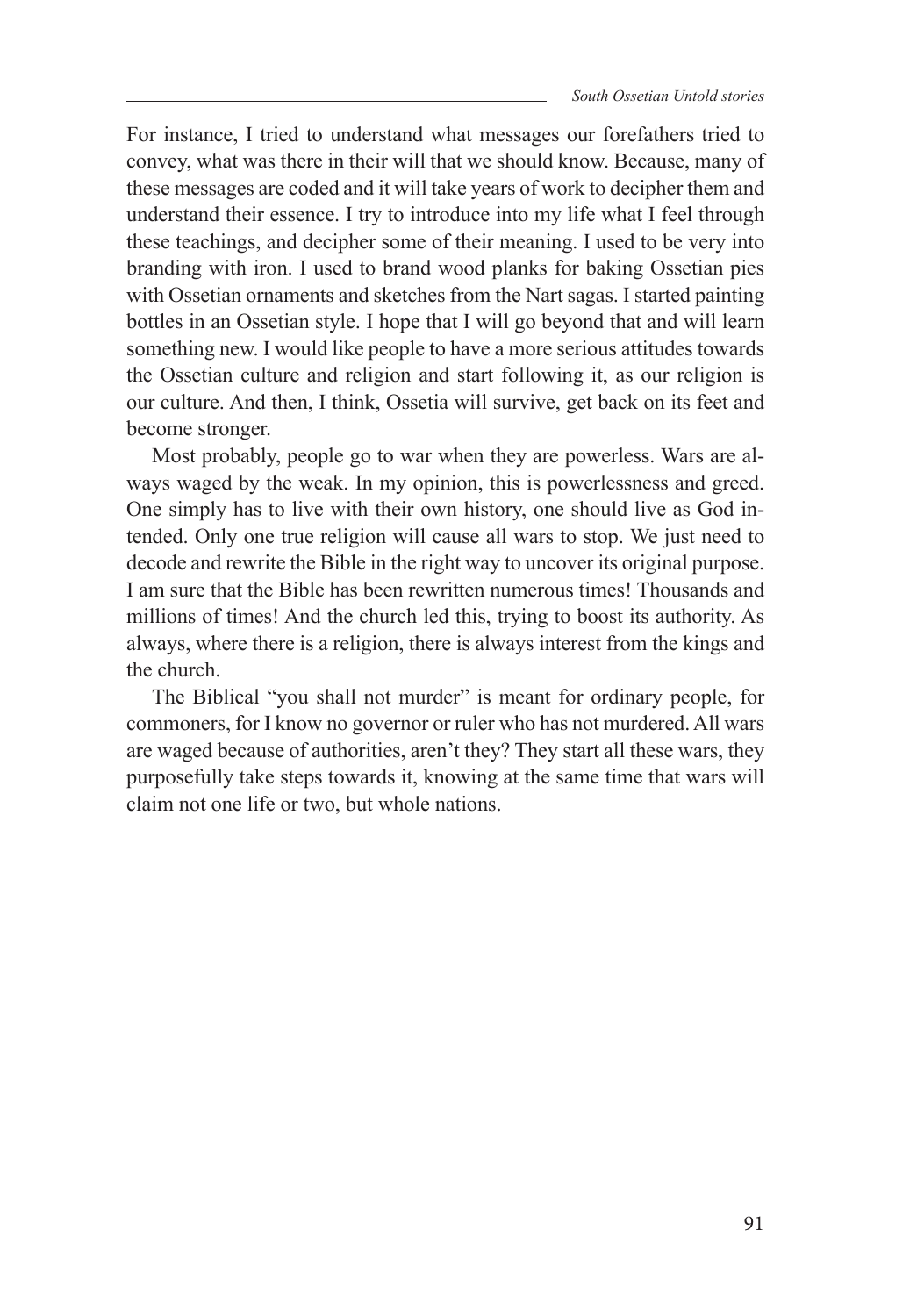**\* \* \***

# *S. A. resident of microdistrict Khurzarin, Tskhinval, teacher, 60 years old*

I was born in the South Ossetian village of Ortevi. I grew up here, in Tskhinval. I went to school here and finished math class in school N6. Then I was enrolled in the department of Physics and Math at a local university. After graduating [from the institute] I was assigned to work in Georgia. I was received very well there. The school director was an Ossetian man, Parastaev. They found me an apartment right away and I shared it with another woman. The team was very good. I started working there and it seemed I was liked by fellow teachers and pupils as well. I got married there, to a Russian man. I have two children. Their surname is Serdyukov. The school there was only for nine grades and after finishing we had to move to a Georgian school but my children never managed to learn Georgian, therefore I had to bring them here. My parents lived in Tskhinval. It was in the 1990s when I brought them here. I wanted to settle here with my children. My parental house was burnt to ashes in the 1990s and we were given a carriage instead, not near my house but close to where my brother lived on Tabolov Street. They lived in the carriage without descent living conditions. To cut it short, my girl graduated from the School of Economy in Tskhinval and the boy studied law in Vladikavkaz.

Our Russian village was in Georgia. Very often they would take us teachers to a village council where they talked at length about Russia being Georgia's enemy. There is also a village of Tsaniskari. They would gather us there and at those meetings, Georgians would speak to us. One man would say: let's cut off the heads of all Russians and send them via post to Russia. And then women protested: How dare you say such things out loud! It is not possible! Well, not everybody was like this.... All in all, there had even been cases where Russians were lining for bread, milk and they would insult them: you are Russian, what are you doing here? Get out to your Russia. Of course not everybody was like this, but nevertheless, there were moments like this for sure. I myself somehow went there by bus. When I was about to get off, a driver said something to me and I responded in Russian. And he says to me: What are you doing here? Get out of here! I just looked at him, got off and went away.

And then they started saying some stuff about Ossetians. Our director left his job. He was told that Ossetians must not work on high positions and those who do should immediately vacate them. And many did. They filed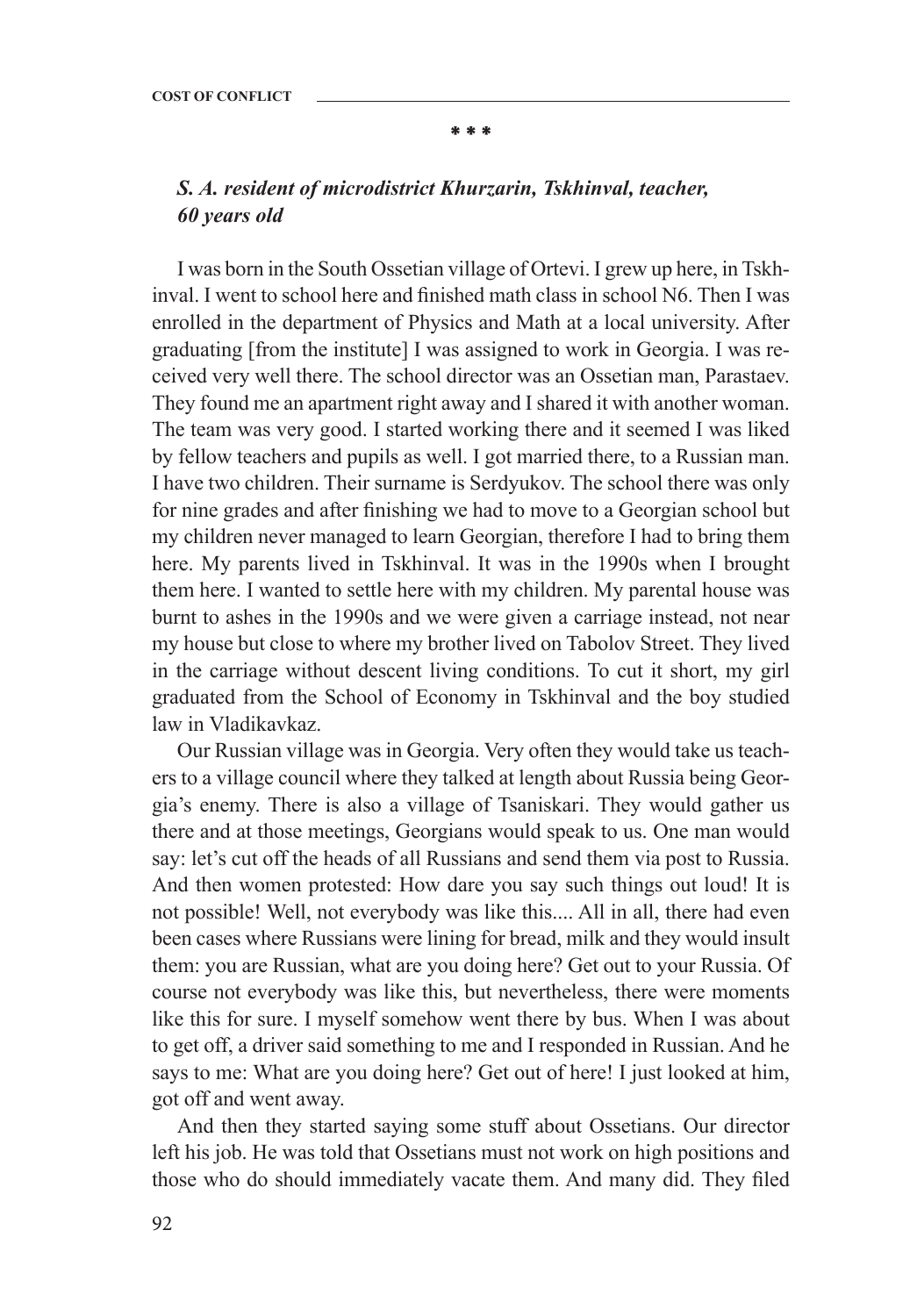resignation letters. My neighbor Semenikhina, resigned from her job in a kindergarten in Tbilisi because she was Russian. "File your resignation", she told me that Ossetians were told the same: write a resignation letter voluntarily and indicate that you want to leave, and then they were discharged. There were shootings in the village. And we were afraid! I am Ossetian and my husband is Russian. Everybody was scared, but I think Ossetians were the most afraid. I had to climb into an attic and stay there overnight. It turned out that my neighbor killed his dog but I thought that they came... you never know! Marauders and many others were roaming around. I was scared to death! And besides, I did not know anything about my [family]: I did not know what was going on. It turned out that my house had been burnt and that my parents had left South Ossetia. To be exact, my mom moved to Vladikavkaz, she was wounded in her leg, but did not have the patience to stay longer and returned soon. The wound on her leg took a very long time to heal. My father, because he was taking what was going on and the burning of our house close to his heart, died a sudden death. My mom just managed to arrange for his funeral and died very shortly after: her wound got complicated and we also found out she had developed cancer.

In short, she also passed away. We were left with nothing here. My brothers stayed and they live here to this day. As for myself... I accommodated my children in Vladikavkaz in a rental apartment. My daughter married an Ossetian man there, and my son also married an Ossetian girl from Java. And they both live in their apartments. I returned to Georgia, to the village. To be honest, nobody touched us. We worked in school as normal. But our director was a Russian man – my former student, before the war in 2008. When, on the 8th of August, they reported that there was a war, oh, my goodness! I thought – what are we supposed to do? I was afraid to go, but I sent my husband instead. I told him: you are Russian, maybe it's better this way. You will manage to get to Tskhinval. He only managed to get to Gori where he was stopped by Russians. They told him: you don't have citizenship, therefore, you cannot go. By and large, he got back. But I had citizenship – I am a local girl. And after the war, I was thinking: here, in South Ossetia everything is over... No one is left alive.

On September 1st, I went to school and we were told that we all had to go out to a highway. They took us all, both teachers and students and local residents as well. We were arranged in the following way: from Lagodekhi towards Tsnori with a distance of stretched arms from each other, Georgian flags in our hands and banners with a "Russia Off!" slogan. They drove past us recording on a camcorder: look at those people – the whole of Georgia's against Russia! We were basically forced to do this. We tried to resist: we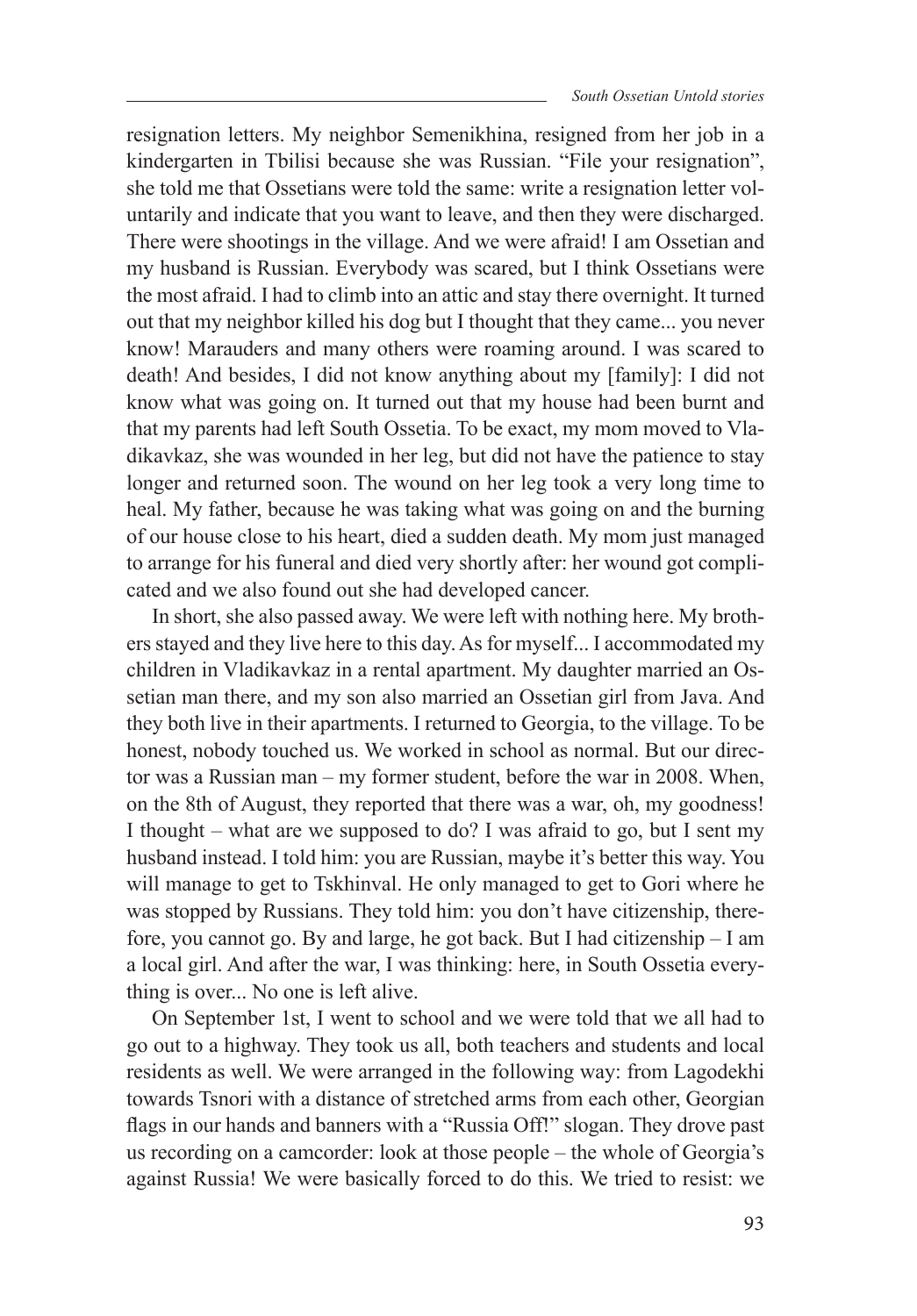don't want to go! And our director said: if you want to work, you have to stand on that highway. Back then I did not know yet what I was supposed to do – stay there or leave? After the war of the 1990s my parents always wanted me to go back come. They wanted to buy even a small hut here, but had no money for that. And basically before of this we were stuck there. Then we wanted to move, but we somehow always dragged on making a decision. I even travelled to Tskhinval and applied for an apartment. I was offered housing in the village of Tsunar. I tried to talk to my husband into moving to the village, but he did not want the fuss and hassle just for moving from a village to a village. And therefore, we stayed there. And finally, after we had been taken to the highway, I came home, mused for a long time, and early on the morning of the 2nd of September grabbed my bag and off I went! I was thinking to myself: let's see if I can get there. I arrived in Gori and tried to negotiate with taxi drivers to take me as close as possible to Tskhinval. But they all refused. Then I went to some Russian soldiers standing nearby. They asked me to show them my passport. They looked at it and said: We will let you go but how are you going to get there really? There was no transport at all. I said: let me through and I will manage. And off I went. I walked and walked until I reached a certain place. There were Russian soldiers deployed there too. They too looked at my passport and felt sorry for me: how are you going to get to Tskhinval? I continued anyway. I walked and walked but I only saw one car – one of the Red Cross hurrying in a direction where you could hear explosions, but no one was on the highway. I was even scared: the earth is all black on both sides, shell casings, these large shell casings are all over the place. And you could smell something bad, some odor coming possibly from cadavers. But I did not stop, I just kept on walking and finally got to Tskhinval. I do not know how long I had to walk from Gori to get here. There, at a checkpoint there were our Ossetians and Russians. They saw me walking towards them all alone, without anybody walking by. They saw me from a distance and when I got closer they signaled me to go to them. They also called in a Russian officer. I explained to them that I was nothing special. From that place I managed to call my family who were looking for me. Before, I had agreed with my husband that I would try to get there and then we would see how we should go. When I got there, I called as the connection was still working. I said to him: here I am. My husband said: "What are we going to do now?" I said: "There is no way back for me. It's only possible for you to try to come here." But he said: "How am I going to leave my sick mother here"? To cut it short, he stayed there.

When I was still living there, they turned off Russian channels and started a powerful propaganda that Russia is our enemy. But everyone could un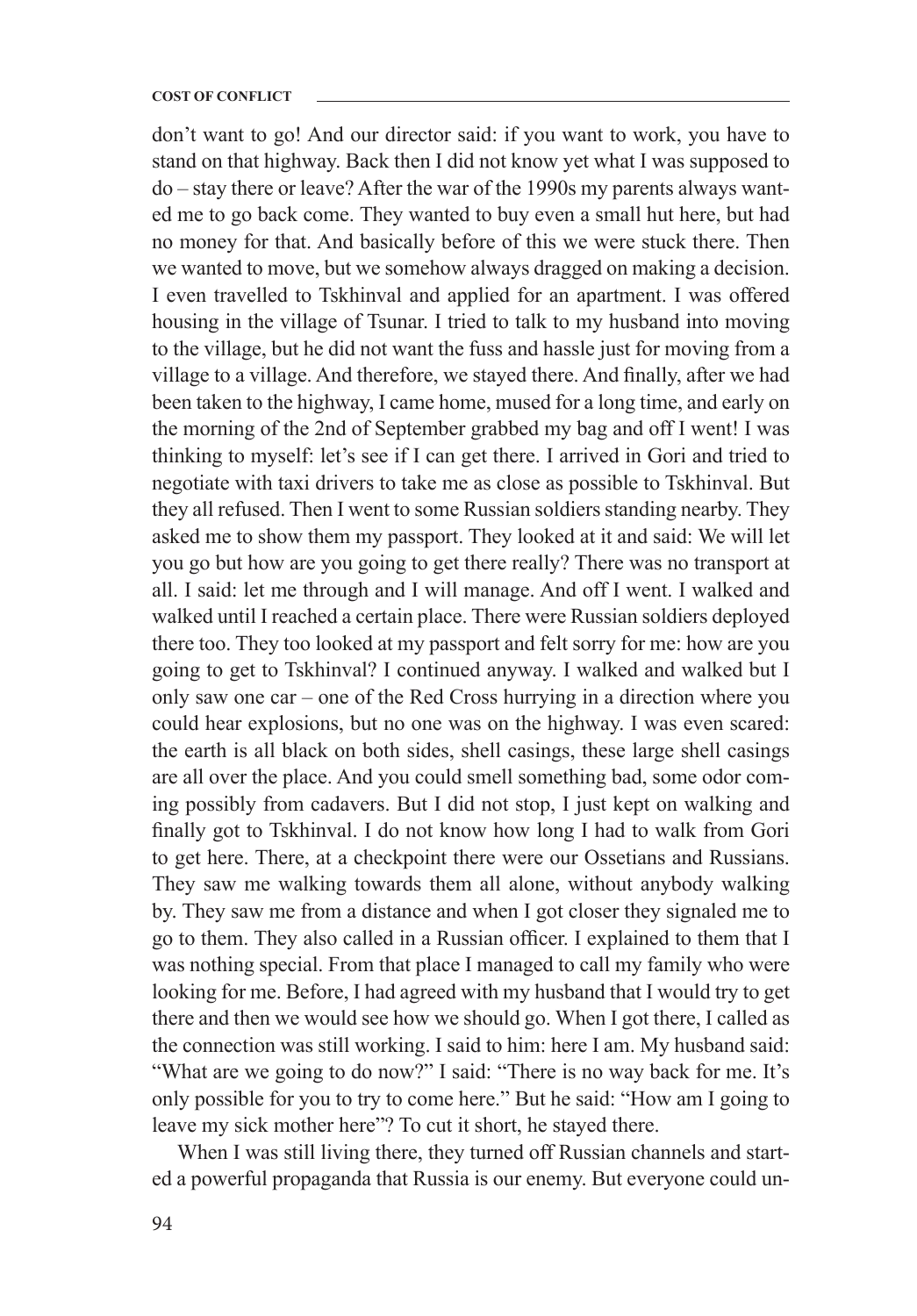derstand that this is not the case. Educated people – doctors etc understood this better. But ... propaganda was really powerful ... Most of the villagers had left for Russia. Some departed to Kursk, some went to some other places. There was almost nobody left in the villages and there were no students at school. There were lots of Georgians. They occupied all apartments. All of them were Georgians from Azerbaijan and Gurjaani. A lot of people arrived from there. All local youth had left and only those who actually did not have anywhere to go stayed. Then I went to the Red Cross to talk about my husband. I was told that if there were several families who wanted to come here, they would arrange for this, but they would not be able to go there for just one person. I asked my husband to talk with our neighbors and find out if any of them wanted to come here so that the Red Cross could arrange for their travel. But he said that they were not going anywhere. As of today, elderly women and men, few who stayed, had started drinking and many of them have already passed away.

My children often call their dad. We send him money. There are no salaries there and you have to get by with what little you get from your vegetable garden. His sister visited him in summer. She herself lives in Krasnodar. She spent all summer with him helping out with harvesting. She told me this: your husband says that as long as he is alive, as long as he can, he is not going to leave. He wants to see his grandchildren and all so much and he hates to think that I may have remarried here. I have not! So he lives there all alone. His brother is also there. They keep in touch and help out each other. But he is alone.

I got an apartment in Khurzalin (Sunny) district in Tskhinvl. It was very hard. That is where I live. I also found a job.

Gamsakhurdia was the one who made the biggest mistake. He actually made the first mistake, which then started snowballing. When there was the war in 2008, I found out that young people who lived in our village also participated in the war. Georgians had already settled there. There were a lot of Georgians in the village. They were sent here in tanks. I know this because when they returned on the 8th, conversations started spinning off that Russia had attacked them so bad that they were running not being able to see anything before them, hiding in tunnels and returned home hardly alive. They told stories about the turmoil that Russians made, making Georgians run as fast as they could. There was a woman who worked in high governance structures in Lagodekhi who was saying that many Georgians died there. As if Russia had destroyed it, do you get it? And I asked: how many Russians have died? And then she shouted at me at the top of her voice... There was a Georgian woman, a teacher of the Georgian language. We started arguing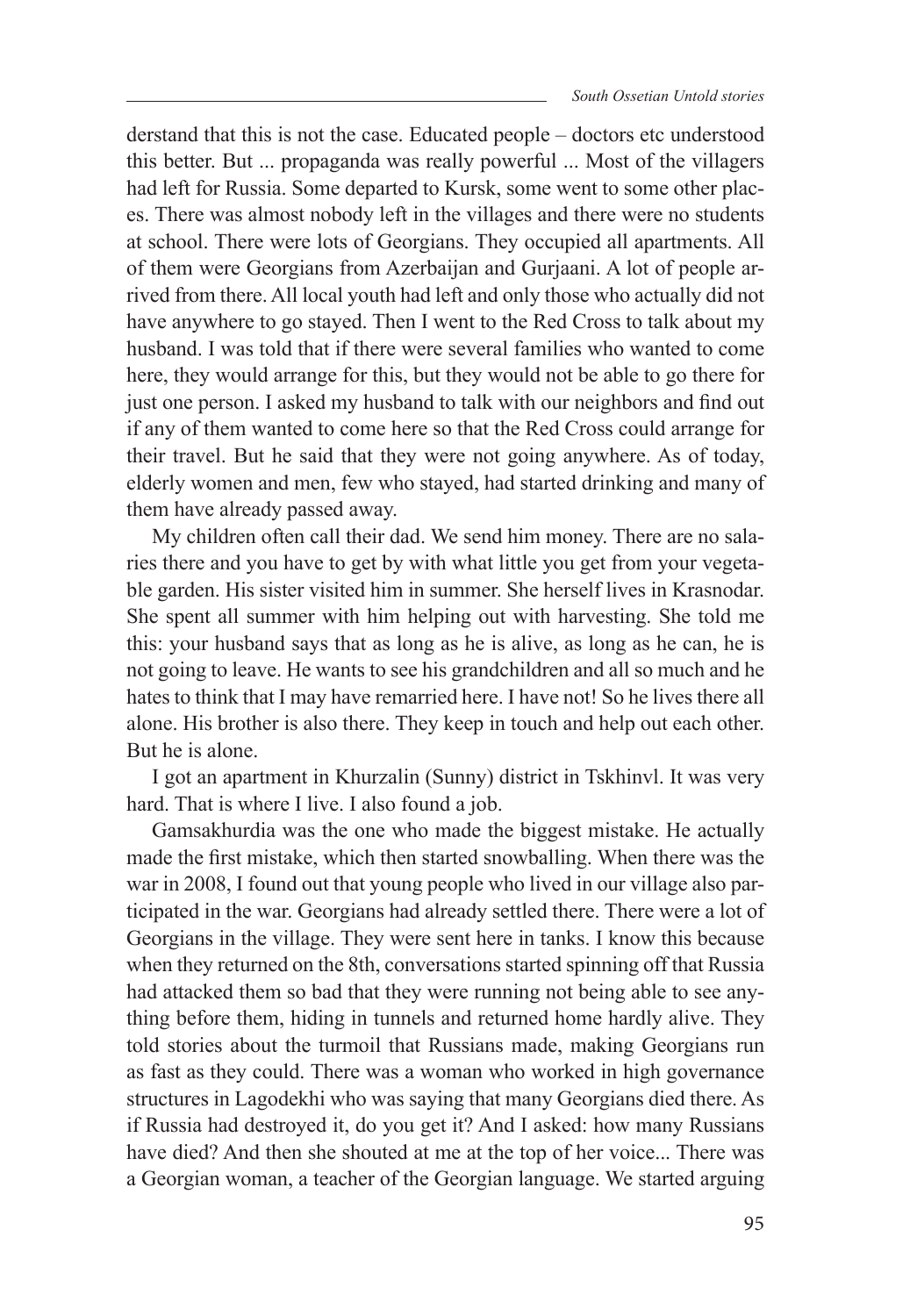#### **COST OF CONFLICT**

but she kept justifying Georgians. What they were saying on the radio was how our [Georgians] guys were being slain, shot, arrested at the hands of Ossetians and Russians. What about our guys who got killed? No one knew about them. As if only Georgians got killed. Now, if you ask Gori people – on the contrary, they say the Russians treated them well and Russian soldiers even shared their food with them as there was nothing to eat.

On the night of the 7th of August it was announced that Georgia would never fight with Ossetians, that they are brothers. Saakashvili was giving a speech and he was saying that Ossetians were the first to make melted butter from milk and that the Georgians learnt all this from the Ossetians. To cut it short, he praised Ossetians up to the seventh sky, and then at night he crept out to fight us. How can we understand this? In one of the Ossetian villages he even helped restored a monument of Kosta Khetagurov. They also renovated an Ossetian school there, even though after his departure, the building fell apart right away. The plastering came down and the teachers started complaining: what have they done with us? All in all, they just painted and that was all. The war broke out and nobody knew who attacked who first, whether it was Russia who attacked Ossetia and Georgians were fighting them off or Georgia had entered there and now there's fighting. Nobody knew anything before these guys came back. The version these guys were spreading was that Russia attacked Georgia and chased them like mice from the field.

I don't regret coming back here. You know, as soon as I got married and moved there, I had been working like a donkey. We had both cucumbers and tomatoes at the same time. Everything at a time! It was hard physical work. There was a factory producing ethereal oil and we processed geranium. The factory also fell apart afterwards. It is not there anymore. Thanks to this factory, we managed to survive even though the work was seasonal. And now there is no work there. I am happy that now I am here. My parents wanted me to come back here for a long time. When they visited us they saw us working hard, toiling, they saw the children in early childhood working with their little clothes that we had made for them. My mom would always be angry with me for making them [the children] work like this. But how should we do it otherwise? There was no other way: you only had something if you worked hard. No work – no income. The same with the school... eventually there were fewer and fewer students, Georgian children did not know Russian. In the department of education they told us that we had to switch to Georgian – set up the first grade on the base of the Georgian sector so that eventually there would be only the Georgian sector. That's what they did. Even though our director was Russian – from a Russian family who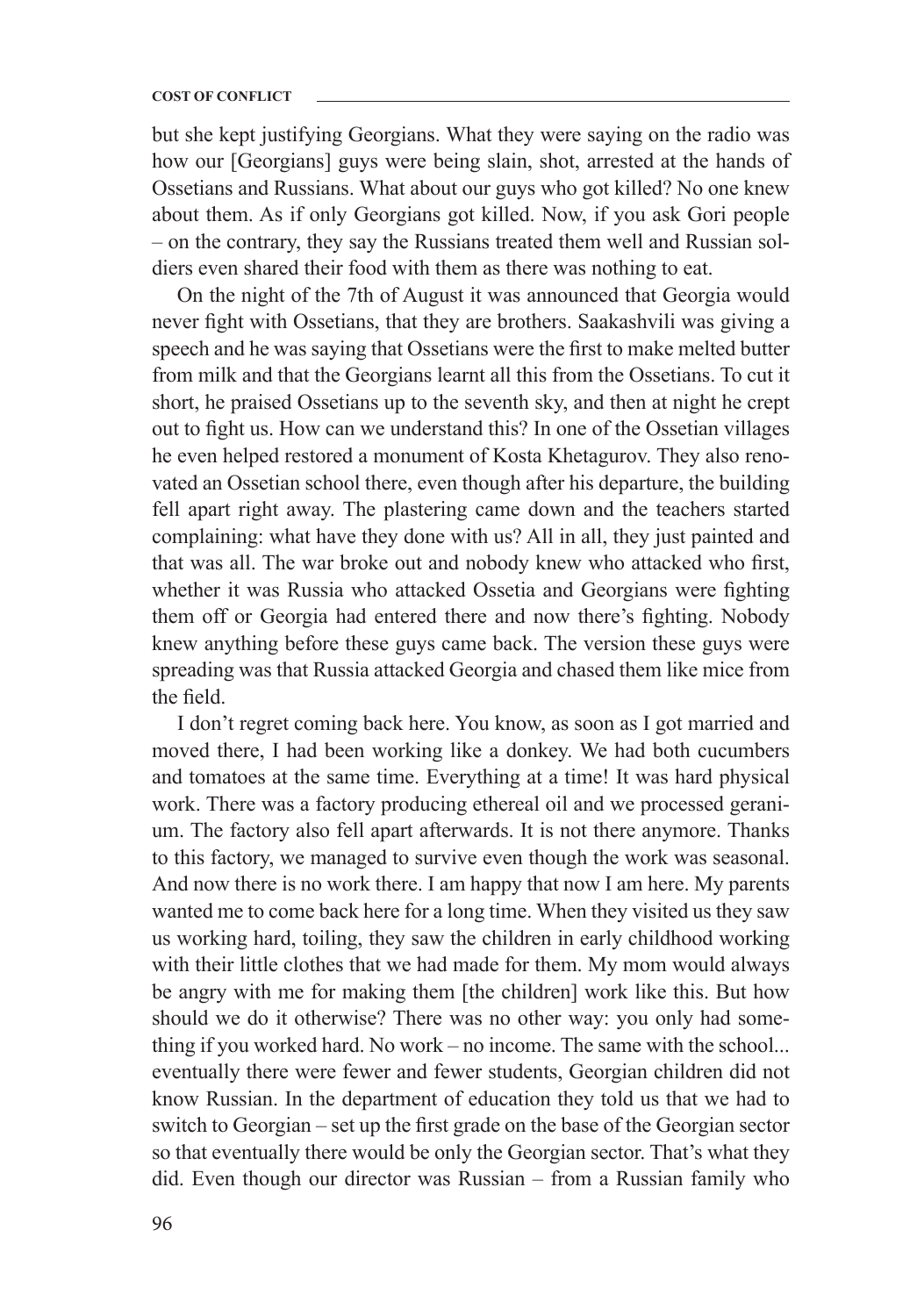had moved out from Rostov a very long time ago and settled there, his sisters married Georgians and they became Georgianized. He spoke excellent Georgian. That's how they work over there even though they live in another village, they walk three kilometers every day. This was the case back then. I do not know now – maybe they have got a car now.

We send my husband three thousand or five thousand. He still lives there. He even sent us a jar of fig jam from our tree through his sister. He said he made it himself with her help. But he did the cooking and decided to send it as a treat. He says he cannot stay there any longer...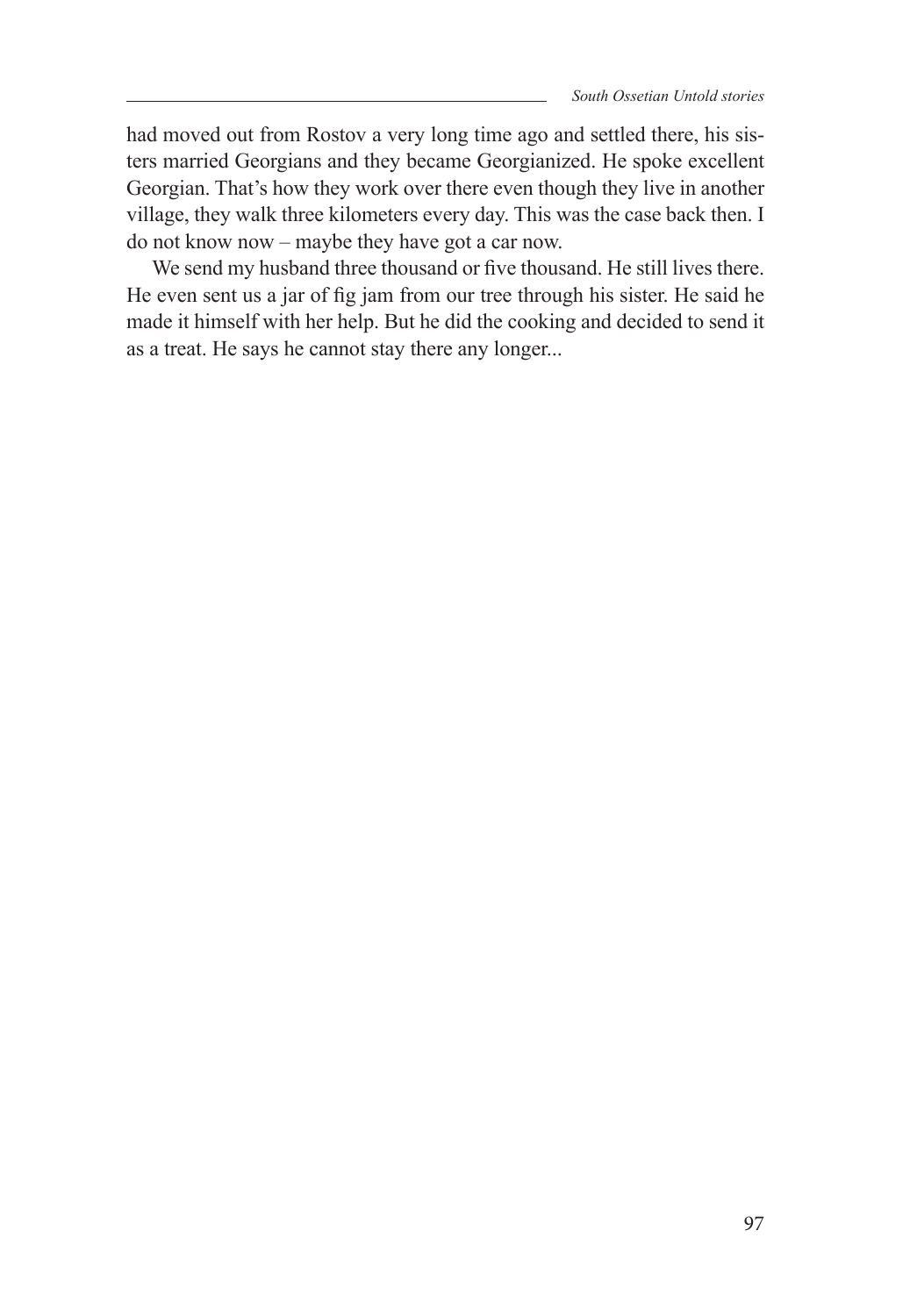#### **\* \* \***

## *T. M. resident of Leningor8 , 40 years old.*

In 1988 I was 12 or 13 years old. And that's what still remains in my memory: We had a next-door neighbor, a deputy head of police, and some people would often visit him. They called them "leaders". And this word – a leader, after around 20 years was the most horrible word for me. I thought of "leaders" as people who would insult and kick out others. My family had protected this man on several occasions as a result of which my father and my uncle, who was visiting us at that time were beaten. All in all, this family never left the district. His wife was Georgian and they stayed. But for them all this was an insult, as people would go to their house cursing and swearing and shouting at them, throwing stuff. I do not want to name a surname and give the names of those who would come to their house, but I remember this person very well. I personally saw him on the threshold of the house. I remember them from when I was a child – the leaders. They are untouchable even now. I remember children leaving my class. We tried our best to tell them that we were sorry to see them leaving. These were Ossetians. I remember of one my classmates saying that he did not want to go. But they left for Vladikavkaz anyway and their fate took a wrong turn there. His father died of a heart attack. Then he and his sister had a bad road accident. He and his wife and his sister, with her fiancé, were driving. The fiancé died and his wife has been in a wheelchair since then. She cannot walk and they separated.

In my school there were people who would put fuel to the fire and there were others who said that this was not the right way. But there was nobody to say that "you, kids, it's none of your business. You have to study. Minors have nothing to do with political developments and you should not be going to rallies."

Those were bad times. We could hardly find anything to cook. At least this was the way my family lived back then. We were experiencing financial hardship. I remember very well delicious meatballs of buckwheat! But there were positive sides to all this: I could knit around 50 patterns. I have forgotten all of them because you can buy everything today but back then we tried to do something ourselves to look smart and dressed up.

In the district rumors had it that these "leaders" had robbed one of the Ossetian villages. I even saw a house where stolen blankets, carpets and rags were put out for air. And we could see that after these robberies some fam-

*<sup>8</sup>Geographic terminology was not edited. It is presented as employed by the narrators.*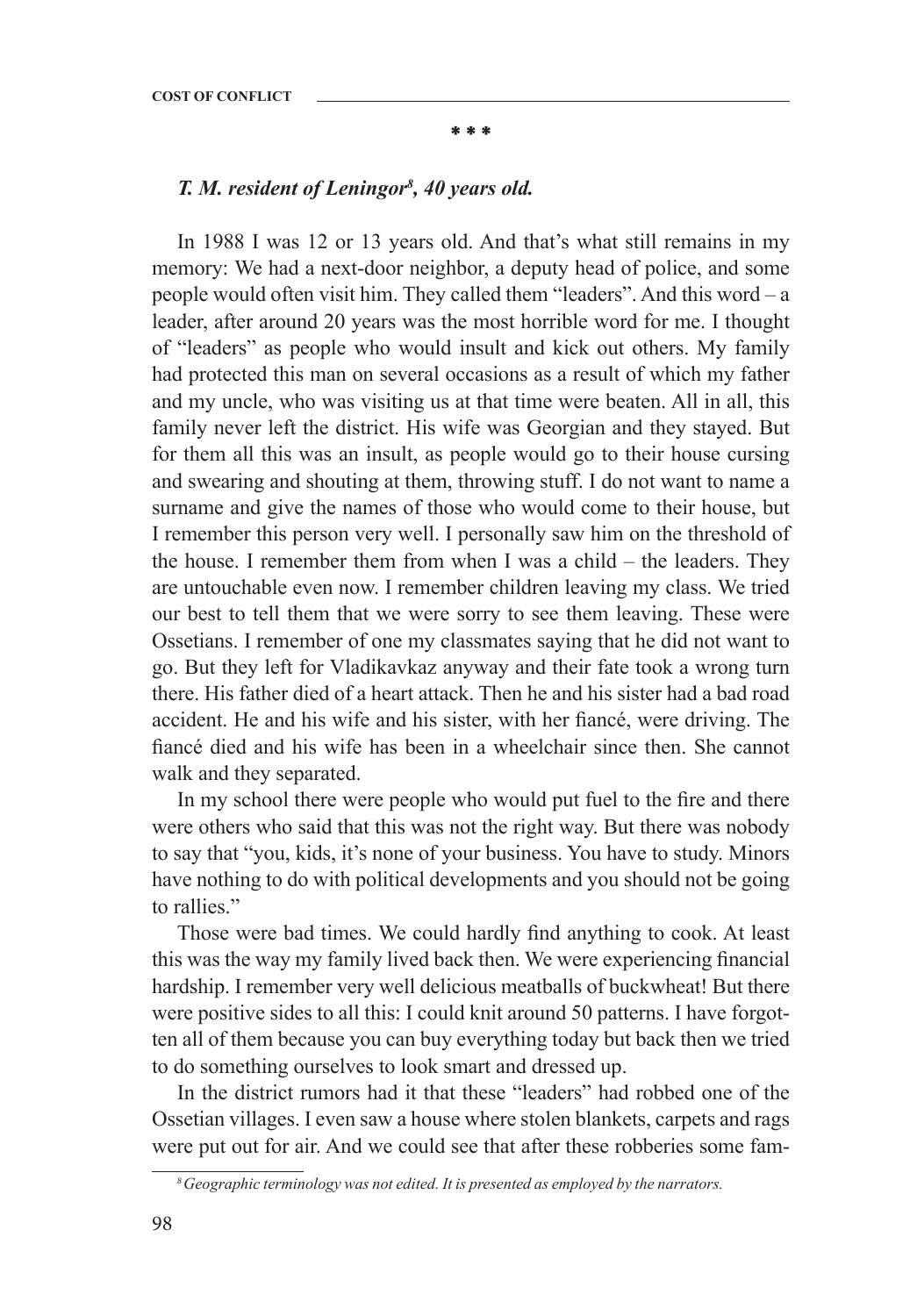ilies here, in the district, appeared to have acquired cows and pigs. We had also heard about their cruelty. On the one hand, I was scared that they might come to us, too. On the other hand, I was not that scared as we were not Ossetians and also, they would only rob those who were living a wealthy life. We were not exposed to that risk as we were not wealthy at all and struggling for our daily bread. Our poorness helped because they did not really care who they robbed and sometimes nationality did not really matter, as they were said to be under the influence of drugs. In the evenings, we would hear machine guns being fired. By and large it was a mess for everybody.

Living in Leningor, we could not hear about what was going on in South Ossetia. I am an active person and now follow events through the Internet and printed media. But here, just like 20 years ago, the local community still has no knowledge of what is going on in South Ossetia. Local TV channels do not work here. I cannot even say that most of the Leningori community are interested in the developments taking place in South Ossetia, since many locals do not picture their future here and they are indifferent. Their primary goal is to work and earn some money. That's it. We had not heard about what was going on in 2008, let alone what was going on 20 years ago. I, for instance, would call my acquaintances in Tbilisi to tell them to come here. It was so quiet! War? What about it? We only knew what they aired on TV. And there were construction works ongoing at that time here, in the settlement on the 8th, 10th, 11th and 12th of August. People were building private houses for themselves.

I cannot say that our lives drastically changed after Saakashvili ascended to power. There were small changes at a self-governance level. He really liked performances and installations. He also visited us once just to demonstrate that our local authorities were just thieves stealing the budget and that they were uneducated. But in a month's time they suddenly became each other's supporters. And those who he had publicly denounced as pigs here in the district a month or two before, he praised as "heros of our time" while giving a speech in the Parliament.

One day, it was in 2006, were told that we were going to have elections and that we must elect a "temporary administration of South Ossetia." I asked one of my friends what kind of elections we were going to hold. I was also curious to know who Dimitry Sanakoev was. Administratively we belonged to the Mtskheta-Mtianeti region. We have a governor who we did not elect, but was appointed by the President. We do have a Gamgebeli (head of a municipality/city administration) of the municipality, a Sakrebulo (a municipality/city council) and a head of the Sakrebulo. And what is a soonto-be-elected person supposed to do? What kind of subordination will there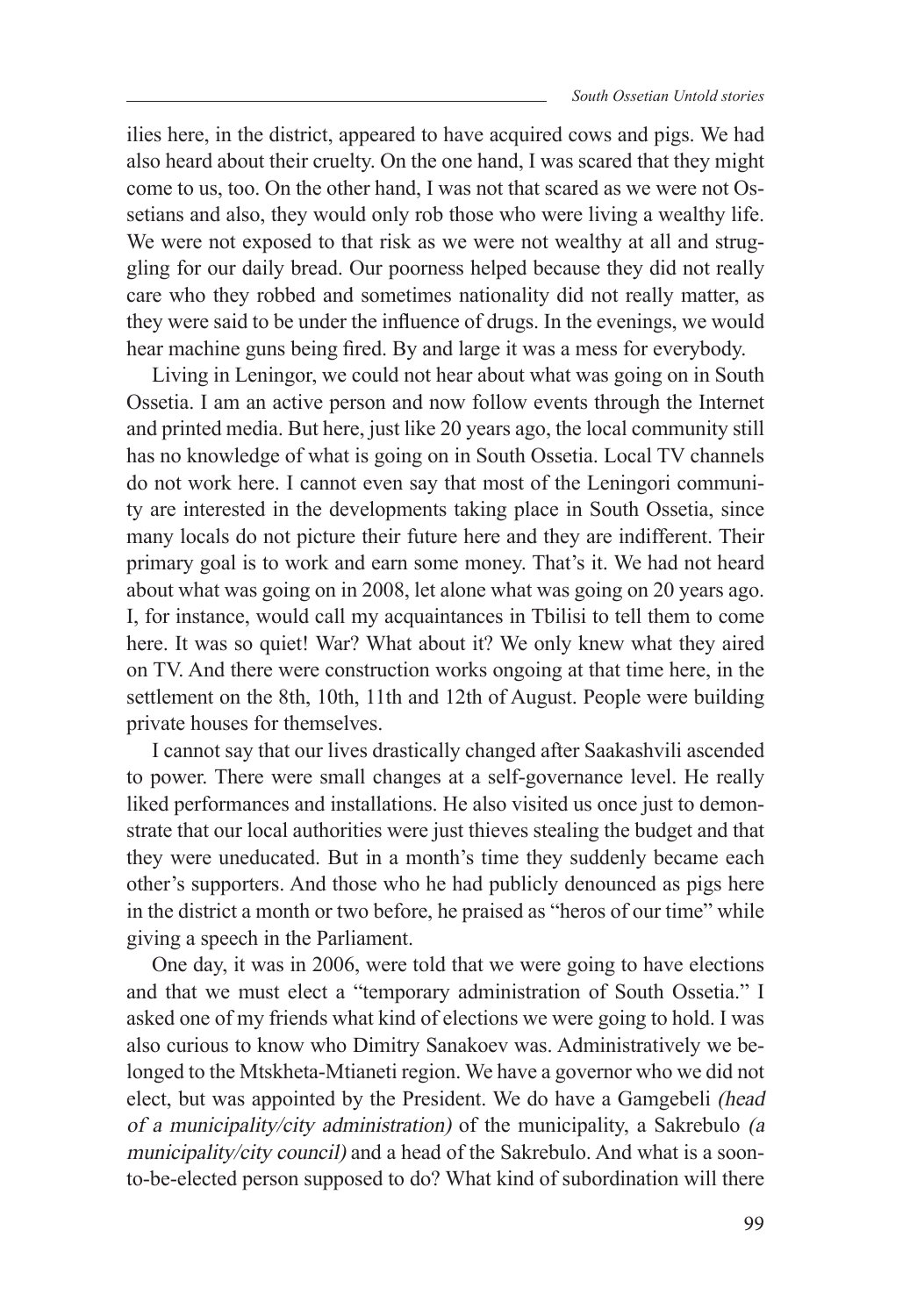be? Or will there be any? Why do we need all of this? My friend and I even tried to raise these questions with journalists. But apparently this did not go in line with the State's interest and nobody seemed interested to know what we thought about this decision. Back then I did not even know where Kurta and Tamarasheni were located. It was not long ago that I learned. I did not know which administrative unit they belonged to. We had never heard that they had anything to do with our district. Nor did we know anything about Dima Sanakoev. And then, as always these "leaders" or their heirs came by. They were standing around Dima. By that time he was no longer an Ossetian to them and suddenly they were all into supporting a South Ossetian district. Back then, we had a majoritarian MP who supported the idea of the restoration of the former South Ossetian district in its borders, including our district as it was in old maps, and the MP was for these elections to take place. And we would hear all the time: Dima arrived and donated something, arrived and donated, he has just arrived... By and large, Dima had turned into a messiah for the Leningori community.

I had never ever seen elections like we had then! And I do not think that something like this will ever happen again! I lived together with my parents in such a blind alley that nobody would have found it if they had not been there before. And even there they had put a special squad the night before the elections. The whole districtwas full of the special squad members. The deployment of armed people in the district came as a surprise to us. We had not seen them in years and now... And also, Dima was nominated in our very district, where he was never officially registered where he was not going to base his administration. By and large, this was a kind of performance. As for the armed people, we were told that there is a danger that some provocations may ensue from Tskhinval. To be honest, I wondered how it was possible to organize some kind of terrorist acts from Tskhinval? It was another planet to me. As expected, the elections went very well. Those who had voted for Gamsakhurdia, those who had voted for Saakashvili, all voted for Dima Sanakoev. And they keep on voting for everybody. Those here who observe, who are in commissions and who count ballot papers, these have been the same people for 22 years. The day of the elections was celebrated with music and festivities, and cakes delivered to voting stations. I remember my child, who was seven or eight years old back then, begging me to go and vote: "let's go mummy, let's go and vote..." There were slogans put up all over the district calling us to "Vote for Dima Sanakoev!" One of the Ossetian ladies asked us to vote for Dima Sanakoev. Of course we did go the elections. I have been an active voter for 22 years already and I think six or eight times I have voted "against all." It was only on two or three occasions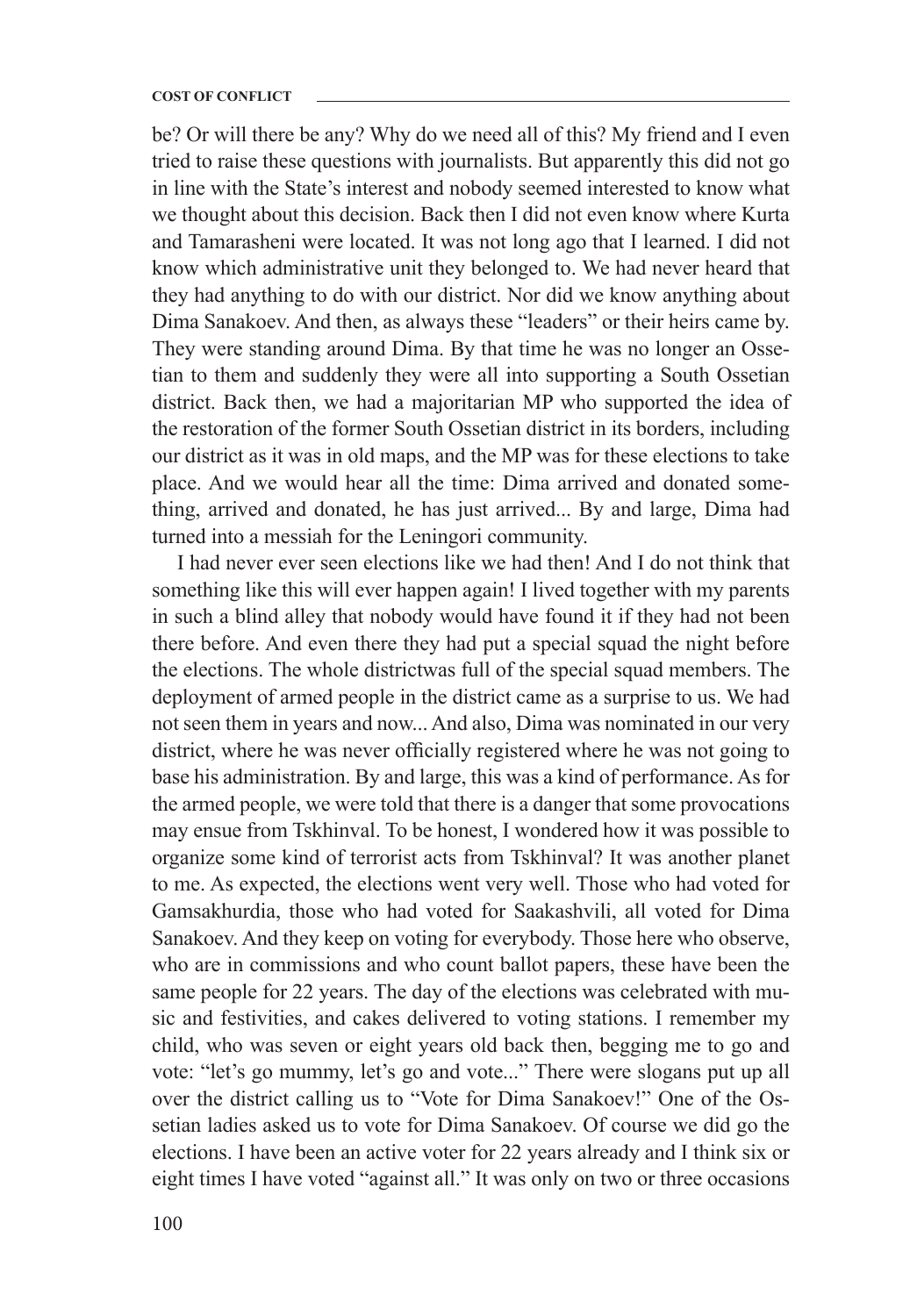– now and before the war – that I actually voted properly. Dima Sanakoev himself was like a candy, and he did not beg for aggression, which is not true in relation to his circle – they did stir aggression in me. It was not exactly an aggression, but rather a dislike. Because I knew they were doing this because of money. The elections were over and that was it.

In 1993, I married an Ossetian man. I was kidnapped by one of local guys. I just knew that he lived there. I was underage when I got married. I do not want to talk about it. We could not work it out together and currently we live separately. But I have a daughter, beautiful Anna. I always feel that Anna, in spite of the fact that she grew up among Georgians and that we always talk Georgian at home, she always wanted to say: "That's how gorgeous we, Ossetians are!" She had waited for a long while for a time when she could actually say this. Because on TV, they would always report something along the lines that Ossetians had kidnapped someone, taken a hostage for ransom. This was all she would hear. And one day, someone was saying that a guy with the surname Petriashvili was kidnaped from Gori and taken to Tskhinvali. But it was all business related rather than a political crime. He did not return some money to somebody, or something like that. And then they announced that Kokoiti himself handed over the boy to his father. And Anna said: "See, he is a good man!". She was five or six years old back then. She was saying: "Now it is your turn to prove that he is not a good man! Cannot you see – he is special!" She was so excited about Kokoiti! I remember when she learned counting rhymes in a game. She learned the counting rhyme in Ossetian. She was so proud! She thought she knew all the works by Kosta Khetagurov. For her knowing the rhymes was equivalent to knowing all works of Khetagurov! She would often gather children and women from our neighborhood and tell them: "Now I am going to recite poems in Ossetian". And our neighbors would always tell her: "What? Anna, this is not Ossetian, is it?" Just recently she told me that she wants, against all odds, to maintain her ethnic roots. She asked me: "How do you think I can change my surname to Zozirti?" Now her surname reads as Zozirova. Whether I like it or not I always support her. That's why I told her: "We can find out how to do it and you can make yourself a present." It may mean nothing for some people and they may tell me: why does not she know Ossetian? But when she lived in Leningor and went to school there, she could understand Ossetian. She would communicate with her grandma in Ossetian. By the way, her grandma always talks Ossetian with her. Anna's grandma is Ossetian and this is something I appreciate and by the way, there are two Ossetian girls studying with her at the university in Tbilisi. But their surname ends with "shvili'. Anna once told me that one of her fellow stu-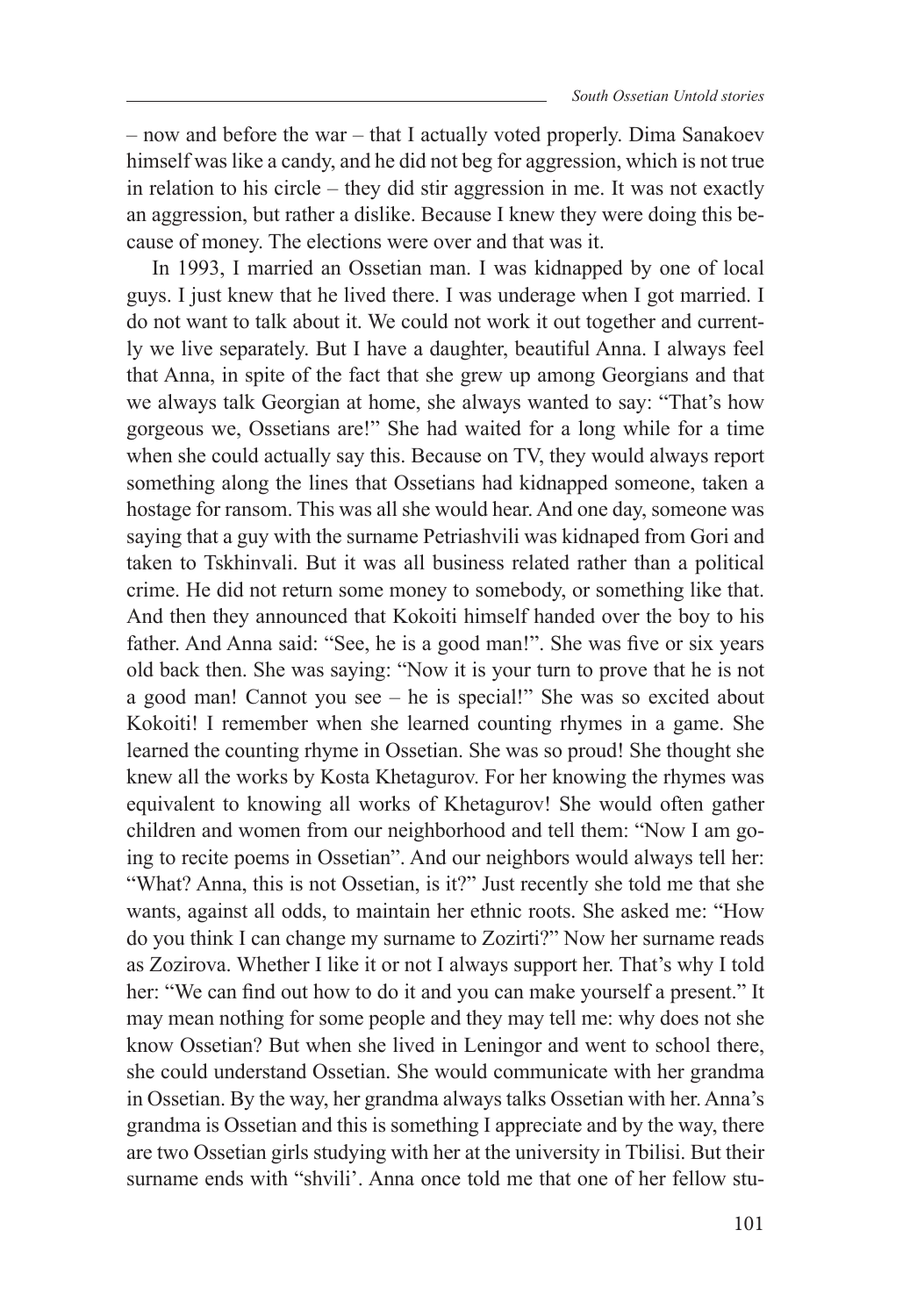### **COST OF CONFLICT**

dents had told her that she was the only Ossetian among them. But the two girls said they were also Ossetians! But Anna replied that they have "shvili" as the ending of their surnames and that they should not mention that they are Ossetians. These may seem as small things, but in our situation, in our time, I think this is something good.

I am really sorry to say that, after seven years since the war ended, officials visiting us here keep on telling us that we do not speak in Ossetian. Yes, it's true we don't, because nobody teaches it. It takes just one circle to be organized for this purpose. To everybody that I know, including leaders of political parties, after having read an appeal asking us to send volunteers to fight in Ukraine, I said: "Why do not you send volunteer philologist to Leningor? Why fight over there? You'd better send volunteers of the Ossetian language." And I advise the same thing to political parties, as these are such global problems for them that they will never be able to solve. They'd better resolve [problems] at a local level.

And then 2008 came. There was a lot of propaganda going on here! I was in Tbilisi and they stopped our minivan, moved it to the other side, and said that we had to give way to the army. We were told that it was not safe there and we were not allowed to proceed. I even remember that I hailed to them. I thought that there was some gang of bandits killing people and they are going to set Ossetians and Georgians free! We lived on another planet! And then they would visit us and say that there was no reason to panic and that everything is as it was before. We did not even know that the war had already broken out. Even when we were told that there is an order to restore the constitutional order, I thought to myself: what is it about the "constitutional order?" And also, they told us that everything would soon be over – we are here. And it was not ordinary people who would say this but people who must, in such moments, take care of us rather than their own skin and families. Then we heard that at night, when everybody was asleep, they took away their families, belongings, everything valuable they had at home. Even cattle were taken. But we were told that we should stay here. There were authorities who took care of their own cattle: sheep, cows, bulls, but nobody was taking care of us. There was no point for us, there was no way we could leave even if there was a danger. I stayed there with my child. If now I am criticizing authorities, and there is something I cannot forgive them for, I am going to say even more to you: I cannot forgive the former authorities and my former friends for not warning me that they were going to leave that night. I cut off all contact with them. Thank God, nothing happened to my daughter, but I always think of what could have happened. They were not near me during my troubles and I do not need them now.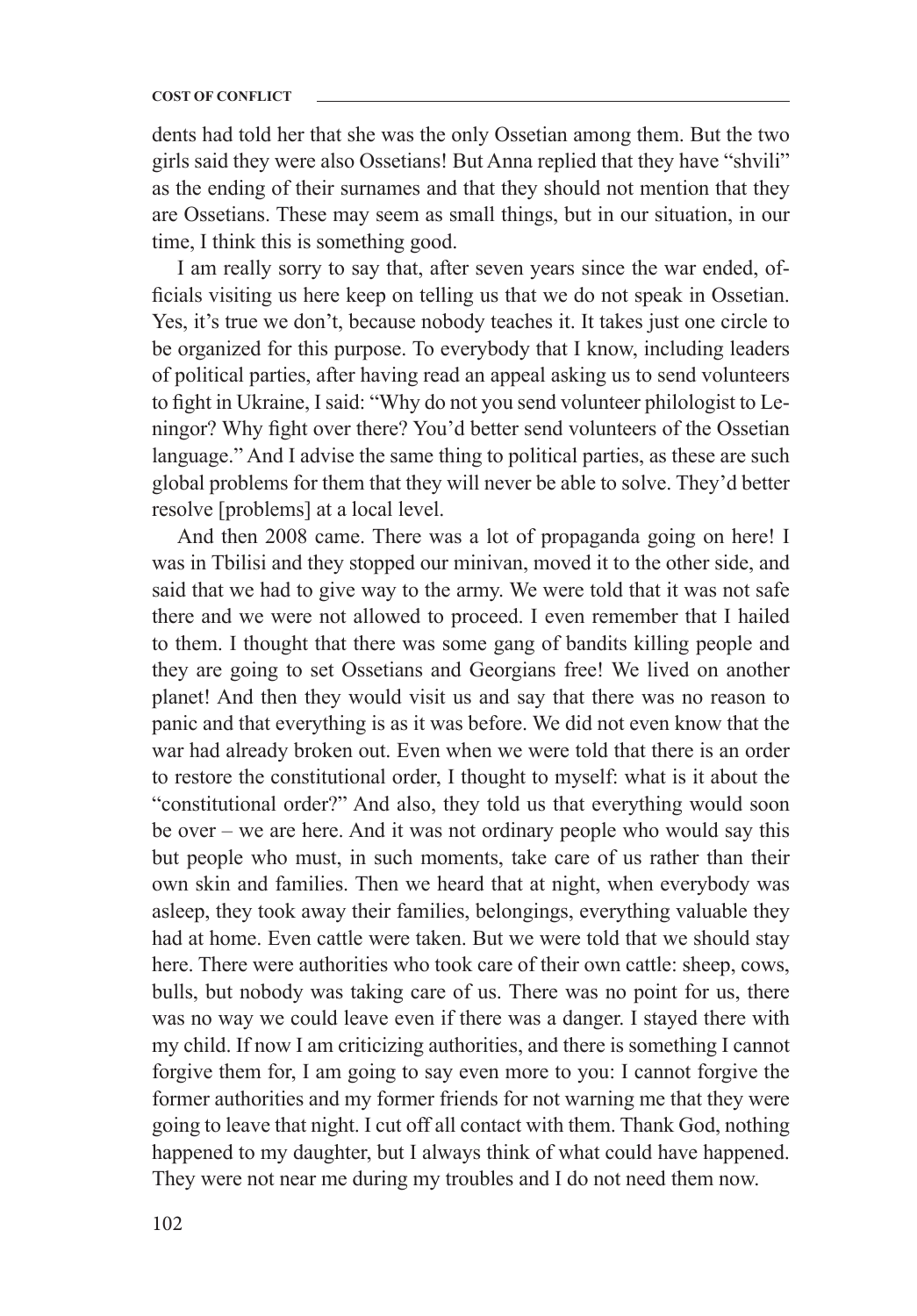On the 16th of August 2008, we were in a church where a service was going on. And suddenly here runs in a woman, a head of a medical emergency service and she says: "they are coming!" simply "coming". And we immediately understood who was coming. "Save yourself!" This meant that we had to run on our feet. Where? We had to walk to the woods. My mom was working in the bakery back then. I asked my dad to drop in at the bakery so that she would know not to stay there. But she refused to go. She said: "I cannot leave all the bread that I have?! It will go off! Even if I am going to be killed I am never going to leave bread like this!" So she stayed. So I, together with my father and daughter, went into the woods. But there, in the woods, it was more noise than quiet. There were kids who were crying and who some strange grandmothers were trying to sooth them by telling poems. They were discussing topics like rape and murder. These very issues were discussed on Georgian TV channels. We would imagine that everything was going to happen to us and that they would come and do all this stuff to us because of our ethnicity. Someone was sent to us to say that if we were not snipers or bandits we could go out of the woods. And that's what I did. If I am afraid of something, I'd rather face it than keep on hearing gossip. And there was nothing extraordinary that I saw. I saw guys with beards, most probably Tskhinvalians, who talked to us. Some of them told me: I remember you. But I could not remember them. Because of coincidence, I was dressed all in black. And some people asked me who I had lost in the war. "Nobody" – I replied. "Why are you mourning then?" I told them it was just a coincidence. Then I decided that I had to take care of my looks even during the war. There were a lot of things you had to pay attention to.

I was left alone at work. When I tried to understand what was going on, I came to realize that there were no authorities. Those, who had big muscles would arrive and become heads of the administration. Then another one with bigger muscles would come and then he would become a head of the administration. By and large there was a mess. Even by the end of August and the beginning of September, they came up with an idea to set up a kind of a mixed commission to govern the district. They gathered people in the hall and asked: "Who do you trust the most?" I remember them saying that they trusted one of the "leaders". Local Ossetians! Not only locals, but one was even from Tskhinval. And then one of the local Ossetians started shouting: "You trust these bandits again? They used to insult you!" And then, I do not remember exactly the date, the first head of the administration was appointed. He was local, but the mess continued anyway. People were standing on sacks, on ladders, distributing salaries.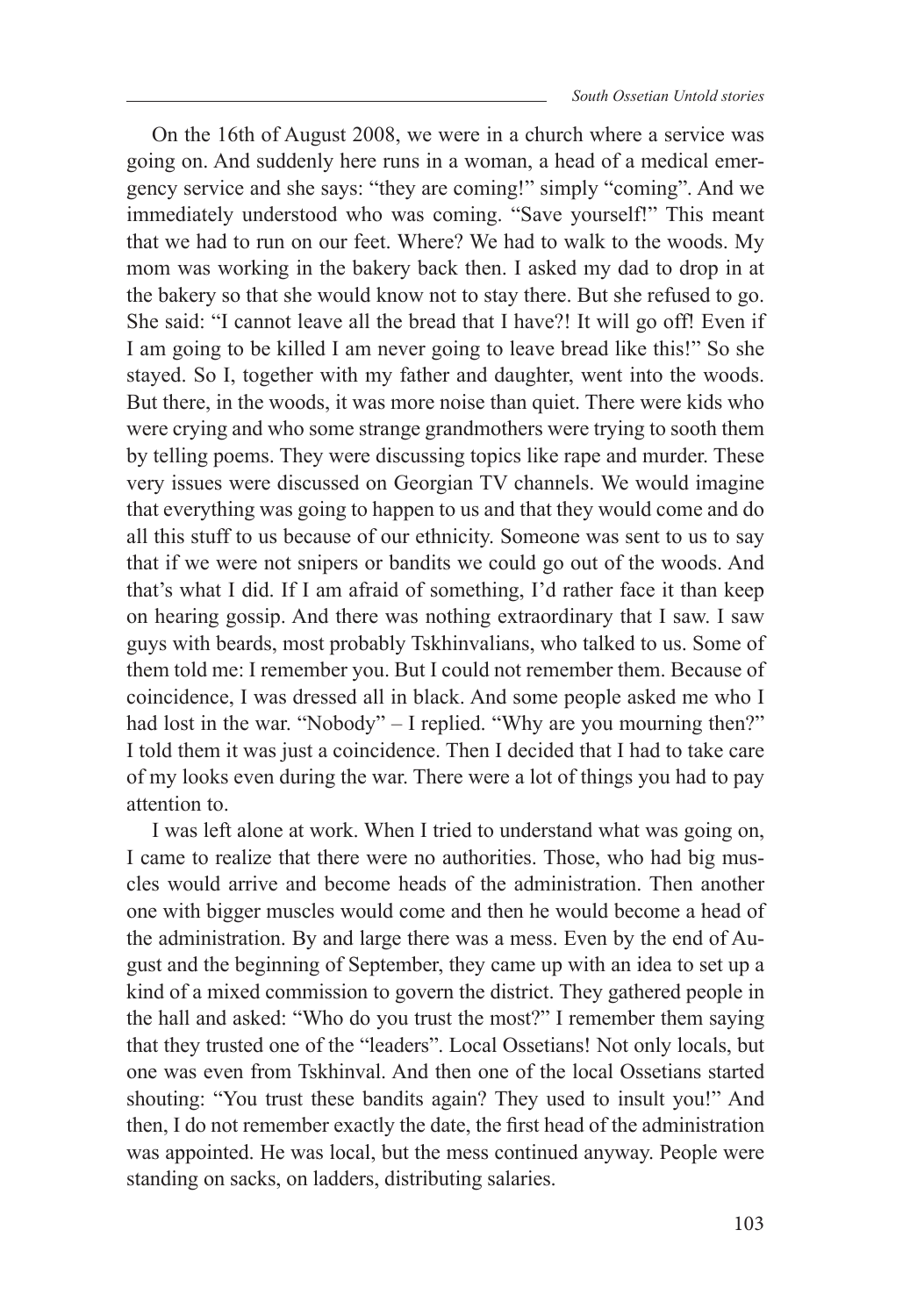Many people left during the August days. But in September, after they had found out that nobody was killed and nobody took others' property, they came back. But they left again when a refugee camp was built in Tserovani. I keep saying that these people left not because of fear but because of good conditions and comfort they had been promised. Because, from September, when schools started, and to January, or maybe mid-January, there were 200 students in the settlement. But now there are not more than 200 students in the whole district. They say there is nothing going on here that there are no talented kids in the district. Our children, those who left, excel in everything they do abroad. But the truth is that there are more opportunities for development for children there. These conditions can be created here as well but there is no demand for this and nobody wants to develop a headache.

Some of the Ossetians who left the district in the 1990s returned and still live there. These are the ones who had been given three or four jobs. But there were some, including my classmate's family, who returned at one point, but left again as they could not live there any longer. Because no matter where you went, nobody would respond to your questions. There is no interest in living there where you are not aware of what is going on and where there is no law. Law in fact depends on what type of relationship they have to you. For instance, the law strictly defines that you have to hand over your documents in order to be given permission to leave and enter Leningor from Georgia. If the KGB thinks that a person deserves the permit, they will get it. But, surprisingly enough, all these people also appeared descent enough to deserve a form N9 (a passport slip). But when they set up such bureaucratic barriers for my sister, who has not been able to come here already for two years, this is simply offensive. They trust us only during elections. I do not know how to put it, but our shared mistake is the war. The war in the first place. I think that I can give up my beautiful apartment without a war if someone needs it. It is not worth waging a war or killing somebody even for one's apartment. And not a single teardrop of a child, or a mother or father, should be shed for an inch of land. We will all die one day and there will always be a place to bury us. I have never run for an election, I have never had the ambition to be elected or given the opportunity to govern people. But let those, who are willing to take such a responsibility, do everything within their power to prevent ordinary people from suffering. One of my friends once asked me: "Who do you consider yourself to be – a citizen of South Ossetia or a citizen of Georgia?" I would like to voice my honest answer and may our authorities think about it as well – I would like to be a full citizen of South Ossetia but so far it is not working out.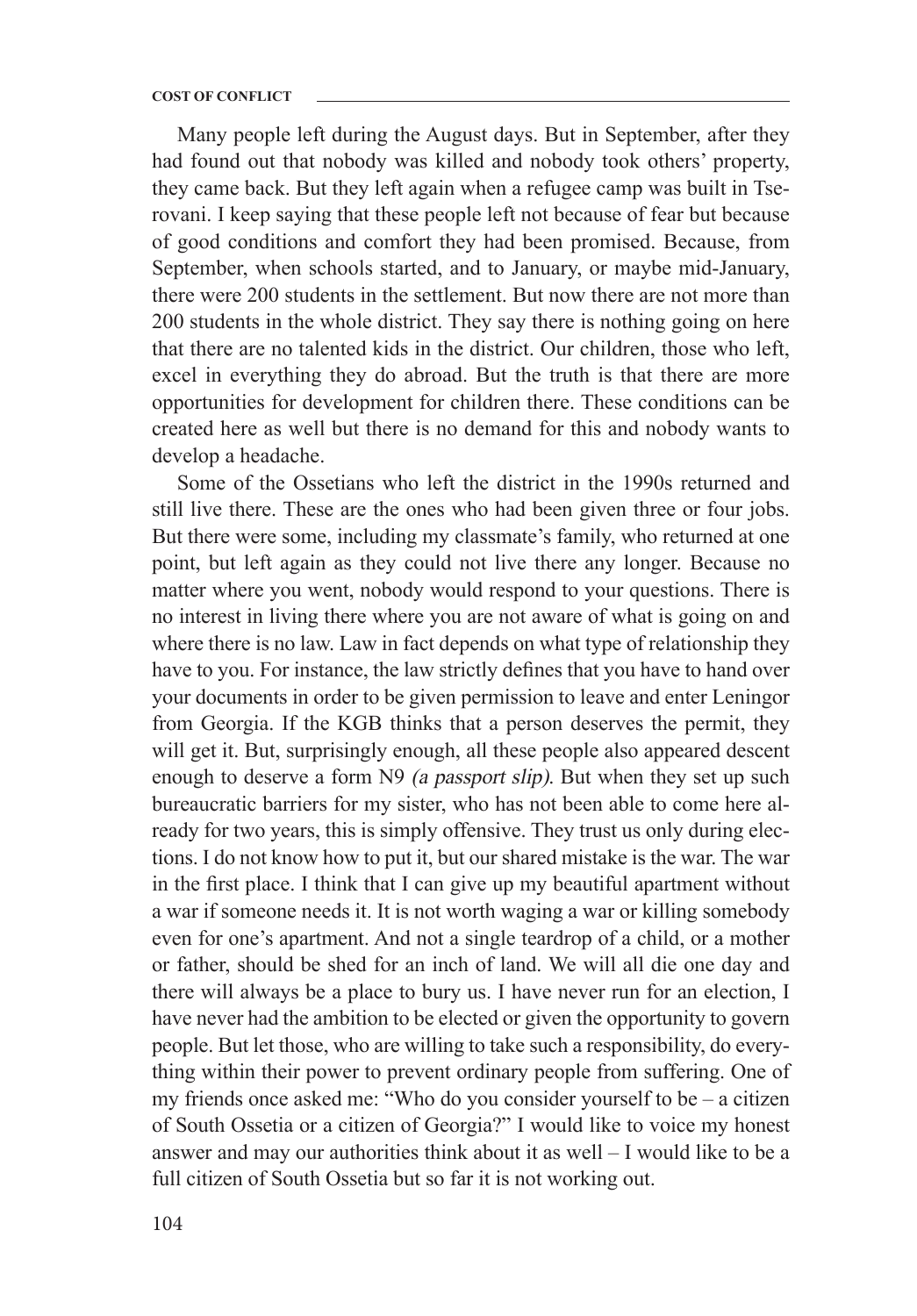**\* \* \***

## *Z. K. resident of Tskhinval, 55 years old*

I was born in a purely Ossetian family. My grandmothers were Ossetians and so were my grandfathers. To cut it short, I am a true-blood Ossetian, who was born in Georgia and my family always respected Ossetian traditions. My mother was from the Dusheti district, also a true-born Ossetian. There were five brothers and two sisters in her family. The family raised large livestock. My father passed away when I was in the 9th grade. Like many others, we also had large livestock. There were no poor people back then, no one was hungry and destitute. All children received education. I used to take dance classes. My family did everything for me. It is said that immigrants tend to better protect their traditions. For example, we always celebrated Ossetian Zhauri bonta (the holy days), Ichyanta, Jeorgobata. There was a Georgian village in the vicinity. Let's say someone dies and special messengers are usually tasked to invite people to a wake. But we did not do that – both Georgian and Ossetian villagers were obliged to pay visits to each other without an invitation. The same happened on Zhuari Bonta (sacred holidays). We held memorials for the deceased according to Ossetian traditions. We shared school, a village council and a kindergarten. We lived amicably and well. On the other hand, to be honest, when I was growing up, we were ashamed to speak loudly in Ossetian. It was not considered to be nice, somehow. We had a complex. Why? It seems there was such an atmosphere, but I was a kid.

I was 21 when I visited Ossetia. Back then I did not understand when they talked about Georgia or Ossetia. We never studied this part of history at school, there was nothing on the 1920s – what was there in reality – our relationship. And they never taught us that. I myself went to a Georgian school and there was nothing on this. I never knew that David Soslan was Ossetian, I never knew that Queen Tamar's mother was Ossetian. We were not taught this. Nor did Georgians know about this in a Georgian school, a good one. What I learnt from them was patriotism and love of the homeland. I learnt all this in a Georgian school. For example, when a child goes to a kindergarten for the first time, the very first rhyme they have to learn goes like this: "I am a little Georgian, a son of the Caucasian mountains etc". Do you see the point? This is the very first rhyme they have to learn! That is why the Georgian school is the most powerful school. This is what I call patriotism: love your homeland, love your mother tongue, love your people – that is what I learnt from the Georgians. The reason we managed to preserve the Ossetian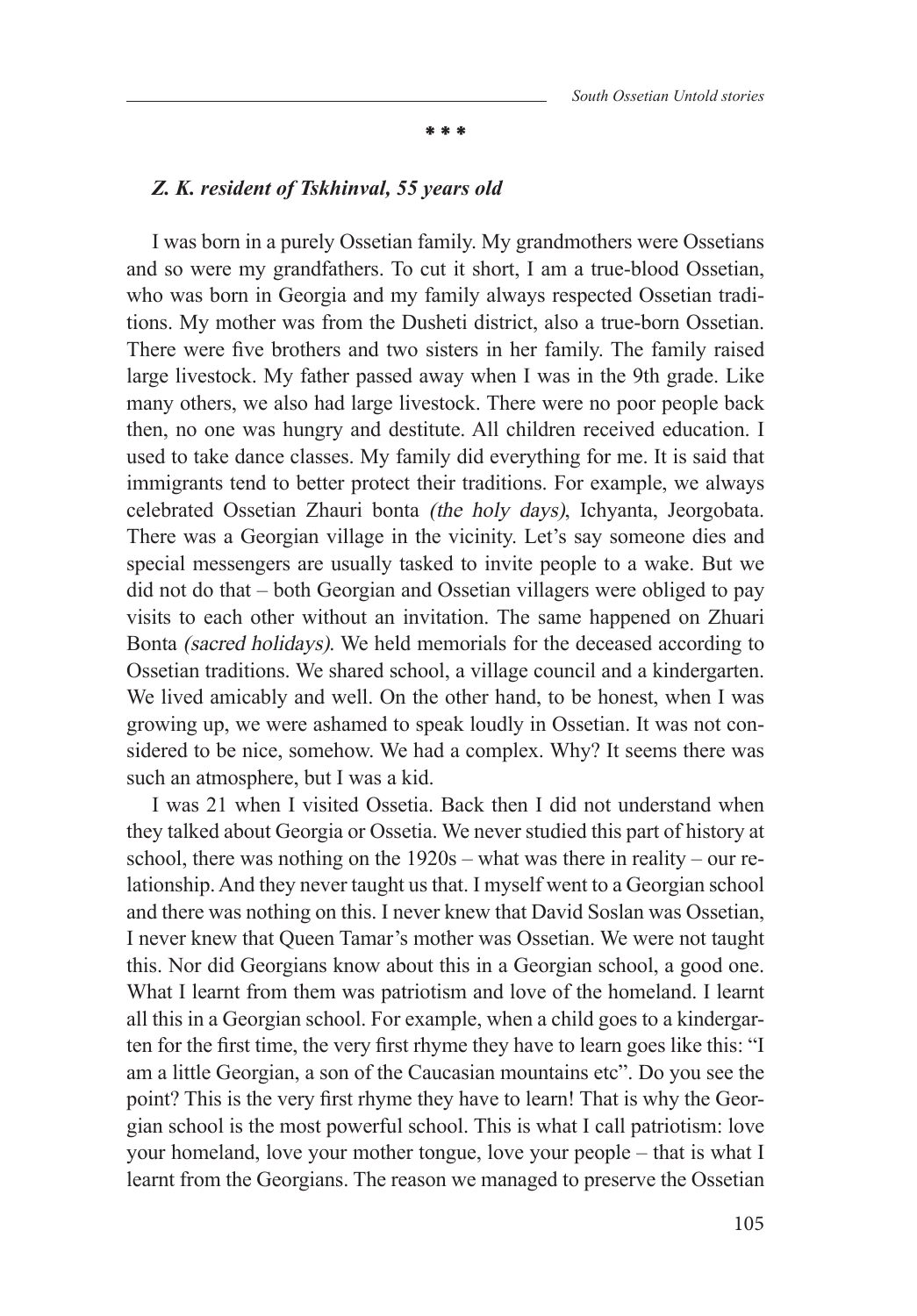#### **COST OF CONFLICT**

language in my family is that we all spoke it at home. Even if a mother was Georgian, Ossetians would talk in Ossetian anyway. But when they opened the kindergarten, it was already the beginning of the 1990s. And this was the time when children switched to Georgian.

I finished school in 1977 and I became what I had always dreamt of being. I always dreamt of becoming a ballet dancer. And when I went to a dance class I thought they would teach me exactly this kind of dance. As a child I attended a dance studio, then completed a dance school and was enrolled in an ensemble, Simd. This was my dream. A calling of blood. I always wanted to dance in an Ossetian ensemble. But not in any ensemble, like Alan, but exactly in Simd. Right after finishing the dance school, I moved to Tskhinval and they immediately accepted me.

I remember that day: I entered the hall to meet the managers and thanks God, they were the great composers Dudar Khakhanov, Pavel Bitiev, choreographer – people's artist Aslan Kabisev. They were considered elite artists. Back then there was no dance school in South Ossetia, only dance circles and here I was, right from a professional school, trained by the hands of professional instructors. Of course I had a warm welcome. The head teacher would ask if there were other girls like me and if they would like to move to Ossetia. Let them come. And I'd like to think that I had never betrayed my team. And I think that it is up to a person how they are received in a new place – you will be receive according to how you behave yourself! And this is even truer in an artistic team. I worked for twenty years in that team – open to close (laughing). This is a professional work record. And if there had not been the difficult years of the 1990s, I would have surely worked five more years on the stage. Ballet dancers, whether it be conventional ballet or national dances, have a short, brief, ballet life. Artists of dramatic theaters, on the other hand, can work till old age, but we have to live a brief stage life.

I remember how this conflict began. I remember... three days of shooting and some negotiations on the fourth, some articles again. On the fourth day we would all dress up, put on high heels, take our stuff for rehearsals and go to the theater to work in the dance hall. We made performances. We had concerts, performances, worked with children. And then again – a week of tension and then a week of work. We were healthy and strong back then and very rich in soul. What could give us strength? Most probably patriotism, love of our nation, confidence that we are not obsolete people on this earth. And that we also had the right to live. Our women did not stop giving birth, doing hairdos in spite of the fact that there was no water – sometimes for months and years. With a kettleful of water we managed to do our hair and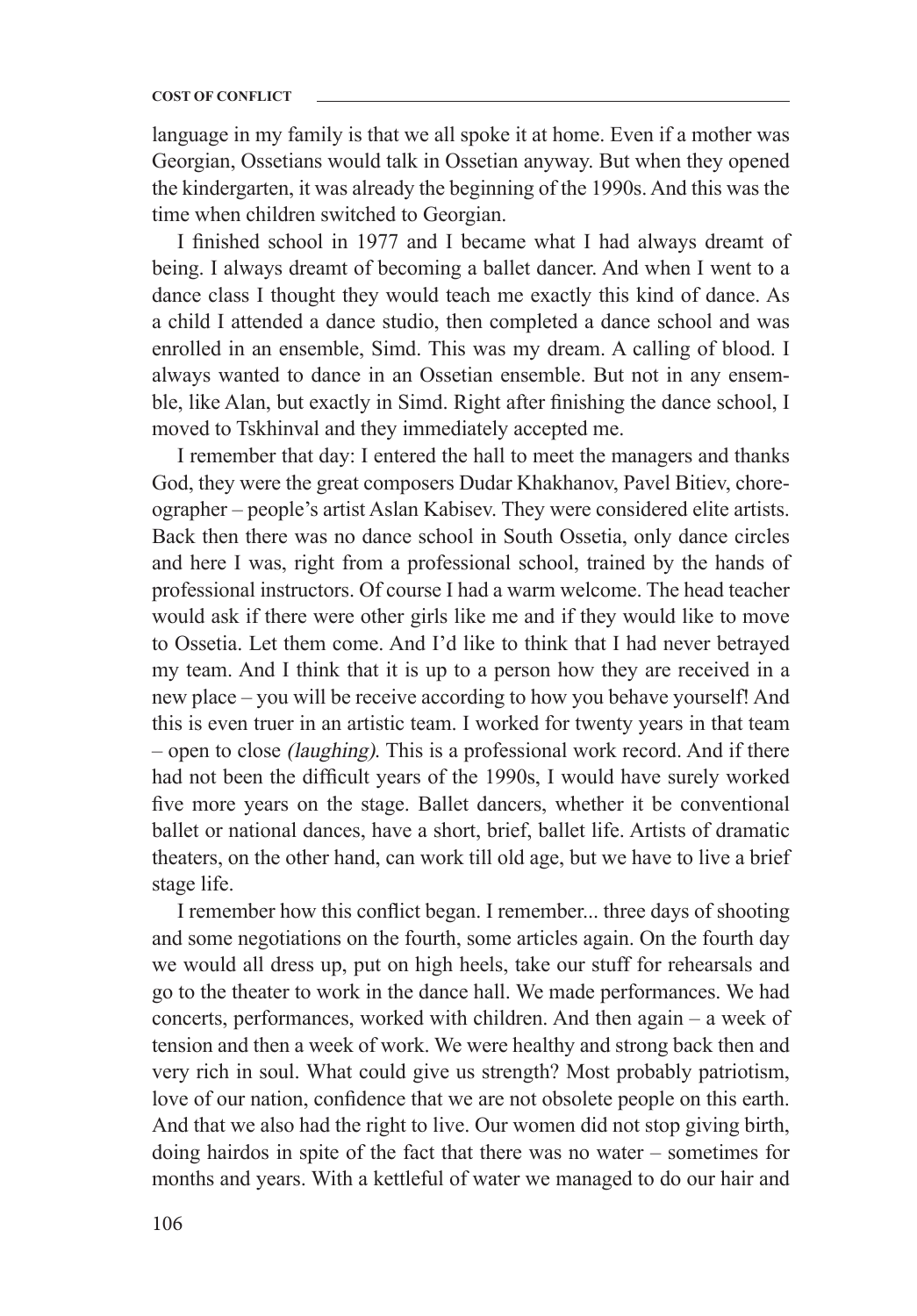be clean and neat. When journalist would come to talk to us they were always very surprised: they have no water and all women in town dress and look so smart!

There are people who can express their grievances through poems. Some cry. There are also people who start arguing, go hysteric and this is their way of expressing their emotions. When the Zari tragedy stroke, I just wanted – even though it seems stupid but... you remember when Inga Jioeva (opera singer) travelled from Italy, don't you? We had a chamber orchestra. We gave a recital. And just before the recital began, we were asked to dance one Ossetian dance, Glide. I was here and I had a costume. All our costumes were burned in the theater, but luckily, I happened to have mine at home. And, my partner was not here as he had already left for North Ossetia. I don't remember exactly how, I think it was through commuters [to North Ossetia] that we managed to pass him a message and he arrived with his costume. And at this concert I performed the Glide. I remember that the day was very charged but we still managed to give the concert. I remember dancing with tears trickling down my face, but I danced. I was wearing a sliver dress and it was catching in my thoughts and I could hardly breathe. And all those tears... what do I want to say by remembering this day? A dance may be a form of entertainment for some people but to me it is life, movement, patriotism, love of my country. I exist and acknowledge the world dancing.

How did we survive in the difficult times of the 1990s? For instance, if one of us had a birthday. We would bring some products and share a piece of bread. Back then you could buy butter only with a voucher. But I, for instance, would never eat butter but instead give it to my friends who had children. How could I eat butter when my friends had two and three children?! There was no heating – no firewood back then. Let's say you are going to visit a friend. You take some firewood with you. We managed to survive and believed in the future. I personally believed. I still do. I was thinking: now there will be some negotiations and everything will stop soon. There will be someone who will write an article and this article will bring an end to what is happening. Every time a small piece of information was voiced on TV in our support we would immediately think: That's it! One interview and everything will be over! We truly believed in all of this.

For two years I knew nothing about my family who lived in Georgia. One night I had a dream. It was raining and instead of raindrops, stones where falling down all over the village. I woke up – our house is built on a hill and stones kept falling. They were big ones. And then I felt something. It turns out that they had evicted our village. I felt it. I felt it instinctively. And one night I had a dream. In this dream my grandma, great grandma and all the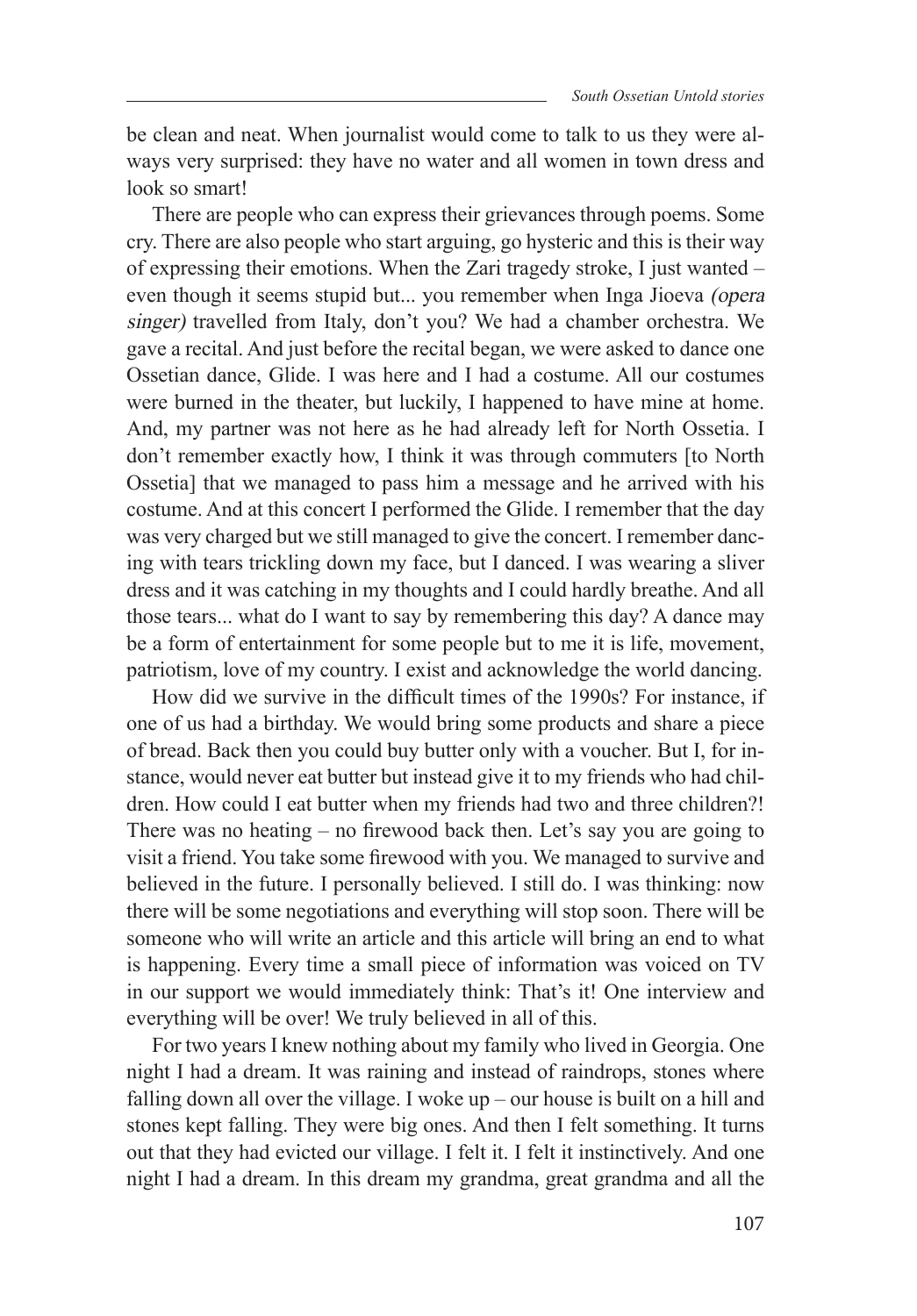elderly people in my village who had passed away came up to me. "What are you doing here?" – I ask them. "They kicked us out" – they said. Then I remember that there were no salaries for nine months and I could not go to Vladikavkaz. Anyway, it was considered to be a treason. And my neighbor, a mother of two young children, was pregnant with a third child. How could I leave her? I had friends who would stand at posts every afternoon. I could not just walk away! I could not leave them like this! And then someone from Vladikavkaz told me that they had seen my family. By that time someone had been killed in the village where they lived, cars would drive in shooting every night to scare people off. One was killed. After these developments they somehow managed to flee. When I learned that they were in Vladikavkaz, I somehow, through Zari road, managed to get to Vladikavkaz. I found them in communal housing. My brother with four young children, my sisterin-law and my mother. They spent 14 years in a single room in that housing. They never returned home except for my mother. She went back in June 2008. She said she felt death approaching and wanted to see her house, and her village one last time. Just once! Let me do this – she told us. We somehow managed to send her back. Probably due to nerves she developed a cardiac arrest and became bedbound for three and half years. We renovated two rooms in the house and did everything for our mother so that she could die in her own house, which she had built from the very foundation. It was her dream to die in that house. All our Ossetian neighbors had left and only those who were married to either Georgians or Armenians managed to stay. There was not a single purely Ossetian family left in the village. By and large there was not even a single house in the village – belonging to Ossetians or Georgians – which had not been robbed. But nobody would touch our house. Not a soul. Because we had a reputation in Georgian villages and everywhere. We have friends everywhere. But this generation does not know us and they do not want to know us. I am telling you the truth: Georgians bought what belonged to Ossetians. They have already settled there, but even they are robbed. They are left with nothing. But nobody has ever touched our house. I stayed in Tskhinval and dedicated myself to my work. I lived like everyone did – no better, no worse. I never thought about my career and ambitions. Maybe, it is for the worse. But I always behave the way I was raised. This is the way I have always worked. What happened it happened by itself: career, title, etc. I have never been backed by influential associates. At the same time, I used to always work with children. More specifically, since 2000. I have already raised several generations. Three generations. Some of them choose to pursue this profession, others walk down other paths. Our alumni have been enrolled in the best Russian schools. Of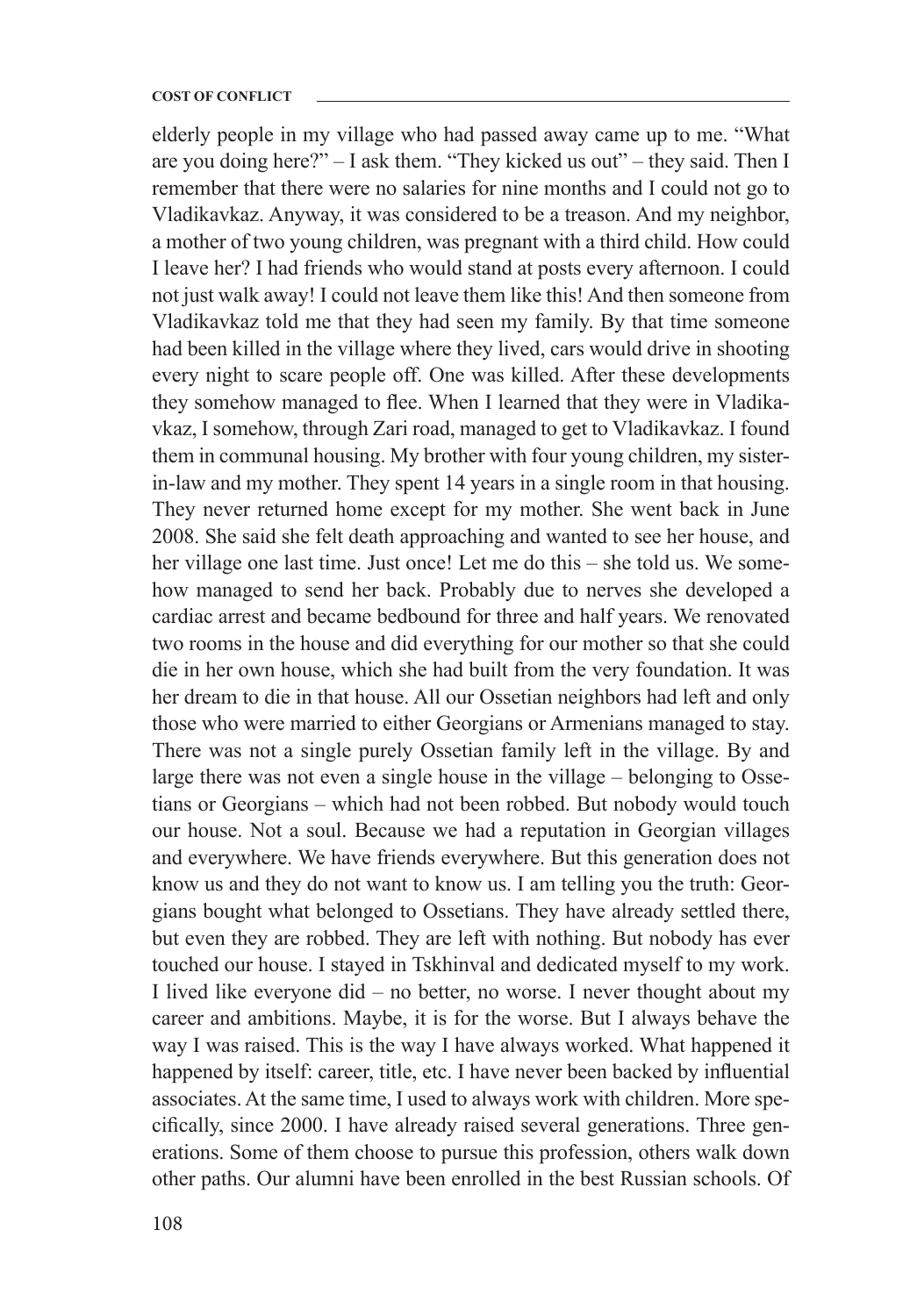course it is always better to work with children. If a child does not pursue dancing, at least they know how to walk. There is more to dancing than becoming a professional dancer. When dancing, the child gets used to esthetics, ethics, develops physically. Traditions, costumes and patriotism are all intertwined in dancing. We teach not only Ossetian but Caucasian dances as well. We have just completed Dagestani and Abkhazian dances. Children are very keen on learning Adjarian dances. They like them very much. Art belongs to all people. If they like them, let them dance. But showing this on the stage ... it takes costumes, music and a lot of stuff to perform one dance on the stage. So we need resources, opportunities and willingness, and last but not least the political atmosphere. First things first, every nation has a responsibility to learn their own dances, and if there is a desire to learn about other cultures, this speaks to personal growth. It is not something that degrades, but contributes to personal development.

I adore Misha Saakashvili. When I was feeling down, there was Misha (forgiving me for calling him Misha, but his own people call their president Misha) giving a speech, and my stress would completely disappear. First of all, thanks to Saakashvili, and I am very sorry for those who died on both sides and it was only a fortunate coincidence that I could manage to survive, and may those who have lost family members forgive me for saying this, but thanks to Misha we are independent. The year of 2008... as a well known fact, dear Misha spoke on TV to say that there will be nothing. And then there was shooting for three days. Three days in a row! By August 11th we had already spent three nights in basements. I remember constant shootings for days without a pause. We all took to the basements of course. My neighbor Sanakoev was killed in his yard. I also saw Georgian tanks. I took them for Russian tanks. We were told that they were coming and coming and coming and we had to sit in basements for three days but there was on tank, no Russia. And suddenly I saw them – tanks! Meanwhile our basement was full with people. And then I told them (all colors were drained from their faces because of fear): don't be afraid, I speak fluent Georgian. I am going to stand here to tell them that we are all women and children. I told them I was not going to let them in. But could I actually do this? And then there was a woman who said she also spoke Georgian. But they did not stop. They continued driving up towards the central square and then towards building of the Labor Union Committee where they got blown up. No need to say that many people died. Many of my acquaintances. We do not have strangers in town. We are all friends and almost everyone is related. Everyone who died was familiar. There was a moment when my neighbors were saying that a corridor had been opened to Georgia, and that everyone could go to Georgia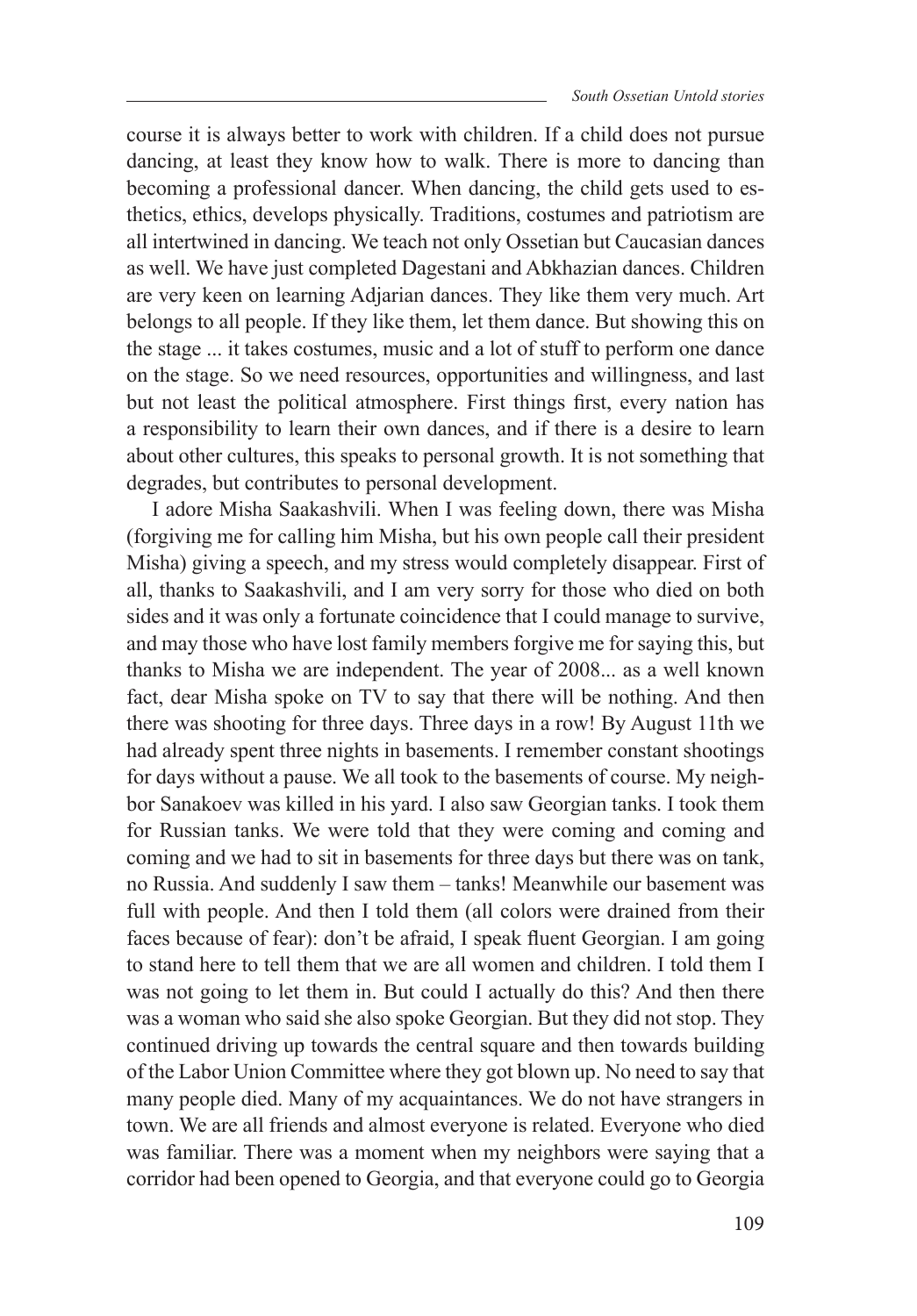## **COST OF CONFLICT**

from crossing point. And I am thinking: three days... we have not taken a shower for five days. We are all dirty, sitting in the basement, hair undone, and I am still in my slippers... For my entire life I could never wear out shoes and now, for five days I tore two pairs of shoes. And one of my neighbors gave me a pair of 42 size sneakers. The other one gave me a pair of socks and I was sitting in the basement like this. And suddenly I started picturing myself as a captive walking towards Georgia through the corridor. I thought to myself: I'd rather die (laughing). And there are my friends and relatives standing nearby while I am walking past them with my hands raised. I immediately went up to my apartment followed by my neighbor (who sadly died shorty after) who was asking me to go back to the basement. And I told him: No! No corridor!

On the 11th of August, on Hafez Street, there was no Russian tank to be seen! In the morning of the 11th, my neighbor, who had already lost a son before, and his other son, accidentally trapped in Vladikavkaz, was raving to him to get here, appeared to have a Gazel (a vehicle). He said he was going to drive away so that his son would not come here. He was the only child left in the family and that's why he did not want him back. But the son is raging in Vladikavkaz: his parents are here! My neighbor told me: "Let's go. What is to happen, will happen!". And the morning of the 11th of August seemed somehow calm. And all of us, and one more neighbor with his child and two other children, decided to take a risk. And we took off. But when we saw the town... It took us two hours to drive out of the town. Smashed glass everywhere... It was impossible to drive through the streets and the men had to get out and clean the way ahead. And again: the tires were torn on the glass, and we had to change them somewhere in a corner. We could hardly get to the Zari motorway. And another horror was awaiting us there: exploded cars and bodies everywhere. Bodies everywhere! The horror. I cannot relay what I went through there. I thought I was having a nightmare. I saw a foot dangling from somewhere, and then arms. We somehow managed to get to Java and then the car broke, while my neighbor's son had already reached Java. And finally, on the 11th of August, I saw tanks coming. I came back in a week's time. A roof of the block of apartments near my house was burning. Most probably a mine hit it and pieces of the mine were sitting on my bed. I could not do anything the whole week. I was just sitting there. I wanted to clean up and sort it out, but I was physically unable to do anything. As if I froze. My neighbors would anyway gather in the basement as we had literarily everything there: candles, and even those who had electricity back home would join in the basement, there were some beds and blankets. We spent a week there with the neighbors. We could not go up to our apartments.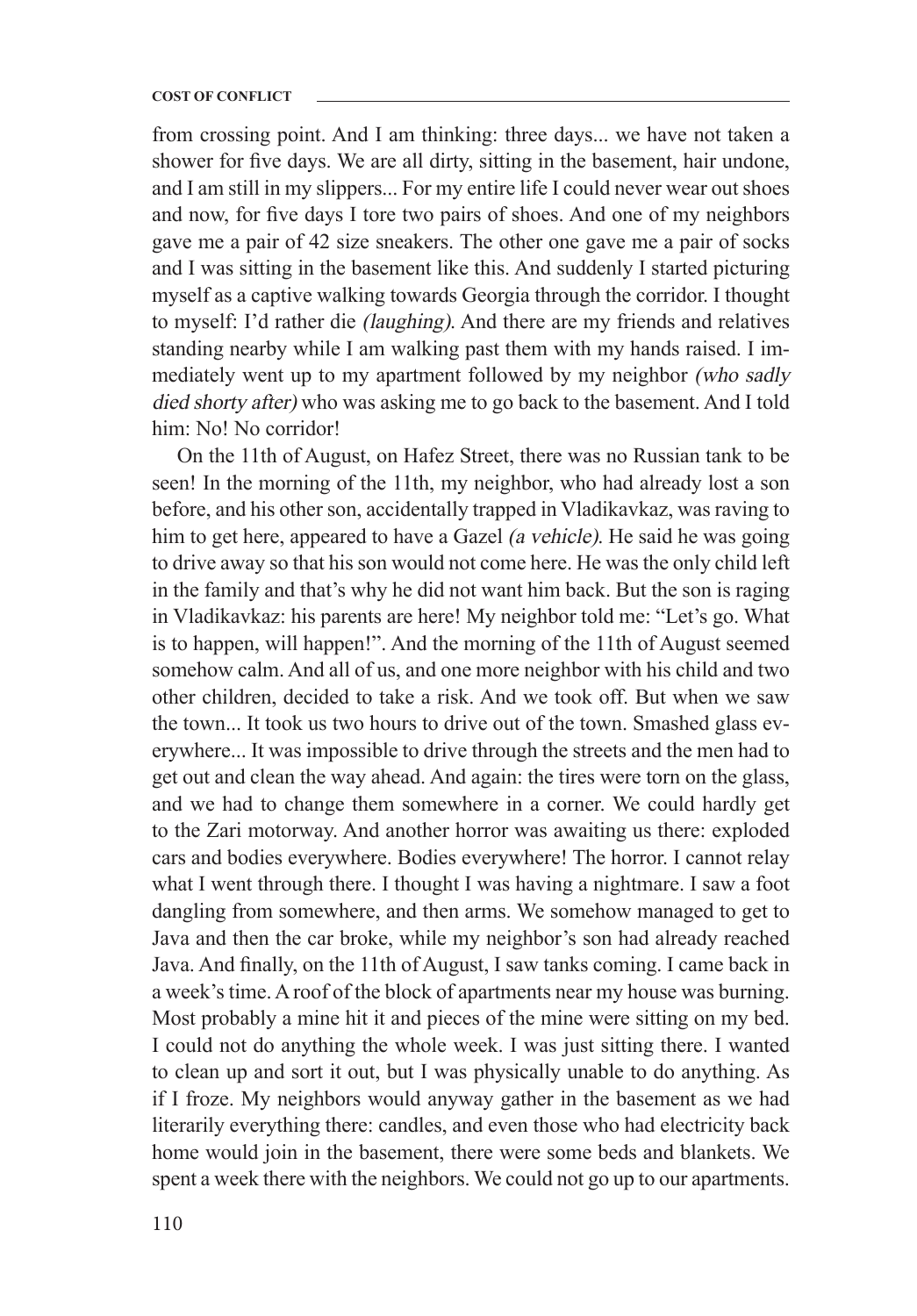But life goes on, children are growing up, women keep on giving birth. In the winter you cannot notice that our women are pregnant. But in spring when it is warm, you look around and everybody is walking with prams. And you think to yourself: when were they pregnant? When did it happen? And when there is an event taking place in the park? You look around to see so many children! I have a feeling that soon the number of schools will be too small for them. Everything's going to be fine! Of course deep inside I am still alert, I cannot relax, I tend to be tense often. I still have this complex, this resentment.

Our generation may live to the day when they will see something. It may take years and maybe centuries. Because we lived together with Georgians and it broke down very quickly. But to restore all this ... Let's assume our children have no understanding of who they are – the Georgians. They are the enemy, and Georgian children grow up knowing that Ossetians are killers and horrible people. But what can we do to dissuade them? It takes many, many years before they forget all this. It will take generations. Most probably we will not be able to ever forget this. We have contact, I never wished them bad even during the war. I cannot wish Georgians bad, I just can't! Because I grew up among them and I was educated there. I will say again: love your homeland, love your nation – these are the lessons that I learned there. I cannot hate them, I cannot help loving them, I cannot wish Georgians ill, I could never do that. Even though there were times when people close to me were being killed. I had dreadful thoughts back then. But this also depends on the individual. I cannot solve all of the problems of the Ossetian nation. I am an individual who is telling stories about her life and expressing her thoughts while all this is up to the big politics and sadly not up to the small people. If I ever loved my Georgian friends and relatives, nothing has been changed in my heart. I continue to love them the same way, to keep in touch the same way and meet them not very often, but at least once a year. But when we meet, whether it is a planned or an accidental meeting, we try to not wake up the pain. We cherish each other. Because I am, too, an Ossetian woman from Georgia, and I have something that I have lost there. If nothing else, at least the graves of my forefathers who are buried in Georgia. And they lost things here. So we all have left behind something on either side, something important. And we try our best to not talk about past events that are likely to bring pain back to all of us.